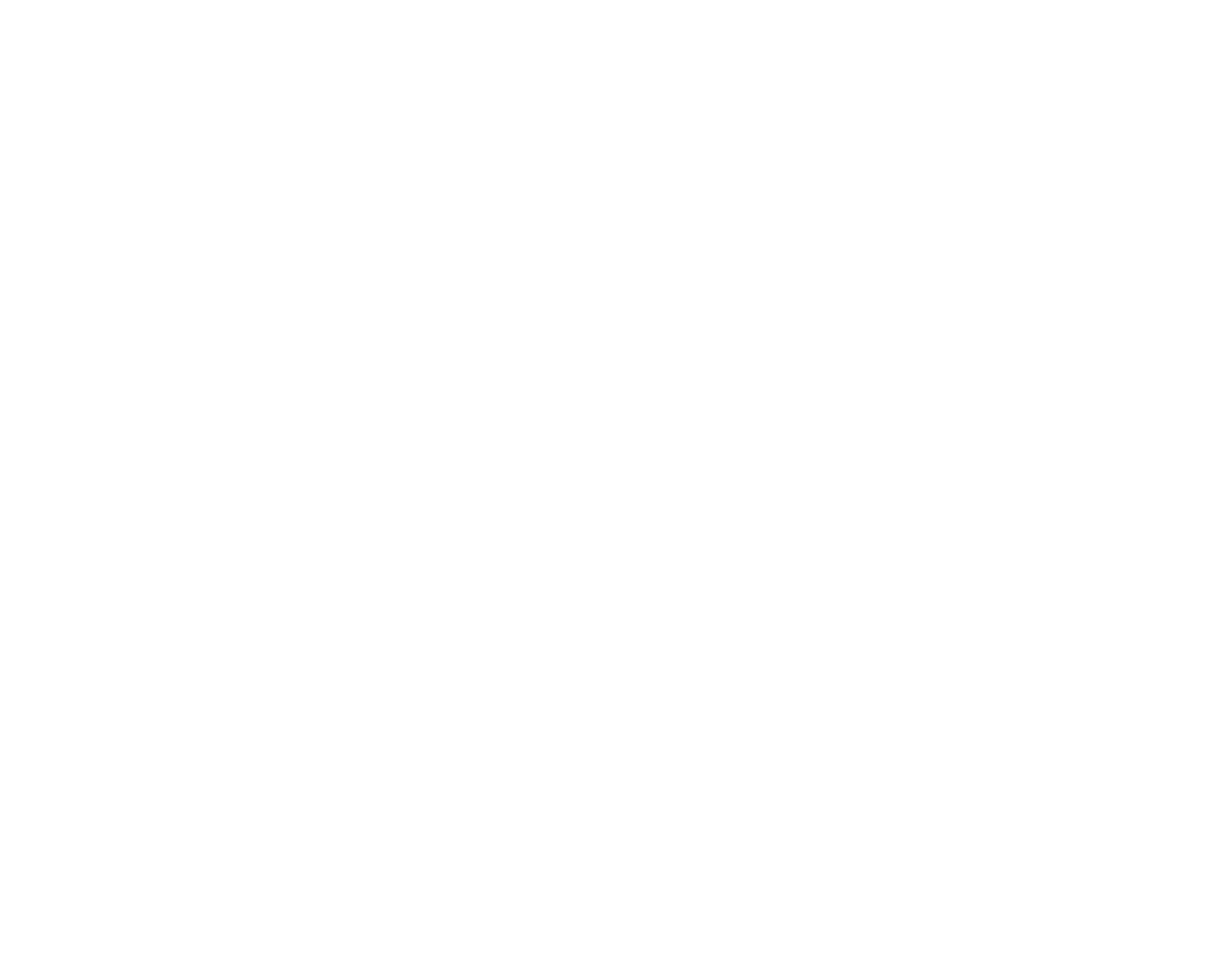COPYRIGHT 2018

#### ISSN 0740-7130

### **C2ER, P.O. Box 100127, Arlington VA 22210 USA**

#### *REPRODUCTION OF THIS REPORT IS PROHIBITED*

**ABOUT THE INDEX**: The Council for Community and Economic Research (C2ER) produces the *Cost of Living Index* to provide a useful and accurate measure of living cost differences among urban areas. Items on which the Index is based have been carefully chosen to reflect the different categories of consumer expenditures. Weights assigned to relative costs are based on government survey data on expenditure patterns for professional and executive households in the top income quintile. All items are priced in each place at a specified time and according to standardized specifications.

Because the number of items priced is limited, it is not valid to treat percentage differences between areas as exact measures. Since judgment sampling is used in this survey, no confidence interval can be determined. Small differences, however, should not be construed as significant, or even as indicating correctly which area is the more expensive.

**INTERPRETING THE INDEX**: The *Cost of Living Index* measures *relative* price levels for consumer goods and services in participating areas. The average for all participating places, both metropolitan and nonmetropolitan, equals 100, and each participant's index is read as a *percentage of* the average for all places.

*The* **Index** *does not measure inflation* (price change over time). Because each quarterly report is a separate comparison of prices at a single point in time, and because both the number and the mix of participants changes from one quarter to the next, *Index data from different quarters cannot be compared*. For inflation data, contact the US Bureau of Labor Statistics (BLS) at www.bls.gov.

The *Index* reflects cost differentials for professional and executive households in the top income quintile. Operationally, this standard of living is set by the weighting structure. Homeownership costs, for example, are more heavily weighted than they would be if the *Index* reflected a clerical worker standard of living or average costs for all urban consumers. umn headings—*e.g*., 13.47% for Grocery Items.)

**PARTICIPATING AREAS**: Areas included in this survey are those where organizations have volunteered to participate. The number of respondents varies from quarter to quarter, and C2ER makes a continuing effort to expand coverage of metropolitan areas. Any metropolitan area not represented in this report is absent because local organizations have opted not to collect data. *C2ER has no data for areas that do not appear in this report.*

**PRICE REPORTING:** C2ER stringently reviews all prices reported and attempts to eliminate errors and noncompliance with specifications. All price data are obtained from sources deemed reliable, but no representation is made as to the complete accuracy thereof. They are published subject to errors, omissions, changes, and withdrawals without notice.

**SPECIFICATIONS**: The specific items priced are listed on page iii. Abbreviated specifications for all items are presented only as a guide to users of this report; far more detailed specifications are contained in the manual that governs pricing, which may be found at www.coli.org.

(Weights for component indexes appear above col-states and metropolitan areas and within **EXCLUSION OF TAXES**: C2ER is fully aware that state and local taxes are an integral part of the cost of living, and that tax burdens vary widely among metropolitan areas. Due to the multiplicity of state and local taxes, taxing jurisdictions, and assessment procedures, it is not feasible to calculate local tax burdens reliably. C2ER has opted to produce an index that adequately measures differences in goods and services costs, rather than to produce an inaccurate measure that attempts to incorporate taxes levied on real and intangible property, retail purchases, and income.

> **TWO SECTIONS OF QUARTERLY DATA**: The *Cost of Living Index* presents data in two sections:

> *URBAN AREA INDEX DATA*: This section shows each place's Composite Index and six component indexes—Grocery Items, Housing, Utilities, Transportation, Health Care, and Miscellaneous Goods and Services. Places are listed by state. Within each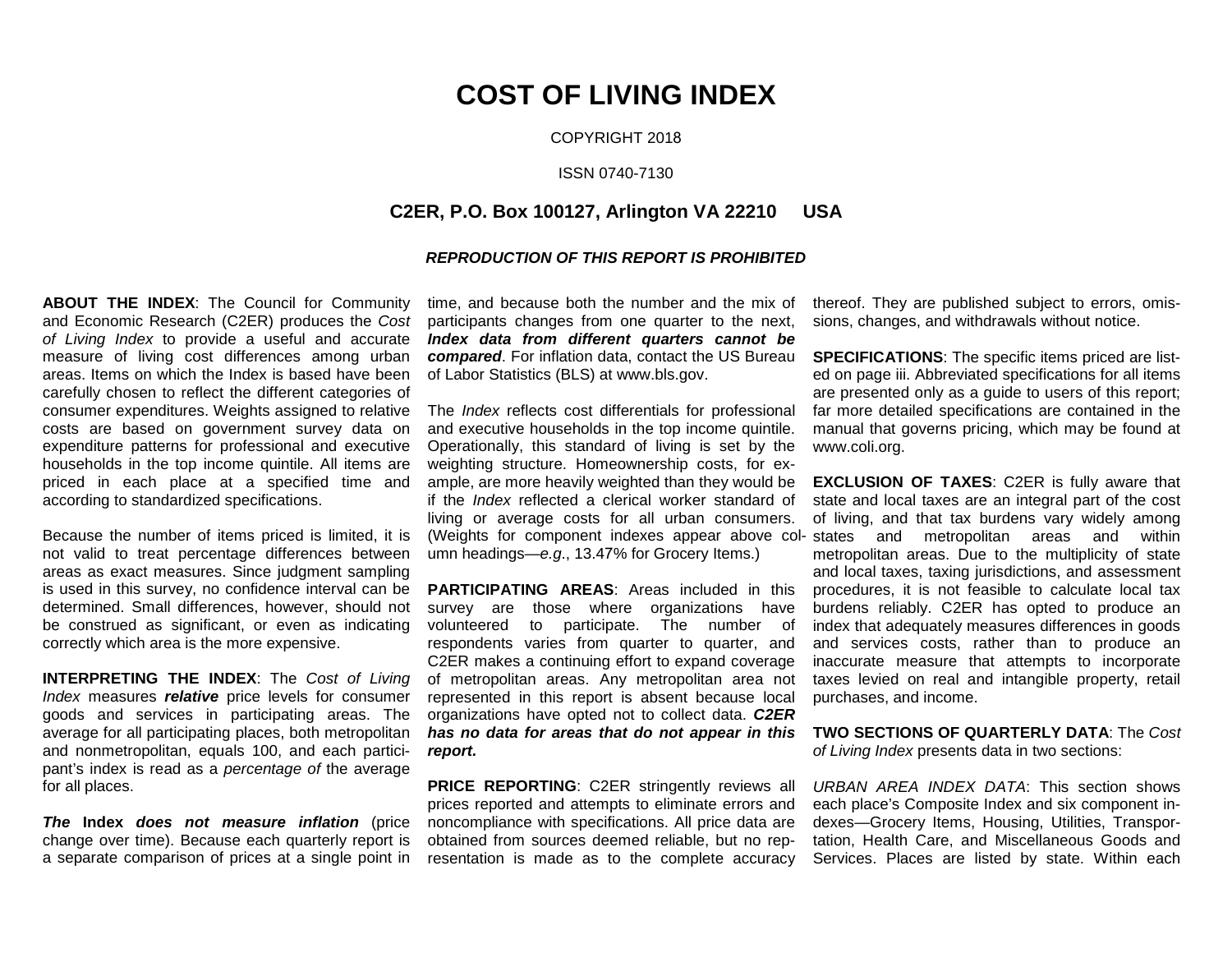state, places appear alphabetically within metropolitan area, metropolitan division or micropolitan area in the United States. C2ER has adopted the new metro and micro area definitions announced by the US Office of Management and Budget (OMB) on February 28, 2013.

Data users who opt to use suburban places as surrogates for central cities should be aware that living cost differences can exist within large metropolitan areas. This caution is particularly important where there are substantial differences in housing costs and/or utility rates.

*AVERAGE PRICES*: The average price reported for each item in this survey is shown for each place that has participated in at least two of the three previous pricing periods. Places are listed alphabetically within state, without respect to metropolitan or micropolitan status. After the final state listing, this section presents the median, average, standard deviation, and range for each item.

**DATA REQUESTS:** Please use our website at www.coli.org.

**OTHER QUESTIONS**: Please direct all questions except data requests to C2ER at the mailing address shown on the previous page, voice 703-522-4980, fax 480-393-5098, or www.c2er.org ("Contact Us").

**SUBSCRIPTIONS**: This quarterly report is available by subscription for US\$175 per year. Subscriptions begin with the current issue unless the subscriber specifies otherwise. Single copies of current or back reports may be purchased for \$95 each. Electronic subscriptions are available for \$275 for four quarters. Combined print and electronic subscriptions are available for \$325 per year. Order forms are available from the C2ER Subscription Office (voice 703-522-4980, fax 480-393-5098, or www.c2er.org). Please call or e-mail info@crec.net about international orders.

Fax and Internet orders may be placed with VISA, MasterCard, or American Express account number; mail orders may use any of those options plus check (payable to "C2ER") or government purchase order in U.S. currency.

If you have questions about your subscription, contact the C2ER Subscription Office (703-522-4980).

**COPYRIGHT POLICY**: Each issue of the *Cost of Living Index* is copyrighted. Printing, transferring into computer-readable format, or otherwise reproducing an entire *Index* report or any part thereof is expressly prohibited unless written permission is obtained from C2ER. News media, however, are permitted to use *Index* data provided by C2ER in editorial form in both paper copy and on the Internet and are permitted to reproduce tables to illustrate text provided

appropriate credit is given to C2ER.

The media are granted no other reproduction rights. Participants may post on their Internet sites index data (but not average prices) for their specific area and for no more than ten additional areas. Other posting, or sale, of any *Cost of Living Index* data, print or electronic, without written permission from C2ER is prohibited.

Data users with questions about copyright policy or reproduction rights should contact the C2ER Subscription Office.

**C2ER**: C2ER is a nonprofit professional organization comprising research staff of chambers of commerce, economic development organizations and agencies, and related organizations throughout the United States and Canada. In its dedication to improving business information through research, C2ER developed the *Cost of Living Index* to meet the need for a measure of living cost differentials among urban areas. Originally titled *Inter-City Cost of Living Indicators Project*, the *Cost of Living Index* has been published quarterly since 1968. The *Cost of Living Index* is based on nearly 100,000 data points gathered primarily by C2ER members located in 400 cities. For more information about participating in this project or joining C2ER, please visit www.c2er.org or call 703-522-4980.

#### **HOW TO USE THE COST OF LIVING INDEX**

Assume that City A has a composite index of 98.3 and City B has a composite index of 128.5. If you live in City A and are contemplating a job offer in City B, how much of an increase in your after-taxes income is needed to maintain your present lifestyle? 100\*[(City B – City A)/City A] = 100\*[(128.5-98.3)/98.3] = 100\*(.3072) = 30.72%, or about a 31% increase Conversely, if you are considering a move from City B to City A, how much of a cut in after-taxes income can you sustain without reducing your present lifestyle?

100\*[(City A – City B)/City b] = 100\*[(98.3 – 128.5)/128.5] = 100\*(-.2350) = -23.5%, or about a 24% reduction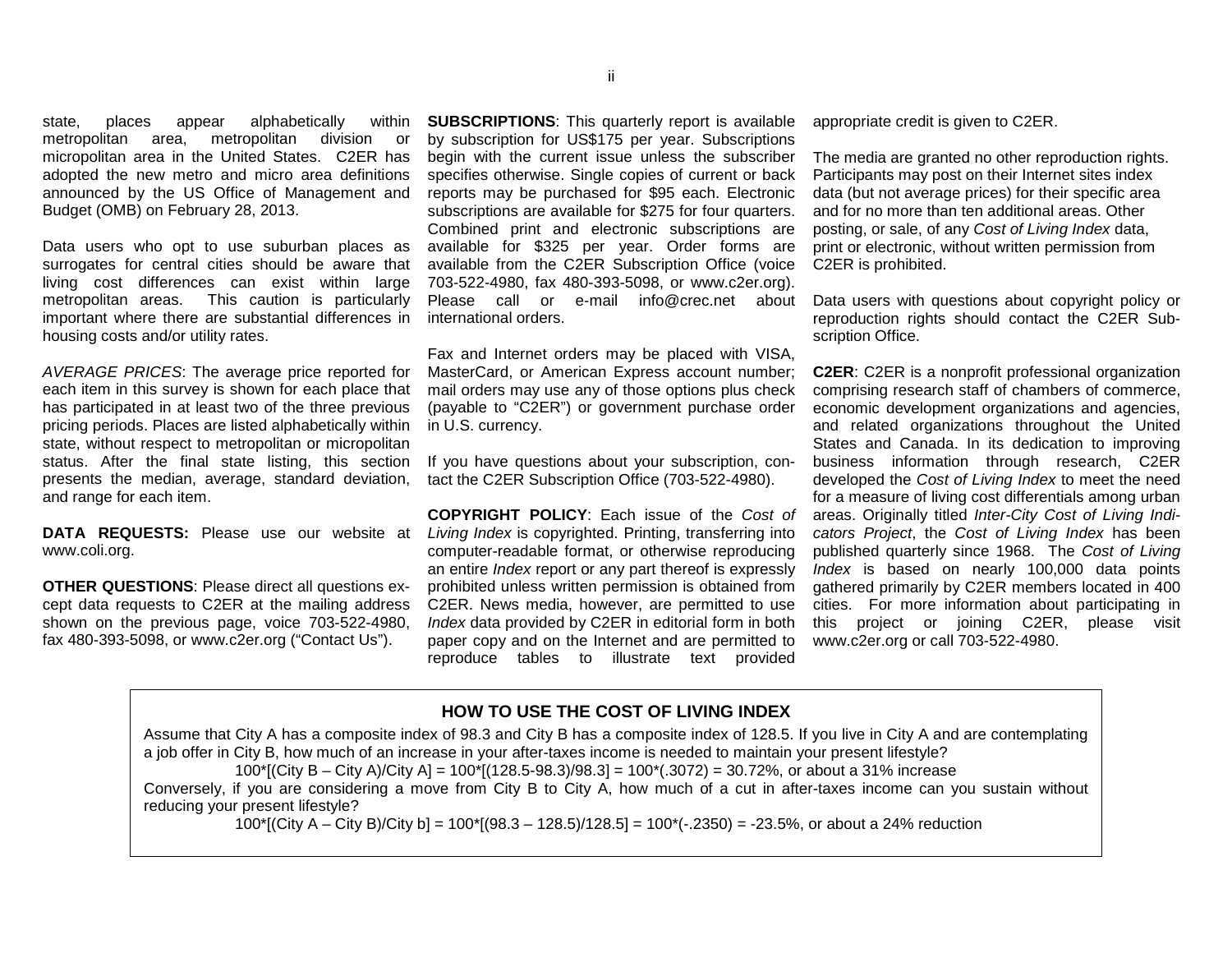## **Price Report Column Headings**

The items and specifications in this study are listed below. Descriptions for housing and utilities are abbreviated, since pricing is based on explicit procedural instructions and highly detailed specifications. Monthly costs for housing and energy are not communitywide averages and should not be construed as such: they are specific to professional and executive households. • Establishment samples are selected to reflect a mid-management standard of living; minimum sample size depends on the population of the area for which data are collected. • To ensure uniformity, national brands are stipulated wherever possible. "Lowest price" is the average of the lowest prices found in all stores surveyed. • Weights are shown for the component indexes. • Weights are calculated by C2ER based on data extracted from the 2016 US Consumer Expenditure Survey, BLS. The Annual Average Index is calculated on data submitted from 269 cities that participated in at least two out of three quarters in 2017. Data were available for all three quarters for 222 cities. Of the remaining 47 cities, C2ER estimated average prices for one quarter of missing data.

| Column<br>Number | Weight   |                                                                        | <b>GROCERY ITEMS</b>                                                                                                    |
|------------------|----------|------------------------------------------------------------------------|-------------------------------------------------------------------------------------------------------------------------|
|                  |          | MEATS                                                                  |                                                                                                                         |
| 1                | 0.026966 |                                                                        |                                                                                                                         |
| $\overline{2}$   | 0.026966 |                                                                        | Ground beef or hamburger Price per pound, lowest price, min 80% lean                                                    |
| 3                |          |                                                                        |                                                                                                                         |
| 4                | 0.034720 |                                                                        |                                                                                                                         |
|                  | 0.040062 | Frying chicken  Price per pound, whole fryer                           |                                                                                                                         |
| 5                | 0.034031 | DAIRY PRODUCTS                                                         | Chunk light tuna  5.0 or 6.0 oz. can, Starkist or Chicken of the Sea                                                    |
| 6                | 0.030240 |                                                                        |                                                                                                                         |
| $\overline{7}$   | 0.012062 |                                                                        |                                                                                                                         |
| 8                | 0.003429 |                                                                        |                                                                                                                         |
| 9                | 0.067545 | Parmesan cheese, grated  8 oz. canister, Kraft brand<br><b>PRODUCE</b> |                                                                                                                         |
| 10               | 0.034115 |                                                                        |                                                                                                                         |
| 11               | 0.072973 |                                                                        |                                                                                                                         |
| 12               | 0.030243 | <b>BAKERY PRODUCTS</b>                                                 | Iceberg lettuce Head, approximately 1.25 pounds                                                                         |
| 13               | 0.081933 |                                                                        | Bread, whole wheat 24 oz. loaf, Arnold, Orowheat, Brownberry, or Nature's Own<br><b>Brand</b>                           |
|                  |          | MISCELLANEOUS GROCERY PRODUCTS                                         |                                                                                                                         |
| 14               | 0.010210 |                                                                        | Fresh Orange Juice 59 or 64 oz. Tropicana or Florida Natural brand                                                      |
| 15               | 0.052101 |                                                                        | Coffee, vacuum-packed  11 to 11.5 oz. can, Maxwell House, Hills Brothers, or Folgers                                    |
| 16               | 0.035754 |                                                                        |                                                                                                                         |
| 17               | 0.039200 |                                                                        |                                                                                                                         |
| 18               | 0.014862 |                                                                        |                                                                                                                         |
| 19               | 0.015982 |                                                                        |                                                                                                                         |
| 20               | 0.045576 | Facial tissues 160 count box, Kleenex brand                            |                                                                                                                         |
| 21               | 0.045576 |                                                                        |                                                                                                                         |
| 22               | 0.022676 |                                                                        |                                                                                                                         |
| 23               | 0.089241 |                                                                        |                                                                                                                         |
|                  |          |                                                                        | Cuisine brand                                                                                                           |
| 24               | 0.014862 |                                                                        |                                                                                                                         |
| 25               | 0.087463 |                                                                        |                                                                                                                         |
| 26               | 0.031212 |                                                                        |                                                                                                                         |
|                  |          |                                                                        | <b>HOUSING</b>                                                                                                          |
| 27               | 0.316812 |                                                                        | Apartment, monthly rent Two bedroom, unfurnished, excluding all utilities except water, 11/2<br>or 2 baths, 950 sq. ft. |
| 28A              |          |                                                                        | Total purchase price 2,400 sq. ft. living area new house, 8,000 sq. ft. lot, 4 bedrooms,<br>2 baths                     |
| 28B<br>28C       | 0.683188 |                                                                        | assuming 25% down payment                                                                                               |

| Column<br>Number | Weight               |                                                 |                                                                                                                                                                                                                                            |
|------------------|----------------------|-------------------------------------------------|--------------------------------------------------------------------------------------------------------------------------------------------------------------------------------------------------------------------------------------------|
|                  |                      |                                                 | <b>UTILITIES</b>                                                                                                                                                                                                                           |
| 29-30            | 0.542810             |                                                 | Total home energy cost  Monthly cost, at current rates, for average monthly consumption<br>of all types of energy during the previous 12 months for the type<br>of home specified in Item 28A                                              |
| 29               |                      |                                                 | 29A; average monthly cost for homes using other types of energy<br>as well is shown in Column 29B                                                                                                                                          |
| 30               |                      |                                                 | Other home energy Average monthly cost at current rates for natural gas, fuel oil,<br>coal, wood, and any other forms of energy except electricity                                                                                         |
| 31               | 0.457190             |                                                 | cludes: basic monthly rate; additional local use charges, if any,<br>incurred by a family of four; TouchTone fee; all other mandatory<br>monthly charges, such as long distance access fee and 911 fee;<br>and all taxes on the foregoing. |
|                  |                      |                                                 | <b>TRANSPORTATION</b>                                                                                                                                                                                                                      |
| 32<br>33         | 0.327397<br>0.672603 |                                                 | Auto maintenance Average price to computer- or spin-balance four wheels<br>self-service pump if available                                                                                                                                  |
|                  |                      |                                                 | <b>HEALTH CARE</b>                                                                                                                                                                                                                         |
| 34               | 0.059429             |                                                 | Office visit, optometrist  Full vision eye exam for established adult patient                                                                                                                                                              |
| 35               | 0.289017             |                                                 | Office visit, doctor  American Medical Association procedure 99213 (general<br>practitioner's routine examination of established patient)                                                                                                  |
| 36               | 0.361444             |                                                 | Office visit, dentist  American Dental Association procedure D1110 (adult teeth<br>cleaning)                                                                                                                                               |
| 37               | 0.087366             |                                                 |                                                                                                                                                                                                                                            |
| 38               | 0.202744             |                                                 | Prescription Drug 1 carton, 5 pens, Insulin Glargine, Lantus Solostar brand                                                                                                                                                                |
|                  |                      |                                                 | <b>MISCELLANEOUS GOODS &amp; SERVICES</b>                                                                                                                                                                                                  |
| 39               | 0.122571             |                                                 | Hamburger sandwich 1/4-pound patty with cheese, pickle, onion, mustard, and catsup.<br>McDonald's Quarter-Pounder with cheese, where available                                                                                             |
| 40               | 0.122571             |                                                 | available                                                                                                                                                                                                                                  |
| 41               | 0.122571             |                                                 | expensive, Kentucky Fried Chicken or Church's where available                                                                                                                                                                              |
| 42               | 0.033618             |                                                 |                                                                                                                                                                                                                                            |
| 43               | 0.033618             |                                                 | Beauty salon Woman's shampoo, trim, and blow-dry                                                                                                                                                                                           |
| 44               | 0.003415             |                                                 |                                                                                                                                                                                                                                            |
| 45               | 0.007791             |                                                 |                                                                                                                                                                                                                                            |
| 46               | 0.031809             | Dry cleaning Man's two-piece suit               |                                                                                                                                                                                                                                            |
| 47               | 0.036961             |                                                 | Men's dress shirt  Cotton/polyester, pinpoint weave, long sleeves                                                                                                                                                                          |
| 48               | 0.011301             |                                                 |                                                                                                                                                                                                                                            |
| 49               | 0.062853             |                                                 | Women's slacks At least 95% cotton, twill khakis, misses 4-14                                                                                                                                                                              |
| 50               | 0.101476             |                                                 | Major appliance repair  Home service call, clothes washing machine; minimum labor<br>charge, excluding parts                                                                                                                               |
| 51               | 0.012963             |                                                 | Monthly newspaper subscription . Daily and Sunday home delivery, large-city newspaper                                                                                                                                                      |
| 52               | 0.051536             |                                                 |                                                                                                                                                                                                                                            |
| 53               | 0.051536             |                                                 |                                                                                                                                                                                                                                            |
| 54               | 0.049757             |                                                 |                                                                                                                                                                                                                                            |
| 55               | 0.083162             | Veterinary Services Annual exam, 4-year-old dog |                                                                                                                                                                                                                                            |
| 56               | 0.030247             |                                                 |                                                                                                                                                                                                                                            |
| 57               | 0.030247             |                                                 |                                                                                                                                                                                                                                            |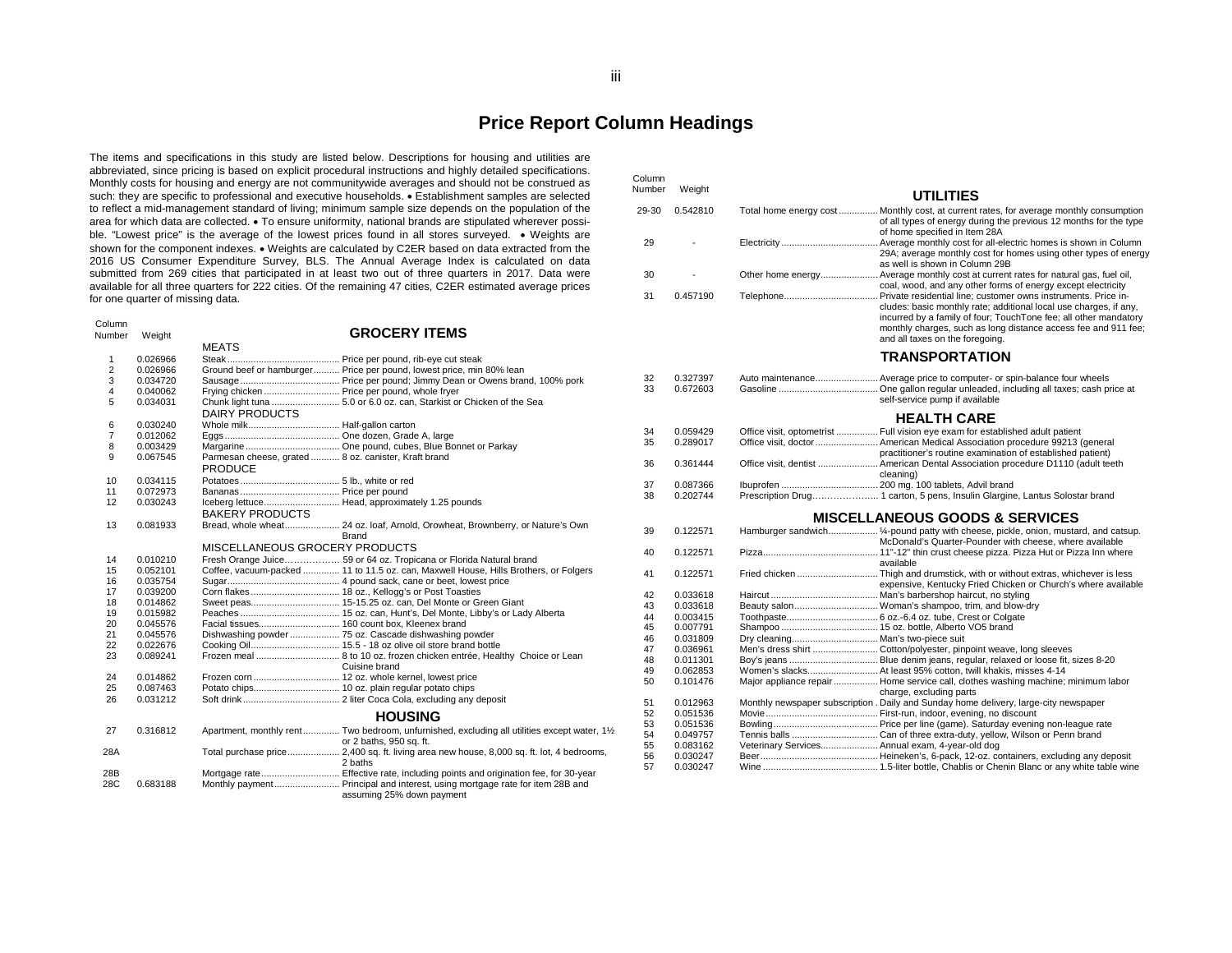| METRO/MICRO                                   | 100%<br><b>COMPOSITE</b> | 13.47%<br><b>GROCERY</b> | 28.15%         | 9.90%            | 8.99%<br><b>TRANS-</b> | 4.57%              | 34.92%<br><b>MISC, GOODS</b> |
|-----------------------------------------------|--------------------------|--------------------------|----------------|------------------|------------------------|--------------------|------------------------------|
| URBAN AREA AND STATE                          | <b>INDEX</b>             | <b>ITEMS</b>             | <b>HOUSING</b> | <b>UTILITIES</b> | <b>PORTATION</b>       | <b>HEALTH CARE</b> | <b>AND SERVICES</b>          |
| Anniston-Oxford-Jacksonville AL Metro         |                          |                          |                |                  |                        |                    |                              |
| Anniston-Calhoun County AL                    | 87.6                     | 95.2                     | 63.0           | 131.9            | 88.1                   | 80.8               | 92.6                         |
| Auburn-Opelika AL Metro                       |                          |                          |                |                  |                        |                    |                              |
| Auburn-Opelika AL                             | 92.5                     | 102.5                    | 74.5           | 104.1            | 89.8                   | 85.5               | 101.4                        |
| Birmingham-Hoover AL Metro                    |                          |                          |                |                  |                        |                    |                              |
| Birmingham AL                                 | 91.4                     | 96.0                     | 86.4           | 101.3            | 91.0                   | 84.1               | 91.9                         |
| Decatur AL Metro                              |                          |                          |                |                  |                        |                    |                              |
| Decatur-Hartselle AL                          | 85.3                     | 96.8                     | 61.6           | 98.9             | 87.5                   | 88.5               | 95.0                         |
| Dothan AL Metro                               |                          |                          |                |                  |                        |                    |                              |
| Dothan AL                                     | 87.1                     | 98.9                     | 69.7           | 107.3            | 87.5                   | 87.5               | 90.7                         |
| Florence-Muscle Shoals AL Metro               |                          |                          |                |                  |                        |                    |                              |
| Florence AL                                   | 88.1                     | 95.2                     | 69.1           | 104.2            | 91.6                   | 78.9               | 96.5                         |
| Huntsville AL Metro                           |                          |                          |                |                  |                        |                    |                              |
| Huntsville AL                                 | 95.3                     | 96.5                     | 74.4           | 110.2            | 95.4                   | 96.9               | 107.3                        |
| Mobile AL Metro                               |                          |                          |                |                  |                        |                    |                              |
| Mobile AL                                     | 93.0                     | 99.5                     | 75.3           | 114.8            | 96.5                   | 94.2               | 97.4                         |
| Montgomery AL Metro                           |                          |                          |                |                  |                        |                    |                              |
| Montgomery AL                                 | 92.2                     | 96.1                     | 83.0           | 107.9            | 93.1                   | 82.3               | 94.8                         |
| Anchorage AK Metro                            |                          |                          |                |                  |                        |                    |                              |
| Anchorage AK                                  | 128.4                    | 126.1                    | 147.2          | 104.3            | 112.4                  | 144.3              | 123.0                        |
| Fairbanks AK Metro                            |                          |                          |                |                  |                        |                    |                              |
| <b>Fairbanks AK</b>                           | 132.9                    | 123.8                    | 122.4          | 219.3            | 121.9                  | 152.3              | 120.7                        |
| Juneau AK Micro                               |                          |                          |                |                  |                        |                    |                              |
| Juneau AK                                     | 133.5                    | 144.0                    | 150.5          | 120.7            | 128.3                  | 156.2              | 117.6                        |
| NonMetro US                                   |                          |                          |                |                  |                        |                    |                              |
| Kodiak AK                                     | 130.5                    | 149.0                    | 141.0          | 121.8            | 132.1                  | 141.0              | 115.6                        |
| Lake Havasu City-Kingman AZ Metro             |                          |                          |                |                  |                        |                    |                              |
| <b>Bullhead City AZ</b>                       | 89.8                     | 98.1                     | 78.2           | 88.0             | 100.8                  | 95.7               | 92.9                         |
| Lake Havasu City AZ                           | 104.5                    | 95.5                     | 111.5          | 98.0             | 107.9                  | 99.9               | 103.8                        |
| Phoenix-Mesa-Scottsdale AZ Metro              |                          |                          |                |                  |                        |                    |                              |
| Phoenix AZ                                    | 95.0                     | 97.6                     | 95.2           | 96.6             | 91.7                   | 98.0               | 93.9                         |
| Sierra Vista-Douglas AZ Metro                 |                          |                          |                |                  |                        |                    |                              |
| Sierra Vista AZ                               | 93.7                     | 99.0                     | 85.4           | 98.6             | 104.7                  | 95.5               | 93.8                         |
| Tucson AZ Metro                               |                          |                          |                |                  |                        |                    |                              |
| Tucson AZ                                     | 94.1                     | 103.0                    | 80.0           | 90.7             | 96.6                   | 101.5              | 101.5                        |
| Yuma AZ Metro                                 |                          |                          |                |                  |                        |                    |                              |
| Yuma AZ                                       | 96.4                     | 107.1                    | 86.5           | 117.8            | 96.0                   | 98.0               | 94.1                         |
| Fayetteville-Springdale-Rogers AR-MO Metro    |                          |                          |                |                  |                        |                    |                              |
| Fayetteville AR                               | 89.4                     | 93.6                     | 75.8           | 95.1             | 85.1                   | 88.7               | 98.2                         |
| Hot Springs AR Metro                          |                          |                          |                |                  |                        |                    |                              |
| Hot Springs AR                                | 90.2                     | 93.1                     | 81.4           | 106.7            | 84.9                   | 90.5               | 92.8                         |
| Jonesboro AR Metro                            |                          |                          |                |                  |                        |                    |                              |
| Jonesboro AR                                  | 84.5                     | 91.0                     | 74.2           | 87.5             | 86.5                   | 81.9               | 89.3                         |
| Little Rock-North Little Rock-Conway AR Metro |                          |                          |                |                  |                        |                    |                              |
| Conway AR                                     | 78.2                     | 86.3                     | 64.7           | 82.0             | 89.3                   | 85.9               | 81.1                         |
| Little Rock-North Little Rock AR              | 96.7                     | 94.3                     | 89.1           | 117.2            | 91.6                   | 93.6               | 99.7                         |
| Anaheim-Santa Ana-Irvine CA Metro Div.        |                          |                          |                |                  |                        |                    |                              |
| Orange County CA                              | 152.6                    | 114.3                    | 256.9          | 104.0            | 132.4                  | 105.1              | 108.6                        |

**COST OF LIVING INDEX - 2017 ANNUAL AVERAGE DATA**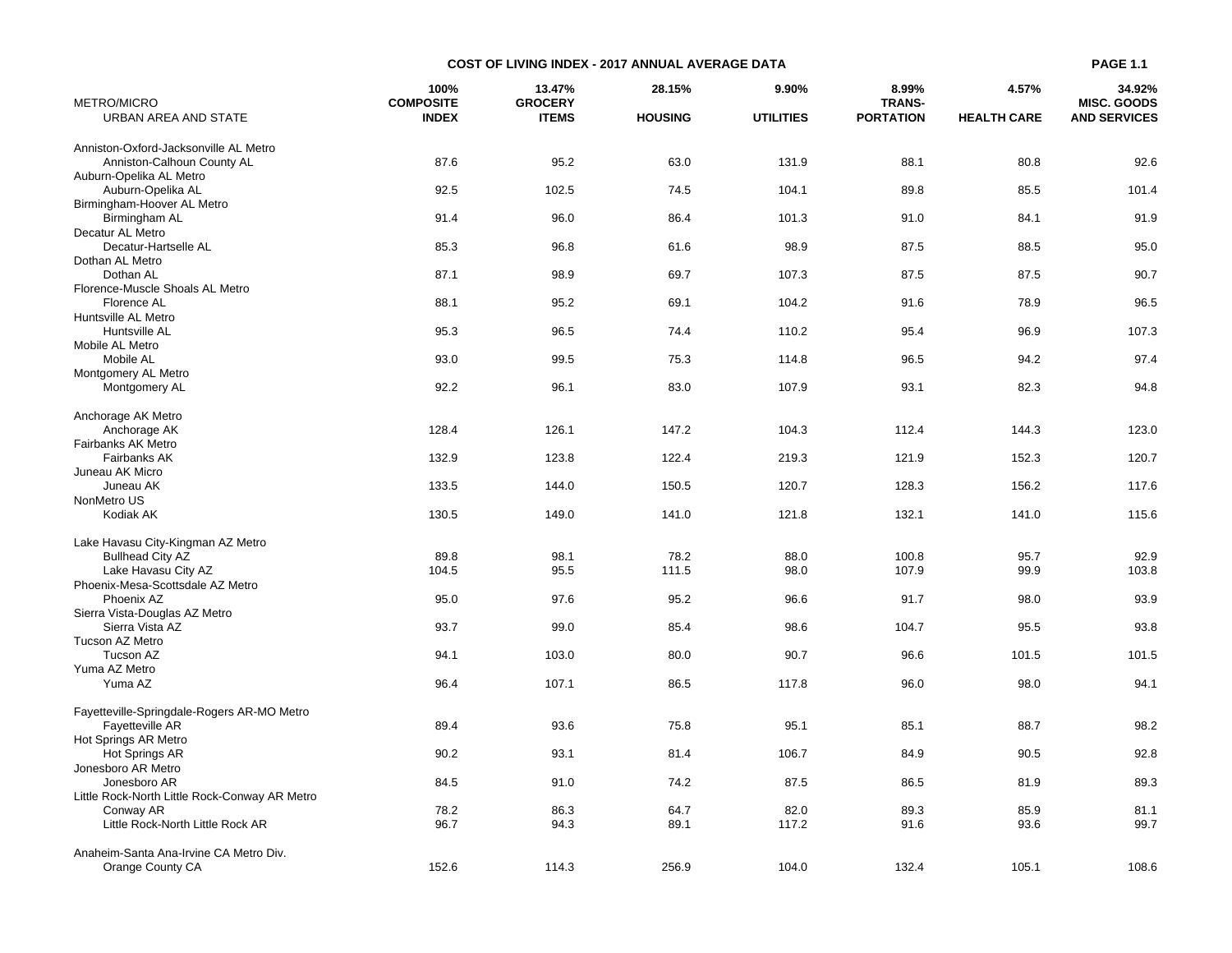| <b>METRO/MICRO</b>                                           | 100%<br><b>COMPOSITE</b> | 13.47%<br><b>GROCERY</b> | 28.15%         | 9.90%            | 8.99%<br><b>TRANS-</b> | 4.57%              | 34.92%<br><b>MISC. GOODS</b> |
|--------------------------------------------------------------|--------------------------|--------------------------|----------------|------------------|------------------------|--------------------|------------------------------|
| URBAN AREA AND STATE                                         | <b>INDEX</b>             | <b>ITEMS</b>             | <b>HOUSING</b> | <b>UTILITIES</b> | <b>PORTATION</b>       | <b>HEALTH CARE</b> | <b>AND SERVICES</b>          |
| <b>Bakersfield CA Metro</b>                                  |                          |                          |                |                  |                        |                    |                              |
| <b>Bakersfield CA</b>                                        | 104.9                    | 111.1                    | 88.8           | 136.5            | 117.4                  | 105.9              | 103.3                        |
| Los Angeles-Long Beach-Glendale CA Metro Div.                |                          |                          |                |                  |                        |                    |                              |
| Los Angeles-Long Beach CA                                    | 148.0                    | 113.9                    | 240.8          | 107.1            | 125.6                  | 109.2              | 108.9                        |
| Oakland-Hayward-Berkeley CA Metro Div.                       |                          |                          |                |                  |                        |                    |                              |
| Oakland CA                                                   | 149.5                    | 126.0                    | 217.5          | 114.3            | 130.3                  | 123.5              | 122.0                        |
| Sacramento-Roseville-Arden-Arcade CA Metro                   |                          |                          |                |                  |                        |                    |                              |
| Sacramento CA                                                | 117.1                    | 117.1                    | 136.9          | 89.8             | 122.6                  | 104.0              | 109.3                        |
| San Diego-Carlsbad CA Metro                                  |                          |                          |                |                  |                        |                    |                              |
| San Diego CA                                                 | 146.1                    | 114.7                    | 237.8          | 117.7            | 122.8                  | 107.0              | 103.6                        |
| San Francisco-Redwood City-South San Francisco CA Metro Div. |                          |                          |                |                  |                        |                    |                              |
| San Francisco CA                                             | 192.9                    | 125.8                    | 361.2          | 115.6            | 134.4                  | 124.9              | 128.9                        |
| Stockton-Lodi CA Metro                                       |                          |                          |                |                  |                        |                    |                              |
| Stockton CA                                                  | 116.8                    | 116.1                    | 134.0          | 118.2            | 120.1                  | 100.7              | 104.1                        |
| Colorado Springs CO Metro                                    |                          |                          |                |                  |                        |                    |                              |
| Colorado Springs CO                                          | 95.7                     | 97.2                     | 101.1          | 75.9             | 96.7                   | 104.6              | 95.1                         |
| Denver-Aurora-Lakewood CO Metro                              |                          |                          |                |                  |                        |                    |                              |
| Denver <sub>CO</sub>                                         | 112.0                    | 98.3                     | 133.5          | 94.0             | 105.5                  | 105.7              | 107.6                        |
| <b>Grand Junction CO Metro</b>                               |                          |                          |                |                  |                        |                    |                              |
| Grand Junction CO                                            | 94.1                     | 96.9                     | 97.8           | 87.4             | 99.8                   | 100.9              | 89.6                         |
| Pueblo CO Metro                                              |                          |                          |                |                  |                        |                    |                              |
| Pueblo CO                                                    | 90.6                     | 96.9                     | 80.9           | 72.1             | 98.4                   | 102.4              | 97.6                         |
| NonMetro US                                                  |                          |                          |                |                  |                        |                    |                              |
| Glenwood Springs CO                                          | 118.9                    | 103.4                    | 156.0          | 84.2             | 105.3                  | 114.1              | 108.9                        |
| Bridgeport-Stamford-Norwalk CT Metro                         |                          |                          |                |                  |                        |                    |                              |
| Stamford CT                                                  | 142.2                    | 109.6                    | 207.0          | 112.2            | 115.1                  | 114.0              | 121.8                        |
| Hartford-West Hartford-East Hartford CT Metro                |                          |                          |                |                  |                        |                    |                              |
| <b>Hartford CT</b>                                           | 116.8                    | 101.0                    | 131.7          | 97.0             | 112.8                  | 114.1              | 117.9                        |
| New Haven-Milford CT Metro                                   |                          |                          |                |                  |                        |                    |                              |
| New Haven CT                                                 | 118.0                    | 104.7                    | 130.1          | 103.0            | 106.5                  | 114.8              | 120.9                        |
| Dover DE Metro                                               |                          |                          |                |                  |                        |                    |                              |
| Dover DE                                                     | 97.8                     | 106.2                    | 88.0           | 103.7            | 93.3                   | 91.9               | 102.6                        |
| Wilmington DE-MD-NJ Metro Div.                               |                          |                          |                |                  |                        |                    |                              |
| Wilmington DE                                                | 107.9                    | 109.8                    | 110.0          | 105.4            | 95.2                   | 100.7              | 110.5                        |
| Washington-Arlington-Alexandria DC-VA-MD-WV Metro Div.       |                          |                          |                |                  |                        |                    |                              |
| Washington DC                                                | 155.7                    | 113.8                    | 253.7          | 114.5            | 112.4                  | 100.9              | 122.9                        |
| Cape Coral-Fort Myers FL Metro                               |                          |                          |                |                  |                        |                    |                              |
| Cape Coral-Fort Myers FL                                     | 94.0                     | 108.0                    | 85.4           | 84.0             | 106.8                  | 104.4              | 93.7                         |
| Deltona-Daytona Beach-Ormond Beach FL Metro                  |                          |                          |                |                  |                        |                    |                              |
| Daytona Beach FL                                             | 92.3                     | 99.2                     | 79.7           | 93.8             | 98.9                   | 92.3               | 97.8                         |
| Palm Coast-Flagler County FL                                 | 92.7                     | 105.4                    | 78.6           | 107.3            | 93.8                   | 96.3               | 94.2                         |
| Fort Lauderdale-Pompano Beach-Deerfield Beach FL Metro Div.  |                          |                          |                |                  |                        |                    |                              |
| Fort Lauderdale FL                                           | 119.5                    | 104.5                    | 160.2          | 98.7             | 112.7                  | 96.3               | 103.1                        |
| Gainesville FL Metro                                         |                          |                          |                |                  |                        |                    |                              |
| Gainesville FL                                               | 98.4                     | 104.0                    | 91.1           | 119.3            | 103.5                  | 99.0               | 94.9                         |
| Jacksonville FL Metro                                        |                          |                          |                |                  |                        |                    |                              |
| Jacksonville FL                                              | 94.8                     | 100.8                    | 89.2           | 92.7             | 97.1                   | 87.6               | 98.0                         |
| Miami-Miami Beach-Kendall FL Metro Div.                      |                          |                          |                |                  |                        |                    |                              |
| Miami-Dade County FL                                         | 114.6                    | 105.8                    | 143.8          | 99.1             | 112.2                  | 97.3               | 101.6                        |

**COST OF LIVING INDEX - 2017 ANNUAL AVERAGE DATA PAGE 1.2**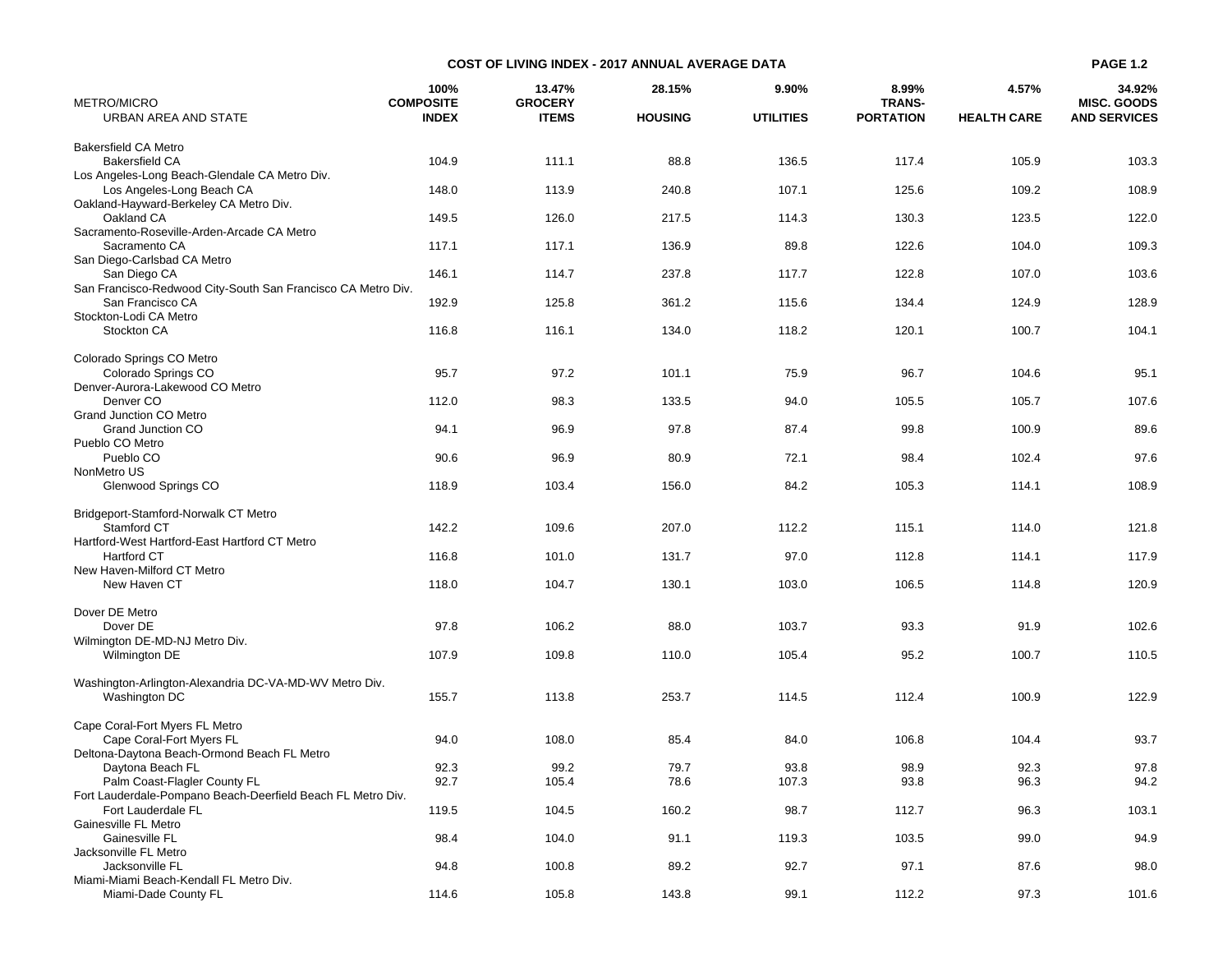| <b>METRO/MICRO</b>                                 | 100%<br><b>COMPOSITE</b> | 13.47%<br><b>GROCERY</b> | 28.15%         | 9.90%            | 8.99%<br><b>TRANS-</b> | 4.57%              | 34.92%<br><b>MISC. GOODS</b> |
|----------------------------------------------------|--------------------------|--------------------------|----------------|------------------|------------------------|--------------------|------------------------------|
| URBAN AREA AND STATE                               | <b>INDEX</b>             | <b>ITEMS</b>             | <b>HOUSING</b> | <b>UTILITIES</b> | <b>PORTATION</b>       | <b>HEALTH CARE</b> | <b>AND SERVICES</b>          |
| Orlando-Kissimmee-Sanford FL Metro                 |                          |                          |                |                  |                        |                    |                              |
| Orlando FL                                         | 95.5                     | 102.5                    | 88.9           | 111.8            | 94.0                   | 88.4               | 94.7                         |
| Sebastian-Vero Beach FL Metro                      |                          |                          |                |                  |                        |                    |                              |
| Vero Beach-Indian River FL                         | 99.2                     | 107.8                    | 86.5           | 122.1            | 95.4                   | 100.8              | 100.4                        |
| Tallahassee FL Metro<br>Tallahassee FL             | 96.6                     | 110.2                    | 90.9           | 86.5             | 93.2                   | 98.8               | 99.4                         |
| Tampa-St. Petersburg-Clearwater FL Metro           |                          |                          |                |                  |                        |                    |                              |
| Tampa FL                                           | 94.8                     | 100.4                    | 77.0           | 116.9            | 106.1                  | 98.6               | 97.2                         |
|                                                    |                          |                          |                |                  |                        |                    |                              |
| Albany GA Metro<br>Albany GA                       | 90.1                     | 103.2                    | 72.1           | 93.4             | 104.1                  | 101.2              | 93.5                         |
| Atlanta-Sandy Springs-Roswell GA Metro             |                          |                          |                |                  |                        |                    |                              |
| Atlanta GA                                         | 99.0                     | 105.6                    | 94.4           | 85.8             | 101.0                  | 107.9              | 102.1                        |
| Augusta-Richmond County GA-SC Metro                |                          |                          |                |                  |                        |                    |                              |
| Augusta-Aiken GA-SC                                | 91.7                     | 106.7                    | 75.6           | 81.7             | 79.8                   | 95.0               | 104.5                        |
| Dalton GA Metro<br>Dalton GA                       | 89.6                     | 93.3                     | 72.6           | 105.7            | 95.8                   | 91.1               | 95.4                         |
| LaGrange GA Micro                                  |                          |                          |                |                  |                        |                    |                              |
| LaGrange-Troup County GA                           | 89.5                     | 95.8                     | 71.2           | 87.8             | 112.3                  | 100.5              | 95.0                         |
| Savannah GA Metro                                  |                          |                          |                |                  |                        |                    |                              |
| Savannah GA<br>Statesboro GA Micro                 | 89.8                     | 94.2                     | 66.9           | 110.0            | 97.0                   | 97.8               | 97.9                         |
| Statesboro-Bulloch County GA                       | 84.4                     | 90.7                     | 70.7           | 95.9             | 84.8                   | 81.6               | 90.1                         |
| Valdosta GA Metro                                  |                          |                          |                |                  |                        |                    |                              |
| Valdosta GA                                        | 92.1                     | 101.6                    | 80.2           | 96.3             | 99.4                   | 98.0               | 94.2                         |
|                                                    |                          |                          |                |                  |                        |                    |                              |
| Urban Honolulu HI Metro<br>Honolulu HI             | 188.3                    | 162.6                    | 301.7          | 190.1            | 134.9                  | 116.3              | 129.5                        |
|                                                    |                          |                          |                |                  |                        |                    |                              |
| Boise City ID Metro                                |                          |                          |                |                  |                        |                    |                              |
| Boise ID                                           | 92.5                     | 89.9                     | 87.9           | 86.2             | 107.5                  | 103.8              | 93.6                         |
| Twin Falls ID Micro<br>Twin Falls ID               | 91.8                     | 90.8                     | 74.5           | 102.3            | 109.5                  | 94.4               | 98.2                         |
|                                                    |                          |                          |                |                  |                        |                    |                              |
| Champaign-Urbana IL Metro                          |                          |                          |                |                  |                        |                    |                              |
| Champaign-Urbana IL                                | 91.1                     | 91.3                     | 76.8           | 114.1            | 96.4                   | 94.7               | 94.3                         |
| Chicago-Naperville-Arlington Heights IL Metro Div. | 123.6                    | 108.6                    | 155.6          | 90.7             | 126.6                  | 101.6              | 115.1                        |
| Chicago IL<br>Joliet-Will County IL                | 100.4                    | 102.2                    | 105.3          | 84.4             | 111.4                  | 109.0              | 96.3                         |
| Danville IL Metro                                  |                          |                          |                |                  |                        |                    |                              |
| Danville IL                                        | 90.7                     | 95.5                     | 66.0           | 113.1            | 97.0                   | 96.5               | 100.0                        |
| Decatur IL Metro                                   |                          |                          |                |                  |                        |                    |                              |
| Decatur IL<br>Peoria IL Metro                      | 88.5                     | 90.3                     | 74.4           | 96.8             | 96.7                   | 88.7               | 94.7                         |
| Peoria IL                                          | 98.3                     | 92.8                     | 87.9           | 99.5             | 103.4                  | 98.5               | 107.1                        |
| Rockford IL Metro                                  |                          |                          |                |                  |                        |                    |                              |
| Rockford IL                                        | 90.0                     | 92.9                     | 77.5           | 80.2             | 105.4                  | 110.5              | 95.0                         |
| Springfield IL Metro                               | 94.9                     |                          |                |                  |                        |                    |                              |
| Springfield IL                                     |                          | 95.8                     | 80.0           | 89.6             | 101.8                  | 104.6              | 104.9                        |
| <b>Bloomington IN Metro</b>                        |                          |                          |                |                  |                        |                    |                              |
| <b>Bloomington IN</b>                              | 96.4                     | 96.4                     | 87.7           | 95.5             | 100.5                  | 88.4               | 103.8                        |
| Elkhart-Goshen IN Metro<br>Elkhart-Goshen IN       | 94.8                     | 98.8                     | 76.8           | 94.2             | 97.9                   | 104.5              | 105.9                        |

**COST OF LIVING INDEX - 2017 ANNUAL AVERAGE DATA**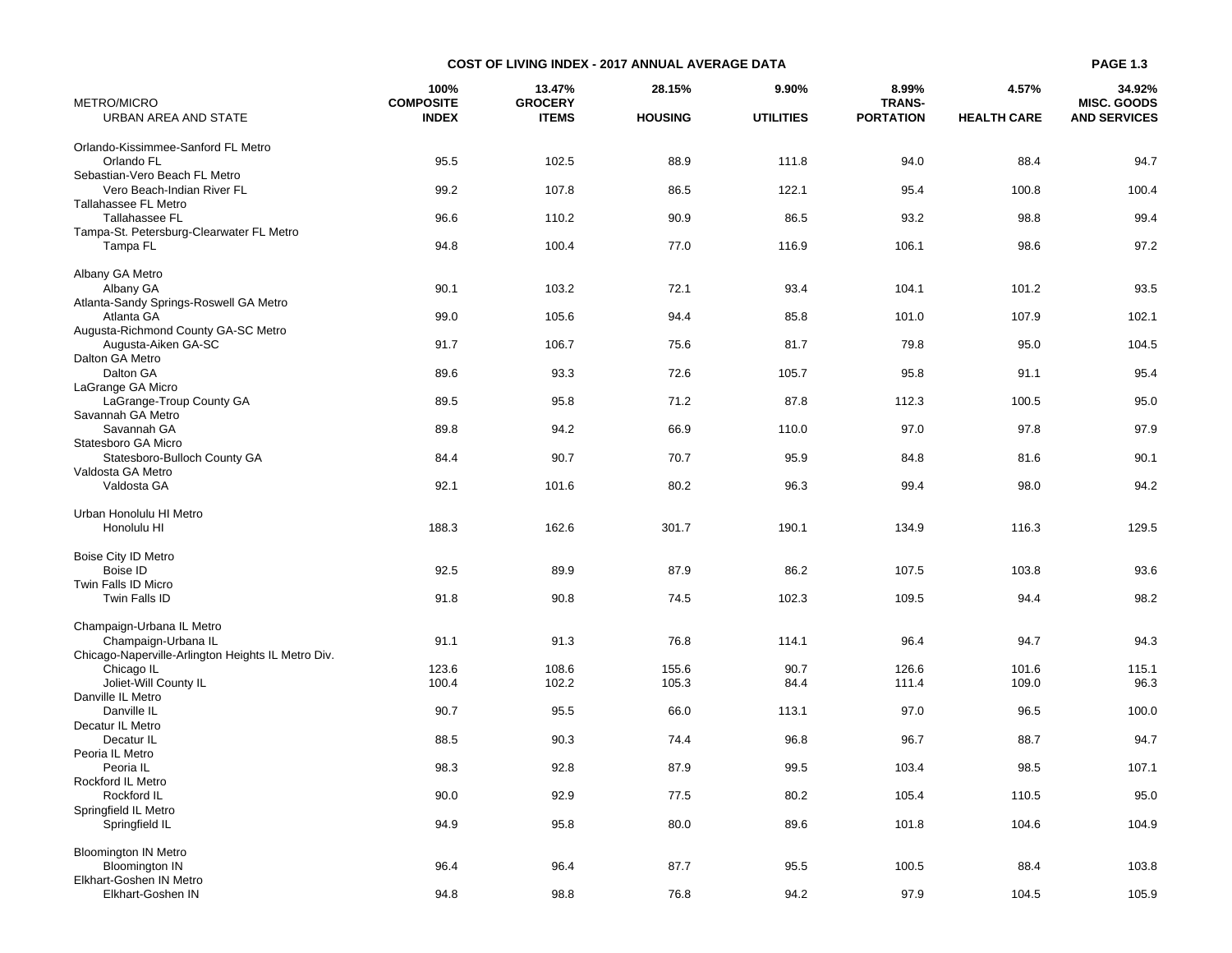| METRO/MICRO                                                                | 100%<br><b>COMPOSITE</b> | 13.47%<br><b>GROCERY</b> | 28.15%         | 9.90%            | 8.99%<br><b>TRANS-</b> | 4.57%              | 34.92%<br><b>MISC. GOODS</b> |
|----------------------------------------------------------------------------|--------------------------|--------------------------|----------------|------------------|------------------------|--------------------|------------------------------|
| URBAN AREA AND STATE                                                       | <b>INDEX</b>             | <b>ITEMS</b>             | <b>HOUSING</b> | <b>UTILITIES</b> | <b>PORTATION</b>       | <b>HEALTH CARE</b> | <b>AND SERVICES</b>          |
| Evansville IN-KY Metro                                                     |                          |                          |                |                  |                        |                    |                              |
| Evansville IN                                                              | 89.2                     | 87.1                     | 77.0           | 91.3             | 94.5                   | 95.1               | 97.2                         |
| Fort Wayne IN Metro                                                        |                          |                          |                |                  |                        |                    |                              |
| Fort Wayne-Allen County IN                                                 | 91.7                     | 97.2                     | 72.4           | 94.1             | 95.9                   | 93.2               | 103.2                        |
| Indianapolis-Carmel-Anderson IN Metro                                      |                          |                          |                |                  |                        |                    |                              |
| Indianapolis IN<br>Lafayette-West Lafayette IN Metro                       | 92.6                     | 93.3                     | 80.8           | 98.2             | 94.2                   | 94.2               | 99.7                         |
| Lafayette IN                                                               | 88.9                     | 97.1                     | 65.9           | 107.9            | 97.3                   | 94.0               | 96.1                         |
| Richmond IN Micro                                                          |                          |                          |                |                  |                        |                    |                              |
| Richmond IN                                                                | 79.0                     | 93.3                     | 62.4           | 91.1             | 91.1                   | 75.8               | 80.8                         |
| South Bend-Mishawaka IN-MI Metro                                           |                          |                          |                |                  |                        |                    |                              |
| South Bend IN                                                              | 96.0                     | 93.7                     | 98.7           | 84.2             | 98.1                   | 100.9              | 97.0                         |
| Ames IA Metro                                                              |                          |                          |                |                  |                        |                    |                              |
| Ames IA                                                                    | 92.7                     | 91.1                     | 95.4           | 80.1             | 106.9                  | 100.0              | 90.0                         |
| Burlington IA-IL Micro                                                     |                          |                          |                |                  |                        |                    |                              |
| <b>Burlington IA</b>                                                       | 84.2                     | 90.7                     | 65.3           | 106.5            | 91.8                   | 99.1               | 86.8                         |
| Cedar Rapids IA Metro                                                      |                          |                          |                |                  |                        |                    |                              |
| Cedar Rapids IA                                                            | 95.0                     | 96.1                     | 87.2           | 102.0            | 104.4                  | 104.6              | 95.1                         |
| Davenport-Moline-Rock Island IA-IL Metro<br>Davenport-Moline-Rock Is IA-IL | 96.3                     | 100.2                    | 82.0           | 104.0            | 98.5                   | 103.2              | 102.8                        |
| Des Moines-West Des Moines IA Metro                                        |                          |                          |                |                  |                        |                    |                              |
| Des Moines IA                                                              | 89.5                     | 90.7                     | 82.4           | 99.7             | 98.6                   | 97.4               | 88.6                         |
| Dubuque IA Metro                                                           |                          |                          |                |                  |                        |                    |                              |
| Dubuque IA                                                                 | 89.2                     | 96.8                     | 69.4           | 88.4             | 100.4                  | 92.7               | 99.1                         |
| Mason City IA Micro<br>Mason City IA                                       | 88.4                     | 91.3                     | 72.8           | 98.0             | 95.0                   | 90.2               | 95.3                         |
| Waterloo-Cedar Falls IA Metro                                              |                          |                          |                |                  |                        |                    |                              |
| Waterloo-Cedar Falls IA                                                    | 94.8                     | 95.2                     | 88.6           | 84.5             | 99.5                   | 91.5               | 101.7                        |
|                                                                            |                          |                          |                |                  |                        |                    |                              |
| Dodge City KS Micro                                                        |                          |                          |                |                  |                        |                    |                              |
| Dodge City KS                                                              | 94.1                     | 96.0                     | 93.1           | 87.6             | 94.5                   | 98.5               | 95.3                         |
| Hutchinson KS Micro<br>Hutchinson KS                                       | 88.9                     | 89.6                     | 72.0           | 95.7             | 93.3                   | 102.8              | 97.4                         |
| Manhattan KS Metro                                                         |                          |                          |                |                  |                        |                    |                              |
| Manhattan KS                                                               | 91.2                     | 94.5                     | 84.8           | 89.7             | 91.7                   | 94.8               | 95.0                         |
| Pittsburg KS Micro                                                         |                          |                          |                |                  |                        |                    |                              |
| Pittsburg KS                                                               | 84.4                     | 99.2                     | 65.6           | 102.6            | 88.2                   | 88.8               | 87.2                         |
| Salina KS Micro<br>Salina KS                                               | 85.0                     | 86.1                     | 71.1           | 100.3            | 91.8                   | 93.0               | 88.7                         |
| Topeka KS Metro                                                            |                          |                          |                |                  |                        |                    |                              |
| Topeka KS                                                                  | 95.7                     | 102.7                    | 82.6           | 100.9            | 93.8                   | 96.3               | 102.5                        |
| Wichita KS Metro                                                           |                          |                          |                |                  |                        |                    |                              |
| Wichita KS                                                                 | 92.2                     | 93.5                     | 71.1           | 110.4            | 98.4                   | 96.0               | 101.4                        |
|                                                                            |                          |                          |                |                  |                        |                    |                              |
| Bowling Green KY Metro<br><b>Bowling Green KY</b>                          | 92.8                     | 88.3                     | 81.2           | 105.8            | 99.2                   | 86.5               | 99.4                         |
| Lexington-Fayette KY Metro                                                 |                          |                          |                |                  |                        |                    |                              |
| Lexington KY                                                               | 96.0                     | 91.7                     | 92.5           | 89.7             | 94.5                   | 98.9               | 102.4                        |
| Louisville-Jefferson County KY-IN Metro                                    |                          |                          |                |                  |                        |                    |                              |
| Louisville KY                                                              | 92.3                     | 89.7                     | 79.7           | 94.7             | 103.3                  | 93.6               | 99.9                         |
| Alexandria LA Metro                                                        |                          |                          |                |                  |                        |                    |                              |
| Alexandria LA                                                              | 95.8                     | 94.5                     | 94.3           | 87.7             | 97.9                   | 110.6              | 97.4                         |

**COST OF LIVING INDEX - 2017 ANNUAL AVERAGE DATA**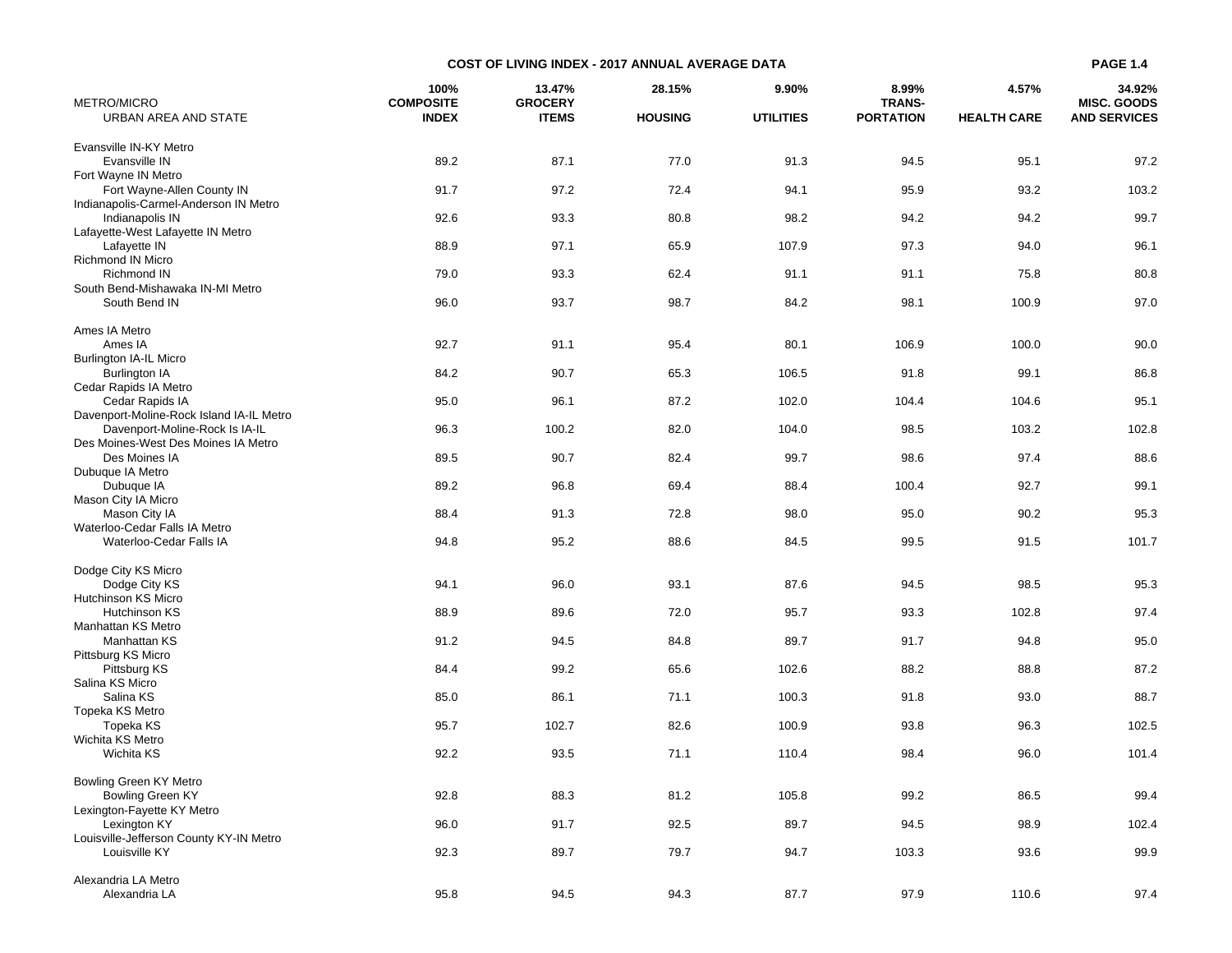| METRO/MICRO                                               | 100%<br><b>COMPOSITE</b> | 13.47%<br><b>GROCERY</b> | 28.15%         | 9.90%            | 8.99%<br><b>TRANS-</b> | 4.57%              | 34.92%<br><b>MISC, GOODS</b> |
|-----------------------------------------------------------|--------------------------|--------------------------|----------------|------------------|------------------------|--------------------|------------------------------|
| URBAN AREA AND STATE                                      | <b>INDEX</b>             | <b>ITEMS</b>             | <b>HOUSING</b> | <b>UTILITIES</b> | <b>PORTATION</b>       | <b>HEALTH CARE</b> | <b>AND SERVICES</b>          |
|                                                           |                          |                          |                |                  |                        |                    |                              |
| Baton Rouge LA Metro<br>Baton Rouge LA                    | 94.9                     | 102.2                    | 84.4           | 79.9             | 96.8                   | 116.6              | 101.6                        |
| Hammond LA Metro                                          |                          |                          |                |                  |                        |                    |                              |
| Hammond LA                                                | 91.1                     | 98.0                     | 73.2           | 106.0            | 91.5                   | 92.1               | 98.3                         |
| Lafayette LA Metro                                        |                          |                          |                |                  |                        |                    |                              |
| Lafayette LA                                              | 90.5                     | 98.3                     | 74.9           | 110.0            | 95.7                   | 87.5               | 93.5                         |
| Lake Charles LA Metro                                     |                          |                          |                |                  |                        |                    |                              |
| Lake Charles LA                                           | 94.0                     | 97.5                     | 95.2           | 94.6             | 101.4                  | 94.9               | 89.5                         |
| Monroe LA Metro                                           |                          |                          |                |                  |                        |                    |                              |
| Monroe LA                                                 | 92.9                     | 100.2                    | 83.2           | 103.1            | 91.0                   | 85.3               | 96.4                         |
| New Orleans-Metairie LA Metro                             |                          |                          |                |                  |                        |                    |                              |
| New Orleans LA                                            | 101.2                    | 98.5                     | 110.1          | 85.7             | 105.8                  | 96.4               | 98.8                         |
| Slidell-St. Tammany Parish LA                             | 98.3                     | 96.7                     | 92.4           | 106.1            | 99.0                   | 93.7               | 101.9                        |
| Shreveport-Bossier City LA Metro                          |                          |                          |                |                  |                        |                    |                              |
| Shreveport-Bossier City LA                                | 90.9                     | 99.2                     | 83.8           | 75.1             | 93.4                   | 94.8               | 96.8                         |
|                                                           |                          |                          |                |                  |                        |                    |                              |
| Portland-South Portland ME Metro                          |                          |                          |                |                  |                        |                    |                              |
| Portland ME                                               | 113.6                    | 100.6                    | 124.9          | 117.3            | 108.1                  | 108.1              | 110.5                        |
|                                                           |                          |                          |                |                  |                        |                    |                              |
| Baltimore-Columbia-Towson MD Metro<br><b>Baltimore MD</b> | 117.0                    | 107.6                    | 146.9          | 107.7            | 102.9                  | 91.9               | 106.0                        |
| Silver Spring-Frederick-Rockville MD Metro Div.           |                          |                          |                |                  |                        |                    |                              |
| Bethesda-Gaithersburg-Frederick MD                        | 140.4                    | 115.6                    | 219.2          | 100.6            | 105.8                  | 94.0               | 112.8                        |
|                                                           |                          |                          |                |                  |                        |                    |                              |
| Boston MA Metro Div.                                      |                          |                          |                |                  |                        |                    |                              |
| <b>Boston MA</b>                                          | 148.2                    | 106.2                    | 207.0          | 141.8            | 110.8                  | 135.8              | 130.0                        |
| Cambridge-Newton-Framingham MA Metro Div.                 |                          |                          |                |                  |                        |                    |                              |
| Framingham-Natick MA                                      | 140.7                    | 111.2                    | 188.0          | 120.8            | 114.4                  | 120.5              | 128.9                        |
| <b>Pittsfield MA Metro</b>                                |                          |                          |                |                  |                        |                    |                              |
| Pittsfield MA                                             | 109.9                    | 111.7                    | 122.9          | 103.8            | 102.3                  | 105.7              | 103.1                        |
|                                                           |                          |                          |                |                  |                        |                    |                              |
| Detroit-Dearborn-Livonia MI Metro Div.                    |                          |                          |                |                  |                        |                    |                              |
| Detroit MI                                                | 96.9                     | 91.0                     | 94.1           | 102.6            | 107.9                  | 94.5               | 97.4                         |
| Grand Rapids-Wyoming MI Metro                             |                          |                          |                |                  |                        |                    |                              |
| Grand Rapids MI                                           | 94.4                     | 97.4                     | 87.8           | 87.3             | 106.1                  | 95.6               | 97.5                         |
| Kalamazoo-Portage MI Metro                                |                          |                          |                |                  |                        |                    |                              |
| Kalamazoo MI                                              | 79.5                     | 80.9                     | 60.6           | 87.0             | 100.1                  | 90.9               | 85.4                         |
| Niles-Benton Harbor MI                                    |                          |                          |                |                  |                        |                    |                              |
| <b>Benton Harbor MI</b>                                   | 88.1                     | 97.6                     | 74.3           | 90.6             | 95.9                   | 97.9               | 91.5                         |
| Mankato-North Mankato MN Metro                            |                          |                          |                |                  |                        |                    |                              |
| Mankato MN                                                | 93.7                     | 100.3                    | 72.4           | 91.5             | 98.1                   | 119.5              |                              |
| Minneapolis-St. Paul-Bloomington MN-WI Metro              |                          |                          |                |                  |                        |                    | 104.3                        |
| Minneapolis MN                                            | 104.9                    | 107.0                    | 104.8          | 91.6             | 107.9                  | 104.9              | 107.3                        |
| St. Paul MN                                               | 104.5                    | 105.2                    | 105.6          | 90.1             | 104.9                  | 106.0              | 107.1                        |
| St. Cloud MN Metro                                        |                          |                          |                |                  |                        |                    |                              |
| St. Cloud MN                                              | 95.8                     | 114.9                    | 75.1           | 85.2             | 100.7                  | 124.3              | 103.1                        |
|                                                           |                          |                          |                |                  |                        |                    |                              |
| Gulfport-Biloxi-Pascagoula MS Metro                       |                          |                          |                |                  |                        |                    |                              |
| Gulfport-Biloxi MS                                        | 88.8                     | 97.7                     | 67.4           | 93.9             | 97.9                   | 91.2               | 98.6                         |
| Hattiesburg MS Metro                                      |                          |                          |                |                  |                        |                    |                              |
| Hattiesburg MS                                            | 82.7                     | 99.2                     | 71.0           | 85.6             | 84.7                   | 90.8               | 83.3                         |
| Jackson MS Metro                                          |                          |                          |                |                  |                        |                    |                              |
| Jackson MS                                                | 88.7                     | 88.8                     | 75.5           | 104.9            | 86.7                   | 89.3               | 95.2                         |

**COST OF LIVING INDEX - 2017 ANNUAL AVERAGE DATA**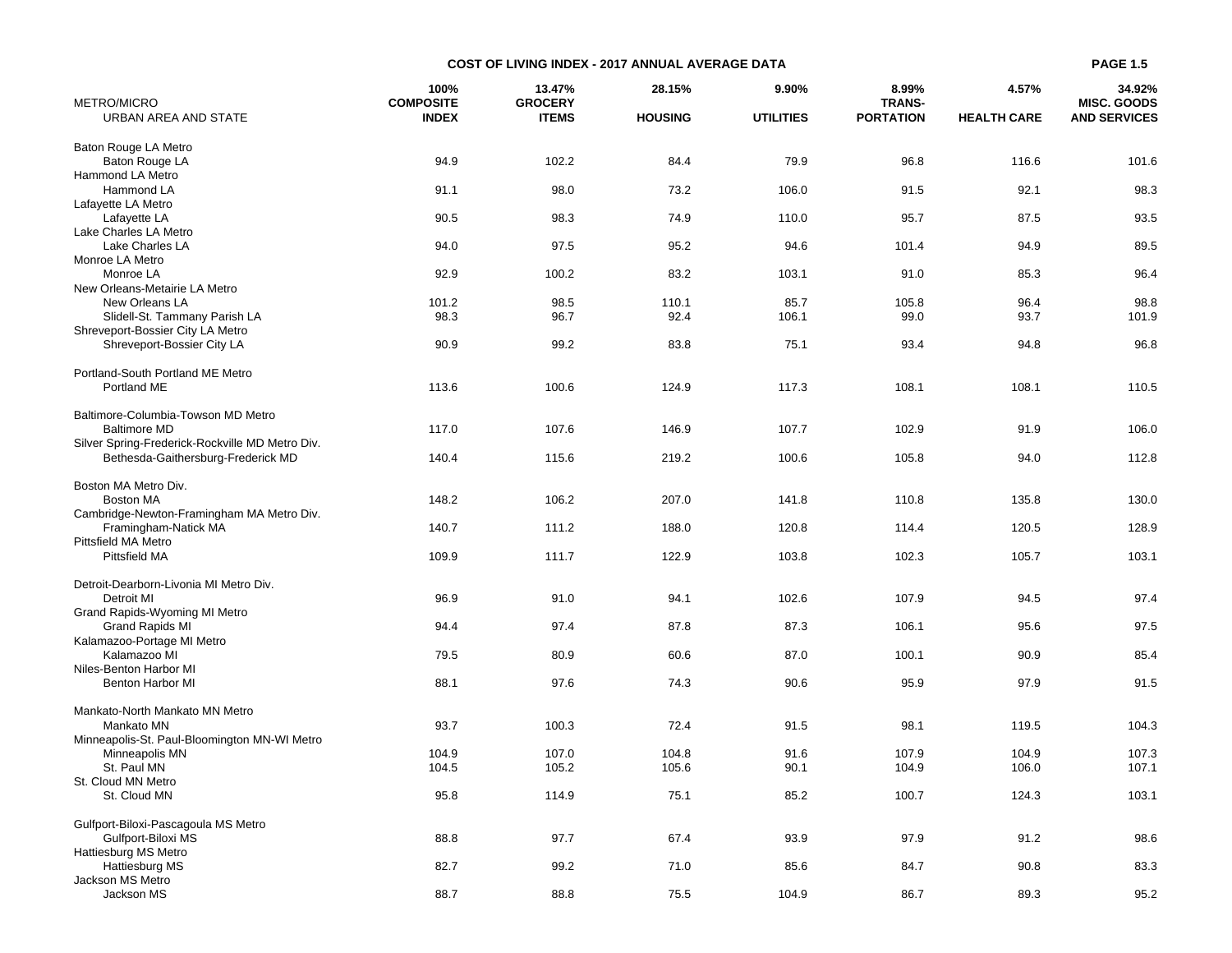| METRO/MICRO                                                     | 100%<br><b>COMPOSITE</b> | 13.47%<br><b>GROCERY</b> | 28.15%         | 9.90%            | 8.99%<br><b>TRANS-</b> | 4.57%              | 34.92%<br><b>MISC. GOODS</b> |
|-----------------------------------------------------------------|--------------------------|--------------------------|----------------|------------------|------------------------|--------------------|------------------------------|
| URBAN AREA AND STATE                                            | <b>INDEX</b>             | <b>ITEMS</b>             | <b>HOUSING</b> | <b>UTILITIES</b> | <b>PORTATION</b>       | <b>HEALTH CARE</b> | <b>AND SERVICES</b>          |
| Tupelo MS Micro                                                 |                          |                          |                |                  |                        |                    |                              |
| Tupelo MS                                                       | 80.1                     | 90.9                     | 68.9           | 74.1             | 94.8                   | 93.7               | 81.1                         |
|                                                                 |                          |                          |                |                  |                        |                    |                              |
| Columbia MO Metro                                               |                          |                          |                |                  |                        |                    |                              |
| Columbia MO                                                     | 92.9                     | 98.2                     | 81.7           | 97.8             | 94.6                   | 100.7              | 96.9                         |
| Jefferson City MO Metro                                         |                          |                          |                |                  |                        |                    |                              |
| Jefferson City MO<br>Joplin MO Metro                            | 89.9                     | 95.9                     | 73.9           | 101.1            | 93.0                   | 99.4               | 95.2                         |
| Joplin MO                                                       | 86.3                     | 90.2                     | 66.1           | 128.9            | 101.5                  | 91.6               | 84.5                         |
| Kansas City MO-KS Metro                                         |                          |                          |                |                  |                        |                    |                              |
| Kansas City MO-KS                                               | 91.5                     | 101.3                    | 81.9           | 77.0             | 95.0                   | 99.2               | 97.7                         |
| St. Louis MO-IL Metro                                           |                          |                          |                |                  |                        |                    |                              |
| St. Louis MO-IL                                                 | 90.6                     | 105.2                    | 71.7           | 114.5            | 95.8                   | 95.9               | 91.3                         |
| Springfield MO Metro                                            |                          |                          |                |                  |                        |                    |                              |
| Springfield MO                                                  | 88.2                     | 98.7                     | 70.1           | 99.9             | 86.8                   | 99.1               | 94.5                         |
| Bozeman MT Micro                                                |                          |                          |                |                  |                        |                    |                              |
| Bozeman MT                                                      | 100.4                    | 102.2                    | 107.8          | 77.5             | 95.3                   | 103.5              | 101.0                        |
|                                                                 |                          |                          |                |                  |                        |                    |                              |
| Hastings NE Micro                                               |                          |                          |                |                  |                        |                    |                              |
| Hastings NE                                                     | 93.1                     | 96.5                     | 92.0           | 101.5            | 97.5                   | 95.8               | 88.9                         |
| Lincoln NE Metro                                                |                          |                          |                |                  |                        |                    |                              |
| Lincoln NE<br>Omaha-Council Bluffs NE-IA Metro                  | 93.4                     | 96.5                     | 82.6           | 72.1             | 101.8                  | 102.8              | 103.5                        |
| Omaha NE                                                        | 92.1                     | 94.5                     | 88.8           | 86.4             | 92.1                   | 100.9              | 94.4                         |
|                                                                 |                          |                          |                |                  |                        |                    |                              |
| Las Vegas-Henderson-Paradise NV Metro                           |                          |                          |                |                  |                        |                    |                              |
| Las Vegas NV                                                    | 102.5                    | 102.3                    | 109.7          | 86.7             | 107.3                  | 103.7              | 100.0                        |
| Reno NV Metro                                                   |                          |                          |                |                  |                        |                    |                              |
| Reno-Sparks NV                                                  | 106.8                    | 100.4                    | 106.8          | 85.0             | 112.9                  | 110.7              | 113.3                        |
| Manchester-Nashua NH Metro                                      |                          |                          |                |                  |                        |                    |                              |
| Manchester NH                                                   | 115.0                    | 114.0                    | 110.1          | 132.0            | 105.1                  | 115.5              | 116.9                        |
|                                                                 |                          |                          |                |                  |                        |                    |                              |
| Newark NJ-PA Metro Div.                                         |                          |                          |                |                  |                        |                    |                              |
| Newark-Elizabeth NJ                                             | 123.1                    | 107.1                    | 152.8          | 116.0            | 112.7                  | 102.2              | 112.7                        |
| New York-Jersey City-White Plains NY-NJ Metro Div.              |                          |                          |                |                  |                        |                    |                              |
| Bergen-Passaic NJ<br>Middlesex-Monmouth NJ                      | 125.8<br>116.9           | 105.8<br>104.5           | 166.9<br>134.1 | 115.7<br>115.2   | 111.3<br>111.0         | 104.2<br>107.0     | 109.8<br>111.1               |
|                                                                 |                          |                          |                |                  |                        |                    |                              |
| Albuquerque NM Metro                                            |                          |                          |                |                  |                        |                    |                              |
| Albuquerque NM                                                  | 94.9                     | 93.2                     | 93.5           | 84.4             | 101.4                  | 101.3              | 97.1                         |
|                                                                 |                          |                          |                |                  |                        |                    |                              |
| Albany-Schenectady-Troy NY Metro                                |                          |                          |                |                  |                        |                    |                              |
| Albany NY                                                       | 107.5                    | 108.1                    | 115.8          | 99.0             | 104.8                  | 99.4               | 104.8                        |
| Buffalo-Cheektowaga-Niagara Falls NY Metro<br><b>Buffalo NY</b> | 100.2                    | 97.6                     | 102.5          | 109.3            | 102.5                  | 85.7               | 98.1                         |
| Ithaca NY Metro                                                 |                          |                          |                |                  |                        |                    |                              |
| Ithaca NY                                                       | 104.2                    | 104.9                    | 116.4          | 79.7             | 102.4                  | 104.9              | 101.3                        |
| New York-Jersey City-White Plains NY-NJ Metro Div.              |                          |                          |                |                  |                        |                    |                              |
| New York (Brooklyn) NY                                          | 182.0                    | 125.4                    | 323.4          | 118.3            | 122.8                  | 111.7              | 132.4                        |
| New York (Manhattan) NY                                         | 238.6                    | 138.8                    | 494.6          | 118.3            | 130.0                  | 115.5              | 148.9                        |
| Rochester NY Metro                                              | 98.2                     | 101.2                    | 88.0           | 92.5             | 110.0                  | 93.9               |                              |
| Rochester NY                                                    |                          |                          |                |                  |                        |                    | 104.3                        |

**COST OF LIVING INDEX - 2017 ANNUAL AVERAGE DATA**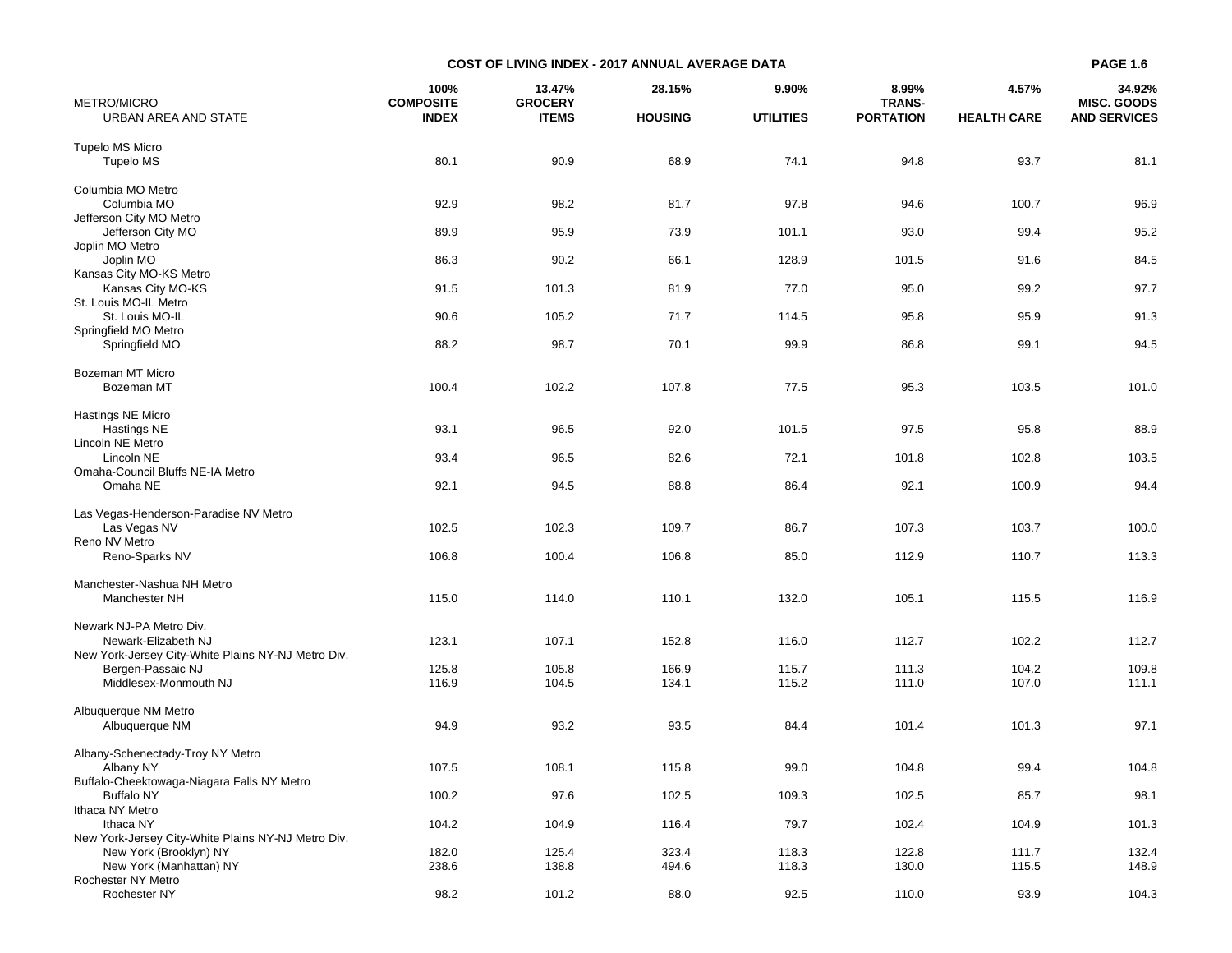| <b>METRO/MICRO</b>                         | 100%<br><b>COMPOSITE</b> | 13.47%<br><b>GROCERY</b> | 28.15%         | 9.90%            | 8.99%<br><b>TRANS-</b> | 4.57%              | 34.92%<br><b>MISC. GOODS</b> |
|--------------------------------------------|--------------------------|--------------------------|----------------|------------------|------------------------|--------------------|------------------------------|
| URBAN AREA AND STATE                       | <b>INDEX</b>             | <b>ITEMS</b>             | <b>HOUSING</b> | <b>UTILITIES</b> | <b>PORTATION</b>       | <b>HEALTH CARE</b> | <b>AND SERVICES</b>          |
| Utica-Rome NY Metro                        |                          |                          |                |                  |                        |                    |                              |
| Utica-Rome NY                              | 96.7                     | 101.1                    | 83.9           | 119.4            | 97.8                   | 97.6               | 98.4                         |
|                                            |                          |                          |                |                  |                        |                    |                              |
| Asheville NC Metro                         |                          |                          |                |                  |                        |                    |                              |
| Asheville NC<br><b>Burlington NC Metro</b> | 97.0                     | 94.2                     | 95.8           | 104.2            | 96.0                   | 101.1              | 96.8                         |
| <b>Burlington NC</b>                       | 88.8                     | 94.5                     | 73.8           | 84.3             | 97.1                   | 106.4              | 95.5                         |
| Charlotte-Concord-Gastonia NC-SC Metro     |                          |                          |                |                  |                        |                    |                              |
| Charlotte NC                               | 96.2                     | 96.6                     | 86.7           | 100.0            | 96.3                   | 105.4              | 101.4                        |
| Durham-Chapel Hill NC Metro                |                          |                          |                |                  |                        |                    |                              |
| Chapel Hill NC                             | 94.0                     | 92.8                     | 99.1           | 91.9             | 94.0                   | 97.8               | 90.4                         |
| Durham NC                                  | 90.2                     | 96.9                     | 81.0           | 82.4             | 99.4                   | 93.6               | 94.3                         |
| Kill Devil Hills NC Micro                  |                          |                          |                |                  |                        |                    |                              |
| Dare County NC                             | 106.2                    | 103.9                    | 97.8           | 113.8            | 106.0                  | 114.0              | 110.7                        |
| Raleigh NC Metro                           |                          |                          |                |                  |                        |                    |                              |
| Raleigh NC<br>Wilmington NC Metro          | 96.4                     | 106.1                    | 83.4           | 98.0             | 99.7                   | 100.8              | 101.3                        |
| Wilmington NC                              | 96.4                     | 103.5                    | 82.4           | 100.9            | 107.4                  | 121.2              | 97.5                         |
| Winston-Salem NC Metro                     |                          |                          |                |                  |                        |                    |                              |
| Thomasville-Lexington NC                   | 87.9                     | 97.2                     | 74.5           | 83.8             | 74.9                   | 115.5              | 96.0                         |
| Winston-Salem NC                           | 92.7                     | 99.0                     | 67.3           | 110.2            | 110.3                  | 114.9              | 98.3                         |
|                                            |                          |                          |                |                  |                        |                    |                              |
| <b>Bismarck ND Metro</b>                   |                          |                          |                |                  |                        |                    |                              |
| Bismarck-Mandan ND                         | 98.8                     | 102.8                    | 92.9           | 86.4             | 108.3                  | 114.5              | 101.1                        |
| Fargo ND-MN Metro                          |                          |                          |                |                  |                        |                    |                              |
| Fargo-Moorhead ND-MN                       | 100.0                    | 108.6                    | 98.0           | 87.1             | 98.9                   | 115.2              | 100.2                        |
| Grand Forks ND-MN Metro                    |                          |                          |                |                  |                        |                    |                              |
| <b>Grand Forks ND</b><br>Minot ND Micro    | 98.2                     | 102.3                    | 94.3           | 83.7             | 107.3                  | 107.6              | 100.3                        |
| Minot ND                                   | 101.8                    | 107.4                    | 94.2           | 83.1             | 113.8                  | 115.8              | 106.1                        |
|                                            |                          |                          |                |                  |                        |                    |                              |
| Akron OH Metro                             |                          |                          |                |                  |                        |                    |                              |
| Akron OH                                   | 94.3                     | 101.8                    | 99.1           | 97.6             | 109.1                  | 84.4               | 84.2                         |
| Ashland OH Micro                           |                          |                          |                |                  |                        |                    |                              |
| Ashland OH                                 | 82.9                     | 99.4                     | 58.3           | 98.3             | 95.3                   | 85.3               | 88.4                         |
| Cincinnati OH-KY-IN Metro                  |                          |                          |                |                  |                        |                    |                              |
| Cincinnati OH                              | 92.5                     | 91.7                     | 76.2           | 95.9             | 100.7                  | 98.8               | 102.1                        |
| Cleveland-Elyria OH Metro                  | 101.2                    | 111.5                    | 88.3           | 105.3            | 102.5                  | 101.6              | 106.2                        |
| Cleveland OH<br>Columbus OH Metro          |                          |                          |                |                  |                        |                    |                              |
| Columbus OH                                | 89.7                     | 99.2                     | 76.9           | 78.2             | 96.9                   | 92.4               | 97.5                         |
| Dayton OH Metro                            |                          |                          |                |                  |                        |                    |                              |
| Dayton OH                                  | 91.0                     | 96.4                     | 68.1           | 84.0             | 104.0                  | 87.3               | 106.6                        |
| Findlay OH Micro                           |                          |                          |                |                  |                        |                    |                              |
| Findlay OH                                 | 98.1                     | 96.8                     | 83.5           | 90.8             | 97.8                   | 101.9              | 111.9                        |
| Lima OH Metro                              |                          |                          |                |                  |                        |                    |                              |
| Lima OH                                    | 89.0                     | 97.2                     | 64.2           | 94.8             | 105.5                  | 111.5              | 96.9                         |
|                                            |                          |                          |                |                  |                        |                    |                              |
| Ardmore OK Micro<br>Ardmore OK             | 90.1                     | 104.6                    | 78.8           | 85.9             | 90.5                   | 94.4               | 94.2                         |
| Enid OK Micro                              |                          |                          |                |                  |                        |                    |                              |
| Enid OK                                    | 91.1                     | 93.9                     | 83.1           | 91.8             | 90.1                   | 96.4               | 95.9                         |
| Muskogee OK Micro                          |                          |                          |                |                  |                        |                    |                              |
| Muskogee OK                                | 85.6                     | 99.3                     | 72.7           | 96.5             | 80.2                   | 88.4               | 88.7                         |

**COST OF LIVING INDEX - 2017 ANNUAL AVERAGE DATA**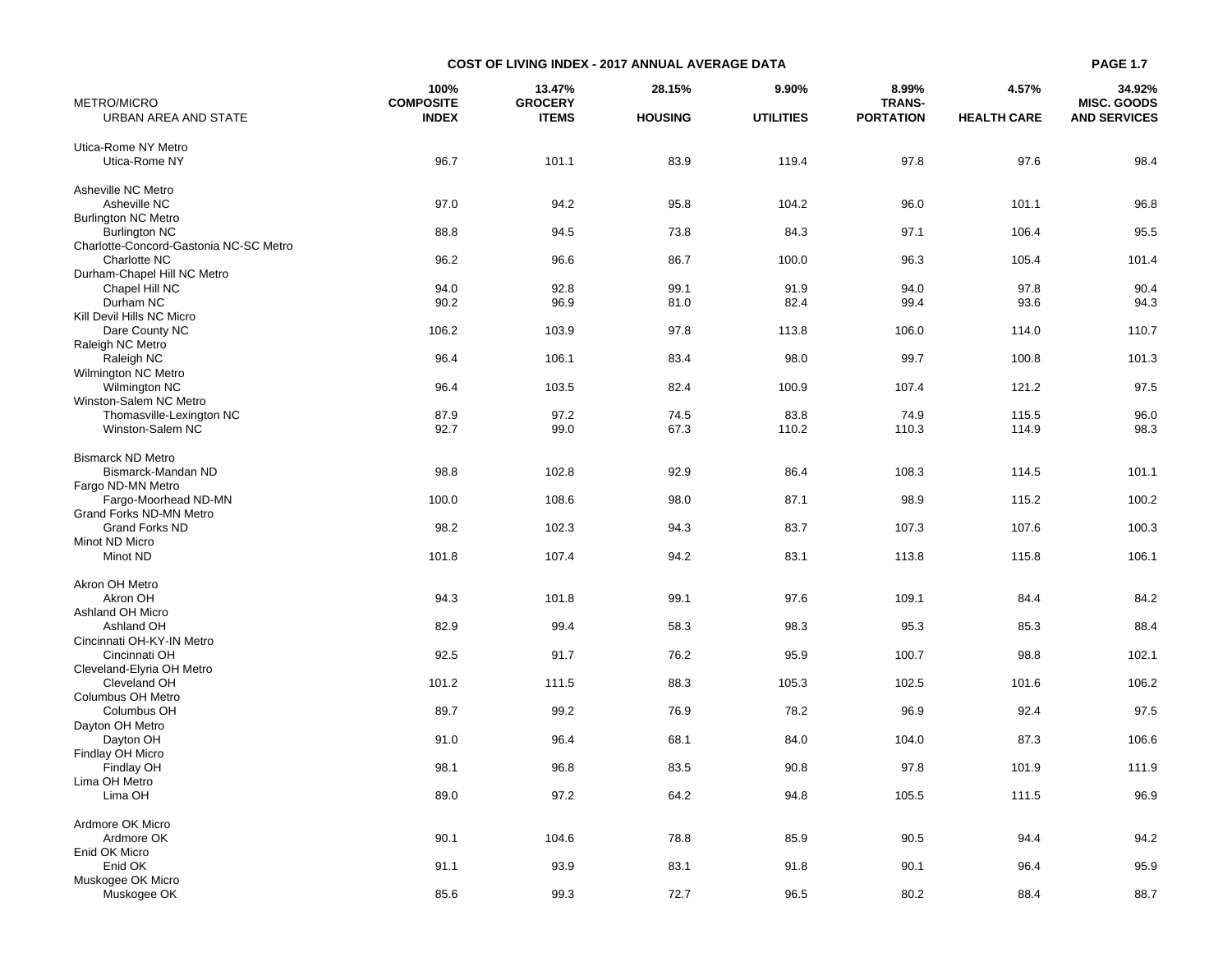|                      |                  | <b>COST OF LIVING INDEX - 2017 ANNUAL AVERAGE DATA</b> |                |                  |                  |                    | <b>PAGE 1.8</b>     |
|----------------------|------------------|--------------------------------------------------------|----------------|------------------|------------------|--------------------|---------------------|
|                      | 100%             | 13.47%                                                 | 28.15%         | 9.90%            | 8.99%            | 4.57%              | 34.92%              |
| RO/MICRO             | <b>COMPOSITE</b> | <b>GROCERY</b>                                         |                |                  | <b>TRANS-</b>    |                    | <b>MISC. GOODS</b>  |
| URBAN AREA AND STATE | <b>INDEX</b>     | <b>ITEMS</b>                                           | <b>HOUSING</b> | <b>UTILITIES</b> | <b>PORTATION</b> | <b>HEALTH CARE</b> | <b>AND SERVICES</b> |
| homa City OK Metro   |                  |                                                        |                |                  |                  |                    |                     |
| Edmond OK            | 89.7             | 88.2                                                   | 86.4           | 85.C             | 95.4             | 91.9               | 92.4                |
| Norman OK            | 00g              | $\Omega$ $\Omega$                                      | <b>74 0</b>    | 1010             | 0 <sub>A</sub>   | ററാ                | 100 $\Omega$        |

METRO/MICRO

| Oklahoma City OK Metro                        |       |       |       |       |       |       |       |
|-----------------------------------------------|-------|-------|-------|-------|-------|-------|-------|
| Edmond OK                                     | 89.7  | 88.2  | 86.4  | 85.0  | 95.4  | 91.9  | 92.4  |
| Norman OK                                     | 90.6  | 96.4  | 74.0  | 101.9 | 84.8  | 90.3  | 100.2 |
| Oklahoma City OK                              | 84.9  | 89.6  | 72.6  | 87.5  | 85.7  | 92.2  | 91.1  |
| Ponca City OK Micro                           |       |       |       |       |       |       |       |
| Ponca City OK                                 | 89.8  | 97.0  | 68.7  | 117.9 | 88.7  | 93.1  | 95.9  |
| Tulsa OK Metro                                |       |       |       |       |       |       |       |
| Tulsa OK                                      | 92.0  | 94.9  | 64.9  | 118.6 | 98.4  | 91.5  | 103.7 |
|                                               |       |       |       |       |       |       |       |
|                                               |       |       |       |       |       |       |       |
| Portland-Vancouver-Hillsboro OR-WA Metro      |       |       |       |       |       |       |       |
| Portland OR                                   | 129.3 | 115.6 | 179.0 | 78.4  | 106.3 | 107.5 | 117.8 |
|                                               |       |       |       |       |       |       |       |
| Allentown-Bethlehem-Easton PA-NJ Metro        |       |       |       |       |       |       |       |
| Allentown PA                                  | 105.9 | 100.5 | 115.9 | 98.3  | 109.5 | 101.7 | 101.8 |
| Harrisburg-Carlisle PA Metro                  |       |       |       |       |       |       |       |
| Harrisburg PA                                 | 99.4  | 99.1  | 92.6  | 119.8 | 105.9 | 88.5  | 99.1  |
| Philadelphia PA Metro Div.                    |       |       |       |       |       |       |       |
| Philadelphia PA                               | 117.2 | 116.6 | 129.5 | 125.1 | 114.9 | 106.1 | 107.4 |
| Pittsburgh PA Metro                           |       |       |       |       |       |       |       |
| Pittsburgh PA                                 | 99.6  | 110.8 | 91.5  | 110.6 | 106.7 | 94.1  | 97.6  |
| Scranton-Wilkes-Barre-Hazleton PA Metro       |       |       |       |       |       |       |       |
| <b>Scranton PA</b>                            | 98.5  | 103.1 | 90.0  | 106.6 | 105.6 | 83.8  | 101.4 |
| Wilkes-Barre PA                               | 96.5  | 103.4 | 89.7  | 107.9 | 104.9 | 77.0  | 96.6  |
| York-Hanover PA Metro                         |       |       |       |       |       |       |       |
|                                               |       |       |       |       |       |       |       |
| York County PA                                | 97.1  | 95.9  | 91.0  | 104.8 | 101.2 | 88.0  | 100.5 |
|                                               |       |       |       |       |       |       |       |
| Providence-Warwick RI-MA Metro                |       |       |       |       |       |       |       |
| Providence RI                                 | 123.6 | 115.4 | 140.7 | 127.4 | 101.5 | 110.4 | 119.3 |
|                                               |       |       |       |       |       |       |       |
| Charleston-North Charleston SC Metro          |       |       |       |       |       |       |       |
| Charleston-N Charleston SC                    | 104.0 | 101.2 | 96.9  | 118.8 | 94.8  | 104.1 | 109.1 |
| Columbia SC Metro                             |       |       |       |       |       |       |       |
| Columbia SC                                   | 98.5  | 106.8 | 76.6  | 128.0 | 92.4  | 95.0  | 106.5 |
| Greenville-Anderson-Mauldin SC Metro          |       |       |       |       |       |       |       |
| Anderson SC                                   | 91.6  | 102.7 | 74.8  | 95.3  | 89.9  | 98.8  | 99.2  |
| Greenville SC                                 | 94.7  | 99.5  | 75.8  | 107.1 | 92.1  | 106.4 | 103.6 |
| Hilton Head Island-Bluffton-Beaufort SC Metro |       |       |       |       |       |       |       |
| Hilton Head Island SC                         | 108.8 | 104.4 | 113.8 | 109.5 | 90.2  | 103.1 | 111.9 |
|                                               |       |       |       |       |       |       |       |
| Pierre SD Micro                               |       |       |       |       |       |       |       |
|                                               |       |       |       |       |       |       |       |
| Pierre SD                                     | 99.5  | 102.3 | 110.2 | 97.1  | 93.2  | 99.2  | 92.0  |
|                                               |       |       |       |       |       |       |       |
| Chattanooga TN-GA Metro                       |       |       |       |       |       |       |       |
| Chattanooga TN                                | 97.0  | 93.3  | 101.5 | 94.4  | 91.3  | 104.6 | 96.1  |
| <b>Cleveland TN Metro</b>                     |       |       |       |       |       |       |       |
| Cleveland TN                                  | 86.6  | 105.0 | 72.9  | 92.6  | 87.0  | 85.3  | 89.0  |
| Cookeville TN Micro                           |       |       |       |       |       |       |       |
| Cookeville TN                                 | 87.9  | 85.9  | 68.5  | 100.1 | 86.4  | 89.9  | 100.9 |
| Jackson TN Metro                              |       |       |       |       |       |       |       |
| Jackson-Madison County TN                     | 92.0  | 79.7  | 73.0  | 77.4  | 97.1  | 96.5  | 114.4 |
| Knoxville TN Metro                            |       |       |       |       |       |       |       |
| Knoxville TN                                  | 82.2  | 86.3  | 71.8  | 90.0  | 83.8  | 87.6  | 85.7  |
| Memphis TN-MS-AR Metro                        |       |       |       |       |       |       |       |
| Memphis TN                                    | 83.3  | 91.3  | 65.8  | 103.7 | 89.1  | 85.1  | 86.8  |
|                                               |       |       |       |       |       |       |       |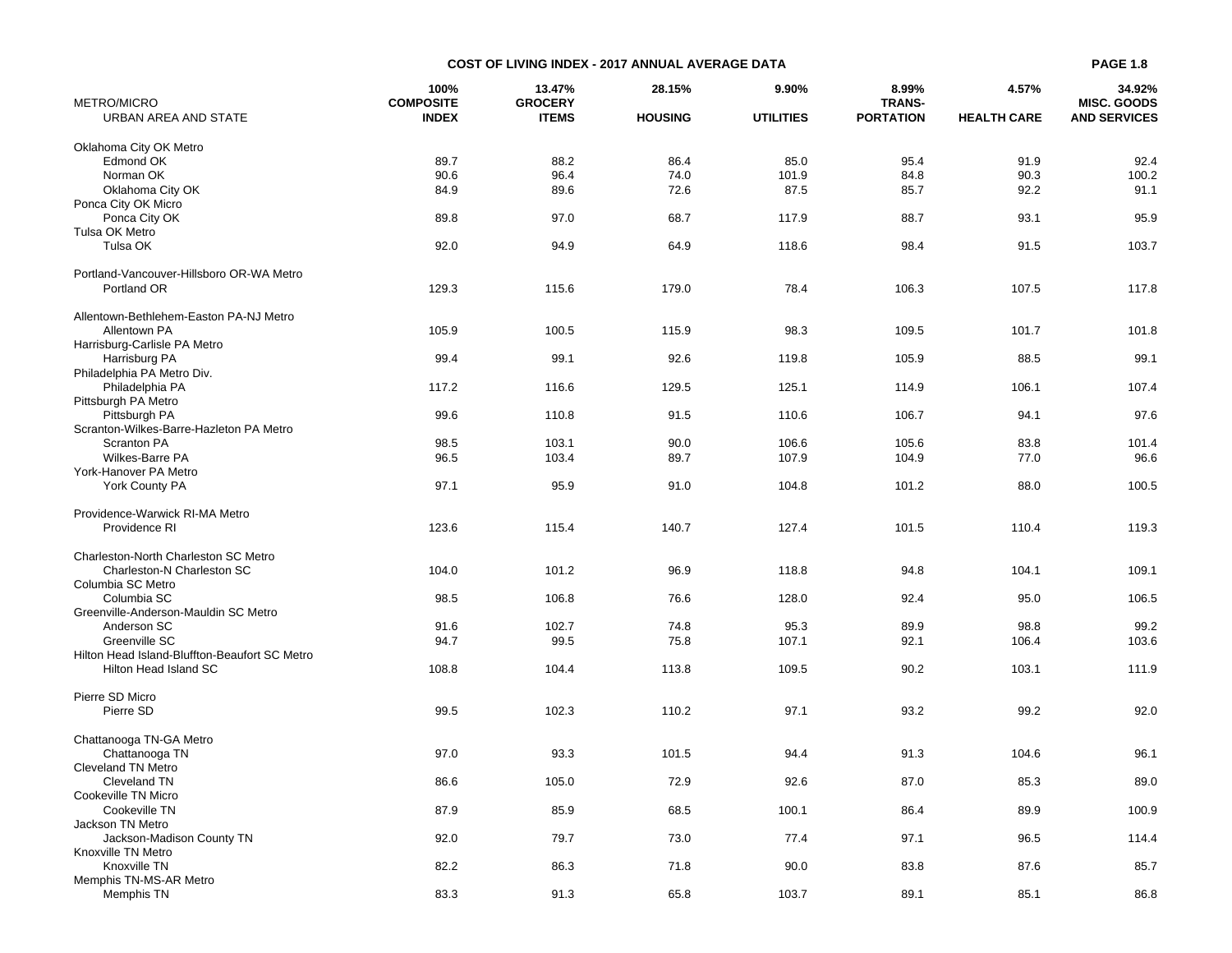| METRO/MICRO                                       | 100%<br><b>COMPOSITE</b> | 13.47%<br><b>GROCERY</b> | 28.15%         | 9.90%            | 8.99%<br><b>TRANS-</b> | 4.57%              | 34.92%<br><b>MISC. GOODS</b> |
|---------------------------------------------------|--------------------------|--------------------------|----------------|------------------|------------------------|--------------------|------------------------------|
| URBAN AREA AND STATE                              | <b>INDEX</b>             | <b>ITEMS</b>             | <b>HOUSING</b> | <b>UTILITIES</b> | <b>PORTATION</b>       | <b>HEALTH CARE</b> | <b>AND SERVICES</b>          |
| Morristown TN Metro                               |                          |                          |                |                  |                        |                    |                              |
| Morristown TN                                     | 90.1                     | 97.6                     | 70.8           | 108.5            | 85.3                   | 87.1               | 99.3                         |
| Nashville-Davidson-Murfreesboro-Franklin TN Metro |                          |                          |                |                  |                        |                    |                              |
| Columbia-Maury County TN                          | 92.1                     | 95.7                     | 89.5           | 91.5             | 85.1                   | 81.4               | 96.1                         |
| Nashville-Murfreesboro TN                         | 96.7                     | 97.3                     | 91.1           | 90.4             | 100.3                  | 81.9               | 103.9                        |
|                                                   |                          |                          |                |                  |                        |                    |                              |
| Amarillo TX Metro                                 |                          |                          |                |                  |                        |                    |                              |
| Amarillo TX                                       | 86.2                     | 92.0                     | 71.8           | 90.7             | 86.5                   | 101.3              | 92.1                         |
| Austin-Round Rock TX Metro                        |                          |                          |                |                  |                        |                    |                              |
| Austin TX                                         | 97.5                     | 88.1                     | 101.9          | 88.2             | 93.3                   | 99.7               | 100.9                        |
| Round Rock TX                                     | 96.2                     | 92.6                     | 95.7           | 111.4            | 92.7                   | 100.3              | 94.0                         |
| San Marcos TX                                     | 92.3                     | 86.9                     | 90.4           | 97.0             | 99.8                   | 121.1              | 88.9                         |
| Beaumont-Port Arthur TX Metro                     |                          |                          |                |                  |                        |                    |                              |
| <b>Beaumont TX</b>                                | 97.1                     | 90.1                     | 90.0           | 129.6            | 94.8                   | 91.3               | 97.7                         |
| Brownsville-Harlingen TX Metro                    |                          |                          |                |                  |                        |                    |                              |
| <b>Brownsville TX</b>                             | 85.1                     | 87.9                     | 76.5           | 91.4             | 101.6                  | 88.8               | 84.4                         |
| Harlingen TX                                      | 78.6                     | 82.5                     | 67.7           | 100.1            | 85.7                   | 87.9               | 76.7                         |
| Corpus Christi TX Metro                           |                          |                          |                |                  |                        |                    |                              |
| Corpus Christi TX                                 | 96.0                     | 85.9                     | 91.8           | 129.4            | 93.4                   | 89.8               | 95.3                         |
| Dallas-Plano-Irving Metro Metro Div.              |                          |                          |                |                  |                        |                    |                              |
| Allen TX                                          | 93.9                     | 89.4                     | 100.4          | 104.7            | 101.4                  | 102.2              | 84.2                         |
| Dallas TX                                         | 102.1                    | 95.1                     | 104.9          | 104.8            | 99.3                   | 101.5              | 102.5                        |
| Plano TX                                          | 107.4                    | 100.0                    | 120.8          | 98.4             | 103.9                  | 85.2               | 105.9                        |
| El Paso TX Metro                                  |                          |                          |                |                  |                        |                    |                              |
| El Paso TX                                        | 88.8                     | 101.0                    | 79.1           | 87.4             | 91.7                   | 98.1               | 90.3                         |
| Houston-The Woodlands-Sugar Land TX Metro         |                          |                          |                |                  |                        |                    |                              |
| <b>Brazoria County TX</b>                         | 86.7                     | 83.5                     | 89.3           | 72.5             | 93.4                   | 101.8              | 86.3                         |
| Conroe TX                                         | 95.2                     | 95.4                     | 88.8           | 87.2             | 95.6                   | 104.6              | 101.1                        |
|                                                   | 98.2                     | 87.1                     | 104.8          | 111.2            | 97.4                   | 91.5               | 94.7                         |
| <b>Houston TX</b>                                 |                          |                          |                |                  |                        |                    |                              |
| Killeen-Temple TX Metro                           |                          |                          |                |                  |                        |                    |                              |
| Temple TX                                         | 87.0                     | 80.7                     | 71.1           | 110.0            | 92.2                   | 108.2              | 91.6                         |
| Longview TX Metro                                 |                          |                          |                |                  |                        |                    |                              |
| Longview TX                                       | 91.4                     | 92.6                     | 86.2           | 78.0             | 99.2                   | 100.4              | 95.6                         |
| Lubbock TX Metro                                  |                          |                          |                |                  |                        |                    |                              |
| Lubbock TX                                        | 91.7                     | 95.4                     | 82.2           | 101.1            | 92.2                   | 99.3               | 94.1                         |
| McAllen-Edinburg-Mission TX Metro                 |                          |                          |                |                  |                        |                    |                              |
| McAllen TX                                        | 76.1                     | 83.2                     | 62.5           | 88.2             | 87.6                   | 74.0               | 78.2                         |
| Midland TX Metro                                  |                          |                          |                |                  |                        |                    |                              |
| Midland TX                                        | 96.3                     | 88.2                     | 82.2           | 95.7             | 108.9                  | 93.2               | 108.1                        |
| Nacogdoches TX Micro                              |                          |                          |                |                  |                        |                    |                              |
| Nacogdoches TX                                    | 93.8                     | 97.9                     | 76.3           | 114.0            | 85.0                   | 94.0               | 102.8                        |
| Odessa TX Metro                                   |                          |                          |                |                  |                        |                    |                              |
| Odessa TX                                         | 94.9                     | 90.8                     | 94.2           | 94.1             | 97.6                   | 104.1              | 95.4                         |
| San Antonio-New Braunfels TX Metro                |                          |                          |                |                  |                        |                    |                              |
| San Antonio TX                                    | 88.1                     | 85.9                     | 77.7           | 87.9             | 92.2                   | 88.4               | 96.4                         |
| Seguin TX                                         | 88.7                     | 92.4                     | 75.9           | 116.3            | 83.5                   | 92.8               | 90.7                         |
| Sherman-Denison TX Metro                          |                          |                          |                |                  |                        |                    |                              |
| Sherman-Denison TX                                | 85.4                     | 98.0                     | 72.0           | 99.7             | 86.8                   | 91.1               | 86.1                         |

**COST OF LIVING INDEX - 2017 ANNUAL AVERAGE DATA**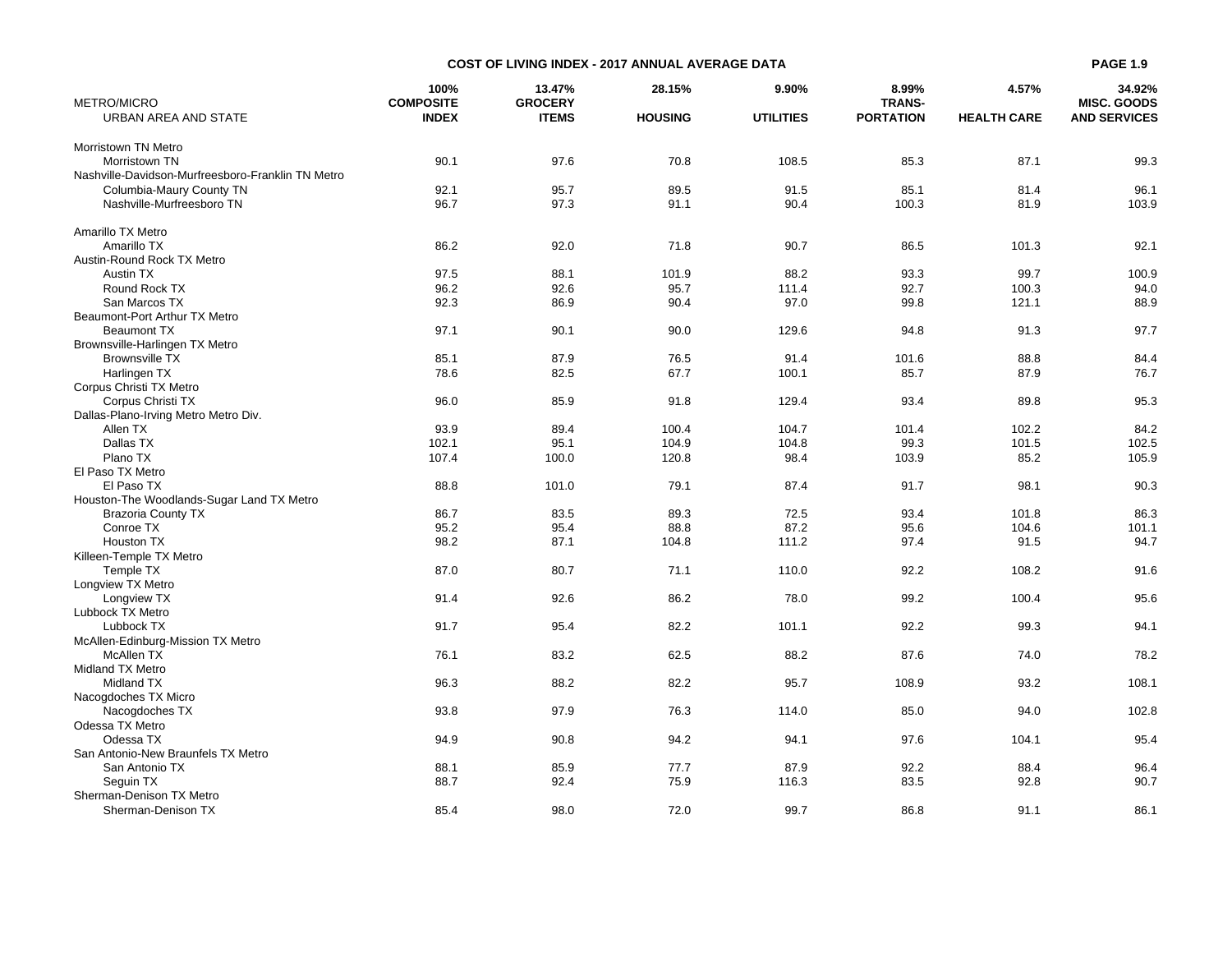| METRO/MICRO                                            | 100%<br><b>COMPOSITE</b> | 13.47%<br><b>GROCERY</b> | 28.15%         | 9.90%            | 8.99%<br><b>TRANS-</b> | 4.57%              | 34.92%<br><b>MISC. GOODS</b> |
|--------------------------------------------------------|--------------------------|--------------------------|----------------|------------------|------------------------|--------------------|------------------------------|
| URBAN AREA AND STATE                                   | <b>INDEX</b>             | <b>ITEMS</b>             | <b>HOUSING</b> | <b>UTILITIES</b> | <b>PORTATION</b>       | <b>HEALTH CARE</b> | <b>AND SERVICES</b>          |
| Texarkana TX-AR Metro                                  |                          |                          |                |                  |                        |                    |                              |
| Texarkana TX-AR                                        | 85.8                     | 95.3                     | 74.5           | 83.4             | 89.9                   | 95.8               | 89.5                         |
| <b>Tyler TX Metro</b>                                  |                          |                          |                |                  |                        |                    |                              |
| <b>Tyler TX</b>                                        | 91.7                     | 90.6                     | 80.2           | 116.6            | 98.0                   | 90.2               | 92.8                         |
| Waco TX Metro                                          |                          |                          |                |                  |                        |                    |                              |
| Waco TX                                                | 90.9                     | 83.0                     | 81.5           | 106.5            | 96.8                   | 93.0               | 95.4                         |
| Wichita Falls TX Metro                                 |                          |                          |                |                  |                        |                    |                              |
| Wichita Falls TX                                       | 81.7                     | 84.2                     | 69.8           | 89.0             | 84.7                   | 88.8               | 86.5                         |
|                                                        |                          |                          |                |                  |                        |                    |                              |
| Cedar City UT Micro                                    |                          |                          |                |                  |                        |                    |                              |
| Cedar City UT                                          | 85.2                     | 91.0                     | 71.4           | 85.7             | 102.3                  | 85.6               | 89.4                         |
| Ogden-Clearfield UT Metro                              |                          |                          |                |                  |                        |                    |                              |
| Ogden UT                                               | 100.3                    | 104.3                    | 105.5          | 76.5             | 101.8                  | 113.7              | 99.2                         |
| Provo-Orem UT Metro                                    |                          |                          |                |                  |                        |                    |                              |
| Provo-Orem UT                                          | 98.1                     | 100.3                    | 100.4          | 73.0             | 101.9                  | 111.3              | 99.9                         |
| St. George UT Metro                                    |                          |                          |                |                  |                        |                    |                              |
| St. George UT                                          | 98.0                     | 106.0                    | 99.0           | 87.7             | 99.2                   | 92.4               | 97.5                         |
| Salt Lake City UT Metro                                |                          |                          |                |                  |                        |                    |                              |
| Salt Lake City UT                                      | 97.1                     | 107.2                    | 94.1           | 75.7             | 103.5                  | 99.0               | 99.7                         |
|                                                        |                          |                          |                |                  |                        |                    |                              |
| Burlington-South Burlington VT Metro                   |                          |                          |                |                  |                        |                    |                              |
| Burlington-Chittenden County VT                        | 120.7                    | 112.3                    | 146.9          | 119.8            | 111.7                  | 104.8              | 107.4                        |
|                                                        |                          |                          |                |                  |                        |                    |                              |
| Charlottesville VA Metro                               |                          |                          |                |                  |                        |                    |                              |
| Charlottesville VA                                     | 107.8                    | 106.2                    | 108.5          | 95.4             | 85.9                   | 110.9              | 116.5                        |
| Danville VA Micro                                      |                          |                          |                |                  |                        |                    |                              |
| Danville City VA                                       | 86.9                     | 96.7                     | 83.4           | 104.8            | 82.4                   | 95.4               | 81.0                         |
| Harrisonburg VA Metro                                  |                          |                          |                |                  |                        |                    |                              |
| Harrisonburg VA                                        | 98.0                     | 97.2                     | 95.8           | 104.0            | 86.5                   | 103.2              | 100.7                        |
| Lynchburg VA Metro                                     |                          |                          |                |                  |                        |                    |                              |
| Lynchburg VA                                           | 89.4                     | 86.0                     | 79.5           | 108.8            | 85.1                   | 91.1               | 94.1                         |
| Martinsville VA Micro                                  |                          |                          |                |                  |                        |                    |                              |
| Martinsville-Henry County VA                           | 83.9                     | 91.6                     | 71.6           | 89.7             | 82.8                   | 87.4               | 89.0                         |
| Richmond VA Metro                                      |                          |                          |                |                  |                        |                    |                              |
| <b>Richmond VA</b>                                     | 96.1                     | 88.7                     | 88.7           | 106.8            | 91.9                   | 108.3              | 101.3                        |
| Roanoke VA Metro                                       |                          |                          |                |                  |                        |                    |                              |
| Roanoke VA                                             | 88.3                     | 87.6                     | 81.7           | 96.0             | 87.9                   | 101.3              | 90.2                         |
| Staunton-Waynesboro VA Metro                           |                          |                          |                |                  |                        |                    |                              |
| Staunton-Augusta County VA                             | 93.3                     | 92.1                     | 90.2           | 104.8            | 88.6                   | 89.9               | 94.7                         |
| Virginia Beach-Norfolk-Newport News VA-NC Metro        |                          |                          |                |                  |                        |                    |                              |
| Hampton Roads-SE Virginia VA                           | 100.6                    | 100.3                    | 98.0           | 100.1            | 93.6                   | 100.8              | 104.6                        |
| Washington-Arlington-Alexandria DC-VA-MD-WV Metro Div. |                          |                          |                |                  |                        |                    |                              |
| Alexandria VA                                          | 144.3                    | 117.1                    | 233.3          | 103.0            | 109.7                  | 106.8              | 108.7                        |
| Arlington VA                                           | 144.2                    | 114.8                    | 233.7          | 89.9             | 105.5                  | 98.2               | 114.9                        |
| Winchester VA-WV Metro                                 |                          |                          |                |                  |                        |                    |                              |
| Winchester VA-WV                                       | 99.2                     | 97.0                     | 96.7           | 93.3             | 90.4                   | 102.4              | 105.5                        |
| NonMetro US                                            |                          |                          |                |                  |                        |                    |                              |
| Lexington-Buena Vista-Rockbridge VA                    | 96.1                     | 88.9                     | 89.2           | 105.0            | 93.7                   | 99.0               | 102.1                        |
|                                                        |                          |                          |                |                  |                        |                    |                              |
| Bellingham WA Metro                                    |                          |                          |                |                  |                        |                    |                              |
| Bellingham WA                                          | 113.7                    | 105.6                    | 125.5          | 80.8             | 120.8                  | 115.9              | 114.6                        |
| Kennewick-Richland WA Metro                            |                          |                          |                |                  |                        |                    |                              |
| Kennewick-Richland-Pasco WA                            | 97.0                     | 94.6                     | 100.1          | 98.9             | 107.7                  | 111.4              | 90.2                         |

**COST OF LIVING INDEX - 2017 ANNUAL AVERAGE DATA**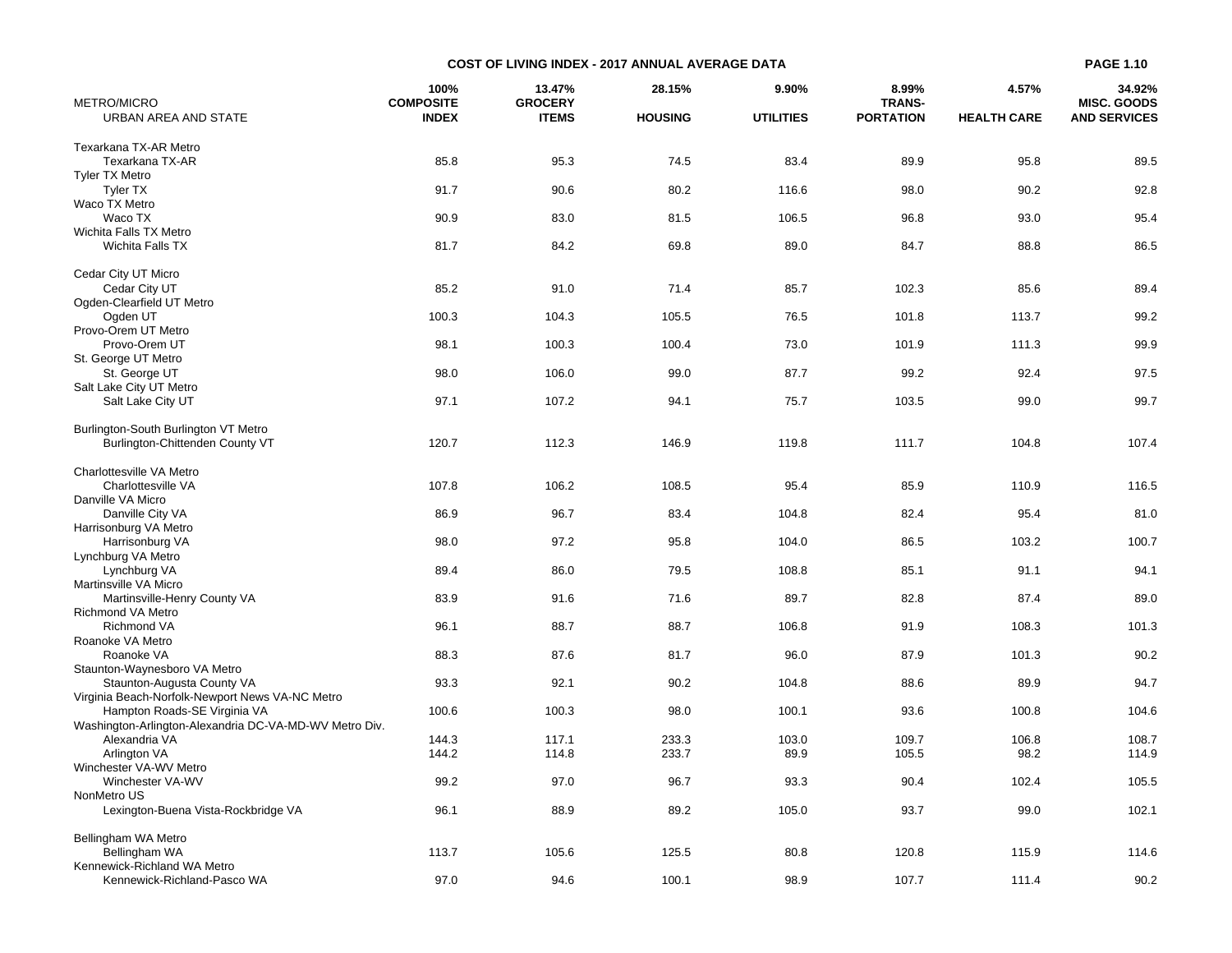|                                        |                          | <b>COST OF LIVING INDEX - 2017 ANNUAL AVERAGE DATA</b> |                |                  |                        |                    | <b>PAGE 1.11</b>             |
|----------------------------------------|--------------------------|--------------------------------------------------------|----------------|------------------|------------------------|--------------------|------------------------------|
| <b>METRO/MICRO</b>                     | 100%<br><b>COMPOSITE</b> | 13.47%<br><b>GROCERY</b>                               | 28.15%         | 9.90%            | 8.99%<br><b>TRANS-</b> | 4.57%              | 34.92%<br><b>MISC, GOODS</b> |
| URBAN AREA AND STATE                   | <b>INDEX</b>             | <b>ITEMS</b>                                           | <b>HOUSING</b> | <b>UTILITIES</b> | <b>PORTATION</b>       | <b>HEALTH CARE</b> | <b>AND SERVICES</b>          |
| Moses Lake WA Micro                    |                          |                                                        |                |                  |                        |                    |                              |
| Moses Lake WA                          | 93.7                     | 107.0                                                  | 74.7           | 81.8             | 114.2                  | 123.0              | 98.1                         |
| Mount Vernon-Anacortes WA Metro        |                          |                                                        |                |                  |                        |                    |                              |
| Mount Vernon-Skagit County WA          | 108.5                    | 113.5                                                  | 107.9          | 80.8             | 116.5                  | 120.4              | 111.3                        |
| Olympia-Tumwater WA Metro              |                          |                                                        |                |                  |                        |                    |                              |
| Olympia WA                             | 104.0                    | 107.9                                                  | 99.0           | 107.6            | 130.3                  | 118.4              | 96.9                         |
| Seattle-Bellevue-Everett WA Metro Div. |                          |                                                        |                |                  |                        |                    |                              |
| Seattle WA                             | 149.0                    | 127.1                                                  | 194.2          | 123.8            | 133.1                  | 124.6              | 135.5                        |
| Spokane-Spokane Valley WA Metro        |                          |                                                        |                |                  |                        |                    |                              |
| Spokane WA                             | 96.0                     | 97.2                                                   | 92.3           | 76.1             | 112.3                  | 113.9              | 97.7                         |
| Tacoma-Lakewood WA Metro Div.          |                          |                                                        |                |                  |                        |                    |                              |
| Tacoma WA                              | 108.4                    | 110.4                                                  | 97.3           | 114.3            | 97.2                   | 122.3              | 116.0                        |
| Yakima WA Metro                        |                          |                                                        |                |                  |                        |                    |                              |
| Yakima WA                              | 93.9                     | 103.6                                                  | 79.3           | 81.9             | 115.3                  | 116.5              | 97.0                         |
| Morgantown WV Metro                    |                          |                                                        |                |                  |                        |                    |                              |
| Morgantown WV                          | 95.9                     | 103.5                                                  | 87.2           | 88.8             | 97.7                   | 91.7               | 102.0                        |
| Eau Claire WI Metro                    |                          |                                                        |                |                  |                        |                    |                              |
| Eau Claire WI                          | 95.1                     | 95.8                                                   | 79.2           | 105.0            | 108.6                  | 112.6              | 99.0                         |
| Fond du Lac WI Metro                   |                          |                                                        |                |                  |                        |                    |                              |
| Fond du Lac WI                         | 95.1                     | 100.8                                                  | 81.2           | 96.7             | 97.9                   | 115.8              | 100.3                        |
| Green Bay WI Metro                     |                          |                                                        |                |                  |                        |                    |                              |
| Green Bay WI                           | 92.2                     | 92.1                                                   | 83.4           | 106.6            | 98.3                   | 106.0              | 92.0                         |
| <b>Madison WI Metro</b>                |                          |                                                        |                |                  |                        |                    |                              |
| <b>Madison WI</b>                      | 107.6                    | 103.3                                                  | 109.4          | 105.8            | 107.3                  | 122.9              | 106.3                        |
| Wisconsin Rapids-Marshfield WI Micro   |                          |                                                        |                |                  |                        |                    |                              |
| Marshfield WI                          | 91.2                     | 95.6                                                   | 83.2           | 90.8             | 94.6                   | 112.5              | 92.4                         |
| Laramie WY Micro                       |                          |                                                        |                |                  |                        |                    |                              |
| Laramie WY                             | 95.6                     | 109.7                                                  | 81.9           | 109.8            | 94.6                   | 99.0               | 96.9                         |
| San Juan-Carolina-Caguas PR Metro      |                          |                                                        |                |                  |                        |                    |                              |
| San Juan PR                            | 104.9                    | 117.9                                                  | 88.2           | 159.9            | 97.8                   | 64.4               | 105.0                        |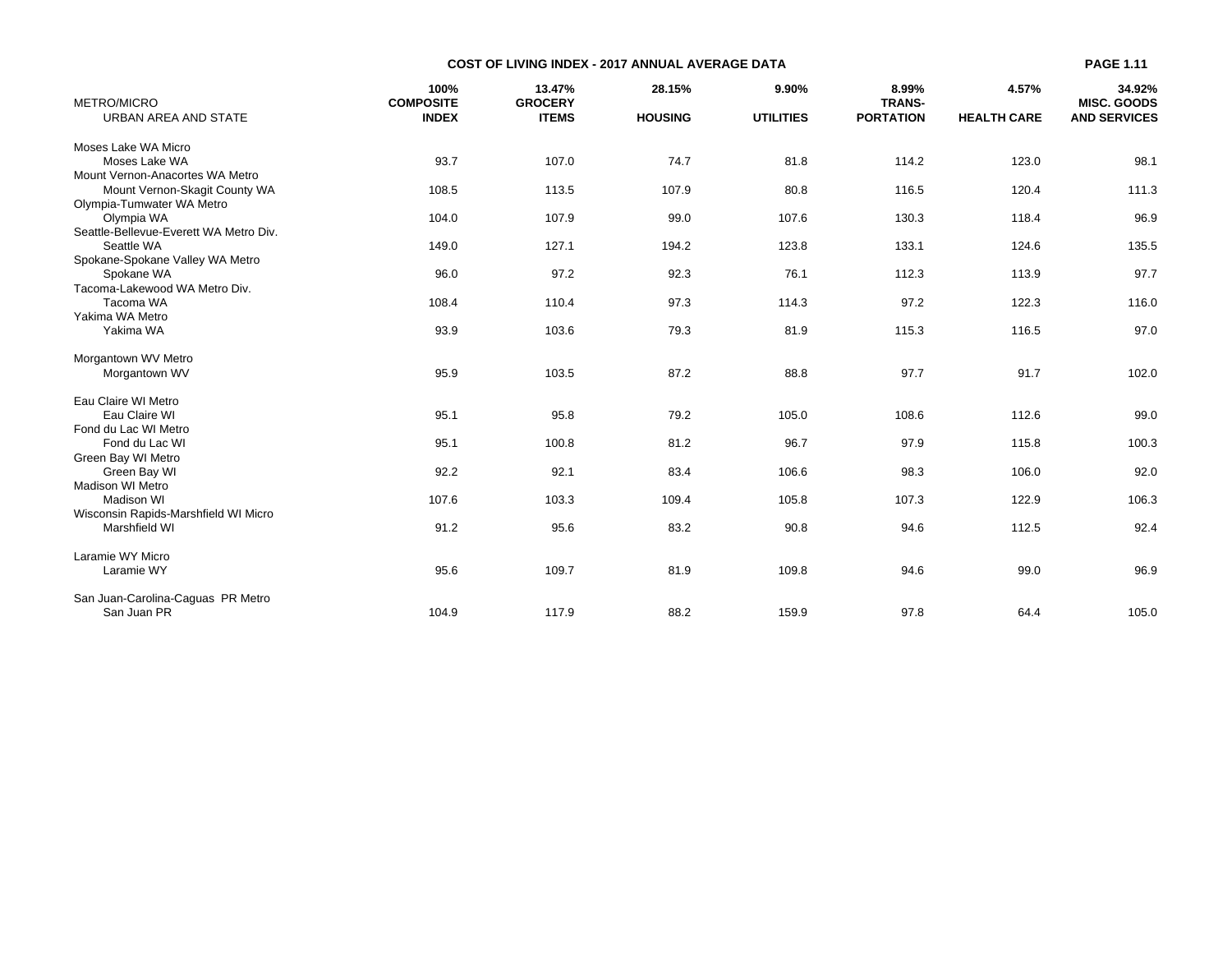| 2017 ANNUAL AVERAGE PRICE REPORT |              | $\overline{c}$<br><b>GRND</b> | 3<br>SAU | <b>FRY</b>   | 5           | 6<br><b>HGAL</b> | $\overline{7}$<br><b>DOZEN</b> | 8<br>MARGA  | 9<br>PAR     | 10<br><b>POTA</b> | 11<br><b>BANA</b> | 12<br>LET   | 13           | 14<br>ORANG  | 15<br>COF  | 16           | 17   | 18<br>SWEET | 19<br><b>PEACH</b> | 20          | 21<br>CAS- |
|----------------------------------|--------------|-------------------------------|----------|--------------|-------------|------------------|--------------------------------|-------------|--------------|-------------------|-------------------|-------------|--------------|--------------|------------|--------------|------|-------------|--------------------|-------------|------------|
| URBAN AREA AND STATE             | <b>STEAK</b> | <b>BEEF</b>                   | SAGE     | <b>CHICK</b> | <b>TUNA</b> | <b>MILK</b>      | <b>EGGS</b>                    | <b>RINE</b> | <b>MESAN</b> | <b>TOES</b>       | <b>NAS</b>        | <b>TUCE</b> | <b>BREAD</b> | <b>JUICE</b> | <b>FEE</b> | SUGAR CEREAL |      | PEAS        | ES                 | <b>KLNX</b> | CADE       |
| Anniston-Calhoun County AL       | 10.65        | 3.79                          | 3.66     | 1.23         | 0.75        | 1.90             | 1.26                           | 1.01        | 3.83         | 3.17              | 0.59              | 1.55        | 2.98         | 3.13         | 3.86       | 2.03         | 3.34 | 0.97        | 1.54               | 1.69        | 6.01       |
| Auburn-Opelika AL                | 11.00        | 3.72                          | 3.81     | 1.68         | 1.23        | 2.29             | 1.39                           | 1.02        | 3.98         | 3.43              | 0.59              | 1.23        | 3.09         | 3.74         | 4.56       | 2.15         | 3.54 | 1.15        | 1.65               | 1.83        | 6.42       |
| Birmingham AL                    | 10.45        | 4.01                          | 3.53     | 1.26         | 1.02        | 2.26             | 1.65                           | 1.14        | 3.66         | 5.16              | 0.55              | 1.39        | 2.78         | 3.53         | 4.42       | 2.02         | 3.18 | 0.90        | 1.42               | 1.74        | 6.02       |
| Decatur-Hartselle AL             | 11.28        | 3.60                          | 3.57     | 1.42         | 0.98        | 1.82             | 1.21                           | 0.97        | 3.83         | 2.69              | 0.60              | 1.46        | 3.07         | 3.86         | 3.92       | 2.03         | 3.47 | 1.03        | 1.61               | 2.02        | 6.17       |
| Dothan AL                        | 10.22        | 3.70                          | 3.84     | 1.51         | 0.83        | 2.16             | 1.39                           | 1.06        | 3.68         | 3.05              | 0.62              | 1.61        | 3.67         | 3.15         | 3.66       | 2.10         | 3.69 | 1.09        | 1.36               | 1.76        | 5.60       |
| Florence AL                      | 10.83        | 3.84                          | 3.57     | 1.44         | 0.81        | 1.76             | 1.17                           | 0.97        | 3.83         | 2.70              | 0.58              | 1.55        | 2.75         | 3.40         | 3.75       | 2.11         | 3.29 | 1.21        | 1.75               | 2.01        | 5.95       |
|                                  |              |                               |          |              |             |                  |                                |             |              |                   |                   |             |              |              |            |              |      |             |                    |             |            |
| Huntsville AL                    | 10.82        | 4.47                          | 3.65     | 1.19         | 1.05        | 1.71             | 1.13                           | 0.98        | 3.79         | 3.25              | 0.58              | 1.17        | 3.23         | 3.29         | 3.94       | 1.92         | 3.28 | 1.00        | 2.22               | 1.88        | 6.53       |
| Mobile AL                        | 11.48        | 3.76                          | 3.86     | 1.29         | 1.02        | 2.30             | 1.52                           | 1.00        | 3.84         | 3.37              | 0.61              | 1.65        | 3.26         | 3.96         | 3.70       | 1.84         | 3.66 | 1.09        | 1.68               | 1.72        | 6.05       |
| Montgomery AL                    | 11.01        | 3.50                          | 3.64     | 1.32         | 0.93        | 2.19             | 1.55                           | 1.03        | 3.83         | 3.07              | 0.60              | 1.63        | 2.83         | 3.15         | 3.72       | 1.87         | 3.55 | 0.97        | 1.52               | 1.79        | 5.64       |
| Anchorage AK                     | 11.77        | 4.98                          | 4.47     | 1.59         | 1.30        | 2.27             | 1.97                           | 2.01        | 4.23         | 4.26              | 0.88              | 1.85        | 3.74         | 4.11         | 5.56       | 3.08         | 4.40 | 1.17        | 2.30               | 2.53        | 7.08       |
| Fairbanks AK                     | 13.30        | 4.88                          | 4.67     | 1.65         | 1.03        | 2.51             | 1.88                           | 1.47        | 4.75         | 3.54              | 0.89              | 2.03        | 3.89         | 3.90         | 5.54       | 2.67         | 4.58 | 1.24        | 2.10               | 2.53        | 7.01       |
| Juneau AK                        | 13.59        | 4.98                          | 5.22     | 2.23         | 1.38        | 2.81             | 2.53                           | 1.36        | 4.80         | 4.29              | 0.91              | 2.10        | 5.25         | 5.04         | 5.89       | 3.32         | 4.94 | 1.53        | 2.33               | 2.82        | 7.36       |
| Kodiak AK                        | 11.76        | 4.10                          | 5.22     | 1.49         | 1.56        | 2.80             | 2.20                           | 1.53        | 5.25         | 5.46              | 1.29              | 2.09        | 4.56         | 4.82         | 6.35       | 3.76         | 5.07 | 2.01        | 2.56               | 2.62        | 7.66       |
| <b>Bullhead City AZ</b>          | 10.71        | 3.74                          | 3.88     | 1.15         | 0.94        | 1.68             | 1.82                           | 1.19        | 4.02         | 3.09              | 0.61              | 1.12        | 2.90         | 3.14         | 4.76       | 2.23         | 3.89 | 0.98        | 1.44               | 1.96        | 5.81       |
| Lake Havasu City AZ              | 10.58        | 3.04                          | 3.82     | 1.12         | 0.92        | 1.55             | 1.65                           | 1.15        | 4.11         | 2.52              | 0.64              | 1.08        | 3.41         | 3.95         | 4.85       | 2.39         | 3.22 | 1.14        | 1.39               | 1.90        | 5.85       |
| Phoenix AZ                       | 12.16        | 3.06                          | 3.81     | 1.52         | 0.99        | 1.49             | 1.55                           | 1.12        | 4.62         | 2.71              | 0.63              | 1.14        | 3.44         | 3.85         | 4.98       | 2.13         | 3.30 | 1.04        | 1.44               | 1.89        | 5.34       |
| Sierra Vista AZ                  | 9.71         | 4.17                          | 3.88     | 1.13         | 0.92        | 1.62             | 1.54                           | 1.06        | 4.49         | 3.54              | 0.59              | 1.13        | 3.60         | 3.05         | 4.70       | 2.28         | 3.90 | 1.00        | 1.59               | 1.87        | 5.07       |
| Tucson AZ                        | 12.56        | 4.24                          | 4.00     | 1.61         | 0.94        | 1.55             | 1.34                           | 1.20        | 4.72         | 2.78              | 0.62              | 1.31        | 3.42         | 3.07         | 5.19       | 2.27         | 3.98 | 1.03        | 1.60               | 2.08        | 5.33       |
| Yuma AZ                          | 10.48        | 3.23                          | 4.38     | 1.39         | 1.26        | 1.63             | 1.56                           | 1.30        | 4.79         | 2.30              | 0.52              | 1.03        | 3.93         | 4.18         | 6.05       | 2.53         | 4.13 | 1.36        | 1.55               | 2.32        | 6.16       |
| Conway AR                        | 10.72        | 3.60                          | 2.70     | 1.18         | 0.87        | 2.00             | 1.45                           | 0.98        | 3.76         | 2.64              | 0.55              | 0.97        | 2.80         | 2.88         | 3.88       | 2.00         | 3.00 | 0.92        | 1.36               | 1.60        | 5.09       |
| Fayetteville AR                  | 10.12        | 3.36                          | 3.54     | 1.41         | 0.92        | 1.91             | 1.10                           | 1.33        | 3.78         | 3.41              | 0.57              | 1.53        | 2.49         | 3.43         | 4.39       | 2.12         | 2.94 | 1.01        | 1.46               | 1.61        | 6.38       |
| <b>Hot Springs AR</b>            | 12.08        | 3.59                          | 3.66     | 1.13         | 0.86        | 2.14             | 1.35                           | 0.96        | 3.75         | 2.90              | 0.53              | 1.20        | 3.05         | 3.25         | 3.76       | 2.23         | 3.27 | 1.06        | 1.43               | 1.79        | 5.57       |
| Jonesboro AR                     | 11.12        | 3.31                          | 3.59     | 1.06         | 0.80        | 1.46             | 1.35                           | 0.99        | 3.92         | 2.88              | 0.56              | 1.37        | 3.28         | 3.31         | 3.57       | 1.85         | 3.50 | 0.92        | 1.46               | 1.74        | 5.61       |
| Little Rock-North Little Rock AR | 11.69        | 3.46                          | 3.76     | 1.17         | 0.91        | 2.15             | 1.35                           | 0.98        | 3.88         | 2.93              | 0.58              | 1.12        | 3.11         | 3.20         | 4.05       | 1.90         | 3.58 | 1.05        | 1.50               | 2.05        | 5.46       |
| <b>Bakersfield CA</b>            | 10.79        | 4.23                          | 3.58     | 1.31         | 1.25        | 2.25             | 2.19                           | 1.26        | 4.84         | 3.68              | 0.61              | 1.65        | 3.00         | 4.59         | 5.63       | 3.48         | 3.85 | 1.53        | 1.95               | 1.87        | 6.03       |
| Los Angeles-Long Beach CA        | 12.10        | 4.77                          | 4.60     | 1.00         | 1.13        | 2.24             | 2.11                           | 1.33        | 4.78         | 2.63              | 0.69              | 1.58        | 3.11         | 3.65         | 6.42       | 3.00         | 4.81 | 1.60        | 2.26               | 2.80        | 7.08       |
| Oakland CA                       | 12.72        | 4.25                          | 4.91     | 1.51         | 1.29        | 2.74             | 2.66                           | 1.22        | 5.28         | 3.56              | 0.79              | 2.09        | 4.15         | 4.38         | 6.65       | 3.38         | 4.32 | 1.83        | 2.47               | 1.98        | 6.66       |
|                                  | 12.43        | 4.49                          | 4.05     | 1.04         | 1.20        | 2.23             | 2.11                           | 1.32        | 4.78         |                   | 0.68              | 1.58        | 3.24         |              | 6.36       | 3.09         | 4.92 | 1.59        | 2.26               | 2.80        | 6.91       |
| Orange County CA                 |              |                               |          |              |             |                  |                                |             |              | 2.77              |                   |             |              | 3.65         |            |              |      |             |                    |             |            |
| Sacramento CA                    | 11.84        | 3.91                          | 4.49     | 1.40         | 0.94        | 2.85             | 1.84                           | 1.49        | 5.88         | 3.49              | 0.66              | 2.05        | 3.47         | 3.65         | 6.40       | 2.62         | 4.55 | 1.40        | 2.30               | 1.82        | 6.07       |
| San Diego CA                     | 11.76        | 4.77                          | 4.16     | 1.14         | 1.17        | 2.16             | 2.11                           | 1.37        | 4.78         | 2.77              | 0.68              | 1.58        | 3.49         | 3.72         | 6.36       | 2.91         | 4.92 | 1.59        | 2.26               | 2.80        | 7.14       |
| San Francisco CA                 | 12.94        | 4.32                          | 5.06     | 1.64         | 1.32        | 2.72             | 2.64                           | 1.20        | 5.35         | 3.78              | 0.79              | 1.99        | 4.12         | 4.26         | 6.48       | 3.30         | 4.26 | 1.84        | 2.50               | 2.02        | 6.86       |
| Stockton CA                      | 9.81         | 3.90                          | 4.16     | 1.40         | 1.04        | 2.72             | 1.83                           | 1.10        | 5.76         | 3.01              | 0.67              | 2.25        | 3.52         | 3.54         | 6.33       | 2.61         | 4.52 | 1.35        | 2.21               | 2.00        | 6.17       |
| Colorado Springs CO              | 13.45        | 4.06                          | 3.74     | 1.24         | 1.00        | 1.71             | 1.70                           | 1.02        | 3.75         | 2.54              | 0.56              | 0.99        | 3.40         | 3.29         | 4.71       | 2.14         | 3.53 | 1.05        | 1.47               | 1.85        | 5.77       |
| Denver <sub>CO</sub>             | 12.90        | 3.88                          | 3.83     | 1.35         | 1.09        | 1.72             | 1.83                           | 1.03        | 3.99         | 2.33              | 0.59              | 1.05        | 3.25         | 3.52         | 4.59       | 2.33         | 3.57 | 1.03        | 1.45               | 1.72        | 5.53       |
| Glenwood Springs CO              | 12.99        | 3.77                          | 3.82     | 1.49         | 1.01        | 1.79             | 1.99                           | 1.18        | 3.82         | 2.37              | 0.61              | 0.99        | 3.34         | 3.45         | 5.21       | 2.94         | 3.79 | 1.13        | 1.49               | 2.07        | 5.46       |
| <b>Grand Junction CO</b>         | 12.26        | 4.40                          | 3.68     | 1.33         | 0.95        | 1.85             | 1.76                           | 0.98        | 4.05         | 1.80              | 0.58              | 1.13        | 3.13         | 3.98         | 5.09       | 1.71         | 3.94 | 1.18        | 1.82               | 2.06        | 5.59       |
| Pueblo CO                        | 12.19        | 3.78                          | 3.70     | 1.32         | 1.00        | 1.68             | 1.61                           | 1.11        | 3.88         | 2.25              | 0.55              | 0.96        | 3.23         | 3.39         | 4.64       | 2.36         | 3.43 | 1.01        | 1.47               | 1.97        | 5.80       |
| <b>Hartford CT</b>               | 12.16        | 3.94                          | 4.16     | 1.67         | 1.09        | 2.01             | 1.76                           | 1.16        | 4.54         | 3.49              | 0.54              | 1.55        | 2.99         | 3.16         | 3.99       | 2.35         | 4.42 | 1.08        | 1.52               | 1.79        | 5.44       |
| New Haven CT                     | 11.92        | 3.85                          | 4.48     | 1.55         | 1.45        | 2.07             | 1.50                           | 1.26        | 4.57         | 3.93              | 0.57              | 1.59        | 3.51         | 2.98         | 3.95       | 2.31         | 4.01 | 1.00        | 1.58               | 2.15        | 5.44       |
| Stamford CT                      | 12.74        | 4.10                          | 4.75     | 1.44         | 1.26        | 1.96             | 2.20                           | 0.98        | 4.30         | 3.47              | 0.49              | 1.41        | 3.47         | 3.50         | 3.99       | 2.45         | 4.54 | 1.12        | 2.01               | 2.00        | 5.78       |
| Dover DE                         | 11.53        | 4.33                          | 4.17     | 1.31         | 1.25        | 2.00             | 1.24                           | 1.07        | 4.32         | 4.21              | 0.54              | 1.36        | 3.31         | 3.39         | 4.64       | 2.46         | 3.61 | 1.22        | 1.62               | 2.11        | 6.08       |
| <b>Wilmington DE</b>             | 12.05        | 4.31                          | 4.24     | 1.72         | 1.54        | 2.13             | 1.70                           | 1.13        | 4.25         | 4.12              | 0.57              | 1.48        | 3.24         | 3.59         | 4.77       | 2.54         | 3.84 | 1.11        | 1.82               | 2.14        | 5.71       |
|                                  |              |                               |          |              |             |                  |                                |             |              |                   |                   |             |              |              |            |              |      |             |                    |             |            |
| Washington DC                    | 12.79        | 4.08                          | 4.33     | 1.32         | 1.25        | 2.45             | 1.83                           | 1.21        | 4.43         | 5.07              | 0.50              | 1.36        | 3.83         | 3.46         | 4.60       | 2.54         | 4.27 | 1.21        | 2.35               | 1.76        | 6.82       |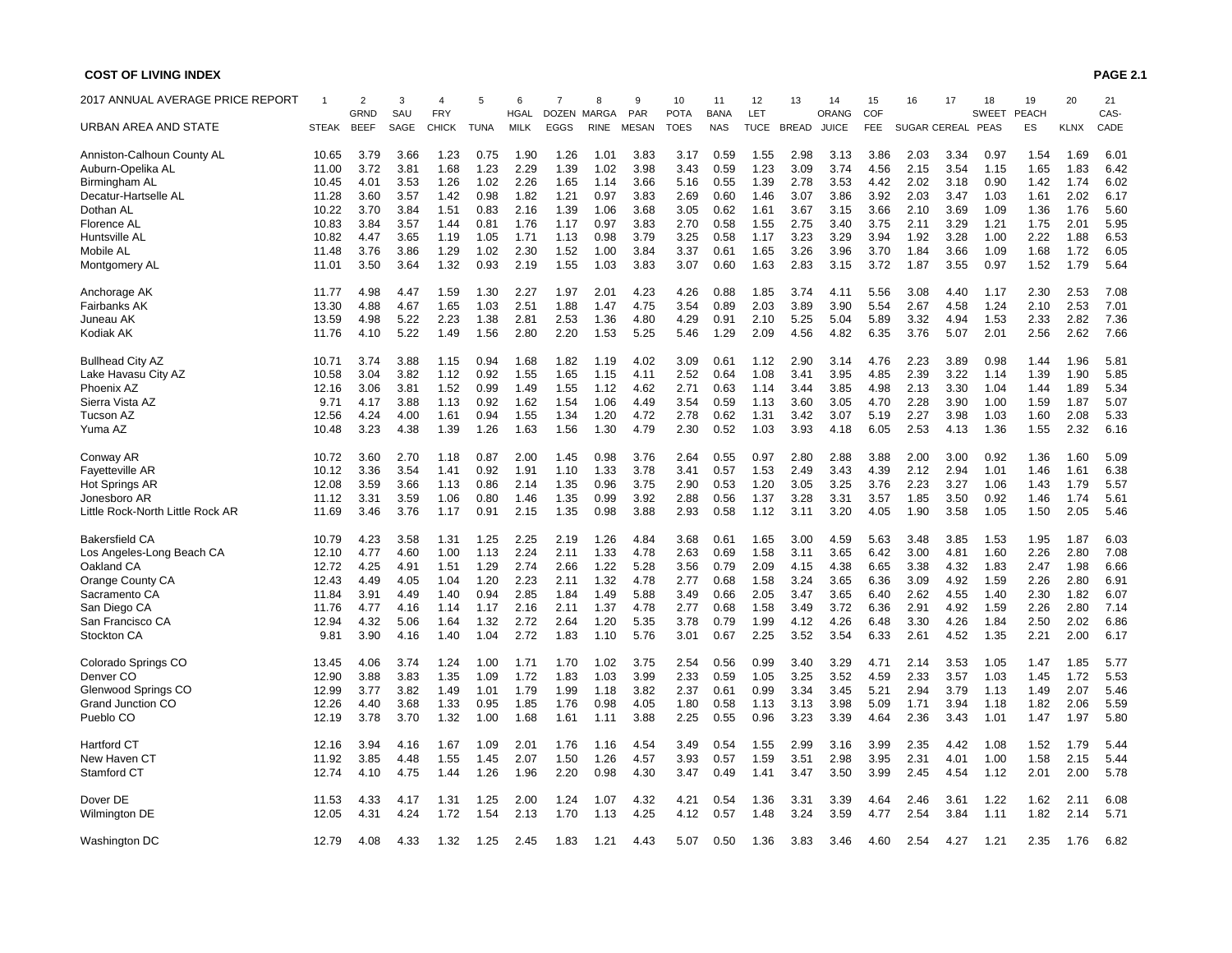| 2017 ANNUAL AVERAGE PRICE REPORT |              | $\overline{2}$      | 3           | $\overline{4}$             | 5           | 6                          | $\overline{7}$              | 8                           | 9                   | 10                         | 11                        | 12                 | 13           | 14                    | 15                | 16           | 17   | 18                          | 19                 | 20          | 21           |
|----------------------------------|--------------|---------------------|-------------|----------------------------|-------------|----------------------------|-----------------------------|-----------------------------|---------------------|----------------------------|---------------------------|--------------------|--------------|-----------------------|-------------------|--------------|------|-----------------------------|--------------------|-------------|--------------|
| URBAN AREA AND STATE             | <b>STEAK</b> | GRND<br><b>BEEF</b> | SAU<br>SAGE | <b>FRY</b><br><b>CHICK</b> | <b>TUNA</b> | <b>HGAL</b><br><b>MILK</b> | <b>DOZEN</b><br><b>EGGS</b> | <b>MARGA</b><br><b>RINE</b> | PAR<br><b>MESAN</b> | <b>POTA</b><br><b>TOES</b> | <b>BANA</b><br><b>NAS</b> | LET<br><b>TUCE</b> | <b>BREAD</b> | ORANG<br><b>JUICE</b> | COF<br><b>FEE</b> | SUGAR CEREAL |      | <b>SWEET</b><br><b>PEAS</b> | <b>PEACH</b><br>ES | <b>KLNX</b> | CAS-<br>CADE |
|                                  |              |                     |             |                            |             |                            |                             |                             |                     |                            |                           |                    |              |                       |                   |              |      |                             |                    |             |              |
| Cape Coral-Fort Myers FL         | 11.56        | 4.61                | 3.81        | 1.65                       | 0.97        | 2.52                       | 1.98                        | 1.15                        | 3.60                | 3.30                       | 0.63                      | 1.83               | 3.79         | 3.56                  | 3.96              | 2.27         | 3.70 | 1.17                        | 1.55               | 1.83        | 5.99         |
| Daytona Beach FL                 | 10.10        | 4.39                | 3.68        | 1.30                       | 0.95        | 2.34                       | 1.63                        | 1.02                        | 3.76                | 3.63                       | 0.60                      | 1.71               | 3.24         | 3.32                  | 4.00              | 2.12         | 3.08 | 1.05                        | 1.88               | 1.69        | 5.71         |
| Fort Lauderdale FL               | 10.52        | 4.36                | 3.63        | 1.30                       | 0.97        | 2.49                       | 1.38                        | 1.08                        | 3.71                | 3.44                       | 0.65                      | 2.17               | 3.46         | 3.67                  | 3.62              | 2.02         | 3.49 | 1.12                        | 2.70               | 1.65        | 5.42         |
| Gainesville FL                   | 9.35         | 4.17                | 3.95        | 1.14                       | 1.35        | 2.42                       | 1.59                        | 0.98                        | 3.50                | 3.89                       | 0.63                      | 1.93               | 3.04         | 3.77                  | 3.76              | 1.89         | 3.64 | 1.17                        | 1.71               | 1.71        | 5.33         |
| Jacksonville FL                  | 10.97        | 4.05                | 3.75        | 1.93                       | 0.91        | 2.42                       | 1.61                        | 1.02                        | 3.72                | 3.46                       | 0.62                      | 1.52               | 3.45         | 3.18                  | 3.63              | 2.17         | 3.29 | 1.06                        | 1.45               | 1.76        | 5.16         |
| Miami-Dade County FL             | 10.54        | 4.15                | 3.73        | 1.52                       | 0.98        | 2.65                       | 1.56                        | 1.06                        | 3.59                | 3.55                       | 0.67                      | 1.94               | 3.18         | 3.56                  | 3.72              | 2.25         | 3.59 | 1.11                        | 2.78               | 1.76        | 5.98         |
| Orlando FL                       | 9.24         | 4.03                | 3.63        | 1.23                       | 0.98        | 2.43                       | 1.85                        | 1.02                        | 3.85                | 3.74                       | 0.59                      | 1.81               | 3.49         | 3.14                  | 3.80              | 2.11         | 3.79 | 1.11                        | 1.71               | 1.77        | 5.57         |
|                                  | 11.07        | 4.09                | 3.88        | 1.34                       | 0.99        | 2.47                       | 1.64                        | 1.04                        | 3.86                | 4.11                       | 0.62                      | 1.80               | 3.49         | 3.73                  | 3.94              | 2.34         | 3.65 | 1.12                        | 1.73               | 1.76        | 5.88         |
| Palm Coast-Flagler County FL     |              |                     |             |                            |             |                            |                             |                             |                     |                            |                           |                    |              |                       |                   |              |      |                             |                    |             |              |
| Tallahassee FL                   | 11.96        | 4.43                | 3.86        | 1.55                       | 0.93        | 2.48                       | 1.67                        | 1.02                        | 3.86                | 4.07                       | 0.64                      | 1.72               | 3.86         | 3.86                  | 3.93              | 2.48         | 3.79 | 1.24                        | 1.76               | 1.84        | 6.11         |
| Tampa FL                         | 10.25        | 4.22                | 3.72        | 1.42                       | 0.99        | 2.51                       | 1.65                        | 1.03                        | 3.70                | 3.63                       | 0.63                      | 1.75               | 3.19         | 3.03                  | 3.83              | 2.26         | 3.75 | 1.09                        | 1.54               | 1.80        | 6.40         |
| Vero Beach-Indian River FL       | 11.10        | 4.18                | 3.87        | 1.36                       | 1.10        | 2.54                       | 1.59                        | 1.24                        | 3.85                | 3.48                       | 0.66                      | 1.92               | 3.74         | 3.71                  | 3.86              | 2.55         | 3.58 | 1.25                        | 1.46               | 1.85        | 5.93         |
| Albany GA                        | 10.22        | 4.24                | 3.82        | 1.46                       | 1.00        | 2.25                       | 1.41                        | 0.97                        | 3.86                | 2.96                       | 0.57                      | 1.72               | 3.11         | 3.47                  | 4.05              | 2.22         | 3.65 | 1.18                        | 2.07               | 1.78        | 5.75         |
| Atlanta GA                       | 12.05        | 3.88                | 3.87        | 1.27                       | 1.04        | 1.98                       | 1.58                        | 0.96                        | 3.85                | 3.75                       | 0.60                      | 1.41               | 4.13         | 3.56                  | 4.66              | 2.29         | 3.69 | 1.37                        | 1.78               | 2.12        | 5.85         |
| Augusta-Aiken GA-SC              | 12.08        | 4.50                | 3.60        | 2.39                       | 1.57        | 2.04                       | 1.83                        | 0.99                        | 3.82                | 3.42                       | 0.62                      | 1.74               | 3.29         | 3.44                  | 3.82              | 2.16         | 3.40 | 1.07                        | 1.65               | 1.72        | 5.40         |
| Dalton GA                        | 9.71         | 4.19                | 3.72        | 1.64                       | 1.35        | 1.56                       | 1.44                        | 0.96                        | 2.85                | 3.16                       | 0.57                      | 1.08               | 3.17         | 3.79                  | 4.32              | 2.00         | 3.08 | 0.99                        | 1.48               | 1.69        | 4.95         |
| LaGrange-Troup County GA         | 11.14        | 3.70                | 3.53        | 1.27                       | 1.00        | 2.03                       | 1.47                        | 0.99                        | 3.39                | 2.87                       | 0.55                      | 1.35               | 3.15         | 3.65                  | 4.32              | 2.01         | 3.75 | 1.07                        | 1.68               | 2.01        | 5.55         |
| Savannah GA                      | 11.57        | 3.58                | 3.55        | 1.33                       | 0.97        | 2.01                       | 1.67                        | 1.01                        | 3.86                | 3.12                       | 0.55                      | 1.09               | 3.17         | 3.25                  | 4.22              | 2.00         | 3.40 | 0.88                        | 1.40               | 1.93        | 5.17         |
|                                  |              |                     |             |                            |             |                            |                             |                             |                     |                            |                           |                    |              |                       | 3.72              |              |      |                             |                    |             |              |
| Statesboro-Bulloch County GA     | 9.86         | 3.59                | 3.75        | 1.20                       | 0.87        | 1.84                       | 1.39                        | 0.96                        | 3.94                | 2.63                       | 0.57                      | 1.28               | 2.67         | 3.09                  |                   | 1.89         | 3.44 | 0.95                        | 1.53               | 1.83        | 5.05         |
| Valdosta GA                      | 11.00        | 4.52                | 3.49        | 1.47                       | 1.00        | 2.41                       | 1.45                        | 1.09                        | 3.71                | 3.19                       | 0.62                      | 1.65               | 3.23         | 3.22                  | 3.66              | 2.43         | 3.65 | 1.13                        | 1.53               | 1.67        | 6.40         |
| Honolulu HI                      | 13.06        | 4.70                | 5.20        | 2.30                       | 1.52        | 3.64                       | 3.13                        | 2.29                        | 6.84                | 7.18                       | 1.22                      | 2.54               | 4.70         | 5.56                  | 8.16              | 3.80         | 5.56 | 2.22                        | 3.32               | 2.55        | 8.64         |
| <b>Boise ID</b>                  | 10.22        | 3.88                | 3.49        | 1.27                       | 1.09        | 1.34                       | 1.23                        | 0.96                        | 3.81                | 1.28                       | 0.58                      | 1.06               | 2.67         | 3.09                  | 4.60              | 2.39         | 3.12 | 1.06                        | 1.49               | 1.78        | 5.48         |
| Twin Falls ID                    | 10.13        | 3.69                | 4.01        | 1.09                       | 0.84        | 1.25                       | 1.19                        | 0.97                        | 3.35                | 1.51                       | 0.59                      | 1.13               | 3.44         | 3.13                  | 4.70              | 2.45         | 2.88 | 1.09                        | 1.65               | 1.94        | 5.16         |
| Champaign-Urbana IL              | 12.16        | 4.07                | 3.73        | 1.26                       | 0.83        | 1.96                       | 1.26                        | 1.00                        | 3.88                | 3.06                       | 0.53                      | 1.26               | 1.90         | 3.84                  | 4.40              | 2.11         | 3.55 | 0.93                        | 1.88               | 1.48        | 5.28         |
| Chicago IL                       | 12.21        | 4.33                | 4.38        | 1.28                       | 1.13        | 1.95                       | 1.65                        | 0.99                        | 4.14                | 3.79                       | 0.49                      | 2.10               | 2.94         | 4.55                  | 4.53              | 2.33         | 3.79 | 1.37                        | 1.82               | 1.93        | 5.27         |
| Danville IL                      | 11.67        | 3.26                | 4.10        | 1.35                       | 0.97        | 1.11                       | 0.76                        | 1.01                        | 3.88                | 2.31                       | 0.53                      | 1.12               | 3.53         | 3.45                  | 4.37              | 2.25         | 3.61 | 1.20                        | 1.42               | 1.58        | 5.69         |
| Decatur IL                       | 11.15        | 3.21                | 3.56        | 1.53                       | 0.92        | 1.25                       | 1.06                        | 1.01                        | 3.66                | 2.87                       | 0.55                      | 1.10               | 2.93         | 3.26                  | 4.22              | 2.00         | 3.45 | 0.89                        | 1.51               | 1.91        | 5.25         |
| Joliet-Will County IL            | 11.30        | 4.04                | 3.87        | 1.77                       | 1.28        | 2.41                       | 1.40                        | 1.11                        | 4.19                | 2.84                       | 0.49                      | 1.42               | 2.30         | 3.56                  | 6.51              | 2.29         | 3.59 | 1.06                        | 1.72               | 1.70        | 6.07         |
|                                  |              |                     |             |                            |             |                            |                             |                             |                     |                            |                           |                    |              |                       |                   |              |      |                             |                    |             |              |
| Peoria IL                        | 11.35        | 3.66                | 3.78        | 2.18                       | 1.03        | 1.29                       | 1.01                        | 1.10                        | 3.49                | 3.05                       | 0.47                      | 1.15               | 2.75         | 3.66                  | 3.93              | 2.14         | 3.47 | 0.96                        | 1.44               | 1.79        | 5.56         |
| Rockford IL                      | 10.86        | 3.29                | 3.60        | 1.48                       | 0.80        | 2.08                       | 1.03                        | 0.95                        | 3.76                | 2.98                       | 0.52                      | 1.30               | 3.23         | 3.12                  | 4.27              | 2.09         | 3.22 | 0.89                        | 1.48               | 1.70        | 4.60         |
| Springfield IL                   | 10.64        | 3.69                | 4.02        | 1.40                       | 0.92        | 1.72                       | 0.98                        | 1.10                        | 3.89                | 2.86                       | 0.50                      | 1.39               | 3.02         | 3.44                  | 4.51              | 2.21         | 3.08 | 0.95                        | 1.49               | 1.56        | 5.30         |
| <b>Bloomington IN</b>            | 12.64        | 3.78                | 4.18        | 1.13                       | 0.94        | 1.83                       | 1.31                        | 1.01                        | 3.66                | 2.93                       | 0.50                      | 1.00               | 2.88         | 3.31                  | 4.46              | 2.45         | 3.24 | 1.05                        | 1.44               | 1.99        | 5.55         |
| <b>Elkhart-Goshen IN</b>         | 10.08        | 3.71                | 3.72        | 1.24                       | 1.18        | 1.80                       | 1.30                        | 0.96                        | 4.18                | 3.04                       | 0.56                      | 1.01               | 3.61         | 4.00                  | 4.54              | 2.36         | 3.38 | 1.13                        | 1.48               | 1.83        | 5.56         |
| Evansville IN                    | 11.58        | 3.23                | 4.00        | 1.20                       | 0.77        | 1.04                       | 1.15                        | 1.09                        | 3.60                | 2.58                       | 0.54                      | 1.04               | 2.98         | 3.22                  | 3.58              | 1.73         | 3.15 | 0.89                        | 2.00               | 1.62        | 6.24         |
| Fort Wayne-Allen County IN       | 11.46        | 3.56                | 3.69        | 1.43                       | 1.22        | 1.75                       | 1.15                        | 0.94                        | 3.90                | 3.37                       | 0.54                      | 0.99               | 3.42         | 3.60                  | 4.12              | 2.38         | 3.31 | 0.99                        | 1.48               | 1.72        | 5.32         |
| Indianapolis IN                  | 12.44        | 3.83                | 3.66        | 1.29                       | 0.89        | 1.22                       | 1.19                        | 1.02                        | 3.88                | 2.32                       | 0.55                      | 1.19               | 3.12         | 3.39                  | 4.30              | 1.96         | 3.57 | 0.98                        | 1.60               | 1.93        | 5.21         |
| Lafayette IN                     | 12.20        | 4.01                | 3.98        | 1.41                       | 1.01        | 1.59                       | 1.20                        | 0.98                        | 3.96                | 2.91                       | 0.53                      | 1.03               | 3.23         | 3.58                  | 4.64              | 2.15         | 3.40 | 0.96                        | 1.43               | 1.87        | 6.49         |
|                                  |              |                     |             |                            |             |                            |                             |                             |                     |                            |                           |                    |              |                       |                   |              |      |                             |                    |             |              |
| <b>Richmond IN</b>               | 12.96        | 3.52                | 3.63        | 1.22                       | 1.07        | 1.59                       | 1.25                        | 1.01                        | 3.79                | 2.65                       | 0.54                      | 1.02               | 3.62         | 3.19                  | 4.14              | 1.88         | 3.32 | 0.97                        | 1.50               | 1.88        | 5.49         |
| South Bend IN                    | 12.53        | 2.97                | 3.72        | 1.28                       | 1.02        | 1.80                       | 1.07                        | 0.92                        | 3.91                | 3.19                       | 0.54                      | 1.05               | 3.33         | 3.63                  | 4.15              | 2.02         | 3.30 | 0.98                        | 1.40               | 1.73        | 5.78         |
| Ames IA                          | 10.98        | 3.02                | 3.59        | 1.53                       | 0.80        | 1.91                       | 1.05                        | 0.89                        | 3.78                | 1.96                       | 0.53                      | 1.20               | 2.97         | 2.98                  | 4.38              | 1.99         | 2.95 | 0.95                        | 1.74               | 1.76        | 5.98         |
| <b>Burlington IA</b>             | 10.68        | 3.05                | 3.42        | 1.48                       | 0.85        | 2.11                       | 1.17                        | 0.92                        | 4.06                | 2.73                       | 0.59                      | 1.28               | 2.28         | 2.89                  | 4.72              | 1.79         | 2.74 | 0.92                        | 1.41               | 1.71        | 5.42         |
| Cedar Rapids IA                  | 11.33        | 3.84                | 3.78        | 1.47                       | 0.83        | 1.97                       | 1.07                        | 0.93                        | 3.73                | 2.66                       | 0.58                      | 1.37               | 2.91         | 3.00                  | 4.40              | 1.99         | 3.05 | 0.94                        | 1.45               | 1.76        | 5.74         |
| Davenport-Moline-Rock Is IA-IL   | 11.69        | 4.16                | 3.99        | 1.40                       | 0.93        | 2.20                       | 1.13                        | 0.98                        | 3.98                | 3.30                       | 0.51                      | 1.73               | 3.08         | 3.16                  | 4.41              | 1.90         | 3.05 | 1.11                        | 1.56               | 1.94        | 5.32         |
| Des Moines IA                    | 10.31        | 3.07                | 3.66        | 1.60                       | 0.85        | 1.79                       | 1.14                        | 0.95                        | 3.79                | 2.02                       | 0.58                      | 1.33               | 2.93         | 3.09                  | 4.21              | 2.01         | 3.08 | 0.93                        | 1.52               | 1.76        | 5.18         |
| Dubuque IA                       | 11.81        | 4.09                | 4.47        | 1.39                       | 0.94        | 1.87                       | 1.28                        | 1.35                        | 4.29                | 2.81                       | 0.48                      | 1.47               | 2.11         | 3.77                  | 4.52              | 2.33         | 3.01 | 1.15                        | 1.51               | 1.80        | 5.21         |
| Mason City IA                    | 11.41        | 3.20                | 3.71        | 1.22                       | 0.80        | 1.58                       | 1.17                        | 1.15                        | 4.04                | 2.34                       | 0.53                      | 1.12               | 3.21         | 3.44                  | 4.11              | 1.94         | 3.10 | 0.95                        | 1.46               | 1.81        | 5.53         |
| Waterloo-Cedar Falls IA          | 11.64        | 3.64                | 3.02        | 1.53                       | 0.92        | 1.94                       | 1.22                        | 0.93                        | 3.81                | 3.06                       | 0.53                      | 1.58               | 2.87         | 3.14                  | 3.89              | 2.37         | 2.95 | 0.88                        | 1.46               | 1.59        | 5.15         |
|                                  |              |                     |             |                            |             |                            |                             |                             |                     |                            |                           |                    |              |                       |                   |              |      |                             |                    |             |              |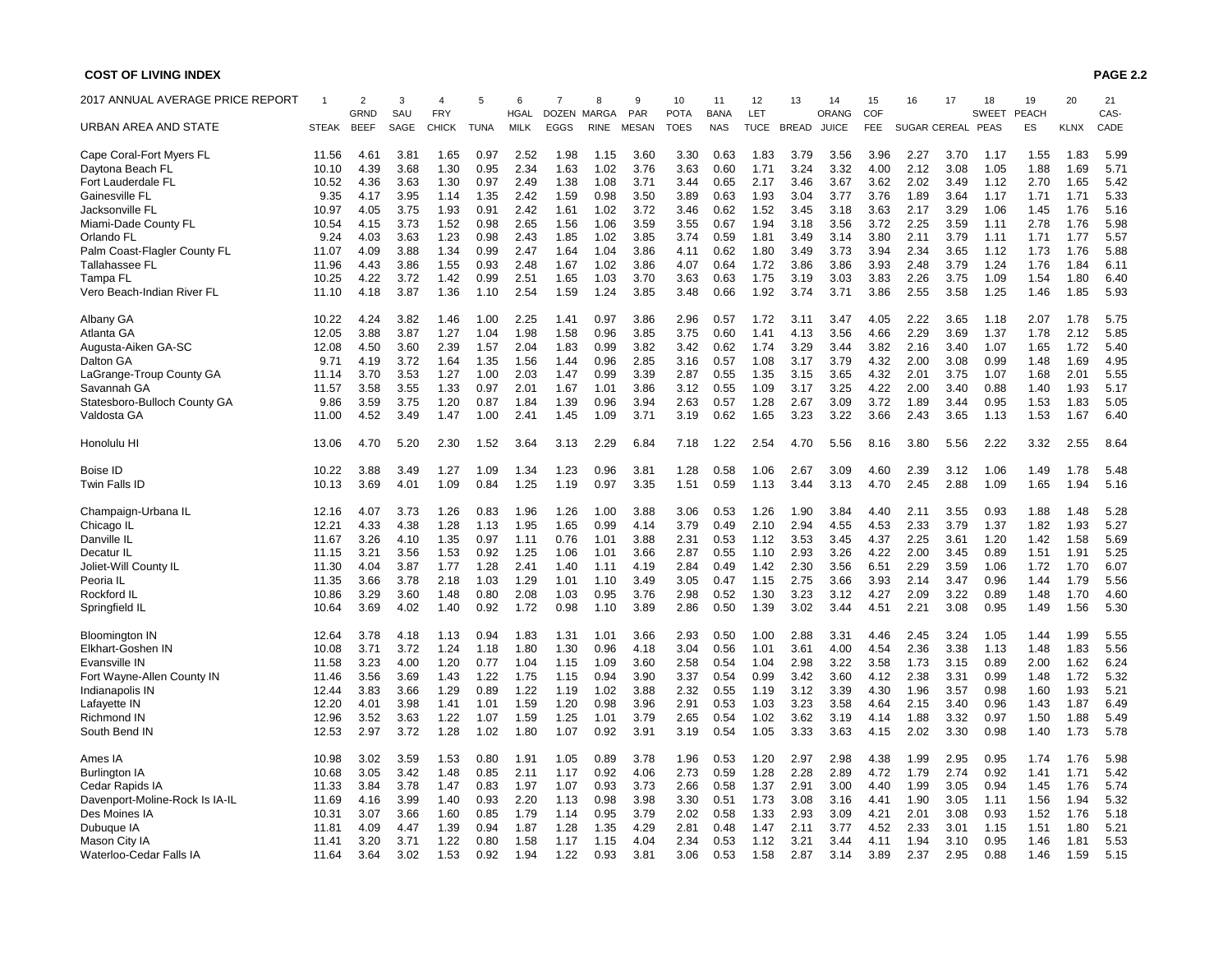| 2017 ANNUAL AVERAGE PRICE REPORT   |              |                            | 3           | 4                          | 5           | 6                          | 7                    |                      | 9                          | 10                         | 11                        | 12                 | 13           | 14                    | 15          | 16           | 17   | 18                          | 19                        | 20          | 21           |
|------------------------------------|--------------|----------------------------|-------------|----------------------------|-------------|----------------------------|----------------------|----------------------|----------------------------|----------------------------|---------------------------|--------------------|--------------|-----------------------|-------------|--------------|------|-----------------------------|---------------------------|-------------|--------------|
| URBAN AREA AND STATE               | <b>STEAK</b> | <b>GRND</b><br><b>BEEF</b> | SAU<br>SAGE | <b>FRY</b><br><b>CHICK</b> | <b>TUNA</b> | <b>HGAL</b><br><b>MILK</b> | <b>DOZEN</b><br>EGGS | MARGA<br><b>RINE</b> | <b>PAR</b><br><b>MESAN</b> | <b>POTA</b><br><b>TOES</b> | <b>BANA</b><br><b>NAS</b> | LET<br><b>TUCE</b> | <b>BREAD</b> | ORANG<br><b>JUICE</b> | COF<br>FEE. | SUGAR CEREAL |      | <b>SWEET</b><br><b>PEAS</b> | <b>PEACH</b><br><b>ES</b> | <b>KLNX</b> | CAS-<br>CADE |
|                                    |              |                            |             |                            |             |                            |                      |                      |                            |                            |                           |                    |              |                       |             |              |      |                             |                           |             |              |
| Dodge City KS                      | 11.15        | 3.07                       | 4.10        | 1.32                       | 0.84        | 2.03                       | 1.17                 | 0.96                 | 3.53                       | 2.38                       | 0.59                      | 1.05               | 3.79         | 3.30                  | 4.10        | 1.88         | 3.40 | 1.06                        | 1.54                      | 1.88        | 6.11         |
| Hutchinson KS                      | 10.52        | 3.80                       | 3.49        | 1.34                       | 0.85        | 1.50                       | 1.08                 | 0.95                 | 3.88                       | 2.70                       | 0.58                      | 0.99               | 2.52         | 3.14                  | 4.01        | 1.84         | 2.96 | 0.98                        | 1.41                      | 1.91        | 5.68         |
| Manhattan KS                       | 10.76        | 3.34                       | 3.55        | 1.78                       | 1.01        | 1.58                       | 0.85                 | 0.98                 | 3.98                       | 3.11                       | 0.58                      | 1.04               | 2.98         | 3.49                  | 4.31        | 2.29         | 3.03 | 0.94                        | 1.47                      | 1.77        | 5.90         |
|                                    | 12.13        |                            |             |                            |             |                            |                      |                      |                            | 2.90                       |                           |                    |              |                       | 4.49        |              |      | 1.19                        |                           |             | 5.69         |
| Pittsburg KS                       |              | 3.90                       | 3.97        | 1.15                       | 1.18        | 1.59                       | 0.97                 | 1.04                 | 3.90                       |                            | 0.54                      | 1.26               | 3.74         | 3.52                  |             | 1.97         | 3.50 |                             | 1.57                      | 1.87        |              |
| Salina KS                          | 9.84         | 2.86                       | 3.47        | 1.12                       | 0.78        | 1.52                       | 0.84                 | 0.89                 | 3.69                       | 2.65                       | 0.53                      | 1.15               | 3.14         | 3.06                  | 3.64        | 1.88         | 3.18 | 0.79                        | 1.32                      | 1.80        | 5.62         |
| Topeka KS                          | 10.49        | 3.81                       | 4.63        | 1.78                       | 1.16        | 1.95                       | 1.08                 | 1.17                 | 3.94                       | 2.84                       | 0.57                      | 1.23               | 3.74         | 3.61                  | 4.64        | 1.96         | 3.42 | 1.01                        | 1.69                      | 2.03        | 5.60         |
| Wichita KS                         | 12.38        | 3.51                       | 3.97        | 1.26                       | 0.82        | 1.45                       | 1.10                 | 0.94                 | 3.64                       | 2.73                       | 0.57                      | 1.28               | 3.35         | 3.41                  | 4.00        | 1.98         | 3.42 | 1.04                        | 1.41                      | 1.78        | 5.31         |
| <b>Bowling Green KY</b>            | 12.25        | 3.96                       | 4.14        | 1.01                       | 1.07        | 1.20                       | 1.15                 | 0.98                 | 3.64                       | 4.03                       | 0.53                      | 0.96               | 2.18         | 3.81                  | 4.27        | 1.84         | 3.18 | 0.99                        | 1.49                      | 1.65        | 5.32         |
| Lexington KY                       | 11.57        | 3.46                       | 3.67        | 1.18                       | 1.14        | 1.73                       | 1.36                 | 0.97                 | 3.56                       | 2.74                       | 0.55                      | 0.99               | 2.86         | 3.18                  | 4.41        | 1.89         | 3.25 | 0.98                        | 1.32                      | 1.77        | 5.90         |
| Louisville KY                      | 11.14        | 3.91                       | 3.57        | 1.23                       | 1.10        | 2.23                       | 1.79                 | 1.23                 | 3.39                       | 2.93                       | 0.59                      | 1.25               | 2.27         | 3.31                  | 4.54        | 2.19         | 3.06 | 0.96                        | 1.58                      | 1.69        | 4.98         |
|                                    |              |                            |             |                            |             |                            |                      |                      |                            |                            |                           |                    |              |                       |             |              |      |                             |                           |             |              |
| Alexandria LA                      | 10.61        | 3.86                       | 3.51        | 1.26                       | 0.87        | 2.08                       | 1.69                 | 1.04                 | 3.77                       | 2.72                       | 0.54                      | 1.15               | 3.21         | 3.58                  | 4.13        | 1.93         | 3.28 | 0.90                        | 1.97                      | 1.92        | 5.49         |
| <b>Baton Rouge LA</b>              | 10.94        | 3.75                       | 4.06        | 1.28                       | 1.20        | 2.54                       | 1.26                 | 1.46                 | 4.14                       | 3.54                       | 0.60                      | 1.69               | 3.17         | 3.86                  | 4.40        | 2.08         | 3.42 | 1.06                        | 1.68                      | 1.83        | 7.16         |
| Hammond LA                         | 11.87        | 3.61                       | 3.72        | 0.99                       | 0.95        | 2.43                       | 1.31                 | 1.06                 | 3.99                       | 3.04                       | 0.60                      | 1.51               | 3.17         | 3.38                  | 4.12        | 2.20         | 3.59 | 1.00                        | 1.70                      | 1.78        | 5.90         |
| Lafayette LA                       | 11.57        | 3.99                       | 3.69        | 1.33                       | 0.90        | 2.23                       | 1.16                 | 1.05                 | 4.04                       | 3.54                       | 0.57                      | 1.60               | 3.21         | 3.42                  | 4.02        | 2.01         | 3.34 | 1.00                        | 1.57                      | 1.86        | 6.19         |
| Lake Charles LA                    | 12.15        | 3.66                       | 3.66        | 1.16                       | 0.95        | 2.25                       | 1.28                 | 1.20                 | 3.88                       | 3.21                       | 0.52                      | 1.18               | 3.11         | 3.60                  | 4.25        | 1.94         | 3.29 | 1.07                        | 1.63                      | 2.10        | 5.67         |
| Monroe LA                          | 9.53         | 4.07                       | 3.43        | 1.15                       | 1.09        | 2.20                       | 1.68                 | 0.97                 | 3.89                       | 3.57                       | 0.59                      | 1.68               | 3.11         | 3.61                  | 3.87        | 2.33         | 3.34 | 0.97                        | 1.66                      | 1.83        | 5.85         |
| New Orleans LA                     | 9.96         | 3.82                       | 4.10        | 0.95                       | 0.86        | 2.37                       | 1.53                 | 1.01                 | 3.89                       | 3.12                       | 0.61                      | 1.64               | 3.42         | 3.41                  | 3.94        | 2.08         | 3.32 | 1.04                        | 1.50                      | 1.74        | 5.76         |
|                                    |              |                            |             |                            |             |                            |                      |                      |                            |                            |                           |                    |              |                       |             |              |      |                             |                           |             |              |
| Shreveport-Bossier City LA         | 10.56        | 4.91                       | 4.19        | 1.04                       | 1.10        | 2.98                       | 1.59                 | 1.04                 | 4.19                       | 3.14                       | 0.54                      | 1.15               | 2.95         | 4.14                  | 4.66        | 2.10         | 3.06 | 1.10                        | 3.08                      | 2.05        | 4.99         |
| Slidell-St. Tammany Parish LA      | 11.65        | 3.67                       | 4.05        | 0.93                       | 0.89        | 2.39                       | 1.61                 | 1.00                 | 3.88                       | 2.76                       | 0.61                      | 1.51               | 3.12         | 3.21                  | 3.97        | 2.12         | 3.40 | 1.00                        | 1.52                      | 1.75        | 5.24         |
| Portland ME                        | 12.05        | 3.49                       | 3.99        | 1.64                       | 1.12        | 1.79                       | 1.26                 | 1.06                 | 3.89                       | 3.74                       | 0.50                      | 1.42               | 3.49         | 3.32                  | 4.19        | 2.69         | 3.32 | 1.02                        | 1.77                      | 2.19        | 5.32         |
| <b>Baltimore MD</b>                | 11.49        | 4.46                       | 4.66        | 1.70                       | 0.99        | 2.89                       | 1.26                 | 1.09                 | 4.92                       | 4.04                       | 0.54                      | 1.49               | 3.59         | 3.79                  | 3.86        | 2.19         | 3.94 | 1.24                        | 2.06                      | 1.86        | 6.29         |
| Bethesda-Gaithersburg-Frederick MD | 13.62        | 4.42                       | 5.22        | 1.89                       | 0.92        | 2.32                       | 1.72                 | 1.46                 | 4.39                       | 3.79                       | 0.54                      | 1.56               | 4.96         | 4.49                  | 3.59        | 2.86         | 4.26 | 1.14                        | 2.12                      | 1.92        | 6.39         |
| <b>Boston MA</b>                   | 12.14        | 3.72                       | 4.60        | 1.56                       | 0.99        | 1.98                       | 1.38                 | 1.36                 | 3.98                       | 3.73                       | 0.48                      | 1.61               | 4.06         | 4.12                  | 3.96        | 2.14         | 3.57 | 1.34                        | 2.08                      | 1.81        | 5.77         |
| Framingham-Natick MA               | 12.27        | 3.34                       | 5.17        | 1.71                       | 1.39        | 2.49                       | 1.84                 | 1.62                 | 4.07                       | 3.30                       | 0.53                      | 1.79               | 3.71         | 3.53                  | 4.19        | 2.58         | 4.10 | 1.36                        | 2.47                      | 1.74        | 6.18         |
| <b>Pittsfield MA</b>               | 11.74        | 3.69                       | 4.43        | 1.69                       | 1.17        | 2.31                       | 1.90                 | 1.33                 | 4.09                       | 3.23                       | 0.65                      | 1.52               | 4.07         | 4.04                  | 3.96        | 2.37         | 4.01 | 1.32                        | 2.28                      | 1.74        | 5.49         |
|                                    |              |                            |             |                            |             |                            |                      |                      |                            |                            |                           |                    |              |                       |             |              |      |                             |                           |             |              |
| <b>Benton Harbor MI</b>            | 11.86        | 3.39                       | 3.94        | 1.29                       | 1.31        | 1.76                       | 0.97                 | 0.96                 | 3.76                       | 2.88                       | 0.55                      | 1.18               | 3.60         | 3.55                  | 4.44        | 2.52         | 3.39 | 1.05                        | 1.48                      | 1.60        | 5.23         |
| Detroit MI                         | 12.84        | 3.71                       | 3.43        | 1.15                       | 0.90        | 1.73                       | 1.20                 | 0.96                 | 3.91                       | 2.37                       | 0.55                      | 1.06               | 3.15         | 3.11                  | 3.89        | 2.00         | 3.41 | 0.96                        | 1.45                      | 1.78        | 5.51         |
| <b>Grand Rapids MI</b>             | 12.04        | 3.62                       | 4.12        | 1.26                       | 1.03        | 1.59                       | 1.09                 | 1.02                 | 3.84                       | 3.08                       | 0.53                      | 1.16               | 3.27         | 3.67                  | 3.84        | 1.90         | 3.27 | 1.10                        | 1.34                      | 1.65        | 5.73         |
| Kalamazoo MI                       | 10.19        | 2.77                       | 3.76        | 1.06                       | 0.72        | 1.51                       | 1.44                 | 0.94                 | 3.62                       | 2.51                       | 0.52                      | 1.18               | 1.72         | 3.00                  | 3.29        | 1.89         | 2.99 | 0.82                        | 1.21                      | 1.68        | 5.82         |
| Mankato MN                         | 11.75        | 3.29                       | 3.89        | 2.11                       | 0.92        | 1.81                       | 1.16                 | 0.98                 | 4.09                       | 2.91                       | 0.55                      | 1.59               | 3.04         | 3.24                  | 4.54        | 1.79         | 3.07 | 0.99                        | 1.41                      | 1.90        | 5.60         |
| Minneapolis MN                     | 13.89        | 4.38                       | 4.66        | 2.05                       | 1.09        | 2.30                       | 1.89                 | 1.75                 | 3.74                       | 3.30                       | 0.58                      | 1.60               | 2.21         | 3.66                  | 4.70        | 2.62         | 3.65 | 1.22                        | 2.32                      | 1.58        | 5.81         |
|                                    |              |                            |             |                            |             |                            |                      |                      |                            |                            |                           |                    |              |                       |             |              |      |                             |                           |             |              |
| St. Cloud MN                       | 13.31        | 3.79                       | 4.73        | 2.22                       | 0.97        | 2.29                       | 1.18                 | 1.14                 | 4.26                       | 3.02                       | 0.59                      | 1.60               | 3.98         | 4.26                  | 5.09        | 2.46         | 3.69 | 1.35                        | 1.89                      | 2.08        | 6.11         |
| St. Paul MN                        | 13.07        | 4.16                       | 4.61        | 1.97                       | 1.07        | 2.22                       | 1.88                 | 1.66                 | 3.69                       | 3.33                       | 0.57                      | 1.58               | 2.18         | 3.73                  | 4.61        | 2.56         | 3.61 | 1.20                        | 2.24                      | 1.51        | 5.78         |
| Gulfport-Biloxi MS                 | 11.26        | 3.59                       | 3.91        | 1.11                       | 0.91        | 2.32                       | 1.44                 | 1.16                 | 3.78                       | 3.29                       | 0.58                      | 1.50               | 3.21         | 3.90                  | 4.09        | 2.08         | 3.49 | 1.07                        | 1.59                      | 1.75        | 5.70         |
| Hattiesburg MS                     | 10.76        | 4.11                       | 3.79        | 1.05                       | 0.98        | 2.64                       | 1.60                 | 1.09                 | 3.99                       | 3.38                       | 0.59                      | 1.59               | 3.00         | 3.24                  | 3.93        | 2.41         | 3.63 | 1.04                        | 1.69                      | 1.67        | 5.16         |
| Jackson MS                         | 9.01         | 5.35                       | 3.32        | 1.05                       | 0.94        | 1.78                       | 2.36                 | 1.17                 | 3.59                       | 2.36                       | 0.60                      | 1.14               | 2.46         | 3.34                  | 3.70        | 2.13         | 2.96 | 1.08                        | 1.48                      | 1.63        | 5.95         |
| <b>Tupelo MS</b>                   | 10.93        | 3.48                       | 3.39        | 1.04                       | 0.83        | 1.98                       | 1.77                 | 0.97                 | 3.91                       | 3.20                       | 0.56                      | 0.98               | 2.99         | 3.30                  | 4.07        | 1.95         | 3.39 | 0.87                        | 1.45                      | 1.82        | 5.78         |
|                                    |              |                            |             |                            |             |                            |                      |                      |                            |                            |                           |                    |              |                       |             |              |      |                             |                           |             |              |
| Columbia MO                        | 12.08        | 3.32                       | 3.98        | 1.42                       | 0.94        | 2.14                       | 1.15                 | 1.09                 | 3.90                       | 2.64                       | 0.57                      | 1.40               | 3.16         | 3.43                  | 4.43        | 2.10         | 3.36 | 1.02                        | 1.46                      | 1.88        | 5.63         |
| Jefferson City MO                  | 12.92        | 3.92                       | 3.81        | 1.13                       | 0.92        | 2.49                       | 1.07                 | 1.04                 | 3.77                       | 2.78                       | 0.56                      | 1.44               | 2.82         | 3.23                  | 4.58        | 2.15         | 3.11 | 0.94                        | 1.44                      | 1.65        | 5.51         |
| Joplin MO                          | 9.85         | 3.76                       | 3.55        | 1.37                       | 0.80        | 2.00                       | 0.86                 | 0.99                 | 3.88                       | 2.09                       | 0.53                      | 1.35               | 2.72         | 3.02                  | 3.78        | 2.06         | 2.92 | 0.68                        | 1.45                      | 1.74        | 5.64         |
| Kansas City MO-KS                  | 11.94        | 4.10                       | 4.18        | 1.62                       | 0.89        | 2.27                       | 1.05                 | 0.99                 | 3.92                       | 2.93                       | 0.55                      | 1.69               | 3.87         | 3.17                  | 4.18        | 1.90         | 3.25 | 0.98                        | 1.59                      | 1.89        | 4.90         |
| Springfield MO                     | 12.23        | 4.44                       | 3.60        | 1.33                       | 0.88        | 2.23                       | 1.06                 | 1.00                 | 3.60                       | 2.87                       | 0.56                      | 1.63               | 3.51         | 3.62                  | 3.86        | 2.01         | 3.02 | 1.02                        | 1.58                      | 2.02        | 5.51         |

**PAGE 2.3**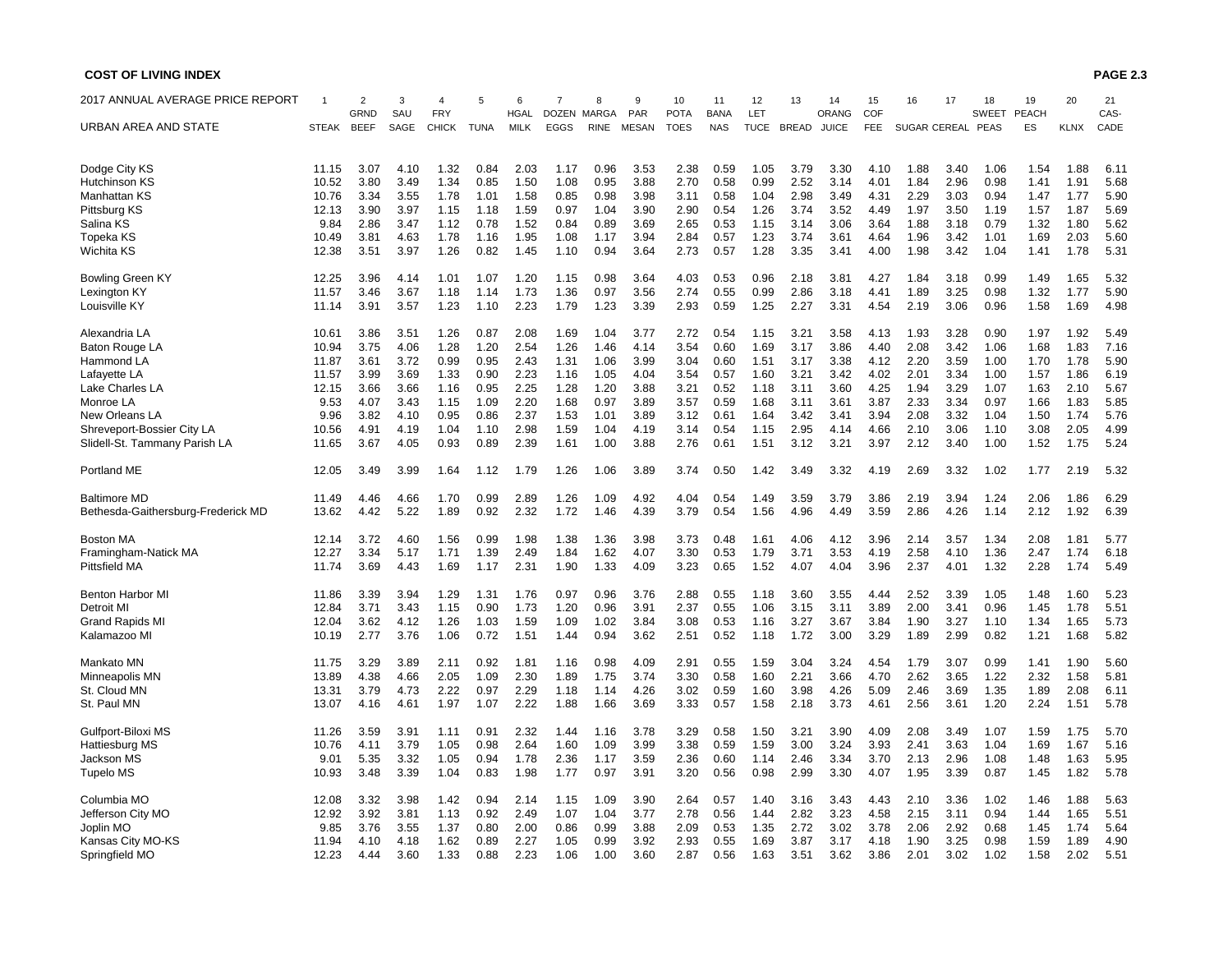#### **PAGE 2.4**

| 2017 ANNUAL AVERAGE PRICE REPORT |                | $\overline{2}$<br>GRND | 3<br>SAU     | <b>FRY</b>   | 5            | 6<br><b>HGAL</b> | 7<br>DOZEN MARGA | 8            | 9<br>PAR     | 10<br><b>POTA</b> | 11<br><b>BANA</b> | 12<br>LET    | 13           | 14<br>ORANG  | 15<br>COF    | 16                  | 17           | 18<br><b>SWEET</b> | 19<br><b>PEACH</b> | 20           | 21<br>CAS-   |
|----------------------------------|----------------|------------------------|--------------|--------------|--------------|------------------|------------------|--------------|--------------|-------------------|-------------------|--------------|--------------|--------------|--------------|---------------------|--------------|--------------------|--------------------|--------------|--------------|
| URBAN AREA AND STATE             | <b>STEAK</b>   | <b>BEEF</b>            | SAGE         | <b>CHICK</b> | <b>TUNA</b>  | <b>MILK</b>      | <b>EGGS</b>      | <b>RINE</b>  | <b>MESAN</b> | <b>TOES</b>       | <b>NAS</b>        | <b>TUCE</b>  | <b>BREAD</b> | <b>JUICE</b> | <b>FEE</b>   | <b>SUGAR CEREAL</b> |              | <b>PEAS</b>        | ES                 | <b>KLNX</b>  | CADE         |
| St. Louis MO-IL                  | 15.14          | 4.74                   | 4.37         | 1.93         | 0.83         | 2.49             | 1.55             | 1.07         | 3.97         | 2.91              | 0.62              | 1.59         | 2.41         | 3.18         | 4.83         | 2.17                | 3.49         | 1.19               | 2.52               | 1.93         | 5.59         |
| Bozeman MT                       | 11.13          | 3.88                   | 4.10         | 1.54         | 1.06         | 1.94             | 1.42             | 0.99         | 4.50         | 4.28              | 0.59              | 1.40         | 2.05         | 3.51         | 5.38         | 2.83                | 4.12         | 1.07               | 1.94               | 2.17         | 5.75         |
| Hastings NE                      | 10.31          | 3.36                   | 3.74         | 1.68         | 0.81         | 1.97             | 1.00             | 1.02         | 3.67         | 2.81              | 0.55              | 1.59         | 3.73         | 3.85         | 4.15         | 1.87                | 3.65         | 0.92               | 1.74               | 1.73         | 5.47         |
| Lincoln NE<br>Omaha NE           | 10.19<br>11.04 | 3.57<br>3.40           | 3.92<br>4.14 | 1.68<br>1.48 | 0.83<br>0.86 | 2.71<br>1.73     | 1.39<br>1.29     | 1.10<br>1.00 | 3.80<br>3.82 | 2.53<br>3.34      | 0.54<br>0.55      | 1.53<br>1.22 | 3.42<br>3.54 | 3.29<br>3.16 | 4.01<br>3.84 | 1.93<br>1.82        | 2.81<br>3.14 | 0.98<br>0.93       | 1.47<br>1.44       | 1.81<br>1.89 | 5.23<br>5.34 |
|                                  |                |                        |              |              |              |                  |                  |              |              |                   |                   |              |              |              |              |                     |              |                    |                    |              |              |
| Las Vegas NV                     | 9.46           | 3.60                   | 4.24         | 1.51         | 1.19         | 1.92             | 1.59             | 1.32         | 4.66         | 2.35              | 0.57              | 1.13         | 2.98         | 3.94         | 4.65         | 2.33                | 4.04         | 0.99               | 1.66               | 2.35         | 6.33         |
| Reno-Sparks NV                   | 12.86          | 3.52                   | 4.34         | 1.55         | 1.23         | 2.16             | 1.43             | 0.97         | 4.10         | 1.99              | 0.65              | 1.34         | 3.49         | 3.47         | 5.35         | 2.14                | 3.44         | 1.08               | 1.73               | 2.26         | 6.27         |
| Manchester NH                    | 12.82          | 4.67                   | 4.39         | 1.82         | 1.49         | 3.56             | 1.66             | 1.39         | 4.16         | 3.99              | 0.53              | 1.62         | 3.66         | 3.52         | 4.62         | 2.96                | 3.52         | 1.22               | 1.99               | 2.26         | 5.99         |
| Bergen-Passaic NJ                | 11.80          | 3.54                   | 4.56         | 1.57         | 1.03         | 2.30             | 1.68             | 1.06         | 4.65         | 2.92              | 0.52              | 2.04         | 3.67         | 3.11         | 3.85         | 2.32                | 4.04         | 1.02               | 1.90               | 2.21         | 6.24         |
| Middlesex-Monmouth NJ            | 11.10          | 3.45                   | 4.47         | 1.47         | 0.95         | 2.24             | 1.66             | 1.04         | 4.61         | 2.99              | 0.54              | 2.10         | 3.42         | 3.35         | 3.57         | 2.30                | 3.92         | 1.02               | 1.83               | 2.41         | 6.56         |
| Newark-Elizabeth NJ              | 11.80          | 3.54                   | 4.60         | 1.69         | 1.02         | 2.27             | 1.72             | 1.09         | 4.62         | 3.12              | 0.52              | 2.04         | 3.38         | 3.04         | 3.82         | 2.19                | 3.88         | 1.08               | 1.94               | 2.24         | 6.23         |
| Albuquerque NM                   | 10.82          | 4.84                   | 3.50         | 1.11         | 1.03         | 1.52             | 1.40             | 1.45         | 3.91         | 2.32              | 0.48              | 0.99         | 3.51         | 3.44         | 4.27         | 2.55                | 3.49         | 0.99               | 1.53               | 1.49         | 6.09         |
| Albany NY                        | 11.52          | 4.56                   | 4.19         | 1.40         | 1.21         | 2.32             | 1.66             | 1.20         | 4.01         | 3.72              | 0.63              | 2.12         | 3.99         | 3.30         | 3.97         | 2.44                | 3.58         | 1.16               | 1.82               | 1.91         | 5.80         |
| <b>Buffalo NY</b>                | 12.85          | 3.36                   | 4.16         | 1.23         | 1.11         | 1.95             | 1.17             | 1.20         | 4.13         | 2.87              | 0.48              | 1.53         | 3.40         | 3.48         | 4.14         | 2.26                | 3.26         | 1.07               | 1.73               | 1.85         | 5.54         |
| Ithaca NY                        | 10.46          | 3.68                   | 5.06         | 1.20         | 1.17         | 2.18             | 1.10             | 1.46         | 3.95         | 3.46              | 0.51              | 1.72         | 3.67         | 3.56         | 4.50         | 2.53                | 3.46         | 1.32               | 1.84               | 1.87         | 5.71         |
| New York (Brooklyn) NY           | 12.71          | 4.91                   | 4.21         | 1.97         | 1.36         | 2.97             | 2.43             | 1.78         | 4.82         | 3.39              | 0.69              | 2.31         | 3.38         | 4.29         | 4.98         | 2.67                | 4.16         | 1.61               | 2.31               | 2.58         | 6.98         |
| New York (Manhattan) NY          | 12.88          | 5.38                   | 5.36         | 2.08         | 1.48         | 3.24             | 2.48             | 2.07         | 5.40         | 4.12              | 0.75              | 2.54         | 3.86         | 4.74         | 5.70         | 3.47                | 4.78         | 1.72               | 2.66               | 3.00         | 7.51         |
| Rochester NY                     | 11.62          | 2.96                   | 4.24         | 1.30         | 1.12         | 1.74             | 1.23             | 1.27         | 4.02         | 3.19              | 0.48              | 1.56         | 3.59         | 3.46         | 4.23         | 2.30                | 3.51         | 1.29               | 1.91               | 1.89         | 5.72         |
| Utica-Rome NY                    | 11.70          | 4.41                   | 4.11         | 1.24         | 1.03         | 2.39             | 1.61             | 1.16         | 3.88         | 3.42              | 0.56              | 1.98         | 3.43         | 3.73         | 3.98         | 2.15                | 3.64         | 1.08               | 1.71               | 1.82         | 5.86         |
| Asheville NC                     | 11.72          | 3.94                   | 3.77         | 1.18         | 0.88         | 1.89             | 0.98             | 1.05         | 3.81         | 2.79              | 0.49              | 1.34         | 2.97         | 3.19         | 4.34         | 2.16                | 3.52         | 1.03               | 1.60               | 1.86         | 5.77         |
| <b>Burlington NC</b>             | 11.59          | 3.97                   | 3.59         | 1.31         | 0.88         | 1.93             | 1.41             | 0.99         | 4.44         | 2.48              | 0.64              | 1.20         | 3.25         | 3.41         | 3.67         | 1.97                | 3.51         | 0.97               | 1.58               | 1.76         | 5.64         |
| Chapel Hill NC                   | 9.70           | 3.41                   | 3.80         | 1.22         | 0.91         | 2.42             | 1.49             | 1.10         | 4.18         | 2.95              | 0.58              | 0.98         | 2.82         | 3.16         | 3.33         | 2.14                | 3.71         | 0.82               | 1.60               | 1.67         | 5.65         |
| Charlotte NC                     | 10.92          | 3.79                   | 3.73         | 1.17         | 1.04         | 1.87             | 1.53             | 1.10         | 4.18         | 2.97              | 0.61              | 0.96         | 2.97         | 3.44         | 3.82         | 2.60                | 3.35         | 1.07               | 1.63               | 1.66         | 5.32         |
| Dare County NC                   | 10.12          | 3.12                   | 4.22         | 1.27         | 1.04         | 2.05             | 1.86             | 1.07         | 4.43         | 3.34              | 0.62              | 1.58         | 3.63         | 3.71         | 4.01         | 2.73                | 3.21         | 1.08               | 1.71               | 1.88         | 5.94         |
| Durham NC                        | 10.82          | 3.49                   | 3.52         | 1.26         | 0.98         | 1.82             | 1.39             | 1.03         | 3.95         | 3.28              | 0.59              | 1.04         | 3.28         | 3.54         | 4.18         | 2.03                | 3.42         | 0.95               | 1.44               | 2.01         | 5.86         |
| Raleigh NC                       | 12.34          | 3.85                   | 3.75         | 1.69         | 0.89         | 2.00             | 2.92             | 1.47         | 4.28         | 3.53              | 0.59              | 1.21         | 3.77         | 3.57         | 4.42         | 2.53                | 3.88         | 1.07               | 1.53               | 1.91         | 5.80         |
| Thomasville-Lexington NC         | 9.86           | 3.62                   | 4.01         | 1.11         | 1.01         | 1.82             | 1.35             | 1.14         | 3.90         | 3.25              | 0.58              | 1.08         | 4.05         | 3.26         | 3.63         | 1.57                | 2.81         | 1.15               | 2.55               | 1.77         | 5.24         |
| <b>Wilmington NC</b>             | 10.79          | 4.42                   | 4.11         | 2.14         | 0.97         | 2.11             | 2.09             | 1.20         | 3.55         | 3.29              | 0.66              | 1.27         | 3.18         | 3.71         | 3.84         | 2.11                | 3.19         | 1.09               | 1.66               | 1.87         | 5.61         |
| Winston-Salem NC                 | 11.14          | 3.37                   | 3.74         | 1.58         | 0.99         | 1.67             | 1.34             | 1.14         | 4.20         | 3.42              | 0.57              | 1.15         | 3.30         | 3.53         | 3.89         | 2.15                | 3.57         | 1.15               | 1.55               | 1.82         | 5.86         |
| Bismarck-Mandan ND               | 11.79          | 3.82                   | 4.24         | 1.52         | 0.87         | 2.63             | 1.11             | 1.06         | 3.90         | 3.66              | 0.62              | 1.49         | 3.14         | 4.12         | 4.37         | 2.28                | 3.58         | 1.14               | 1.70               | 1.85         | 5.66         |
| Fargo-Moorhead ND-MN             | 12.56          | 3.40                   | 4.90         | 1.84         | 0.82         | 2.96             | 1.24             | 1.10         | 4.14         | 2.73              | 0.65              | 1.54         | 2.97         | 4.12         | 4.32         | 2.02                | 3.75         | 1.02               | 1.88               | 2.30         | 5.20         |
| <b>Grand Forks ND</b>            | 12.41          | 3.71                   | 4.69         | 1.63         | 0.90         | 2.32             | 1.42             | 1.13         | 3.84         | 3.14              | 0.64              | 1.58         | 2.95         | 4.22         | 4.29         | 2.01                | 3.34         | 1.06               | 1.61               | 1.82         | 5.51         |
| Minot ND                         | 13.00          | 4.03                   | 4.12         | 1.46         | 0.81         | 2.72             | 1.22             | 1.10         | 3.88         | 3.26              | 0.65              | 1.65         | 3.85         | 4.69         | 4.26         | 2.51                | 3.98         | 1.14               | 2.58               | 1.73         | 5.61         |
|                                  |                |                        |              |              |              |                  |                  |              |              |                   |                   |              |              |              |              |                     |              |                    |                    |              |              |
| Akron OH                         | 10.29          | 3.37                   | 3.49         | 1.95         | 0.98         | 1.89             | 1.18             | 1.20         | 4.89         | 3.54              | 0.56              | 1.97         | 1.97         | 3.32         | 4.21         | 2.01                | 4.23         | 1.37               | 1.89               | 1.94         | 5.80         |
| <b>Ashland OH</b>                | 12.33          | 3.65                   | 3.69         | 1.71         | 1.08         | 1.96             | 1.06             | 1.01         | 4.01         | 2.34              | 0.55              | 1.23         | 3.19         | 3.50         | 4.30         | 2.29                | 3.62         | 1.13               | 1.50               | 1.84         | 5.56         |
| Cincinnati OH                    | 12.29          | 4.08                   | 3.58         | 1.07         | 0.89         | 1.31             | 1.19             | 1.29         | 3.97         | 2.32              | 0.55              | 0.99         | 2.78         | 3.30         | 4.16         | 1.99                | 3.26         | 1.00               | 1.41               | 1.87         | 6.01         |
| <b>Cleveland OH</b>              | 15.83          | 5.03                   | 4.99         | 2.05         | 1.01         | 1.88             | 1.18             | 1.04         | 4.12         | 2.47              | 0.59              | 1.26         | 3.86         | 3.81         | 4.95         | 2.55                | 3.64         | 1.20               | 1.72               | 2.08         | 5.44         |
| Columbus OH                      | 12.96          | 3.77                   | 3.86         | 1.30         | 0.95         | 1.43             | 1.39             | 0.98         | 4.46         | 2.48              | 0.54              | 0.99         | 3.53         | 3.01         | 7.48         | 1.96                | 3.26         | 1.00               | 1.46               | 1.88         | 5.18         |
| Dayton OH                        | 13.13          | 4.10                   | 3.69         | 1.77         | 1.03         | 1.57             | 1.10             | 1.21         | 3.71         | 3.15              | 0.50              | 1.09         | 3.25         | 3.67         | 4.27         | 2.19                | 3.30         | 0.97               | 1.53               | 1.81         | 5.63         |
| Findlay OH<br>Lima OH            | 12.15<br>12.69 | 3.56<br>3.43           | 3.72<br>3.95 | 1.45<br>1.41 | 0.97<br>1.00 | 1.31<br>1.55     | 1.05<br>0.93     | 0.98<br>1.02 | 3.99<br>3.90 | 3.35<br>2.56      | 0.54<br>0.56      | 1.04<br>1.04 | 3.04<br>3.51 | 3.28<br>3.50 | 4.36<br>4.38 | 2.48<br>2.13        | 3.37<br>3.67 | 1.03<br>1.11       | 1.54<br>1.54       | 1.79<br>1.81 | 6.56<br>5.65 |
|                                  |                |                        |              |              |              |                  |                  |              |              |                   |                   |              |              |              |              |                     |              |                    |                    |              |              |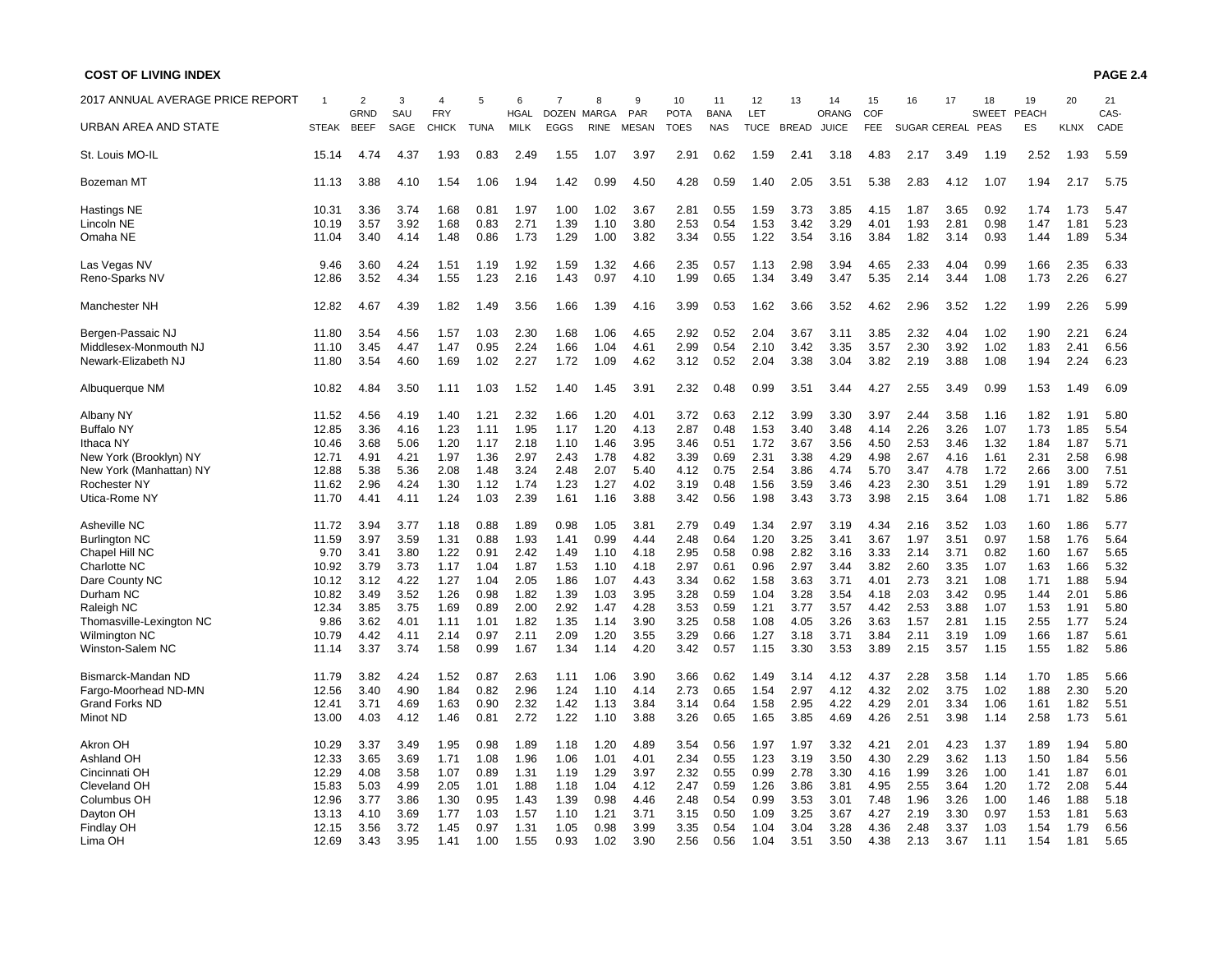| 2017 ANNUAL AVERAGE PRICE REPORT |              | 2<br>GRND   | 3<br>SAU | 4<br><b>FRY</b> | 5           | 6<br><b>HGAL</b> | DOZEN MARGA | 8           | 9<br>PAR     | 10<br><b>POTA</b> | 11<br><b>BANA</b> | 12<br>LET   | 13           | 14<br>ORANG  | 15<br>COF  | 16   | 17                  | 18<br><b>SWEET</b> | 19<br><b>PEACH</b> | 20          | 21<br>CAS- |
|----------------------------------|--------------|-------------|----------|-----------------|-------------|------------------|-------------|-------------|--------------|-------------------|-------------------|-------------|--------------|--------------|------------|------|---------------------|--------------------|--------------------|-------------|------------|
| URBAN AREA AND STATE             | <b>STEAK</b> | <b>BEEF</b> | SAGE     | <b>CHICK</b>    | <b>TUNA</b> | <b>MILK</b>      | <b>EGGS</b> | <b>RINE</b> | <b>MESAN</b> | <b>TOES</b>       | <b>NAS</b>        | <b>TUCE</b> | <b>BREAD</b> | <b>JUICE</b> | <b>FEE</b> |      | <b>SUGAR CEREAL</b> | PEAS               | ES                 | <b>KLNX</b> | CADE       |
| Ardmore OK                       | 12.81        | 3.75        | 4.01     | 1.33            | 1.23        | 2.07             | 1.18        | 1.10        | 3.87         | 3.58              | 0.58              | 1.82        | 3.07         | 3.96         | 4.23       | 2.35 | 3.65                | 1.11               | 1.69               | 2.18        | 5.89       |
| Edmond OK                        | 12.13        | 3.03        | 3.30     | 1.17            | 0.81        | 1.83             | 0.98        | 0.97        | 3.82         | 2.57              | 0.57              | 1.36        | 2.96         | 3.14         | 3.54       | 1.90 | 3.08                | 0.83               | 1.50               | 1.74        | 5.63       |
| Enid OK                          | 10.71        | 3.98        | 3.77     | 1.10            | 0.82        | 1.74             | 1.07        | 0.95        | 3.98         | 2.86              | 0.52              | 1.52        | 3.05         | 3.69         | 4.03       | 2.02 | 3.73                | 0.94               | 2.11               | 1.83        | 5.56       |
| Muskogee OK                      | 12.56        | 3.01        | 3.62     | 1.39            | 0.85        | 1.86             | 1.10        | 0.99        | 3.71         | 2.25              | 0.64              | 1.44        | 2.68         | 4.39         | 4.09       | 1.68 | 3.62                | 0.80               | 2.37               | 2.15        | 5.59       |
| Norman OK                        | 11.12        | 3.58        | 3.36     | 1.71            | 0.99        | 2.07             | 0.90        | 0.97        | 3.80         | 3.18              | 0.62              | 1.37        | 3.01         | 3.35         | 3.72       | 2.40 | 2.98                | 0.96               | 1.46               | 1.73        | 5.69       |
| Oklahoma City OK                 | 11.04        | 3.61        | 3.53     | 1.28            | 0.82        | 2.03             | 1.05        | 0.97        | 3.83         | 2.26              | 0.55              | 1.20        | 3.09         | 3.19         | 3.78       | 2.14 | 3.12                | 0.86               | 1.55               | 1.83        | 5.48       |
| Ponca City OK                    | 11.75        | 3.23        | 3.91     | 1.18            | 0.84        | 2.03             | 1.04        | 1.04        | 3.90         | 2.50              | 0.57              | 1.35        | 3.31         | 3.16         | 4.40       | 2.05 | 3.96                | 0.84               | 1.51               | 2.05        | 5.16       |
| Tulsa OK                         | 10.80        | 3.27        | 3.83     | 1.24            | 0.85        | 2.17             | 1.26        | 0.96        | 3.91         | 2.62              | 0.62              | 1.62        | 2.83         | 3.42         | 3.38       | 1.99 | 3.56                | 0.86               | 1.69               | 2.00        | 5.47       |
|                                  |              | 4.34        |          |                 |             |                  |             |             | 4.49         | 1.96              |                   |             |              |              |            |      |                     |                    |                    |             |            |
| Portland OR                      | 12.94        |             | 3.97     | 1.58            | 1.59        | 2.06             | 1.78        | 1.04        |              |                   | 0.68              | 1.18        | 3.37         | 3.92         | 5.88       | 3.36 | 4.28                | 1.67               | 2.31               | 2.26        | 6.20       |
| Allentown PA                     | 11.88        | 3.62        | 4.08     | 1.41            | 1.00        | 1.86             | 1.24        | 1.05        | 4.21         | 3.28              | 0.54              | 1.56        | 3.76         | 3.21         | 3.68       | 2.19 | 3.34                | 1.02               | 1.80               | 1.65        | 5.55       |
| Harrisburg PA                    | 12.35        | 3.73        | 4.45     | 1.42            | 0.98        | 2.10             | 1.55        | 1.04        | 3.98         | 2.93              | 0.50              | 1.62        | 3.74         | 3.09         | 3.55       | 1.93 | 3.16                | 0.94               | 2.55               | 1.69        | 4.99       |
| Philadelphia PA                  | 11.82        | 4.16        | 4.87     | 1.46            | 1.19        | 2.11             | 1.74        | 1.11        | 4.37         | 3.82              | 0.59              | 2.10        | 4.13         | 3.92         | 4.10       | 2.33 | 4.00                | 1.23               | 1.86               | 1.97        | 5.60       |
| Pittsburgh PA                    | 13.40        | 3.53        | 4.52     | 1.57            | 1.02        | 1.90             | 1.05        | 1.19        | 4.12         | 2.99              | 0.55              | 1.64        | 3.98         | 3.91         | 4.74       | 2.02 | 3.71                | 1.12               | 1.82               | 2.12        | 5.68       |
| <b>Scranton PA</b>               | 11.26        | 3.58        | 4.77     | 1.56            | 1.20        | 1.93             | 1.45        | 1.64        | 4.21         | 3.45              | 0.57              | 1.66        | 3.53         | 3.30         | 3.89       | 2.11 | 3.29                | 1.18               | 1.76               | 1.59        | 5.40       |
| <b>Wilkes-Barre PA</b>           | 12.14        | 3.88        | 4.67     | 1.44            | 1.19        | 1.92             | 1.50        | 1.26        | 4.08         | 3.28              | 0.57              | 1.70        | 3.87         | 3.28         | 3.57       | 2.17 | 3.17                | 1.18               | 1.84               | 1.70        | 5.27       |
| York County PA                   | 12.19        | 3.82        | 4.03     | 1.20            | 0.96        | 1.98             | 1.22        | 1.05        | 3.84         | 3.59              | 0.50              | 1.55        | 2.74         | 3.27         | 4.19       | 1.67 | 3.38                | 1.07               | 1.55               | 1.72        | 5.65       |
|                                  |              |             |          |                 |             |                  |             |             |              |                   |                   |             |              |              |            |      |                     |                    |                    |             |            |
| Providence RI                    | 12.39        | 4.20        | 4.92     | 1.62            | 1.12        | 2.39             | 1.99        | 1.52        | 4.46         | 3.79              | 0.51              | 1.52        | 4.07         | 4.36         | 4.32       | 2.79 | 4.52                | 1.89               | 2.54               | 1.92        | 5.66       |
| Anderson SC                      | 11.24        | 4.32        | 3.76     | 1.24            | 1.00        | 2.15             | 1.36        | 1.07        | 3.87         | 3.21              | 0.57              | 1.66        | 3.09         | 3.86         | 3.83       | 2.15 | 3.76                | 1.10               | 1.58               | 1.86        | 7.22       |
| Charleston-N Charleston SC       | 11.15        | 3.83        | 3.89     | 1.40            | 1.08        | 1.98             | 1.46        | 1.06        | 3.84         | 3.39              | 0.57              | 1.37        | 3.12         | 3.71         | 3.78       | 2.48 | 3.53                | 1.07               | 1.54               | 1.85        | 5.87       |
| Columbia SC                      | 11.56        | 4.37        | 3.86     | 1.46            | 0.98        | 2.06             | 1.35        | 1.68        | 3.97         | 3.30              | 0.58              | 1.45        | 4.03         | 3.88         | 4.33       | 2.11 | 3.69                | 1.34               | 1.71               | 1.84        | 5.37       |
| Greenville SC                    | 10.99        | 3.92        | 3.56     | 1.32            | 1.04        | 2.18             | 1.47        | 1.21        | 3.90         | 3.56              | 0.59              | 1.54        | 3.03         | 3.25         | 3.99       | 2.23 | 3.54                | 1.10               | 1.70               | 1.75        | 5.74       |
| Hilton Head Island SC            | 12.94        | 3.61        | 3.99     | 1.33            | 1.49        | 2.26             | 1.57        | 0.98        | 4.08         | 3.24              | 0.62              | 1.20        | 3.77         | 3.90         | 4.44       | 2.42 | 3.67                | 1.07               | 1.78               | 1.91        | 6.21       |
| Pierre SD                        | 11.90        | 3.37        | 4.38     | 1.53            | 0.89        | 2.05             | 1.30        | 1.03        | 3.78         | 2.84              | 0.67              | 1.80        | 3.32         | 4.59         | 4.17       | 2.25 | 3.48                | 1.18               | 1.60               | 2.30        | 6.15       |
| Chattanooga TN                   | 12.04        | 3.50        | 3.69     | 1.09            | 0.92        | 2.09             | 1.17        | 0.95        | 3.89         | 3.39              | 0.58              | 1.35        | 3.40         | 2.86         | 3.91       | 2.01 | 3.40                | 1.01               | 1.60               | 1.78        | 5.06       |
| Cleveland TN                     | 11.93        | 4.26        | 4.13     | 1.75            | 1.04        | 2.56             | 1.62        | 1.29        | 3.86         | 3.62              | 0.51              | 1.38        | 2.49         | 3.71         | 4.87       | 2.31 | 3.82                | 1.27               | 1.79               | 1.91        | 5.20       |
| Columbia-Maury County TN         | 10.19        | 3.70        | 3.42     | 1.29            | 1.03        | 1.87             | 1.17        | 1.04        | 3.88         | 2.27              | 0.57              | 1.09        | 3.25         | 3.93         | 3.93       | 1.86 | 3.58                | 1.04               | 1.54               | 1.91        | 5.34       |
| Cookeville TN                    | 11.30        | 3.18        | 3.38     | 0.96            | 0.86        | 1.84             | 1.04        | 1.04        | 3.78         | 2.38              | 0.58              | 0.84        | 2.94         | 3.62         | 3.88       | 1.78 | 3.16                | 0.91               | 1.28               | 1.59        | 5.24       |
| Jackson-Madison County TN        | 7.71         | 2.83        | 2.80     | 1.16            | 0.80        | 2.03             | 1.14        | 0.94        | 3.72         | 2.37              | 0.58              | 0.99        | 2.49         | 3.06         | 3.93       | 2.05 | 2.09                | 1.07               | 2.30               | 1.13        | 4.73       |
| Knoxville TN                     | 11.08        | 3.37        | 3.55     | 0.96            | 0.81        | 1.80             | 1.31        | 0.98        | 3.80         | 2.48              | 0.56              | 0.98        | 3.02         | 3.08         | 3.92       | 1.96 | 3.37                | 0.87               | 1.36               | 1.70        | 4.18       |
|                                  | 10.52        | 3.70        | 3.62     | 1.12            | 0.89        | 1.86             |             | 0.98        | 3.89         |                   | 0.59              | 0.99        | 3.08         | 3.53         | 4.19       | 1.83 | 3.52                | 0.93               | 1.43               | 1.89        | 5.86       |
| Memphis TN                       |              |             |          |                 |             |                  | 1.14        |             |              | 3.10              |                   |             |              |              |            |      |                     |                    |                    |             |            |
| Morristown TN                    | 11.12        | 4.15        | 3.63     | 1.14            | 1.02        | 1.81             | 1.11        | 1.01        | 3.93         | 3.17              | 0.53              | 1.47        | 2.99         | 3.88         | 4.38       | 2.36 | 3.30                | 1.05               | 1.60               | 1.74        | 5.86       |
| Nashville-Murfreesboro TN        | 12.68        | 3.88        | 3.46     | 1.46            | 0.96        | 1.82             | 1.31        | 1.04        | 3.43         | 3.61              | 0.58              | 1.30        | 3.25         | 3.51         | 4.66       | 1.80 | 3.49                | 0.93               | 1.54               | 1.95        | 6.26       |
| Allen TX                         | 10.31        | 3.17        | 3.32     | 1.03            | 0.85        | 1.72             | 1.39        | 1.00        | 3.88         | 2.52              | 0.53              | 1.05        | 3.17         | 3.21         | 3.96       | 2.00 | 3.49                | 0.91               | 1.43               | 1.84        | 5.89       |
| Amarillo TX                      | 10.98        | 3.79        | 3.20     | 1.17            | 0.85        | 1.97             | 1.35        | 1.06        | 3.85         | 2.57              | 0.53              | 1.36        | 3.09         | 3.29         | 4.20       | 2.09 | 3.18                | 0.93               | 1.54               | 1.70        | 6.02       |
| <b>Austin TX</b>                 | 9.91         | 3.18        | 3.15     | 1.15            | 0.83        | 1.81             | 1.34        | 1.06        | 3.90         | 3.04              | 0.48              | 1.03        | 3.18         | 3.14         | 3.97       | 2.02 | 2.87                | 0.95               | 1.40               | 1.70        | 6.06       |
| <b>Beaumont TX</b>               | 10.21        | 3.70        | 3.10     | 1.18            | 1.12        | 1.59             | 1.38        | 1.22        | 4.33         | 2.92              | 0.48              | 0.96        | 2.87         | 3.89         | 4.05       | 2.15 | 2.92                | 0.87               | 1.36               | 1.66        | 5.95       |
| <b>Brazoria County TX</b>        | 9.80         | 3.36        | 3.16     | 0.99            | 0.76        | 1.47             | 1.26        | 0.99        | 3.75         | 1.83              | 0.49              | 0.98        | 2.67         | 3.06         | 4.41       | 1.91 | 2.85                | 0.87               | 1.26               | 1.83        | 4.85       |
| <b>Brownsville TX</b>            | 8.03         | 3.62        | 3.46     | 1.02            | 0.85        | 2.03             | 1.42        | 1.02        | 3.88         | 2.25              | 0.50              | 1.03        | 2.71         | 3.07         | 3.77       | 1.88 | 3.03                | 1.00               | 1.47               | 1.75        | 5.55       |
| Conroe TX                        | 12.52        | 3.47        | 3.66     | 1.13            | 0.90        | 1.49             | 1.23        | 1.02        | 3.78         | 2.17              | 0.49              | 1.07        | 3.25         | 3.82         | 4.26       | 3.85 | 2.88                | 1.10               | 1.40               | 1.90        | 6.15       |
| Corpus Christi TX                | 9.67         | 3.34        | 3.50     | 1.08            | 0.82        | 1.88             | 1.50        | 0.98        | 3.73         | 2.14              | 0.48              | 0.98        | 2.90         | 3.17         | 3.61       | 2.08 | 2.80                | 0.94               | 1.27               | 1.64        | 5.97       |
|                                  |              |             | 3.73     |                 | 1.25        | 1.90             |             | 1.05        | 3.91         |                   | 0.51              | 1.06        | 2.98         | 3.90         |            | 2.09 | 3.19                | 1.02               |                    | 1.91        |            |
| Dallas TX                        | 10.44        | 3.86        |          | 1.49            |             |                  | 1.59        |             |              | 3.31              |                   |             |              |              | 4.40       |      |                     |                    | 1.41               |             | 6.13       |
| El Paso TX                       | 9.15         | 3.59        | 4.14     | 1.48            | 1.22        | 2.04             | 1.33        | 1.11        | 4.68         | 2.25              | 0.61              | 1.23        | 2.82         | 4.10         | 4.78       | 2.08 | 3.59                | 1.35               | 1.77               | 2.04        | 5.53       |
| Harlingen TX                     | 8.92         | 3.11        | 3.07     | 0.95            | 0.78        | 1.92             | 1.40        | 0.97        | 3.73         | 1.97              | 0.48              | 1.01        | 3.11         | 3.07         | 3.51       | 1.77 | 2.73                | 0.74               | 1.78               | 1.60        | 4.84       |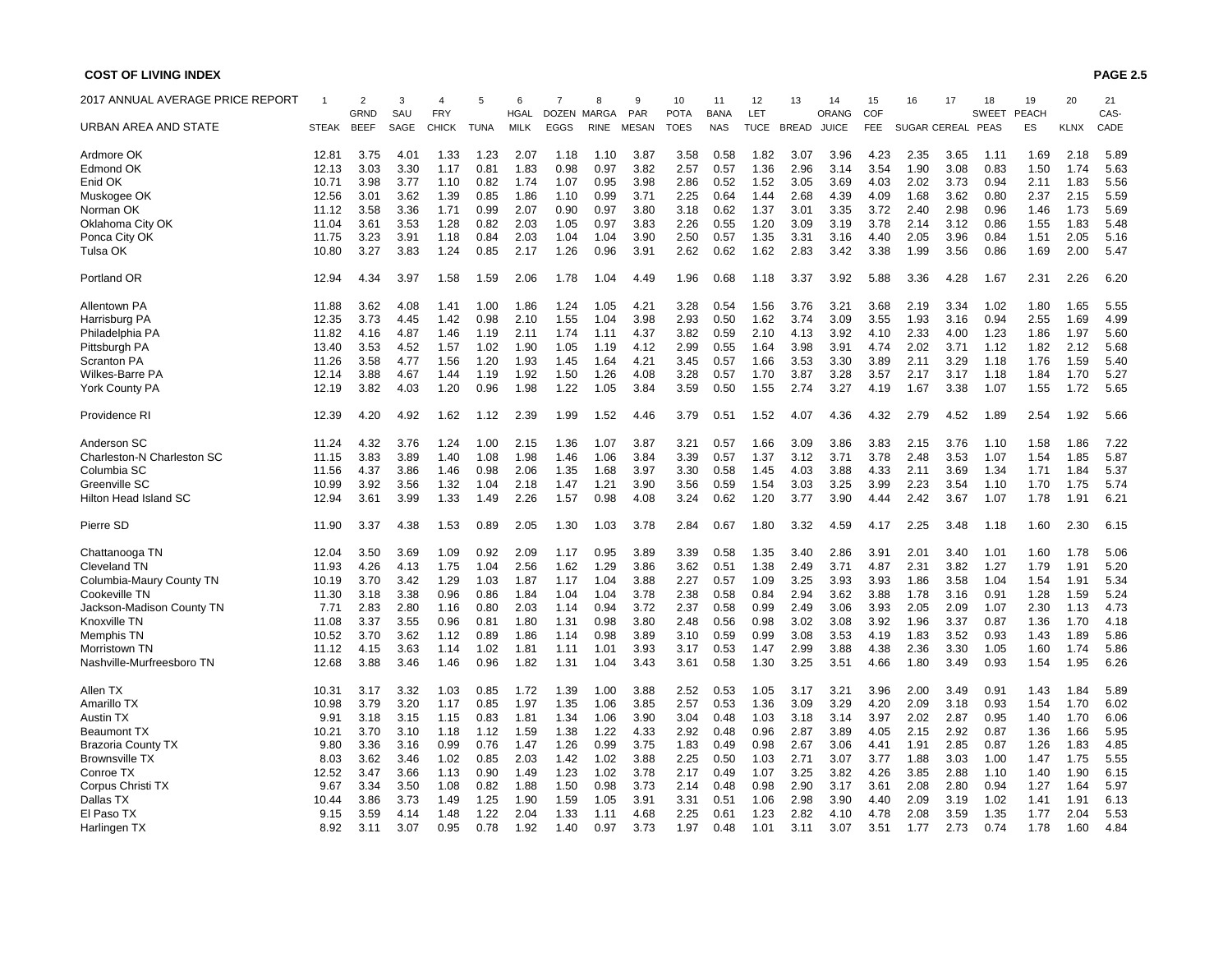| 2017 ANNUAL AVERAGE PRICE REPORT    |               | $\overline{2}$      | 3            |                            | 5            | 6                          | 7            | 8                          | 9                   | 10                         | 11                        | 12                 | 13           | 14                    | 15                | 16           | 17                  | 18                   | 19           | 20           | 21           |
|-------------------------------------|---------------|---------------------|--------------|----------------------------|--------------|----------------------------|--------------|----------------------------|---------------------|----------------------------|---------------------------|--------------------|--------------|-----------------------|-------------------|--------------|---------------------|----------------------|--------------|--------------|--------------|
| URBAN AREA AND STATE                | STEAK         | GRND<br><b>BEEF</b> | SAU<br>SAGE  | <b>FRY</b><br><b>CHICK</b> | TUNA         | <b>HGAL</b><br><b>MILK</b> | <b>EGGS</b>  | DOZEN MARGA<br><b>RINE</b> | PAR<br><b>MESAN</b> | <b>POTA</b><br><b>TOES</b> | <b>BANA</b><br><b>NAS</b> | LET<br><b>TUCE</b> | <b>BREAD</b> | ORANG<br><b>JUICE</b> | COF<br><b>FEE</b> |              | <b>SUGAR CEREAL</b> | <b>SWEET</b><br>PEAS | PEACH<br>ES  | <b>KLNX</b>  | CAS-<br>CADE |
|                                     |               |                     |              |                            |              |                            |              |                            |                     |                            |                           |                    |              |                       |                   |              |                     |                      |              |              |              |
| <b>Houston TX</b>                   | 10.13         | 3.41                | 3.29         | 1.04                       | 0.84         | 1.55                       | 1.50         | 1.01                       | 3.64                | 2.61                       | 0.49                      | 0.99               | 2.93         | 3.07                  | 4.05              | 1.95         | 2.95                | 0.88                 | 1.32         | 1.81         | 6.03         |
| Longview TX                         | 11.36         | 3.58                | 3.83         | 1.03                       | 0.89         | 1.76                       | 1.18         | 1.12                       | 4.00                | 3.11                       | 0.53                      | 1.18               | 2.89         | 3.49                  | 3.93              | 2.13         | 3.12                | 0.96                 | 1.59         | 1.88         | 5.93         |
| Lubbock TX                          | 10.25         | 3.69                | 3.34         | 1.13                       | 0.90         | 1.99                       | 1.43         | 1.12                       | 3.89                | 2.82                       | 0.58                      | 1.21               | 3.28         | 3.46                  | 4.11              | 2.10         | 3.29                | 0.99                 | 1.61         | 1.71         | 5.74         |
| McAllen TX                          | 8.04          | 2.60                | 2.98         | 0.98                       | 0.82         | 1.95                       | 1.30         | 0.98                       | 3.73                | 1.97                       | 0.46                      | 0.98               | 2.98         | 2.97                  | 3.72              | 1.85         | 2.73                | 0.86                 | 1.49         | 1.61         | 5.97         |
| Midland TX                          | 9.94          | 3.32                | 3.29         | 1.07                       | 0.76         | 1.89                       | 1.38         | 1.04                       | 3.82                | 1.96                       | 0.48                      | 1.11               | 3.19         | 3.66                  | 4.30              | 1.99         | 2.97                | 0.97                 | 1.41         | 1.66         | 5.75         |
| Nacogdoches TX                      | 10.81         | 4.32                | 3.13         | 1.05                       | 1.25         | 1.67                       | 2.17         | 0.98                       | 4.26                | 2.81                       | 0.65                      | 0.98               | 3.36         | 3.31                  | 4.49              | 2.01         | 3.19                | 1.24                 | 1.43         | 1.72         | 5.39         |
| Odessa TX                           | 10.47         | 3.54                | 3.44         | 1.25                       | 0.79         | 2.03                       | 1.46         | 1.06                       | 3.82                | 1.96                       | 0.51                      | 1.24               | 2.78         | 3.34                  | 3.98              | 1.97         | 3.14                | 1.04                 | 1.54         | 1.90         | 5.79         |
| Plano TX                            | 11.99         | 3.80                | 3.76         | 1.19                       | 1.09         | 1.82                       | 1.82         | 1.01                       | 4.13                | 2.65                       | 0.51                      | 1.05               | 3.39         | 3.99                  | 4.43              | 2.37         | 3.29                | 1.12                 | 1.63         | 1.97         | 6.00         |
| Round Rock TX                       | 9.86          | 3.31                | 3.62         | 1.32                       | 1.01         | 1.87                       | 1.45         | 1.09                       | 3.96                | 3.01                       | 0.49                      | 1.05               | 2.79         | 3.80                  | 4.13              | 2.03         | 2.89                | 0.91                 | 1.42         | 1.69         | 6.02         |
| San Antonio TX                      | 9.30          | 3.18                | 3.49         | 0.98                       | 0.94         | 1.79                       | 1.27         | 1.24                       | 3.74                | 2.19                       | 0.48                      | 0.80               | 3.00         | 2.95                  | 3.92              | 2.02         | 2.74                | 0.95                 | 1.24         | 1.66         | 5.96         |
| San Marcos TX                       | $8.8^{\circ}$ | 3.19                | 3.47         | 1.12                       | 0.84         | 1.61                       | 1.40         | 0.98                       | 3.99                | 2.07                       | 0.44                      | 0.97               | 2.92         | 3.18                  | 3.85              | 2.02         | 2.85                | 0.95                 | 1.27         | 1.68         | 5.98         |
| Seguin TX                           | 10.48         | 3.60                | 3.13         | 1.18                       | 0.89         | 2.07                       | 1.49         | 1.38                       | 3.80                | 2.18                       | 0.48                      | 1.08               | 3.08         | 3.96                  | 4.12              | 2.15         | 2.92                | 1.06                 | 1.45         | 1.93         | 5.88         |
| Sherman-Denison TX                  | 11.07         | 4.59                | 3.59         | 1.24                       | 0.97         | 1.79                       | 1.61         | 1.05                       | 3.86                | 3.08                       | 0.53                      | 1.10               | 3.01         | 3.87                  | 4.67              | 2.18         | 3.35                | 1.17                 | 1.58         | 2.00         | 5.53         |
| Temple TX                           | 9.28          | 2.74                | 2.98         | 0.96                       | 0.78         | 1.48                       | 1.08         | 0.94                       | 3.65                | 1.86                       | 0.46                      | 0.87               | 2.98         | 2.95                  | 3.79              | 1.73         | 2.70                | 0.77                 | 1.20         | 1.56         | 5.97         |
| Texarkana TX-AR                     | 10.53         | 4.04                | 3.54         | 1.08                       | 0.92         | 1.95                       | 1.67         | 1.06                       | 3.91                | 3.29                       | 0.55                      | 1.39               | 3.11         | 3.53                  | 4.11              | 2.13         | 3.16                | 1.08                 | 1.54         | 1.75         | 5.87         |
| <b>Tyler TX</b>                     | 10.31         | 4.52                | 3.09         | 1.01                       | 0.91         | 1.46                       | 1.05         | 0.97                       | 3.93                | 3.10                       | 0.55                      | 1.26               | 3.29         | 3.15                  | 3.69              | 1.87         | 3.04                | 0.97                 | 1.96         | 1.67         | 5.41         |
| Waco TX                             | 10.31         | 3.08                | 3.01         | 1.03                       | 0.90         | 1.58                       | 1.19         | 0.94                       | 3.61                | 1.83                       | 0.48                      | 0.88               | 2.95         | 2.97                  | 3.79              | 1.97         | 2.74                | 0.92                 | 1.20         | 1.61         | 5.97         |
| Wichita Falls TX                    | 9.28          | 2.58                | 2.94         | 1.22                       | 0.83         | 1.97                       | 0.89         | 0.95                       | 3.76                | 2.33                       | 0.52                      | 1.36               | 3.22         | 3.23                  | 3.24              | 1.90         | 2.97                | 0.90                 | 1.31         | 1.56         | 5.04         |
|                                     |               |                     |              |                            |              |                            |              |                            |                     |                            |                           |                    |              |                       |                   |              |                     |                      |              |              |              |
| Cedar City UT                       | 10.52         | 3.12                | 3.74         | 1.27                       | 0.83         | 1.59                       | 1.32         | 0.97                       | 4.19                | 1.99                       | 0.57                      | 1.09               | 2.28         | 2.87                  | 4.37              | 1.89         | 3.71                | 0.91                 | 1.71         | 1.99         | 5.31         |
| Ogden UT                            | 10.69         | 3.91                | 3.75         | 1.86                       | 1.02         | 1.87                       | 2.61         | 0.99                       | 3.79                | 3.95                       | 0.57                      | 1.30               | 3.33         | 3.76                  | 4.32<br>4.40      | 2.64         | 3.36                | 1.10                 | 1.58         | 2.07         | 5.96         |
| Provo-Orem UT                       | 10.90         | 3.57                | 3.79         | 1.47                       | 1.01         | 1.57                       | 1.89         | 1.01                       | 4.18                | 4.09                       | 0.57                      | 1.40               | 3.05         | 3.84                  |                   | 2.36         | 3.43                | 1.12                 | 1.54         | 2.02         | 5.76         |
| Salt Lake City UT                   | 10.77         | 4.13<br>3.86        | 3.85<br>4.25 | 1.50                       | 1.33<br>1.25 | 1.74<br>1.57               | 2.60<br>1.38 | 1.03<br>1.07               | 4.33<br>4.83        | 3.52<br>3.47               | 0.60<br>0.68              | 1.23<br>1.21       | 3.53<br>2.85 | 3.85                  | 4.39              | 2.75<br>2.27 | 3.37<br>3.74        | 1.14<br>0.95         | 1.64<br>1.72 | 2.30<br>2.26 | 5.90<br>5.66 |
| St. George UT                       | 11.04         |                     |              | 1.83                       |              |                            |              |                            |                     |                            |                           |                    |              | 3.66                  | 4.95              |              |                     |                      |              |              |              |
| Burlington-Chittenden County VT     | 11.60         | 4.71                | 4.88         | 1.37                       | 1.29         | 2.67                       | 2.43         | 1.29                       | 3.90                | 3.27                       | 0.60                      | 2.08               | 4.15         | 3.36                  | 4.14              | 2.42         | 3.73                | 1.35                 | 1.99         | 2.02         | 5.94         |
| Alexandria VA                       | 9.46          | 4.24                | 4.80         | 2.29                       | 1.17         | 2.45                       | 1.82         | 1.07                       | 4.51                | 3.69                       | 0.49                      | 1.46               | 4.05         | 3.53                  | 5.37              | 2.80         | 3.97                | 1.39                 | 1.99         | 2.19         | 6.39         |
| <b>Arlington VA</b>                 | 10.29         | 4.63                | 4.69         | 1.98                       | 1.17         | 2.53                       | 1.62         | 1.03                       | 4.57                | 3.63                       | 0.48                      | 1.51               | 3.94         | 3.35                  | 4.55              | 2.90         | 4.01                | 1.41                 | 2.11         | 1.85         | 6.27         |
| Charlottesville VA                  | 11.54         | 3.82                | 4.08         | 1.50                       | 1.11         | 1.76                       | 1.19         | 1.18                       | 3.92                | 4.23                       | 0.51                      | 1.16               | 3.47         | 3.86                  | 4.24              | 1.92         | 3.56                | 1.18                 | 1.57         | 2.25         | 7.02         |
| Danville City VA                    | 9.98          | 3.16                | 3.81         | 1.49                       | 0.95         | 1.92                       | 1.15         | 1.08                       | 3.83                | 2.70                       | 0.56                      | 1.02               | 3.62         | 3.50                  | 3.68              | 2.52         | 2.83                | 1.04                 | 1.50         | 1.72         | 5.40         |
| Hampton Roads-SE Virginia VA        | 10.74         | 3.69                | 3.92         | 1.26                       | 1.01         | 1.88                       | 1.26         | 1.38                       | 4.28                | 3.14                       | 0.58                      | 1.07               | 3.34         | 3.69                  | 3.98              | 2.26         | 3.59                | 1.11                 | 1.55         | 1.84         | 5.73         |
| Harrisonburg VA                     | 11.05         | 4.54                | 3.88         | 1.18                       | 1.21         | 1.92                       | 1.16         | 1.06                       | 4.16                | 3.48                       | 0.53                      | 1.19               | 3.03         | 3.55                  | 4.04              | 1.93         | 3.60                | 0.97                 | 1.54         | 1.78         | 5.79         |
| Lexington-Buena Vista-Rockbridge VA | 9.79          | 3.81                | 3.40         | 1.05                       | 0.86         | 1.89                       | 1.12         | 1.08                       | 3.88                | 2.41                       | 0.58                      | 1.02               | 2.67         | 2.95                  | 3.72              | 1.84         | 3.26                | 0.84                 | 1.47         | 1.75         | 5.28         |
| Lynchburg VA                        | 9.98          | 3.12                | 3.44         | 1.00                       | 0.79         | 1.84                       | 1.25         | 0.98                       | 3.79                | 2.47                       | 0.56                      | 1.00               | 2.98         | 3.12                  | 3.65              | 1.75         | 2.96                | 0.88                 | 1.38         | 1.63         | 5.55         |
| Martinsville-Henry County VA        | 10.65         | 3.62                | 3.48         | 1.10                       | 0.88         | 1.86                       | 1.05         | 0.98                       | 3.88                | 2.63                       | 0.58                      | 1.02               | 2.89         | 3.23                  | 4.07              | 2.14         | 3.72                | 1.02                 | 1.48         | 1.76         | 6.08         |
| <b>Richmond VA</b>                  | 10.42         | 3.41                | 3.60         | 1.00                       | 0.89         | 1.75                       | 0.97         | 0.99                       | 3.95                | 2.69                       | 0.49                      | 1.09               | 2.99         | 3.17                  | 3.30              | 1.67         | 3.51                | 0.97                 | 1.54         | 1.83         | 4.68         |
| Roanoke VA                          | 9.77          | 3.20                | 3.50         | 1.05                       | 0.86         | 1.84                       | 1.12         | 1.02                       | 3.76                | 2.58                       | 0.58                      | 1.01               | 2.95         | 3.28                  | 3.85              | 1.74         | 3.01                | 0.90                 | 1.48         | 1.80         | 5.40         |
| Staunton-Augusta County VA          | 9.89          | 3.97                | 3.44         | 1.08                       | 0.85         | 1.83                       | 1.14         | 0.98                       | 3.95                | 3.48                       | 0.51                      | 1.09               | 3.42         | 3.19                  | 3.86              | 1.75         | 3.06                | 0.96                 | 1.51         | 1.72         | 5.70         |
| Winchester VA-WV                    | 11.56         | 3.77                | 4.25         | 1.50                       | 0.93         | 1.91                       | 1.22         | 1.02                       | 3.94                | 2.73                       | 0.49                      | 1.58               | 3.79         | 3.33                  | 3.53              | 1.91         | 3.20                | 1.06                 | 1.60         | 1.69         | 5.24         |
| Bellingham WA                       | 11.34         | 4.06                | 3.95         | 1.64                       | 1.05         | 1.82                       | 1.32         | 1.22                       | 4.26                | 2.83                       | 0.61                      | 1.30               | 3.34         | 3.89                  | 5.07              | 2.49         | 3.63                | 1.48                 | 1.61         | 2.16         | 5.92         |
| Kennewick-Richland-Pasco WA         | 11.01         | 3.53                | 3.89         | 1.38                       | 0.89         | 2.22                       | 1.30         | 1.04                       | 4.25                | 1.57                       | 0.58                      | 1.31               | 2.50         | 2.87                  | 4.49              | 2.65         | 3.28                | 1.01                 | 1.75         | 1.69         | 6.45         |
| Moses Lake WA                       | 10.78         | 4.00                | 4.39         | 1.28                       | 1.00         | 1.89                       | 1.37         | 1.04                       | 4.63                | 2.03                       | 0.61                      | 1.50               | 3.84         | 3.96                  | 5.10              | 2.45         | 3.63                | 1.30                 | 2.01         | 2.24         | 6.43         |
| Mount Vernon-Skagit County WA       | 9.81          | 3.99                | 4.48         | 1.81                       | 1.30         | 1.95                       | 1.48         | 1.11                       | 4.39                | 2.49                       | 0.72                      | 1.68               | 3.35         | 3.82                  | 5.67              | 3.04         | 3.53                | 1.36                 | 1.58         | 2.49         | 6.06         |
| Olympia WA                          | 10.19         | 3.81                | 5.35         | 1.42                       | 0.98         | 2.37                       | 1.41         | 1.16                       | 4.62                | 2.11                       | 0.69                      | 1.60               | 3.74         | 3.82                  | 5.76              | 2.49         | 3.88                | 1.34                 | 1.63         | 2.16         | 6.19         |
| Seattle WA                          | 15.36         | 5.06                | 5.11         | 1.88                       | 1.27         | 2.03                       | 1.68         | 1.04                       | 5.02                | 1.93                       | 0.68                      | 1.80               | 4.65         | 4.11                  | 5.76              | 3.88         | 4.05                | 1.57                 | 1.93         | 2.26         | 6.57         |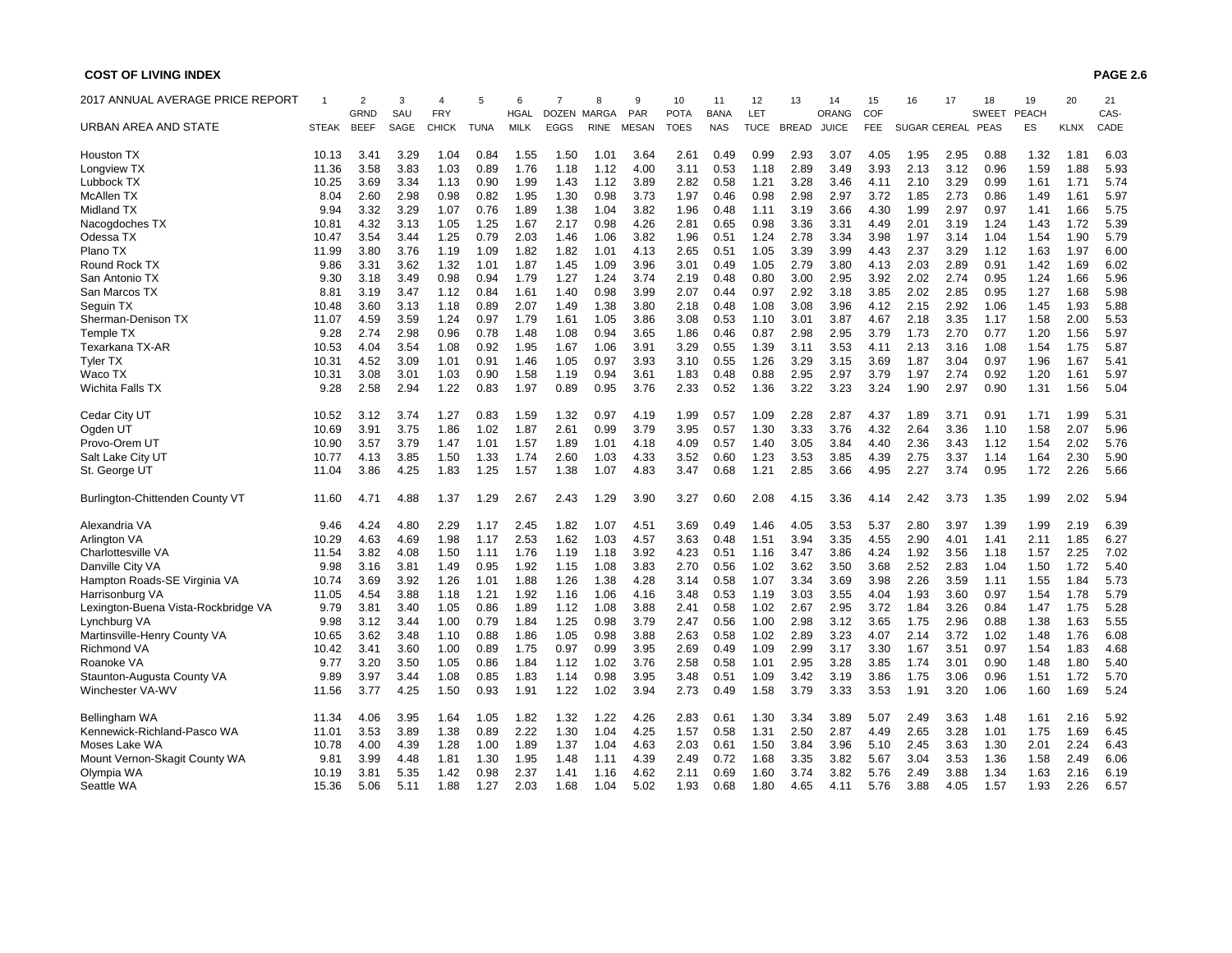| <b>COST OF LIVING INDEX</b>      |              |                |      |              |             |             |             |             |              |             |             |             |              |              |            |                     |      |              |              |             | <b>PAGE 2.7</b> |
|----------------------------------|--------------|----------------|------|--------------|-------------|-------------|-------------|-------------|--------------|-------------|-------------|-------------|--------------|--------------|------------|---------------------|------|--------------|--------------|-------------|-----------------|
| 2017 ANNUAL AVERAGE PRICE REPORT |              | $\overline{2}$ | 3    | 4            | 5           | 6           |             | 8           | 9            | 10          | 11          | 12          | 13           | 14           | 15         | 16                  | 17   | 18           | 19           | 20          | 21              |
|                                  |              | GRND           | SAU  | <b>FRY</b>   |             | <b>HGAL</b> | DOZEN MARGA |             | PAR          | <b>POTA</b> | <b>BANA</b> | LET         |              | <b>ORANG</b> | COF        |                     |      | <b>SWEET</b> | <b>PEACH</b> |             | CAS-            |
| URBAN AREA AND STATE             | <b>STEAK</b> | <b>BEEF</b>    | SAGE | <b>CHICK</b> | <b>TUNA</b> | <b>MILK</b> | <b>EGGS</b> | <b>RINE</b> | <b>MESAN</b> | <b>TOES</b> | <b>NAS</b>  | <b>TUCE</b> | <b>BREAD</b> | <b>JUICE</b> | <b>FEE</b> | <b>SUGAR CEREAL</b> |      | <b>PEAS</b>  | ES           | <b>KLNX</b> | CADE            |
| Spokane WA                       | 11.01        | 3.01           | 4.10 | 1.29         | 0.93        | 1.67        | 1.29        | 1.28        | 3.88         | 2.14        | 0.61        | 1.20        | 3.49         | 3.11         | 4.43       | 2.28                | 3.41 | 0.91         | 1.51         | 2.40        | 5.51            |
| Tacoma WA                        | 13.48        | 4.15           | 4.15 | 1.69         | 1.31        | 2.19        | 1.68        | 1.16        | 4.53         | 2.02        | 0.72        | 1.67        | 2.90         | 3.67         | 5.66       | 2.77                | 3.82 | 1.35         | 1.88         | 2.14        | 6.30            |
| Yakima WA                        | 10.27        | 3.43           | 3.99 | 1.43         | 1.10        | 1.96        | 1.50        | 1.16        | 4.51         | 1.90        | 0.64        | 1.22        | 3.30         | 3.92         | 5.34       | 2.86                | 3.77 | 1.17         | 1.63         | 2.16        | 6.47            |
| Morgantown WV                    | 11.00        | 4.07           | 4.04 | 1.33         | 1.20        | 1.55        | 1.75        | 1.11        | 3.93         | 3.34        | 0.56        | 1.34        | 3.03         | 3.55         | 4.73       | 2.42                | 3.49 | 1.08         | 1.37         | 2.25        | 5.96            |
| Eau Claire WI                    | 11.39        | 4.31           | 4.01 | 1.56         | 0.95        | 1.73        | 0.97        | 1.01        | 3.71         | 2.20        | 0.51        | 1.39        | 2.87         | 3.35         | 4.17       | 2.30                | 3.29 | 1.11         | 1.66         | 1.69        | 5.41            |
| Fond du Lac WI                   | 12.38        | 3.90           | 4.24 | 1.82         | 0.95        | 1.90        | 1.05        | 1.00        | 3.92         | 1.70        | 0.53        | 1.37        | 3.75         | 3.93         | 4.38       | 2.06                | 3.82 | 1.18         | 1.66         | 1.91        | 5.38            |
| Green Bay WI                     | 12.79        | 3.99           | 4.08 | 1.29         | 0.86        | 1.70        | 0.92        | 0.96        | 3.80         | 1.52        | 0.48        | 1.13        | 3.62         | 3.16         | 4.43       | 2.00                | 3.08 | 0.91         | 1.38         | 1.66        | 5.47            |
| Madison WI                       | 12.91        | 3.95           | 4.62 | 1.77         | 0.90        | 1.97        | 1.21        | 1.07        | 3.88         | 2.25        | 0.55        | 1.69        | 3.17         | 3.58         | 4.65       | 2.55                | 3.41 | 0.91         | 1.74         | 1.91        | 5.01            |
| Marshfield WI                    | 12.76        | 4.16           | 4.05 | 1.49         | 0.91        | 1.69        | 0.94        | 1.00        | 3.83         | 2.14        | 0.56        | 1.43        | 3.07         | 3.13         | 4.45       | 2.06                | 3.65 | 0.89         | 1.46         | 1.74        | 5.77            |
| Laramie WY                       | 12.92        | 4.03           | 4.12 | 1.28         | 1.17        | 2.56        | 1.57        | 1.02        | 4.25         | 2.99        | 0.68        | 1.32        | 3.90         | 3.85         | 4.95       | 3.15                | 3.53 | 1.16         | 1.93         | 2.16        | 6.24            |
| San Juan PR                      | 11.56        | 4.50           | 4.76 | 1.33         | 1.12        | 3.06        | 2.47        | 2.47        | 5.01         | 2.60        | 0.70        | 2.06        | 3.15         | 4.16         | 4.25       | 3.31                | 4.37 | 1.49         | 2.18         | 1.68        | 8.32            |
|                                  |              |                |      |              |             |             |             |             |              |             |             |             |              |              |            |                     |      |              |              |             |                 |
| <b>NUMBER OF CITIES</b>          | 269          | 269            | 269  | 269          | 269         | 269         | 269         | 269         | 269          | 269         | 269         | 269         | 269          | 269          | 269        | 269                 | 269  | 269          | 269          | 269         | 269             |
| <b>MINIMUM</b>                   | 7.71         | 2.58           | 2.70 | 0.93         | 0.72        | 1.04        | 0.76        | 0.89        | 2.85         | 1.28        | 0.44        | 0.80        | 1.72         | 2.86         | 3.24       | 1.57                | 2.09 | 0.68         | 1.20         | 1.13        | 4.18            |
| <b>MAXIMUM</b>                   | 15.83        | 5.38           | 5.36 | 2.39         | 1.59        | 3.64        | 3.13        | 2.47        | 6.84         | 7.18        | 1.29        | 2.54        | 5.25         | 5.56         | 8.16       | 3.88                | 5.56 | 2.22         | 3.32         | 3.00        | 8.64            |
| <b>MEDIAN</b>                    | 11.28        | 3.79           | 3.83 | 1.33         | 0.98        | 1.96        | 1.38        | 1.04        | 3.90         | 2.98        | 0.57        | 1.35        | 3.21         | 3.49         | 4.20       | 2.15                | 3.46 | 1.06         | 1.59         | 1.83        | 5.73            |
| <b>MEAN</b>                      | 11.33        | 3.81           | 3.92 | 1.39         | 1.01        | 2.01        | 1.45        | 1.11        | 4.04         | 2.99        | 0.58        | 1.38        | 3.25         | 3.53         | 4.35       | 2.25                | 3.50 | 1.09         | 1.70         | 1.89        | 5.79            |
| <b>STANDARD DEVIATION</b>        | 1.20         | 0.50           | 0.49 | 0.29         | 0.17        | 0.40        | 0.39        | 0.21        | 0.43         | 0.69        | 0.09        | 0.33        | 0.49         | 0.41         | 0.71       | 0.40                | 0.46 | 0.21         | 0.34         | 0.25        | 0.56            |

RELATIVE STANDARD DEVIATION 0.106 0.131 0.126 0.208 0.172 0.198 0.267 0.187 0.107 0.231 0.155 0.242 0.151 0.117 0.163 0.178 0.133 0.191 0.200 0.133 0.097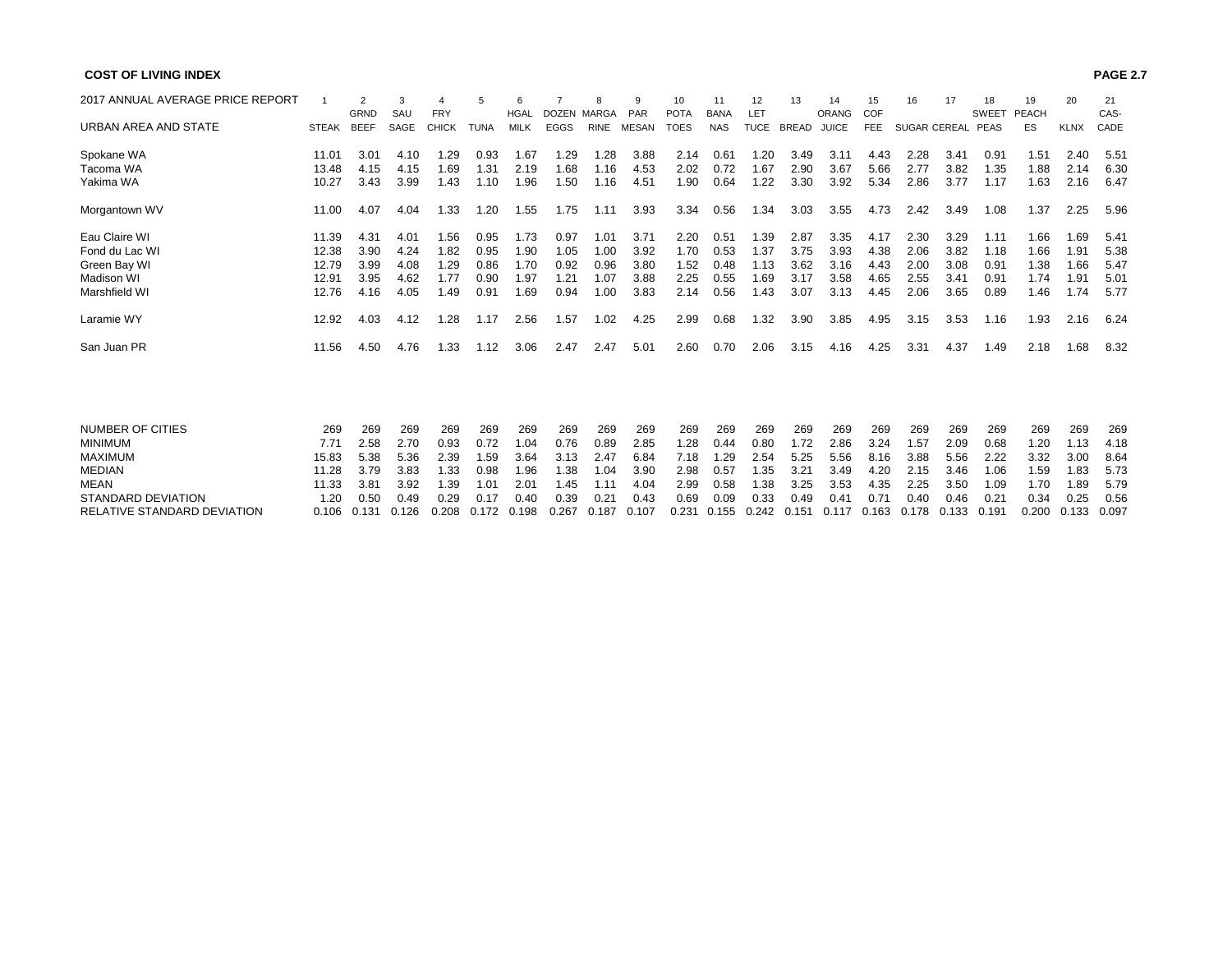| 2017 ANNUAL AVERAGE PRICE REPORT | 22                         | 23          | 24          | 25           | 26   | 27          | 28A          | 28B         | 28C         | 29A          | 29B          | 30            | $29 + 30$    | 31    | 32          | 33    | 34             | 35            |
|----------------------------------|----------------------------|-------------|-------------|--------------|------|-------------|--------------|-------------|-------------|--------------|--------------|---------------|--------------|-------|-------------|-------|----------------|---------------|
|                                  | COOKING FROZN FROZN POTATO |             |             |              |      | <b>APT</b>  | <b>HOME</b>  | <b>MORT</b> | <b>HOME</b> | ALL-         | <b>PART</b>  | <b>OTHER</b>  | <b>TOTAL</b> |       | <b>TIRE</b> | GASO  | OPTO           |               |
| URBAN AREA AND STATE             | OIL                        | <b>MEAL</b> | <b>CORN</b> | <b>CHIPS</b> | COKE | <b>RENT</b> | <b>PRICE</b> | RATE (%)    | $P+1$       | <b>ELECT</b> | <b>ELECT</b> | <b>ENERGY</b> | ENERGY PHONE |       | <b>BAL</b>  | LINE  | <b>METRIST</b> | <b>DOCTOR</b> |
| Anniston-Calhoun County AL       | 4.37                       | 2.57        | 1.32        | 3.21         | 1.47 | 619         | 220,666      | 3.98        | 789         |              | 181.19       | 79.40         | 260.58       | 29.13 | 40.11       | 1.996 | 85.59          | 76.74         |
| Auburn-Opelika AL                | 5.05                       | 2.79        | 1.82        | 2.82         | 1.60 | 751         | 257,061      | 4.02        | 923         |              | 114.93       | 80.98         | 195.91       | 25.01 | 43.78       | 1.968 | 74.39          | 101.17        |
| Birmingham AL                    | 4.72                       | 2.50        | 1.58        | 2.18         | 1.65 | 1,051       | 267,638      | 4.12        | 973         |              | 109.87       | 80.89         | 190.76       | 24.33 | 43.49       | 2.013 | 116.33         | 86.11         |
| Decatur-Hartselle AL             | 4.43                       | 2.69        | 1.38        | 2.65         | 1.63 | 510         | 230,321      | 3.99        | 823         | 165.39       |              |               | 165.39       | 28.01 | 38.95       | 2.006 | 100.50         | 81.36         |
| Dothan AL                        | 4.26                       | 2.48        | 1.55        | 3.07         | 1.75 | 712         | 241,239      | 3.95        | 858         | 141.42       |              |               | 141.42       | 38.17 | 38.58       | 2.014 | 75.02          | 87.01         |
| <b>Florence AL</b>               | 4.37                       | 2.62        | 1.86        | 2.73         | 1.42 | 610         | 250,811      | 4.05        | 903         | 164.11       |              |               | 164.11       | 31.58 | 41.99       | 2.071 | 74.47          | 70.33         |
| Huntsville AL                    | 4.90                       | 2.52        | 1.22        | 2.75         | 1.65 | 823         | 243,562      | 4.09        | 881         | 155.88       |              |               | 155.88       | 37.04 | 43.76       | 2.155 | 113.35         | 93.11         |
| Mobile AL                        | 4.65                       | 2.71        | 1.36        | 2.76         | 1.77 | 854         | 242,012      | 4.14        | 881         |              | 119.96       | 76.04         | 196.00       | 31.67 | 48.60       | 2.077 | 131.92         | 95.27         |
| Montgomery AL                    | 4.40                       | 2.42        | 1.29        | 3.25         | 1.57 | 821         | 283,636      | 4.17        | 1,036       | 183.20       |              |               | 183.20       | 29.99 | 46.64       | 2.011 | 78.77          | 82.52         |
| Anchorage AK                     | 6.57                       | 3.14        | 1.68        | 4.11         | 2.25 | 1,320       | 527,793      | 4.09        | 1,911       |              | 96.99        | 123.88        | 220.87       | 19.99 | 46.21       | 2.666 | 204.56         | 179.94        |
| Fairbanks AK                     | 6.35                       | 2.50        | 1.59        | 4.14         | 2.24 | 1,120       | 433,200      | 4.14        | 1,577       |              | 137.60       | 353.33        | 490.93       | 36.65 | 46.99       | 2.965 | 227.00         | 184.00        |
| Juneau AK                        | 8.27                       | 3.16        | 1.91        | 5.27         | 2.52 | 1,498       | 509,408      | 4.23        | 1,875       |              | 84.91        | 177.94        | 262.85       | 21.66 | 50.97       | 3.083 | 229.28         | 193.50        |
| Kodiak AK                        | 7.95                       | 3.99        | 2.62        | 4.41         | 2.34 | 1,506       | 473,333      | 4.03        | 1,701       |              | 98.58        | 190.53        | 289.11       | 17.00 | 57.17       | 3.066 | 204.28         | 180.89        |
| <b>Bullhead City AZ</b>          | 5.82                       | 2.62        | 1.33        | 2.96         | 1.51 | 685         | 286,285      | 4.00        | 1,025       |              | 71.80        | 60.28         | 132.08       | 27.99 | 54.22       | 2.088 | 82.33          | 89.33         |
| Lake Havasu City AZ              | 5.27                       | 2.28        | 1.09        | 2.77         | 1.39 | 812         | 426,310      | 4.13        | 1,550       | 162.02       |              |               | 162.02       | 28.14 | 52.40       | 2.368 | 98.34          | 107.25        |
| Phoenix AZ                       | 5.31                       | 2.24        | 1.16        | 2.70         | 1.57 | 1,032       | 317,372      | 4.03        | 1,140       | 197.60       |              |               | 197.60       | 19.99 | 39.99       | 2.121 | 72.44          | 99.17         |
| Sierra Vista AZ                  | 5.43                       | 2.44        | 1.32        | 2.92         | 1.57 | 833         | 292,160      | 4.20        | 1,072       |              | 104.21       | 65.28         | 169.49       | 26.99 | 50.80       | 2.298 | 88.00          | 95.42         |
| Tucson AZ                        | 5.60                       | 2.48        | 1.24        | 3.12         | 1.58 | 885         | 258,912      | 4.18        | 949         |              | 105.66       | 56.63         | 162.29       | 23.48 | 47.97       | 2.096 | 104.38         | 110.67        |
| Yuma AZ                          | 5.79                       | 2.54        | 1.52        | 3.47         | 1.56 | 771         | 306,570      | 4.22        | 1,127       | 229.60       |              |               | 229.60       | 26.66 | 43.22       | 2.188 | 81.50          | 108.89        |
| Conway AR                        | 4.25                       | 2.15        | 0.99        | 2.38         | 1.56 | 692         | 214,000      | 4.15        | 780         |              | 59.86        | 54.30         | 114.16       | 27.95 | 39.97       | 2.041 | 87.67          | 103.33        |
| <b>Fayetteville AR</b>           | 4.99                       | 2.65        | 1.17        | 2.47         | 1.58 | 738         | 262,934      | 4.09        | 952         |              | 79.29        | 56.63         | 135.92       | 31.66 | 36.00       | 1.994 | 85.33          | 91.83         |
| Hot Springs AR                   | 4.68                       | 2.40        | 1.25        | 2.85         | 1.65 | 648         | 302,396      | 4.14        | 1,101       |              | 89.72        | 50.83         | 140.55       | 37.99 | 33.15       | 2.054 | 138.80         | 89.89         |
| Jonesboro AR                     | 4.46                       | 2.25        | 1.17        | 2.74         | 1.69 | 687         | 263,107      | 4.09        | 953         |              | 69.55        | 54.59         | 124.14       | 29.33 | 37.21       | 2.013 | 71.67          | 85.69         |
| Little Rock-North Little Rock AR | 4.52                       | 2.22        | 1.34        | 2.84         | 1.64 | 752         | 320,278      | 4.25        | 1,182       |              | 86.21        | 54.30         | 140.50       | 44.55 | 41.44       | 2.083 | 77.50          | 121.67        |
| <b>Bakersfield CA</b>            | 5.08                       | 2.91        | 1.85        | 3.01         | 1.95 | 834         | 307,393      | 4.24        | 1,132       |              | 207.67       | 78.19         | 285.86       | 26.82 | 46.79       | 2.817 | 77.73          | 121.87        |
| Los Angeles-Long Beach CA        | 5.32                       | 2.64        | 1.10        | 2.88         | 2.10 | 2,633       | 786,269      | 4.16        | 2,871       |              | 133.38       | 67.00         | 200.38       | 25.97 | 53.38       | 2.938 | 120.20         | 107.00        |
| Oakland CA                       | 5.93                       | 2.74        | 2.16        | 3.54         | 1.87 | 2,176       | 751,609      | 4.03        | 2,703       |              | 150.90       | 79.34         | 230.24       | 24.33 | 60.44       | 2.925 | 120.71         | 138.93        |
| Orange County CA                 | 5.26                       | 2.73        | 1.10        | 2.88         | 2.10 | 2,233       | 924,177      | 4.16        | 3,375       |              | 123.56       | 67.24         | 190.81       | 25.97 | 59.13       | 3.027 | 101.17         | 96.00         |
| Sacramento CA                    | 5.94                       | 2.64        | 1.74        | 3.69         | 1.80 | 1,820       | 410,200      | 3.93        | 1,457       |              | 124.54       | 43.93         | 168.47       | 21.67 | 53.95       | 2.822 | 122.96         | 100.28        |
| San Diego CA                     | 5.43                       | 2.64        | 1.01        | 2.88         | 2.10 | 2,294       | 821,579      | 4.16        | 3,000       |              | 170.98       | 61.71         | 232.69       | 25.97 | 50.56       | 2.910 | 107.20         | 105.00        |
| San Francisco CA                 | 6.03                       | 2.73        | 2.23        | 3.24         | 1.85 | 4,023       | 1,182,092    | 4.06        | 4,265       |              | 155.76       | 79.68         | 235.44       | 24.12 | 60.10       | 3.072 | 124.14         | 142.61        |
| Stockton CA                      | 5.44                       | 2.52        | 1.65        | 3.80         | 1.78 | 1,486       | 445,959      | 3.94        | 1,586       |              | 219.32       | 43.93         | 263.25       | 20.01 | 54.69       | 2.720 | 116.89         | 92.00         |
| Colorado Springs CO              | 5.81                       | 2.26        | 1.39        | 3.23         | 1.45 | 1,201       | 312,724      | 4.24        | 1,153       |              | 80.47        | 53.91         | 134.38       | 19.99 | 47.05       | 2.119 | 105.65         | 117.73        |
| Denver CO                        | 5.00                       | 2.33        | 1.23        | 3.52         | 1.43 | 1,414       | 442,949      | 4.16        | 1,616       |              | 77.99        | 51.58         | 129.57       | 32.29 | 54.00       | 2.251 | 100.38         | 131.22        |
| Glenwood Springs CO              | 5.11                       | 2.61        | 1.60        | 3.57         | 1.60 | 1,406       | 553,200      | 4.17        | 2,021       |              | 70.97        | 64.28         | 135.26       | 25.01 | 48.03       | 2.383 | 160.00         | 120.00        |
| <b>Grand Junction CO</b>         | 4.83                       | 2.28        | 1.24        | 2.75         | 1.77 | 859         | 352,539      | 4.11        | 1,279       |              | 89.79        | 46.44         | 136.23       | 26.79 | 47.85       | 2.205 | 85.04          | 122.22        |
| Pueblo CO                        | 4.94                       | 2.30        | 1.39        | 3.43         | 1.47 | 1,071       | 235,078      | 4.22        | 864         |              | 78.17        | 49.26         | 127.43       | 19.01 | 48.54       | 2.142 | 97.15          | 105.77        |
| <b>Hartford CT</b>               | 5.32                       | 2.51        | 1.66        | 2.51         | 1.61 | 1,420       | 445,407      | 3.93        | 1,581       |              | 106.10       | 68.07         | 174.17       | 24.99 | 58.58       | 2.387 | 120.00         | 125.00        |
| New Haven CT                     | 4.95                       | 2.61        | 1.49        | 2.44         | 1.86 | 1,663       | 401,985      | 3.89        | 1,421       |              | 131.81       | 66.14         | 197.95       | 23.90 | 49.88       | 2.383 | 119.32         | 130.03        |
| Stamford CT                      | 6.72                       | 2.91        | 2.26        | 3.45         | 2.11 | 2,371       | 681,279      | 3.90        | 2,409       |              | 95.13        | 105.06        | 200.20       | 29.17 | 54.89       | 2.552 | 115.59         | 124.71        |
| Dover DE                         | 4.14                       | 3.02        | 1.68        | 3.30         | 1.70 | 972         | 284,550      | 4.20        | 1,044       |              | 91.88        | 94.96         | 186.84       | 26.64 | 38.67       | 2.204 | 129.00         | 84.33         |
| <b>Wilmington DE</b>             | 4.89                       | 2.99        | 1.84        | 2.97         | 1.96 | 1,162       | 364,276      | 4.19        | 1,333       |              | 108.61       | 83.40         | 192.01       | 26.64 | 42.63       | 2.173 | 114.17         | 87.50         |
| Washington DC                    | 5.14                       | 2.97        | 1.39        | 4.07         | 2.08 | 2,505       | 877,550      | 4.07        | 3.170       |              | 149.63       | 66.86         | 216.49       | 27.32 | 55.00       | 2.457 | 75.00          | 99.67         |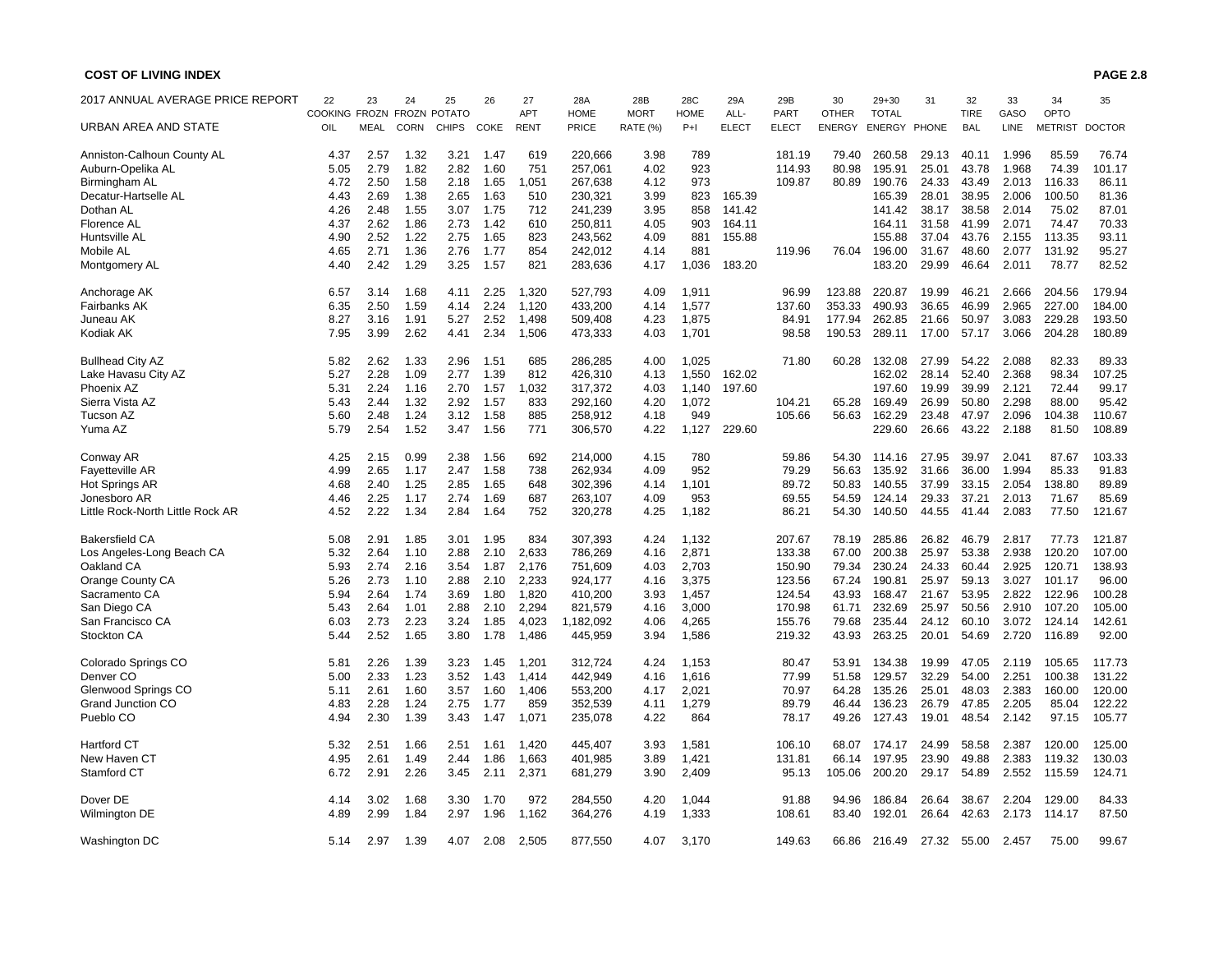| 2017 ANNUAL AVERAGE PRICE REPORT | 22                   | 23          | 24          | 25                  | 26   | 27          | 28A         | 28B             | 28C         | 29A          | 29B          | 30            | $29 + 30$    | 31    | 32          | 33          | 34             | 35            |
|----------------------------------|----------------------|-------------|-------------|---------------------|------|-------------|-------------|-----------------|-------------|--------------|--------------|---------------|--------------|-------|-------------|-------------|----------------|---------------|
|                                  | <b>COOKING FROZN</b> |             |             | <b>FROZN POTATO</b> |      | <b>APT</b>  | <b>HOME</b> | <b>MORT</b>     | <b>HOME</b> | ALL-         | <b>PART</b>  | <b>OTHER</b>  | <b>TOTAL</b> |       | <b>TIRE</b> | GASO        | OPTO           |               |
| URBAN AREA AND STATE             | OIL                  | <b>MEAL</b> | <b>CORN</b> | <b>CHIPS</b>        | COKE | <b>RENT</b> | PRICE       | <b>RATE (%)</b> | $P+1$       | <b>ELECT</b> | <b>ELECT</b> | <b>ENERGY</b> | ENERGY PHONE |       | <b>BAL</b>  | <b>LINE</b> | <b>METRIST</b> | <b>DOCTOR</b> |
| Cape Coral-Fort Myers FL         | 5.33                 | 2.72        | 1.59        | 3.71                | 1.96 | 862         | 296.298     | 3.96            | 1.056       | 158.92       |              |               | 158.92       | 20.01 | 56.97       | 2.223       | 70.67          | 113.75        |
| Daytona Beach FL                 | 4.58                 | 2.54        | 1.42        | 2.98                | 1.72 | 957         | 246,117     | 4.20            | 903         | 148.13       |              |               | 148.13       | 28.34 | 45.20       | 2.236       | 69.02          | 98.94         |
| Fort Lauderdale FL               | 4.82                 | 2.69        | 1.49        | 3.77                | 1.62 | 1.772       | 521.080     | 4.14            | 1.898       | 159.36       |              |               | 159.36       | 29.11 | 59.72       | 2.357       | 94.17          | 83.20         |
| Gainesville FL                   | 4.49                 | 2.86        | 2.73        | 3.45                | 1.75 | 876         | 321,449     | 4.01            | 1,152       |              | 126.43       | 43.65         | 170.08       | 39.80 | 48.29       | 2.319       | 67.62          | 110.40        |
| Jacksonville FL                  | 4.84                 | 2.48        | 1.85        | 3.05                | 1.69 | 1,154       | 265,289     | 4.15            | 966         | 158.65       |              |               | 158.65       | 25.52 | 38.15       | 2.345       | 79.25          | 68.27         |
| Miami-Dade County FL             | 4.96                 | 3.09        | 1.72        | 3.23                | 1.53 | 2,047       | 401,772     | 4.11            | 1,457       | 159.36       |              |               | 159.36       | 29.39 | 54.23       | 2.470       | 98.33          | 89.33         |
| Orlando FL                       | 4.58                 | 2.91        | 1.36        | 3.25                | 1.73 | 1,065       | 276,775     | 4.15            | 1,010       | 181.04       |              |               | 181.04       | 32.85 | 43.13       | 2.123       | 79.06          | 79.27         |
| Palm Coast-Flagler County FL     | 4.67                 | 2.73        | 1.23        | 3.69                | 1.74 | 1,067       | 231,204     | 3.97            | 825         |              | 149.13       | 53.24         | 202.37       | 25.67 | 37.83       | 2.240       | 79.44          | 93.75         |
| <b>Tallahassee FL</b>            | 4.69                 | 2.97        | 1.57        | 3.84                | 1.89 | 1,020       | 292,900     | 4.16            | 1.069       | 120.35       |              |               | 120.35       | 29.50 | 37.12       | 2.239       | 83.27          | 94.73         |
| Tampa FL                         | 5.14                 | 2.43        | 1.40        | 2.82                | 1.51 | 1,008       | 227,888     | 4.12            | 828         | 145.49       |              |               | 145.49       | 43.34 | 58.96       | 2.155       | 88.81          | 110.98        |
| Vero Beach-Indian River FL       | 4.89                 | 2.93        | 1.83        | 3.36                | 1.87 | 915         | 286,652     | 4.18            | 1,048       | 208.89       |              |               | 208.89       | 33.59 | 40.86       | 2.224       | 128.11         | 95.75         |
| Albany GA                        | 5.34                 | 2.59        | 1.38        | 4.04                | 1.75 | 704         | 247,961     | 4.17            | 906         | 164.26       |              |               | 164.26       | 24.78 | 56.62       | 2.142       | 105.00         | 92.50         |
| Atlanta GA                       | 5.02                 | 2.51        | 1.34        | 3.48                | 1.72 | ,169        | 290,041     | 4.10            | 1,051       |              | 86.30        | 40.60         | 126.90       | 27.67 | 44.65       | 2.319       | 102.23         | 105.10        |
| Augusta-Aiken GA-SC              | 5.26                 | 2.75        | 1.33        | 3.33                | 1.69 | 809         | 256,757     | 3.92            | 911         |              | 92.44        | 35.44         | 127.88       | 24.93 | 31.92       | 1.913       | 174.01         | 95.02         |
| Dalton GA                        | 4.64                 | 2.19        | 1.25        | 2.89                | 1.57 | 688         | 254,067     | 4.12            | 923         |              | 116.92       | 59.61         | 176.53       | 29.99 | 42.11       | 2.207       | 94.00          | 90.56         |
| LaGrange-Troup County GA         | 4.34                 | 2.76        | 1.62        | 2.52                | 1.48 | 812         | 231.762     | 4.02            | 831         |              | 89.52        | 56.01         | 145.53       | 25.14 | 66.19       | 2.189       | 75.39          | 139.84        |
| Savannah GA                      | 4.13                 | 2.33        | 1.47        | 2.83                | 1.50 | 823         | 205,602     | 4.14            | 749         | 153.19       |              |               | 153.19       | 37.43 | 49.20       | 2.079       | 82.91          | 108.10        |
|                                  |                      |             |             |                     |      |             |             |                 |             |              |              |               |              |       |             |             |                |               |
| Statesboro-Bulloch County GA     | 4.37                 | 2.24        | 1.16        | 2.95                | 1.56 | 756         | 231,758     | 4.21            | 851         | 153.19       |              |               | 153.19       | 28.65 | 31.53       | 2.090       | 78.67          | 72.80         |
| Valdosta GA                      | 4.49                 | 2.89        | 1.51        | 3.04                | 1.58 | 784         | 275,376     | 4.18            | 1,007       | 154.02       |              |               | 154.02       | 28.67 | 50.88       | 2.120       | 92.83          | 110.00        |
| Honolulu HI                      | 8.08                 | 3.81        | 2.52        | 4.20                | 2.34 | 3.130       | 1,044,462   | 3.89            | 3.689       | 432.62       |              |               | 432.62       | 30.30 | 64.84       | 2.976       | 148.37         | 127.14        |
| <b>Boise ID</b>                  | 3.87                 | 2.14        | 1.69        | 2.67                | 1.65 | 893         | 297,092     | 4.16            | 1,084       |              | 68.75        | 75.75         | 144.50       | 24.32 | 52.48       | 2.352       | 111.38         | 127.33        |
| Twin Falls ID                    | 5.05                 | 2.14        | 1.32        | 2.63                | 1.71 | 678         | 284,697     | 3.55            | 961         |              | 70.05        | 70.72         | 140.78       | 35.19 | 54.11       | 2.381       | 116.41         | 97.93         |
| Champaign-Urbana IL              | 4.48                 | 2.25        | 1.31        | 3.01                | 1.64 | 671         | 280,014     | 4.04            | 1,007       |              | 98.00        | 70.12         | 168.12       | 36.97 | 39.61       | 2.288       | 75.87          | 82.05         |
| Chicago IL                       | 5.32                 | 3.14        | 1.47        | 4.07                | 1.99 | 1,831       | 487,764     | 4.18            | 1.785       |              | 79.20        | 51.49         | 130.69       | 29.99 | 55.00       | 2.931       | 95.00          | 100.00        |
| Danville IL                      | 4.88                 | 2.54        | 1.07        | 3.34                | 1.67 | 674         | 224,205     | 4.10            | 812         |              | 100.98       | 70.57         | 171.55       | 35.66 | 39.56       | 2.309       | 107.78         | 105.44        |
| Decatur IL                       | 4.40                 | 2.13        | 1.11        | 2.71                | 1.57 | 621         | 277,462     | 3.99            | 992         |              | 101.21       | 70.60         | 171.82       | 25.38 | 42.88       | 2.219       | 78.11          | 103.39        |
| Joliet-Will County IL            | 6.43                 | 2.67        | 1.50        | 2.83                | 1.65 | 1,474       | 298,568     | 4.09            | 1,081       |              | 79.40        | 51.44         | 130.84       | 25.99 | 56.83       | 2.381       | 102.46         | 145.88        |
| Peoria IL                        | 4.61                 | 2.40        | 0.98        | 2.81                | 1.49 | 745         | 325,927     | 3.99            | 1.166       |              | 90.18        | 67.49         | 157.67       | 29.99 | 45.66       | 2.377       | 120.83         | 105.64        |
| Rockford IL                      | 4.22                 | 2.39        | 1.18        | 3.00                | 1.68 | 964         | 238,044     | 4.08            | 860         |              | 78.96        | 51.34         | 130.30       | 23.50 | 52.96       | 2.271       | 74.35          | 138.85        |
| Springfield IL                   | 4.78                 | 2.51        | 1.22        | 3.64                | 1.62 | 793         | 279,231     | 3.99            | 999         |              | 91.05        | 68.82         | 159.87       | 23.34 | 48.87       | 2.249       | 74.00          | 133.89        |
| <b>Bloomington IN</b>            | 4.85                 | 2.69        | 1.56        | 3.21                | 1.69 | 985         | 279.097     | 4.26            | 1.031       |              | 91.67        | 58.85         | 150.52       | 28.90 | 42.74       | 2.351       | 120.23         | 75.18         |
| <b>Elkhart-Goshen IN</b>         | 5.02                 | 2.38        | 1.10        | 3.27                | 1.68 | 752         | 262.930     | 4.18            | 962         |              | 96.04        | 55.10         | 151.13       | 27.99 | 42.45       | 2.270       | 101.98         | 105.25        |
| Evansville IN                    | 4.07                 | 2.03        | 0.98        | 2.71                | 1.62 | 771         | 262.312     | 4.15            | 956         |              | 122.48       | 58.86         | 181.34       | 20.00 | 43.18       | 2.137       | 117.82         | 100.94        |
| Fort Wayne-Allen County IN       | 3.85                 | 2.61        | 1.28        | 3.12                | 1.63 | 640         | 261.516     | 4.07            | 944         |              | 79.45        | 59.83         | 139.28       | 30.32 | 44.07       | 2.164       | 103.94         | 98.91         |
| Indianapolis IN                  | 4.68                 | 2.23        | 1.10        | 3.15                | 1.76 | 1,014       | 247,691     | 4.05            | 893         |              | 102.60       | 72.06         | 174.65       | 25.68 | 41.86       | 2.160       | 72.00          | 92.24         |
| Lafayette IN                     | 4.88                 | 2.49        | 1.03        | 3.06                | 1.58 | 704         | 220,878     | 4.05            | 795         |              | 90.93        | 67.76         | 158.68       | 34.99 | 41.46       | 2.272       | 100.00         | 90.00         |
| <b>Richmond IN</b>               | 4.57                 | 2.25        | 1.05        | 2.75                | 1.66 | 530         | 227,697     | 4.12            | 827         |              | 80.40        | 61.98         | 142.37       | 27.84 | 35.40       | 2.208       | 49.75          | 65.15         |
| South Bend IN                    | 4.60                 | 2.29        | 1.03        | 2.87                | 1.64 | 821         | 362,528     | 4.12            | 1,316       |              | 79.74        | 55.10         | 134.83       | 25.07 | 43.33       | 2.255       | 110.67         | 115.00        |
| Ames IA                          | 4.53                 | 2.19        | 1.05        | 3.00                | 1.56 | 999         | 324,094     | 4.00            | 1,161       |              | 77.51        | 57.88         | 135.39       | 22.40 | 53.17       | 2.318       | 89.00          | 107.67        |
| Burlington IA                    | 5.33                 | 2.34        | 1.38        | 2.48                | 1.67 | 639         | 227,267     | 4.05            | 818         |              | 119.30       | 57.06         | 176.36       | 30.52 | 34.00       | 2.266       | 85.67          | 121.00        |
| Cedar Rapids IA                  | 5.44                 | 2.51        | 1.29        | 3.28                | 1.80 | 766         | 323,005     | 3.88            | 1,140       |              | 125.87       | 63.55         | 189.42       | 25.00 | 56.31       | 2.160       | 120.35         | 128.23        |
| Davenport-Moline-Rock Is IA-IL   | 4.90                 | 2.75        | 1.40        | 3.36                | 1.96 | 776         | 287,797     | 4.10            | 1,043       |              | 96.05        | 65.67         | 161.72       | 31.98 | 44.55       | 2.238       | 91.07          | 126.67        |
| Des Moines IA                    | 5.35                 | 2.21        | 1.07        | 2.59                | 1.61 | 672         | 309,691     | 3.98            | 1,106       |              | 97.96        | 59.19         | 157.15       | 30.20 | 46.50       | 2.195       | 99.16          | 118.76        |
|                                  |                      | 2.42        | 1.72        | 3.46                | 1.78 | 597         |             |                 | 915         |              | 104.24       |               | 171.69       | 20.11 | 40.24       | 2.404       | 57.31          | 118.24        |
| Dubuque IA                       | 5.02                 |             |             |                     |      |             | 256,136     | 3.98            |             |              |              | 67.46         |              |       |             |             |                |               |
| Mason City IA                    | 5.60                 | 2.47        | 1.03        | 2.72                | 1.41 | 513         | 285,019     | 4.01            | 1,021       |              | 117.66       | 58.23         | 175.89       | 25.27 | 31.27       | 2.436       | 107.39         | 82.02         |
| Waterloo-Cedar Falls IA          | 4.62                 | 2.56        | 1.51        | 3.25                | 1.77 | 674         | 342,156     | 3.93            | 1.215       |              | 93.18        | 66.87         | 160.04       | 20.10 | 43.78       | 2.291       | 120.17         | 101.67        |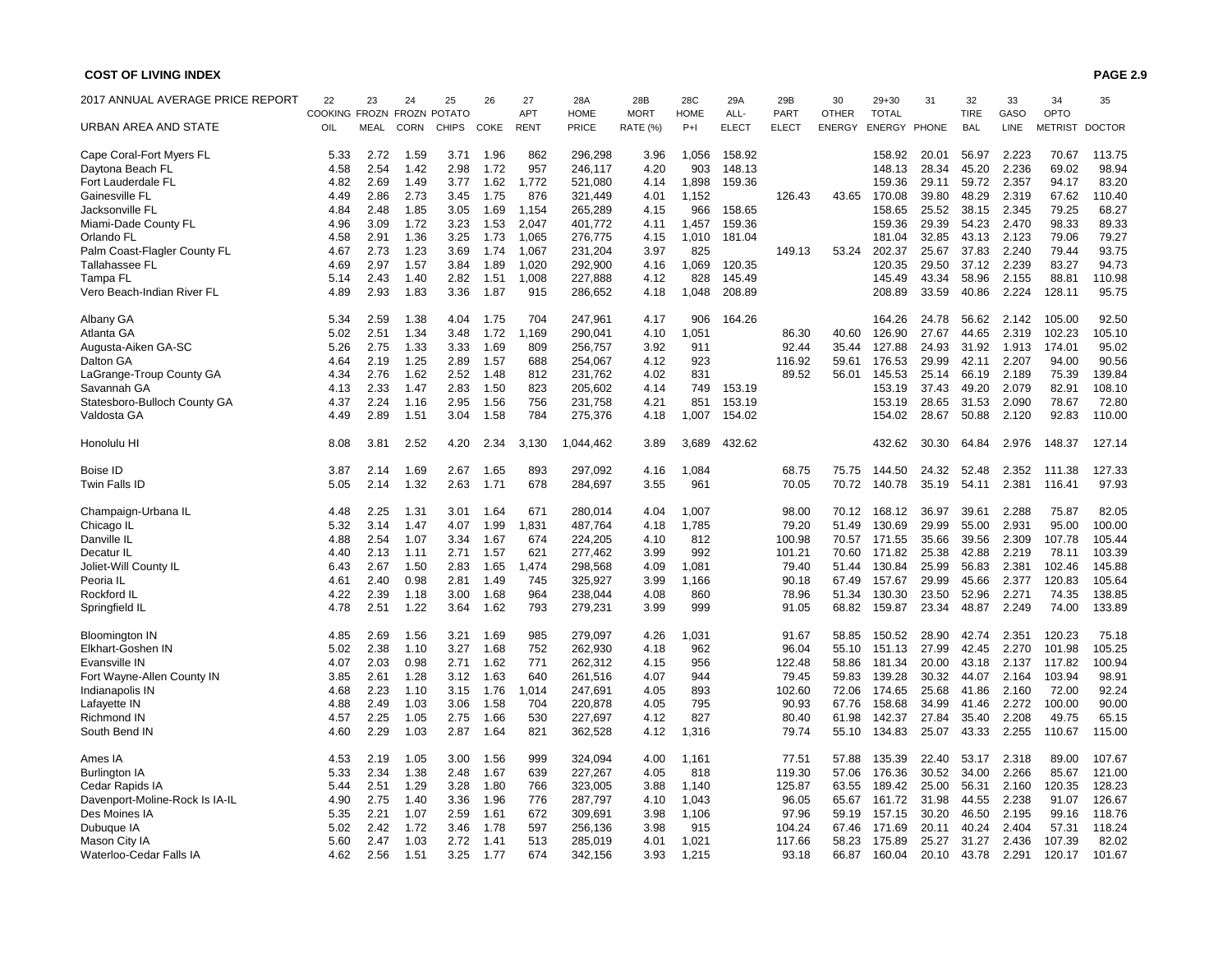| 2017 ANNUAL AVERAGE PRICE REPORT   | 22<br>COOKING FROZN FROZN POTATO | 23          | 24          | 25           | 26   | 27<br>APT   | 28A<br><b>HOME</b> | 28B<br><b>MORT</b> | 28C<br><b>HOME</b> | 29A<br>ALL-  | 29B<br><b>PART</b> | 30<br><b>OTHER</b> | $29 + 30$<br><b>TOTAL</b> | 31    | 32<br><b>TIRE</b> | 33<br>GASO | 34<br>OPTO     | 35     |
|------------------------------------|----------------------------------|-------------|-------------|--------------|------|-------------|--------------------|--------------------|--------------------|--------------|--------------------|--------------------|---------------------------|-------|-------------------|------------|----------------|--------|
| URBAN AREA AND STATE               | OIL                              | <b>MEAL</b> | <b>CORN</b> | <b>CHIPS</b> | COKE | <b>RENT</b> | PRICE              | <b>RATE (%)</b>    | $P+1$              | <b>ELECT</b> | <b>ELECT</b>       | <b>ENERGY</b>      | ENERGY PHONE              |       | <b>BAL</b>        | LINE       | METRIST DOCTOR |        |
| Dodge City KS                      | 4.88                             | 2.44        | 1.08        | 3.24         | 1.46 | 750         | 341,275            | 4.23               | 1,256              |              | 86.08              | 66.26              | 152.34                    | 23.63 | 45.25             | 2.091      | 111.72         | 100.33 |
| Hutchinson KS                      | 5.20                             | 2.35        | 1.00        | 2.67         | 1.59 | 609         | 267,193            | 3.99               | 955                |              | 101.89             | 66.47              | 168.35                    | 25.42 | 40.17             | 2.170      | 146.00         | 117.00 |
| <b>Manhattan KS</b>                | 5.72                             | 2.21        | 1.49        | 2.67         | 1.63 | 834         | 298,144            | 3.96               | 1,062              |              | 108.17             | 68.07              | 176.25                    | 20.00 | 38.73             | 2.151      | 152.17         | 89.33  |
| Pittsburg KS                       | 5.51                             | 2.68        | 1.09        | 3.06         | 1.70 | 617         | 230.130            | 4.13               | 836                |              | 100.93             | 66.27              | 167.21                    | 29.92 | 37.02             | 2.072      | 74.58          | 90.02  |
| Salina KS                          | 4.29                             | 2.00        | 0.98        | 2.69         | 1.52 | 646         | 255,280            | 4.04               | 919                |              | 107.58             | 68.17              | 175.75                    | 26.77 | 41.75             | 2.081      | 158.78         | 101.33 |
| Topeka KS                          | 5.15                             | 2.62        | 1.28        | 3.24         | 1.77 | 880         | 273,940            | 4.14               | 996                |              | 92.59              | 69.29              | 161.88                    | 30.00 | 44.40             | 2.086      | 118.63         | 97.33  |
| Wichita KS                         | 5.58                             | 2.34        | 1.04        | 2.96         | 1.58 | 694         | 249,208            | 4.01               | 893                |              | 102.42             | 66.64              | 169.06                    | 34.44 | 48.24             | 2.149      | 147.63         | 103.15 |
| <b>Bowling Green KY</b>            | 4.07                             | 2.34        | 1.00        | 2.67         | 1.18 | 777         | 282,946            | 4.12               | 1,028              |              | 92.15              | 85.41              | 177.56                    | 29.84 | 43.03             | 2.300      | 88.44          | 80.22  |
| Lexington KY                       | 4.25                             | 2.29        | 0.99        | 2.99         | 1.54 | 951         | 312,334            | 4.13               | 1,135              |              | 71.66              | 62.33              | 133.99                    | 28.66 | 39.36             | 2.230      | 79.93          | 122.34 |
| Louisville KY                      | 4.10                             | 2.62        | 1.05        | 1.80         | 1.32 | 898         | 257,103            | 4.14               | 936                |              | 71.71              | 62.33              | 134.04                    | 31.78 | 46.93             | 2.343      | 87.93          | 96.30  |
| Alexandria LA                      | 4.94                             | 2.48        | 1.65        | 2.85         | 1.29 | 987         | 316,333            | 4.11               | 1,148              | 170.32       |                    |                    | 170.32                    | 19.99 | 50.22             | 2.085      | 95.42          | 122.00 |
| Baton Rouge LA                     | 4.55                             | 2.56        | 1.24        | 3.03         | 1.39 | 906         | 275,985            | 4.22               | 1,015              | 127.49       |                    |                    | 127.49                    | 23.88 | 51.77             | 2.011      | 156.41         | 136.79 |
| Hammond LA                         | 4.44                             | 2.45        | 1.41        | 3.16         | 1.57 | 844         | 231,526            | 4.19               | 848                |              | 103.96             | 47.38              | 151.34                    | 35.31 | 43.48             | 2.033      | 98.17          | 101.38 |
| Lafayette LA                       | 4.93                             | 2.41        | 1.28        | 2.98         | 1.64 | 833         | 237,914            | 4.33               | 885                |              | 88.23              | 48.13              | 136.36                    | 40.87 | 53.49             | 1.936      | 71.13          | 80.67  |
| Lake Charles LA                    | 4.81                             | 2.51        | 1.37        | 3.31         | 1.70 | 1,155       | 295,775            | 4.11               | 1,073              | 114.77       |                    |                    | 114.77                    | 35.67 | 56.04             | 2.066      | 103.06         | 78.52  |
| Monroe LA                          | 5.26                             | 2.81        | 1.39        | 3.15         | 1.51 | 773         | 291,651            | 4.18               | 1,067              |              | 83.17              | 47.83              | 131.00                    | 37.69 | 42.45             | 2.037      | 93.92          | 76.24  |
| New Orleans LA                     | 4.65                             | 2.66        | 1.06        | 3.28         | 1.65 | 1,279       | 348,743            | 4.16               | 1,272              |              | 77.08              | 39.87              | 116.95                    | 29.67 | 60.77             | 2.102      | 85.86          | 98.33  |
| Shreveport-Bossier City LA         | 5.10                             | 2.41        | 1.03        | 3.02         | 1.19 | 786         | 292,490            | 4.18               | 1,070              | 109.48       |                    |                    | 109.48                    | 24.59 | 43.77             | 2.087      | 76.67          | 97.55  |
| Slidell-St. Tammany Parish LA      | 4.64                             | 2.51        | 1.24        | 3.26         | 1.58 | 1,108       | 286,437            | 4.19               | 1,049              | 151.70       |                    |                    | 151.70                    | 35.31 | 54.32             | 2.026      | 83.39          | 91.54  |
| Portland ME                        | 5.26                             | 2.66        | 0.99        | 2.71         | 1.79 | 1,535       | 389,935            | 4.01               | 1,398              |              | 96.60              | 135.40             | 232.00                    | 25.89 | 57.31             | 2.260      | 127.00         | 134.00 |
| <b>Baltimore MD</b>                | 5.57                             | 2.50        | 1.48        | 2.99         | 2.01 | 1,611       | 475,815            | 4.22               | 1,749              |              | 102.47             | 80.02              | 182.48                    | 29.99 | 52.00             | 2.212      | 75.77          | 87.18  |
| Bethesda-Gaithersburg-Frederick MD | 5.39                             | 2.53        | 1.16        | 4.21         | 2.02 | 2,163       | 746,332            | 4.21               | 2,740              |              | 108.03             | 68.22              | 176.24                    | 26.86 | 50.00             | 2.353      | 72.75          | 94.00  |
| Boston MA                          | 4.72                             | 3.00        | 1.18        | 3.67         | 1.74 | 2,742       | 604,205            | 4.17               | 2,208              |              | 114.21             | 123.84             | 238.05                    | 39.99 | 61.72             | 2.247      | 105.58         | 190.52 |
| Framingham-Natick MA               | 5.28                             | 2.95        | 1.44        | 3.60         | 1.64 | 1,854       | 650,928            | 4.07               | 2,350              |              | 79.83              | 137.46             | 217.29                    | 31.08 | 59.24             | 2.424      | 136.98         | 151.91 |
| Pittsfield MA                      | 5.57                             | 2.66        | 1.61        | 4.28         | 1.96 | 984         | 456,011            | 4.13               | 1,659              |              | 67.62              | 79.31              | 146.93                    | 34.84 | 49.90             | 2.239      | 129.72         | 113.26 |
| Benton Harbor MI                   | 4.97                             | 2.28        | 1.17        | 3.36         | 1.61 | 691         | 263,022            | 4.08               | 952                |              | 78.13              | 66.74              | 144.87                    | 27.00 | 39.06             | 2.283      | 81.78          | 104.89 |
| Detroit MI                         | 4.54                             | 2.03        | 0.99        | 3.09         | 1.56 | 1,094       | 295,582            | 4.22               | 1,087              |              | 84.61              | 66.23              | 150.83                    | 33.31 | 50.88             | 2.403      | 74.88          | 97.01  |
| <b>Grand Rapids MI</b>             | 4.73                             | 2.76        | 1.12        | 3.76         | 1.67 | 1,031       | 274,936            | 4.21               | 1,009              |              | 97.29              | 71.79              | 169.08                    | 20.00 | 44.77             | 2.489      | 91.22          | 97.56  |
| Kalamazoo MI                       | 3.51                             | 1.97        | 1.03        | 2.45         | 1.61 | 605         | 213,195            | 3.90               | 754                |              | 106.51             | 61.62              | 168.13                    | 19.99 | 44.25             | 2.300      | 57.90          | 87.75  |
| Mankato MN                         | 5.29                             | 2.57        | 1.11        | 3.56         | 1.83 | 843         | 228,278            | 4.18               | 835                |              | 91.12              | 61.62              | 152.74                    | 25.99 | 44.89             | 2.218      | 90.13          | 165.00 |
| Minneapolis MN                     | 4.08                             | 2.71        | 1.84        | 3.92         | 1.83 | 1,128       | 352,818            | 3.97               | 1,258              |              | 95.84              | 62.02              | 157.86                    | 24.99 | 58.07             | 2.234      | 82.63          | 132.41 |
| St. Cloud MN                       | 4.94                             | 3.06        | 1.76        | 4.17         | 1.94 | 952         | 225,375            | 4.18               | 824                |              | 91.78              | 70.90              | 162.68                    | 19.99 | 45.09             | 2.300      | 132.83         | 184.50 |
| St. Paul MN                        | 4.01                             | 2.68        | 1.84        | 3.94         | 1.80 | 1,149       | 351,233            | 4.02               | 1,262              |              | 89.40              | 63.74              | 153.14                    | 24.99 | 53.80             | 2.234      | 85.02          | 135.93 |
| Gulfport-Biloxi MS                 | 4.61                             | 2.58        | 1.44        | 3.08         | 1.51 | 778         | 214,317            | 4.15               | 782                | 114.10       |                    |                    | 114.10                    | 35.39 | 51.72             | 2.051      | 87.83          | 87.58  |
| Hattiesburg MS                     | 4.52                             | 2.50        | 1.06        | 3.46         | 1.68 | 670         | 252,721            | 4.00               | 905                |              | 99.73              | 41.35              | 141.08                    | 24.67 | 37.53             | 1.943      | 82.61          | 85.87  |
| Jackson MS                         | 4.06                             | 2.02        | 0.82        | 2.62         | 1.66 | 748         | 265,054            | 3.94               | 942                |              | 76.16              | 46.19              | 122.36                    | 40.59 | 37.66             | 2.009      | 83.00          | 90.50  |
| <b>Tupelo MS</b>                   | 4.15                             | 2.28        | 1.04        | 2.69         | 1.40 | 718         | 230,638            | 4.14               | 840                |              | 88.20              | 40.57              | 128.77                    | 20.00 | 48.00             | 2.034      | 129.00         | 81.00  |
| Columbia MO                        | 5.21                             | 2.50        | 1.25        | 3.27         | 1.71 | 743         | 292,049            | 4.07               | 1,055              |              | 94.24              | 67.93              | 162.17                    | 27.96 | 42.29             | 2.163      | 81.33          | 127.06 |
| Jefferson City MO                  | 5.55                             | 2.64        | 1.34        | 2.85         | 1.66 | 700         | 259,233            | 4.10               | 939                |              | 90.59              | 68.80              | 159.39                    | 30.61 | 40.13             | 2.162      | 90.65          | 103.48 |
| Joplin MO                          | 5.03                             | 2.52        | 1.07        | 2.98         | 1.39 | 771         | 211,207            | 4.06               | 761                |              | 131.11             | 62.53              | 193.64                    | 41.00 | 54.44             | 2.106      | 93.32          | 106.75 |
| Kansas City MO-KS                  | 4.13                             | 2.60        | 1.37        | 3.53         | 1.73 | 957         | 260,080            | 4.11               | 943                |              | 88.23              | 65.63              | 153.86                    | 16.67 | 44.23             | 2.130      | 98.24          | 99.13  |
| Springfield MO                     | 5.03                             | 2.68        | 1.36        | 3.21         | 1.58 | 731         | 235,863            | 4.10               | 855                |              | 78.17              | 54.53              | 132.70                    | 35.33 | 36.41             | 2.042      | 100.47         | 109.64 |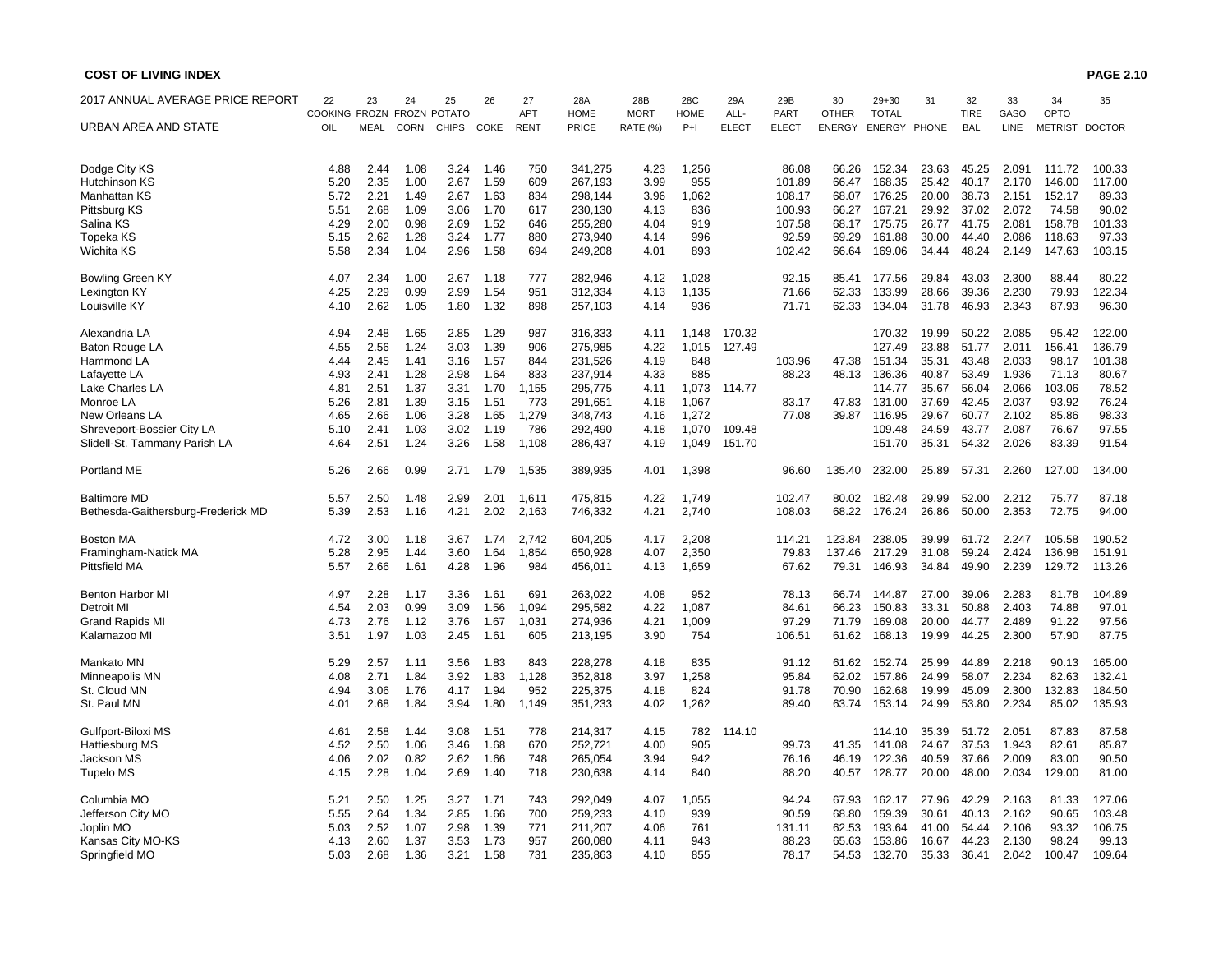| 2017 ANNUAL AVERAGE PRICE REPORT | 22            | 23          | 24          | 25           | 26   | 27          | 28A         | 28B             | 28C         | 29A          | 29B          | 30            | $29 + 30$    | 31    | 32          | 33          | 34             | 35            |
|----------------------------------|---------------|-------------|-------------|--------------|------|-------------|-------------|-----------------|-------------|--------------|--------------|---------------|--------------|-------|-------------|-------------|----------------|---------------|
|                                  | COOKING FROZN |             |             | FROZN POTATO |      | APT         | <b>HOME</b> | <b>MORT</b>     | <b>HOME</b> | ALL-         | <b>PART</b>  | <b>OTHER</b>  | <b>TOTAL</b> |       | <b>TIRE</b> | GASO        | OPTO           |               |
| <b>URBAN AREA AND STATE</b>      | OIL           | <b>MEAL</b> | <b>CORN</b> | <b>CHIPS</b> | COKE | <b>RENT</b> | PRICE       | <b>RATE (%)</b> | $P+1$       | <b>ELECT</b> | <b>ELECT</b> | <b>ENERGY</b> | ENERGY PHONE |       | <b>BAL</b>  | <b>LINE</b> | <b>METRIST</b> | <b>DOCTOR</b> |
| St. Louis MO-IL                  | 5.42          | 2.53        | 1.24        | 3.66         | 1.74 | 877         | 223,050     | 4.06            | 805         |              | 96.99        | 71.90         | 168.88       | 37.05 | 41.12       | 2.232       | 78.31          | 81.57         |
| Bozeman MT                       | 4.95          | 2.14        | 1.28        | 3.19         | 1.59 | 1,086       | 367,460     | 4.12            | 1,335       |              | 77.55        | 61.50         | 139.05       | 20.00 | 37.26       | 2.304       | 84.93          | 133.00        |
| Hastings NE                      | 5.23          | 2.87        | 1.01        | 2.37         | 1.53 | 659         | 350,930     | 4.19            | 1,285       |              | 64.85        | 42.89         | 107.74       | 41.42 | 43.96       | 2.222       | 92.26          | 103.85        |
| Lincoln NE                       | 4.73          | 2.48        | 1.38        | 3.01         | 1.56 | 840         | 281,224     | 4.10            | 1,019       |              | 66.60        | 68.22         | 134.82       | 17.50 | 49.16       | 2.242       | 109.81         | 126.31        |
| Omaha NE                         | 4.88          | 2.24        | 1.19        | 2.98         | 1.62 | 1,047       | 281,754     | 4.07            | 1,017       |              | 88.31        | 73.05         | 161.36       | 21.01 | 53.20       | 1.822       | 97.13          | 137.37        |
| Las Vegas NV                     | 5.15          | 2.48        | 1.71        | 3.11         | 1.62 | 1,043       | 375,990     | 4.28            | 1,392       |              | 123.20       | 35.79         | 158.99       | 21.66 | 46.87       | 2.481       | 114.08         | 108.13        |
| Reno-Sparks NV                   | 4.47          | 2.36        | 1.24        | 2.15         | 1.54 | 1,164       | 347,722     | 4.21            | 1,276       |              | 68.86        | 44.40         | 113.26       | 30.01 | 44.33       | 2.728       | 108.47         | 138.14        |
| Manchester NH                    | 6.39          | 2.66        | 1.52        | 3.26         | 1.89 | 1,358       | 342,782     | 4.01            | 1,229       |              | 121.03       | 105.09        | 226.12       | 36.25 | 55.00       | 2.213       | 102.92         | 145.00        |
| Bergen-Passaic NJ                | 5.74          | 2.63        | 1.34        | 2.84         | 1.89 | 1,807       | 555,231     | 4.05            | 2,000       |              | 127.04       | 62.72         | 189.76       | 33.50 | 57.33       | 2.366       | 115.89         | 97.06         |
| Middlesex-Monmouth NJ            | 6.48          | 2.80        | 1.35        | 2.55         | 1.71 | 1,380       | 456,663     | 4.05            | 1,645       |              | 124.44       | 63.78         | 188.22       | 33.50 | 57.32       | 2.357       | 108.67         | 93.87         |
| Newark-Elizabeth NJ              | 5.77          | 2.90        | 1.56        | 3.03         | 1.92 | 1,663       | 507,404     | 4.05            | 1,827       |              | 126.69       | 64.16         | 190.86       | 33.50 | 58.19       | 2.391       | 100.58         | 96.29         |
| Albuquerque NM                   | 4.25          | 2.46        | 1.05        | 2.53         | 1.78 | 968         | 314,655     | 4.13            | 1,144       |              | 95.47        | 54.10         | 149.57       | 22.15 | 49.95       | 2.210       | 101.52         | 103.83        |
| Albany NY                        | 5.07          | 2.64        | 1.40        | 3.25         | 1.79 | 1,207       | 389.074     | 4.12            | 1.413       |              | 82.48        | 66.79         | 149.27       | 31.34 | 48.83       | 2.348       | 99.72          | 102.72        |
| <b>Buffalo NY</b>                | 5.65          | 2.56        | 0.97        | 2.84         | 1.66 | 866         | 369,768     | 4.22            | 1,359       |              | 81.57        | 69.97         | 151.54       | 37.33 | 45.30       | 2.355       | 60.23          | 86.67         |
| Ithaca NY                        | 5.60          | 2.76        | 1.21        | 3.32         | 1.93 | 1,246       | 390,799     | 4.01            | 1,402       |              | 81.05        | 64.75         | 145.80       | 19.99 | 44.97       | 2.360       | 104.44         | 131.67        |
| New York (Brooklyn) NY           | 6.51          | 3.66        | 2.14        | 3.46         | 1.98 | 2,953       | 1,144,027   | 4.15            | 4,171       |              | 81.06        | 132.11        | 213.17       | 30.33 | 70.00       | 2.450       | 99.00          | 115.00        |
| New York (Manhattan) NY          | 7.53          | 3.99        | 2.27        | 3.27         | 2.23 | 4,559       | 1,739,087   | 4.17            | 6,356       |              | 81.04        | 129.02        | 210.06       | 30.99 | 80.00       | 2.453       | 107.00         | 105.00        |
| Rochester NY                     | 5.92          | 2.50        | 1.07        | 3.50         | 1.91 | 1,047       | 278,085     | 4.06            | 1,003       |              | 76.56        | 69.20         | 145.76       | 27.99 | 53.21       | 2.419       | 111.54         | 91.47         |
| Utica-Rome NY                    | 4.66          | 2.46        | 0.98        | 3.08         | 1.58 | 820         | 288,260     | 4.16            | 1,052       |              | 81.53        | 66.99         | 148.52       | 44.27 | 39.53       | 2.336       | 117.67         | 106.75        |
| Asheville NC                     | 4.97          | 2.79        | 1.27        | 2.39         | 1.73 | 864         | 342,474     | 4.11            | 1,242       |              | 98.27        | 61.61         | 159.88       | 32.47 | 42.52       | 2.203       | 85.89          | 94.49         |
| <b>Burlington NC</b>             | 3.96          | 2.23        | 1.14        | 2.94         | 1.37 | 849         | 239.694     | 3.99            | 857         | 151.94       |              |               | 151.94       | 21.63 | 47.88       | 2.115       | 114.34         | 134.48        |
| Chapel Hill NC                   | 3.60          | 2.29        | 1.14        | 2.98         | 1.71 | 975         | 345,150     | 4.03            | 1,240       |              | 82.94        | 61.22         | 144.16       | 27.99 | 38.33       | 2.238       | 104.06         | 80.00         |
| <b>Charlotte NC</b>              | 4.23          | 2.51        | 1.22        | 3.36         | 1.63 | 1,061       | 267,863     | 4.11            | 972         | 154.11       |              |               | 154.11       | 31.00 | 45.78       | 2.136       | 113.53         | 102.91        |
| Dare County NC                   | 4.14          | 2.61        | 1.63        | 3.53         | 1.60 | 1,017       | 328,489     | 4.12            | 1,194       | 186.28       |              |               | 186.28       | 33.07 | 53.33       | 2.283       | 96.67          | 128.89        |
| Durham NC                        | 4.29          | 2.56        | 1.11        | 3.18         | 1.62 | 924         | 263,203     | 4.02            | 944         | 154.43       |              |               | 154.43       | 19.95 | 44.82       | 2.262       | 108.68         | 93.53         |
| Raleigh NC                       | 3.66          | 2.69        | 1.59        | 3.36         | 1.96 | 1,013       | 261,414     | 4.04            | 940         |              | 81.95        | 61.55         | 143.51       | 31.92 | 45.39       | 2.261       | 103.10         | 99.19         |
| Thomasville-Lexington NC         | 5.70          | 2.40        | 1.11        | 3.17         | 1.82 | 595         | 270,811     | 4.32            | 1,008       | 155.87       |              |               | 155.87       | 20.50 | 15.76       | 2.131       | 120.00         | 150.00        |
| <b>Wilmington NC</b>             | 4.23          | 2.76        | 1.78        | 3.32         | 1.74 | 745         | 292,969     | 4.14            | 1,067       | 152.12       |              |               | 152.12       | 32.00 | 59.69       | 2.179       | 126.53         | 145.87        |
| Winston-Salem NC                 | 3.97          | 2.57        | 1.44        | 3.26         | 1.74 | 770         | 216,421     | 4.09            | 783         | 155.87       |              |               | 155.87       | 37.04 | 62.94       | 2.199       | 122.89         | 129.71        |
| Bismarck-Mandan ND               | 5.34          | 2.64        | 1.49        | 3.14         | 1.73 | 920         | 320,443     | 4.09            | 1,160       |              | 88.57        | 59.74         | 148.30       | 23.71 | 55.97       | 2.296       | 114.07         | 146.73        |
| Fargo-Moorhead ND-MN             | 5.24          | 2.76        | 1.52        | 4.21         | 2.06 | 952         | 342,347     | 4.04            | 1,232       |              | 75.25        | 67.27         | 142.52       | 25.30 | 50.47       | 2.112       | 93.17          | 157.22        |
| <b>Grand Forks ND</b>            | 5.05          | 2.64        | 1.22        | 3.41         | 1.84 | 969         | 321,667     | 4.04            | 1,158       |              | 93.33        | 64.81         | 158.14       | 20.00 | 58.33       | 2.207       | 112.52         | 126.50        |
| Minot ND                         | 4.80          | 2.85        | 1.10        | 3.49         | 1.65 | 915         | 326,111     | 4.13            | 1,185       |              | 74.86        | 61.89         | 136.75       | 23.97 | 64.00       | 2.290       | 112.00         | 151.11        |
| Akron OH                         | 5.30          | 2.67        | 1.07        | 3.05         | 2.12 | 735         | 371.083     | 4.25            | 1,369       |              | 77.19        | 74.78         | 151.97       | 29.92 | 59.71       | 2.234       | 70.20          | 79.75         |
| <b>Ashland OH</b>                | 4.86          | 2.71        | 1.28        | 3.22         | 1.69 | 592         | 199,017     | 4.08            | 720         |              | 90.14        | 73.40         | 163.54       | 27.99 | 37.13       | 2.309       | 90.64          | 85.00         |
|                                  |               |             |             |              |      |             |             |                 | 879         |              |              |               |              |       |             |             |                |               |
| Cincinnati OH                    | 4.66          | 2.53        | 1.03        | 2.86         | 1.68 | 887         | 242,171     | 4.12            |             |              | 84.08        | 78.14         | 162.22       | 26.78 | 45.08       | 2.301       | 95.13          | 100.96        |
| Cleveland OH                     | 4.82          | 3.21        | 1.41        | 3.65         | 2.04 | 1,041       | 281,845     | 4.02            | 1,012       |              | 87.85        | 69.95         | 157.80       | 33.53 | 50.35       | 2.237       | 80.26          | 110.20        |
| Columbus OH                      | 5.21          | 2.52        | 1.09        | 2.73         | 1.79 | 952         | 238.079     | 4.03            | 856         |              | 52.90        | 65.42         | 118.31       | 24.67 | 40.26       | 2.287       | 59.51          | 99.16         |
| Dayton OH                        | 4.98          | 2.13        | 1.20        | 3.30         | 1.61 | 747         | 222,925     | 4.12            | 810         |              | 76.40        | 66.28         | 142.68       | 23.32 | 52.13       | 2.244       | 96.33          | 82.67         |
| <b>Findlay OH</b>                | 4.78          | 2.61        | 1.23        | 2.93         | 1.71 | 692         | 311,000     | 4.02            | 1,116       |              | 49.33        | 75.07         | 124.40       | 31.33 | 43.37       | 2.246       | 85.42          | 94.69         |
| Lima OH                          | 5.61          | 2.71        | 1.13        | 3.01         | 1.40 | 550         | 246.500     | 3.66            | 848         |              | 52.29        | 82.92         | 135.20       | 31.62 | 50.78       | 2.327       | 110.06         | 100.22        |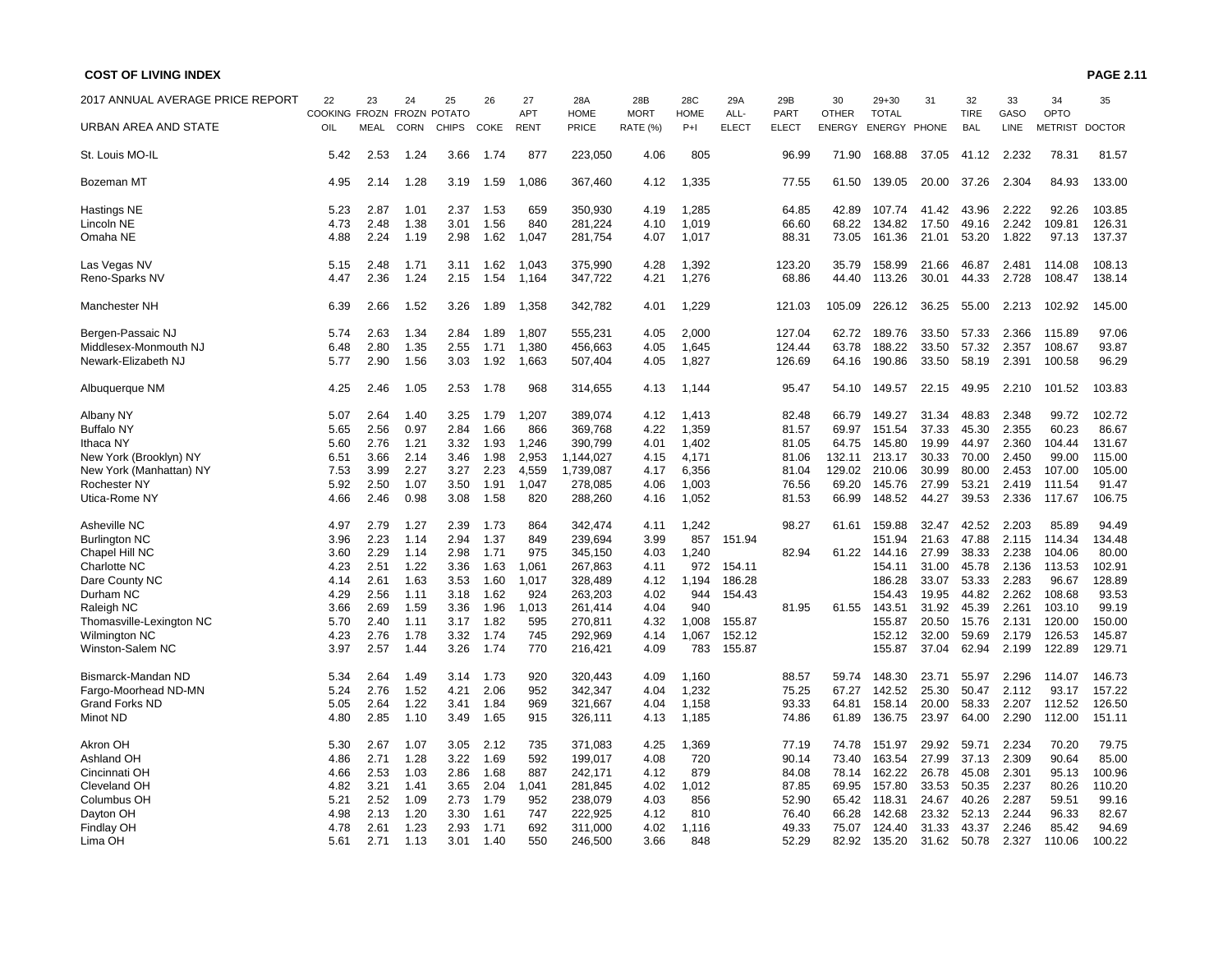| 2017 ANNUAL AVERAGE PRICE REPORT | 22            | 23          | 24          | 25           | 26   | 27          | 28A         | 28B         | 28C         | 29A          | 29B          | 30            | $29 + 30$    | 31    | 32          | 33    | 34             | 35            |
|----------------------------------|---------------|-------------|-------------|--------------|------|-------------|-------------|-------------|-------------|--------------|--------------|---------------|--------------|-------|-------------|-------|----------------|---------------|
|                                  | COOKING FROZN |             |             | FROZN POTATO |      | APT         | <b>HOME</b> | <b>MORT</b> | <b>HOME</b> | ALL-         | <b>PART</b>  | <b>OTHER</b>  | <b>TOTAL</b> |       | <b>TIRE</b> | GASO  | OPTO           |               |
| <b>URBAN AREA AND STATE</b>      | OIL           | <b>MEAL</b> | <b>CORN</b> | <b>CHIPS</b> | COKE | <b>RENT</b> | PRICE       | RATE (%)    | $P+1$       | <b>ELECT</b> | <b>ELECT</b> | <b>ENERGY</b> | ENERGY PHONE |       | <b>BAL</b>  | LINE  | <b>METRIST</b> | <b>DOCTOR</b> |
| Ardmore OK                       | 5.32          | 3.18        | 1.56        | 3.13         | 1.29 | 775         | 271,435     | 4.12        | 986         |              | 98.42        | 57.90         | 156.31       | 21.75 | 39.22       | 2.100 | 115.91         | 75.43         |
| <b>Edmond OK</b>                 | 4.77          | 2.16        | 1.08        | 2.51         | 1.44 | 837         | 301,277     | 4.07        | 1,088       |              | 91.58        | 62.81         | 154.39       | 21.55 | 53.11       | 1.933 | 113.11         | 92.73         |
| Enid OK                          | 5.48          | 2.40        | 1.38        | 2.66         | 1.49 | 745         | 290,219     | 4.31        | 1,079       |              | 93.16        | 68.43         | 161.58       | 24.33 | 42.61       | 2.003 | 99.03          | 124.83        |
| Muskogee OK                      | 5.36          | 3.16        | 1.46        | 3.38         | 1.57 | 658         | 258,222     | 4.15        | 942         |              | 91.26        | 63.42         | 154.68       | 28.67 | 28.47       | 2.006 | 88.78          | 93.27         |
| Norman OK                        | 5.43          | 2.38        | 1.59        | 2.95         | 1.49 | 684         | 272.980     | 3.76        | 950         |              | 87.09        | 64.21         | 151.30       | 32.75 | 36.31       | 1.978 | 89.54          | 100.60        |
| Oklahoma City OK                 | 4.48          | 2.21        | 1.33        | 2.50         | 1.30 | 797         | 238,905     | 4.08        | 863         |              | 85.98        | 64.21         | 150.19       | 24.00 | 41.28       | 1.889 | 90.10          | 92.92         |
| Ponca City OK                    | 4.99          | 2.57        | 1.10        | 3.41         | 1.47 | 491         | 261,333     | 4.21        | 960         |              | 93.69        | 71.33         | 165.03       | 39.99 | 41.44       | 1.986 | 102.78         | 65.66         |
| Tulsa OK                         | 4.94          | 2.42        | 1.23        | 3.04         | 1.58 | 666         | 219,227     | 4.13        | 797         |              | 81.68        | 65.96         | 147.64       | 43.99 | 57.42       | 1.931 | 85.83          | 109.67        |
| Portland OR                      | 6.37          | 2.78        | 2.16        | 3.82         | 1.59 | 2,482       | 507,368     | 4.15        | 1,849       |              | 76.08        | 69.16         | 145.24       | 19.33 | 28.58       | 2.879 | 131.19         | 107.61        |
| Allentown PA                     | 6.25          | 2.63        | 1.27        | 3.15         | 1.70 | 1,436       | 354,972     | 4.13        | 1,291       |              | 101.48       | 75.53         | 177.01       | 25.24 | 48.07       | 2.525 | 122.49         | 92.57         |
| Harrisburg PA                    | 4.57          | 2.18        | 1.08        | 3.87         | 1.59 | 888         | 322.594     | 4.12        | 1,172       | 210.14       |              |               | 210.14       | 31.90 | 46.10       | 2.451 | 51.78          | 89.29         |
| Philadelphia PA                  | 5.02          | 3.48        | 1.46        | 4.29         | 2.36 | 1,411       | 424,983     | 4.13        | 1,547       |              | 107.26       | 69.96         | 177.22       | 42.00 | 57.62       | 2.479 | 100.71         | 130.24        |
| Pittsburgh PA                    | 5.30          | 3.58        | 1.60        | 3.76         | 2.17 | 1.110       | 281,247     | 4.19        | 1,031       |              | 96.22        | 90.24         | 186.46       | 30.99 | 40.59       | 2.606 | 86.58          | 98.75         |
| <b>Scranton PA</b>               | 5.57          | 2.57        | 1.32        | 3.50         | 1.68 | 949         | 306,260     | 3.96        | 1,091       |              | 100.43       | 78.94         | 179.36       | 29.96 | 40.85       | 2.564 | 68.70          | 65.53         |
| Wilkes-Barre PA                  | 5.75          | 2.73        | 1.40        | 3.29         | 1.65 | 1,011       | 292,614     | 4.03        | 1,052       |              | 100.43       | 78.94         | 179.36       | 30.79 | 41.44       | 2.526 | 73.22          | 65.00         |
| <b>York County PA</b>            | 4.70          | 2.66        | 1.16        | 3.16         | 1.66 | 976         | 302,600     | 4.09        | 1,095       |              | 60.18        | 92.90         | 153.08       | 34.20 | 40.34       | 2.429 | 89.67          | 96.51         |
| Providence RI                    | 5.72          | 2.73        | 1.22        | 4.20         | 2.12 | 1,746       | 435,485     | 4.03        | 1,565       |              | 110.50       | 101.89        | 212.39       | 36.19 | 50.00       | 2.210 | 125.67         | 146.33        |
| Anderson SC                      | 4.67          | 2.85        | 1.64        | 3.55         | 1.60 | 860         | 238,411     | 4.15        | 869         |              | 88.39        | 56.19         | 144.58       | 29.99 | 42.00       | 2.013 | 77.00          | 103.28        |
| Charleston-N Charleston SC       | 4.43          | 2.79        | 1.75        | 3.40         | 1.74 | 1,354       | 275,736     | 4.07        | 995         | 260.94       |              |               | 260.94       | 20.88 | 45.10       | 2.101 | 105.51         | 114.72        |
| Columbia SC                      | 5.46          | 2.86        | 1.43        | 3.86         | 1.92 | 889         | 245,330     | 4.06        | 885         |              | 133.21       | 96.66         | 229.87       | 32.99 | 47.91       | 1.956 | 97.67          | 95.78         |
| Greenville SC                    | 4.82          | 2.53        | 1.26        | 3.30         | 1.64 | 936         | 234,687     | 4.06        | 846         |              | 90.25        | 54.69         | 144.94       | 37.34 | 45.99       | 1.993 | 97.69          | 106.36        |
| Hilton Head Island SC            | 3.98          | 2.51        | 1.30        | 3.06         | 1.78 | 1,314       | 359,317     | 4.20        | 1,318       | 181.91       |              |               | 181.91       | 31.22 | 40.33       | 2.062 | 149.00         | 108.33        |
| Pierre SD                        | 5.83          | 2.30        | 1.34        | 3.11         | 1.56 | 796         | 454,004     | 3.53        | 1,536       |              | 76.80        | 58.64         | 135.44       | 32.99 | 34.79       | 2.292 | 110.56         | 113.11        |
| Chattanooga TN                   | 5.17          | 2.17        | 1.28        | 2.55         | 1.44 | 977         | 348,413     | 4.23        | 1,282       |              | 80.43        | 51.64         | 132.07       | 32.00 | 45.60       | 1.974 | 96.47          | 128.20        |
| <b>Cleveland TN</b>              | 4.18          | 2.65        | 1.52        | 4.29         | 1.70 | 603         | 267,961     | 4.12        | 974         |              | 86.51        | 49.81         | 136.32       | 29.99 | 39.21       | 1.980 | 123.11         | 73.67         |
| Columbia-Maury County TN         | 4.01          | 2.84        | 1.17        | 3.17         | 1.65 | 952         | 291,151     | 4.31        | 1,082       |              | 88.86        | 53.83         | 142.69       | 28.00 | 34.31       | 2.035 | 75.67          | 77.78         |
| Cookeville TN                    | 3.77          | 1.97        | 1.07        | 2.84         | 1.41 | 531         | 255,583     | 4.17        | 934         |              | 106.89       | 56.49         | 163.38       | 29.19 | 38.39       | 1.982 | 95.51          | 103.58        |
| Jackson-Madison County TN        | 3.85          | 1.83        | 0.98        | 2.10         | 1.10 | 748         | 240,338     | 4.34        | 898         |              | 95.25        | 63.20         | 158.45       | 15.95 | 50.53       | 2.051 | 115.89         | 125.90        |
| Knoxville TN                     | 4.35          | 2.07        | 0.97        | 2.53         | 1.48 | 724         | 244.843     | 4.12        | 889         |              | 86.23        | 65.36         | 151.59       | 25.23 | 32.76       | 2.027 | 88.00          | 81.45         |
| Memphis TN                       | 4.26          | 2.08        | 1.04        | 2.64         | 1.59 | 686         | 215,913     | 4.32        | 803         |              | 113.27       | 43.60         | 156.87       | 32.78 | 38.06       | 2.079 | 64.31          | 70.43         |
| Morristown TN                    | 6.21          | 2.76        | 1.61        | 2.73         | 1.64 | 735         | 240,633     | 4.04        | 865         | 168.81       |              |               | 168.81       | 33.32 | 34.29       | 2.040 | 82.13          | 87.50         |
| Nashville-Murfreesboro TN        | 4.57          | 2.31        | 1.38        | 2.93         | 1.68 | 1,009       | 295,539     | 4.17        | 1,079       |              | 91.73        | 64.72         | 156.45       | 24.50 | 52.59       | 2.111 | 77.07          | 83.40         |
| Allen TX                         | 4.65          | 2.28        | 0.98        | 2.53         | 1.54 | 1,071       | 328,324     | 4.25        | 1,211       |              | 124.82       | 57.90         | 182.71       | 28.10 | 50.69       | 2.191 | 96.83          | 115.06        |
| Amarillo TX                      | 4.24          | 2.34        | 1.16        | 2.79         | 1.54 | 890         | 218,648     | 4.17        | 799         |              | 96.90        | 48.16         | 145.06       | 27.01 | 38.05       | 1.992 | 70.74          | 123.40        |
| Austin TX                        | 4.59          | 2.12        | 1.09        | 2.50         | 1.52 | 1,305       | 301,734     | 4.23        | 1,111       |              | 103.67       | 53.64         | 157.31       | 22.94 | 42.66       | 2.112 | 109.83         | 98.76         |
| Beaumont TX                      | 3.95          | 2.25        | 0.96        | 2.76         | 1.60 | 1,108       | 287,355     | 3.81        | 1,005       |              | 146.41       | 43.23         | 189.64       | 42.24 | 50.26       | 1.983 | 132.57         | 79.13         |
| <b>Brazoria County TX</b>        | 4.24          | 2.07        | 0.99        | 2.69         | 1.53 | 1,054       | 279,516     | 4.18        | 1,022       |              | 93.44        | 38.40         | 131.84       | 18.33 | 46.75       | 2.016 | 102.00         | 110.52        |
| <b>Brownsville TX</b>            | 3.98          | 2.53        | 1.05        | 2.77         | 1.52 | 793         | 249,437     | 4.39        | 936         | 116.83       |              |               | 116.83       | 33.26 | 56.17       | 2.069 | 69.27          | 76.93         |
| Conroe TX                        | 4.84          | 2.58        | 1.30        | 2.80         | 1.69 | 1.135       | 269,373     | 4.04        | 969         |              | 112.63       | 37.39         | 150.01       | 23.83 | 47.65       | 2.070 | 106.13         | 108.33        |
| Corpus Christi TX                | 3.95          | 2.25        | 1.04        | 2.50         | 1.67 | 1,203       | 277,693     | 3.93        | 985         |              | 165.07       | 96.80         | 261.87       | 27.33 | 48.66       | 1.973 | 114.42         | 96.69         |
| Dallas TX                        | 4.42          | 2.51        | 1.14        | 2.42         | 1.49 | 1,318       | 317,177     | 4.16        | 1,158       |              | 124.69       | 58.14         | 182.84       | 28.15 | 52.22       | 2.085 | 109.38         | 106.11        |
| El Paso TX                       | 5.01          | 2.63        | 1.39        | 3.14         | 1.67 | 819         | 275,420     | 3.84        | 967         |              | 107.69       | 50.84         | 158.52       | 22.20 | 36.39       | 2.205 | 83.00          | 88.87         |
| Harlingen TX                     | 4.12          | 2.13        | 0.98        | 2.44         | 1.45 | 661         | 231,372     | 4.21        | 849         |              | 111.70       | 47.66         | 159.36       | 30.00 | 36.00       | 2.013 | 60.17          | 95.00         |
|                                  |               |             |             |              |      |             |             |             |             |              |              |               |              |       |             |       |                |               |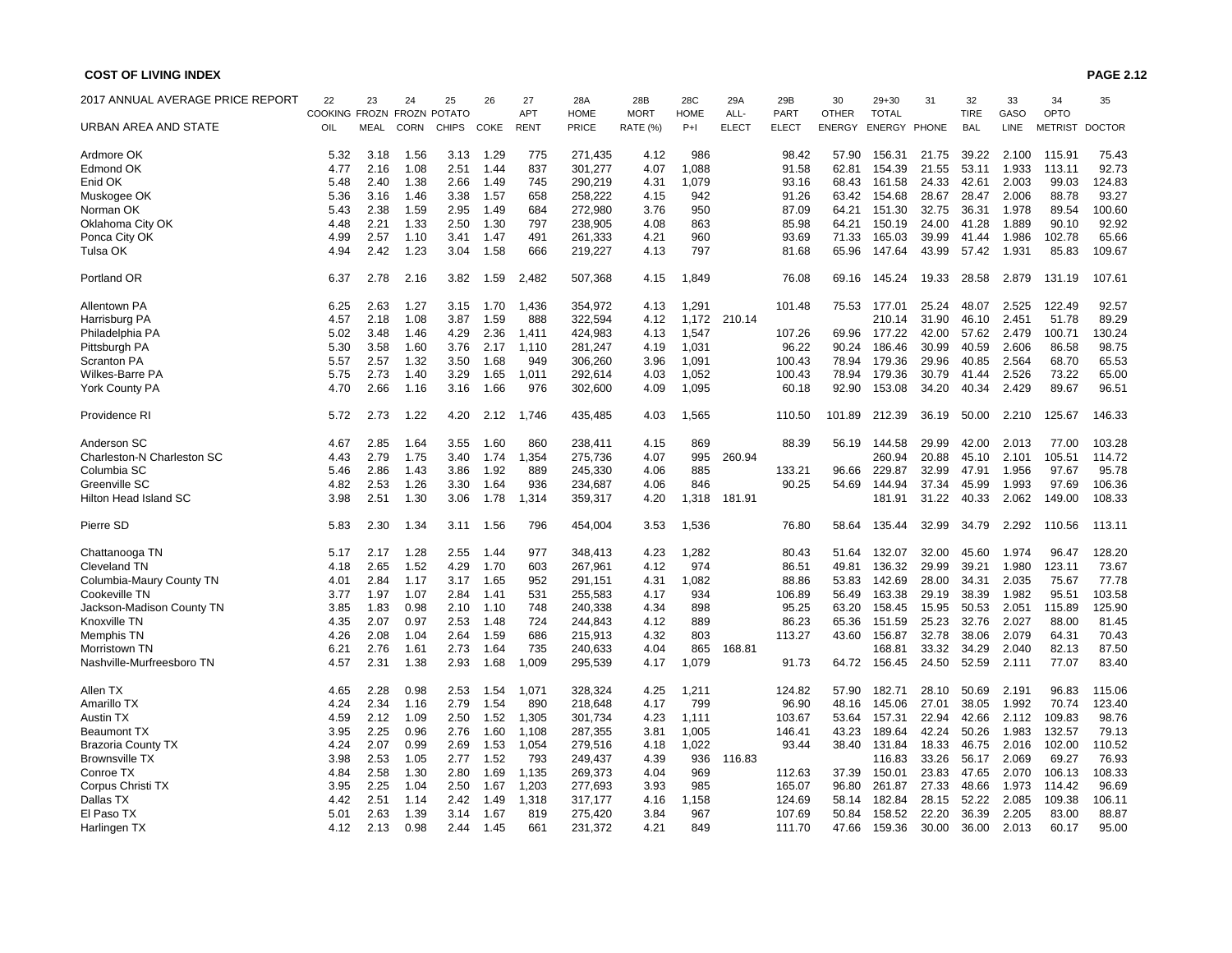| 2017 ANNUAL AVERAGE PRICE REPORT    | 22            | 23          | 24          | 25                  | 26   | 27          | 28A          | 28B         | 28C         | 29A          | 29B          | 30            | $29 + 30$    | 31    | 32          | 33    | 34             | 35     |
|-------------------------------------|---------------|-------------|-------------|---------------------|------|-------------|--------------|-------------|-------------|--------------|--------------|---------------|--------------|-------|-------------|-------|----------------|--------|
|                                     | COOKING FROZN |             |             | <b>FROZN POTATO</b> |      | APT         | <b>HOME</b>  | <b>MORT</b> | <b>HOME</b> | ALL-         | PART         | <b>OTHER</b>  | <b>TOTAL</b> |       | <b>TIRE</b> | GASO  | OPTO           |        |
| URBAN AREA AND STATE                | OIL           | <b>MEAL</b> | <b>CORN</b> | <b>CHIPS</b>        | COKE | <b>RENT</b> | <b>PRICE</b> | RATE (%)    | $P+1$       | <b>ELECT</b> | <b>ELECT</b> | <b>ENERGY</b> | ENERGY PHONE |       | <b>BAL</b>  | LINE  | METRIST DOCTOR |        |
| <b>Houston TX</b>                   | 4.34          | 2.19        | 1.10        | 2.65                | 1.60 | 1,337       | 307,633      | 4.33        | 1,146       |              | 147.08       | 37.96         | 185.04       | 31.67 | 49.16       | 2.093 | 106.05         | 80.33  |
| Longview TX                         | 4.65          | 2.26        | 1.16        | 3.02                | 1.60 | 834         | 297,357      | 4.17        | 1,087       | 121.45       |              |               | 121.45       | 23.90 | 50.85       | 2.113 | 109.55         | 108.01 |
| Lubbock TX                          | 4.27          | 2.67        | 1.50        | 2.91                | 1.72 | 852         | 277,222      | 4.12        | 1,006       |              | 97.49        | 45.46         | 142.95       | 34.01 | 44.26       | 2.036 | 104.80         | 111.04 |
| <b>McAllen TX</b>                   | 3.87          | 2.17        | 0.98        | 2.58                | 1.51 | 595         | 222,329      | 3.97        | 793         |              | 125.52       | 46.24         | 171.76       | 19.99 | 38.22       | 2.023 | 88.89          | 58.33  |
| <b>Midland TX</b>                   | 4.05          | 2.22        | 1.13        | 2.70                | 1.67 | 1,041       | 252,265      | 4.00        | 903         |              | 126.91       | 43.58         | 170.49       | 24.95 | 62.89       | 2.152 | 114.40         | 86.67  |
| Nacogdoches TX                      | 4.35          | 2.52        | 1.53        | 3.04                | 1.62 | 820         | 249.449      | 4.23        | 918         |              | 125.23       | 47.55         | 172.78       | 35.94 | 33.11       | 2.059 | 107.67         | 100.56 |
| Odessa TX                           | 4.68          | 2.38        | 1.09        | 2.84                | 1.70 | 979         | 317,838      | 4.08        | 1,150       |              | 117.00       | 43.58         | 160.57       | 26.01 | 48.25       | 2.124 | 113.25         | 133.67 |
| Plano TX                            | 4.79          | 2.73        | 1.33        | 3.33                | 1.75 | 1,300       | 387,838      | 4.37        | 1,451       |              | 110.21       | 55.03         | 165.24       | 27.72 | 54.79       | 2.178 | 108.39         | 80.02  |
| Round Rock TX                       | 5.10          | 2.60        | 1.10        | 2.87                | 1.64 | 1.153       | 298,672      | 4.10        | 1,083       |              | 123.55       | 55.53         | 179.08       | 32.99 | 40.00       | 2.154 | 94.00          | 109.00 |
| San Antonio TX                      | 3.83          | 2.49        | 0.99        | 2.46                | 1.48 | 941         | 235,568      | 4.32        | 876         |              | 95.22        | 37.29         | 132.52       | 27.86 | 42.26       | 2.083 | 84.57          | 94.22  |
| San Marcos TX                       | 4.37          | 2.43        | 1.08        | 2.77                | 1.55 | 1,079       | 282,769      | 4.13        | 1,028       |              | 106.04       | 51.89         | 157.93       | 28.32 | 52.13       | 2.103 | 98.91          | 90.35  |
| Seguin TX                           | 4.10          | 2.49        | 1.15        | 3.17                | 1.51 | 816         | 249,814      | 4.17        | 913         | 156.37       |              |               | 156.37       | 40.74 | 33.94       | 1.990 | 98.68          | 94.61  |
| Sherman-Denison TX                  | 5.19          | 2.76        | 1.43        | 2.96                | 1.66 | 743         | 234,724      | 4.41        | 882         |              | 116.95       | 62.87         | 179.83       | 25.54 | 36.53       | 2.038 | 94.93          | 96.45  |
| Temple TX                           | 3.66          | 2.17        | 0.97        | 2.41                | 1.48 | 826         | 227,695      | 4.06        | 821         |              | 114.78       | 58.52         | 173.30       | 33.33 | 45.74       | 2.001 | 94.67          | 160.48 |
| Texarkana TX-AR                     | 5.41          | 2.46        | 1.24        | 2.81                | 1.59 | 719         | 266,689      | 3.88        | 940         |              | 81.39        | 39.83         | 121.23       | 27.34 | 37.95       | 2.108 | 66.78          | 100.11 |
| <b>Tyler TX</b>                     | 4.38          | 2.32        | 1.03        | 2.67                | 1.53 | 1,103       | 229,193      | 4.13        | 834         |              | 137.13       | 48.24         | 185.36       | 35.01 | 51.66       | 2.054 | 112.20         | 79.52  |
| Waco TX                             | 3.65          | 2.16        | 0.97        | 2.53                | 1.41 | 1,006       | 245,280      | 4.29        | 909         |              | 102.60       | 58.22         | 160.83       | 33.67 | 51.81       | 2.011 | 98.71          | 89.83  |
| Wichita Falls TX                    | 4.24          | 2.08        | 1.06        | 2.42                | 1.21 | 633         | 249,223      | 4.10        | 903         |              | 107.66       | 66.68         | 174.34       | 19.99 | 36.00       | 1.980 | 102.55         | 80.97  |
| Cedar City UT                       | 4.42          | 2.75        | 1.14        | 2.91                | 1.11 | 588         | 259,017      | 4.24        | 955         |              | 127.60       | 38.17         | 165.78       | 19.65 | 44.95       | 2.359 | 97.50          | 96.33  |
| Ogden UT                            | 5.09          | 2.62        | 1.85        | 3.09                | 1.76 | 890         | 393,127      | 3.96        | 1,400       |              | 69.29        | 68.50         | 137.78       | 19.62 | 45.94       | 2.316 | 109.34         | 103.34 |
| Provo-Orem UT                       | 4.35          | 2.50        | 1.30        | 3.27                | 1.50 | 992         | 353,645      | 3.92        | 1,254       |              | 67.76        | 62.38         | 130.14       | 19.00 | 49.94       | 2.227 | 92.59          | 105.68 |
| Salt Lake City UT                   | 5.60          | 2.61        | 1.60        | 3.34                | 1.81 | 1,010       | 317,989      | 3.96        | 1,133       |              | 74.59        | 63.74         | 138.33       | 19.00 | 51.82       | 2.235 | 89.33          | 107.86 |
| St. George UT                       | 5.92          | 2.83        | 1.34        | 3.17                | 1.39 | 904         | 349,250      | 4.17        | 1,277       |              | 132.35       | 38.17         | 170.52       | 19.95 | 38.88       | 2.397 | 120.72         | 100.68 |
| Burlington-Chittenden County VT     | 5.30          | 2.81        | 1.87        | 3.50                | 1.62 | 1,489       | 500,962      | 4.10        | 1,815       |              | 100.24       | 128.91        | 229.15       | 28.00 | 60.00       | 2.316 | 130.00         | 113.28 |
| Alexandria VA                       | 4.94          | 3.15        | 2.11        | 3.82                | 1.92 | 2,252       | 808,817      | 4.13        | 2,942       |              | 77.90        | 66.07         | 143.97       | 34.95 | 51.67       | 2.446 | 95.25          | 122.58 |
| Arlington VA                        | 5.63          | 3.34        | 1.94        | 3.56                | 1.93 | 2,344       | 799,297      | 4.11        | 2,900       |              | 77.90        | 63.27         | 141.17       | 27.32 | 45.80       | 2.444 | 77.00          | 97.42  |
| Charlottesville VA                  | 5.20          | 2.84        | 2.31        | 3.70                | 1.91 | 1,123       | 366,016      | 4.11        | 1,328       | 161.40       |              |               | 161.40       | 26.64 | 31.89       | 2.117 | 102.33         | 116.67 |
| Danville City VA                    | 3.79          | 2.80        | 1.34        | 3.30                | 1.69 | 972         | 268,006      | 4.01        | 961         |              | 109.67       | 71.30         | 180.98       | 28.50 | 34.17       | 1.946 | 97.00          | 98.00  |
| Hampton Roads-SE Virginia VA        | 4.11          | 2.70        | 1.41        | 3.57                | 1.81 | 1,157       | 317,326      | 3.91        | 1,123       |              | 88.18        | 67.23         | 155.41       | 30.83 | 44.60       | 2.076 | 104.23         | 100.13 |
| Harrisonburg VA                     | 4.30          | 2.59        | 1.22        | 3.08                | 1.58 | 932         | 327,463      | 4.22        | 1,204       |              | 83.41        | 87.00         | 170.41       | 30.15 | 33.71       | 2.096 | 100.21         | 123.60 |
| Lexington-Buena Vista-Rockbridge VA | 3.79          | 2.22        | 1.02        | 3.19                | 1.58 | 932         | 292,569      | 4.30        | 1,086       |              | 86.63        | 87.00         | 173.64       | 30.15 | 43.69       | 2.101 | 106.11         | 101.63 |
| Lynchburg VA                        | 3.86          | 2.22        | 1.00        | 2.63                | 1.39 | 834         | 267,137      | 4.09        | 967         |              | 93.30        | 88.15         | 181.46       | 30.90 | 35.20       | 2.013 | 114.21         | 93.75  |
| Martinsville-Henry County VA        | 3.72          | 2.24        | 1.25        | 2.89                | 1.53 | 578         | 266,078      | 4.10        | 964         |              | 93.30        | 53.45         | 146.75       | 26.06 | 32.00       | 2.011 | 125.67         | 87.18  |
| <b>Richmond VA</b>                  | 4.20          | 2.25        | 1.01        | 3.16                | 1.69 | 971         | 289,492      | 4.16        | 1,057       |              | 85.63        | 70.11         | 155.74       | 34.95 | 43.13       | 2.052 | 110.15         | 109.61 |
| Roanoke VA                          | 3.74          | 2.16        | 1.03        | 2.80                | 1.43 | 799         | 280,793      | 4.16        | 1,025       | 177.59       |              |               | 177.59       | 23.67 | 42.21       | 1.939 | 89.13          | 86.98  |
| Staunton-Augusta County VA          | 3.91          | 2.30        | 1.00        | 3.14                | 1.63 | 895         | 302,516      | 4.32        | 1,124       |              | 85.96        | 87.00         | 172.96       | 30.15 | 37.05       | 2.084 | 108.02         | 89.68  |
| Winchester VA-WV                    | 4.37          | 2.54        | 1.01        | 3.22                | 1.78 | 996         | 328,816      | 4.07        | 1,186       |              | 92.46        | 60.44         | 152.90       | 27.03 | 36.33       | 2.163 | 89.67          | 107.00 |
| Bellingham WA                       | 5.96          | 2.62        | 1.42        | 3.30                | 1.91 | 1,024       | 455,585      | 4.27        | 1,685       |              | 59.43        | 60.53         | 119.96       | 25.99 | 50.08       | 2.856 | 174.50         | 133.17 |
| Kennewick-Richland-Pasco WA         | 4.42          | 2.33        | 1.74        | 2.80                | 1.51 | 881         | 361,109      | 4.10        | 1,308       | 142.54       |              |               | 142.54       | 32.67 | 44.25       | 2.555 | 105.17         | 124.08 |
| Moses Lake WA                       | 5.14          | 2.85        | 1.81        | 3.02                | 1.89 | 911         | 216,941      | 4.66        | 840         | 123.06       |              |               | 123.06       | 25.97 | 47.30       | 2.701 | 145.86         | 151.80 |
| Mount Vernon-Skagit County WA       | 5.87          | 2.97        | 1.73        | 3.48                | 1.84 | 973         | 376,726      | 4.30        | 1,398       |              | 59.43        | 60.53         | 119.96       | 25.99 | 46.71       | 2.791 | 160.95         | 135.17 |
| Olympia WA                          | 5.49          | 2.30        | 1.60        | 3.09                | 1.65 | 1,098       | 322,288      | 4.12        | 1,171       |              | 62.69        | 75.73         | 138.42       | 38.98 | 65.27       | 2.813 | 127.50         | 124.02 |
| Seattle WA                          | 8.48          | 3.14        | 2.80        | 4.03                | 1.89 | 2,366       | 649,370      | 3.73        | 2,184       | 190.91       |              |               | 190.91       | 38.34 | 66.34       | 2.880 | 145.72         | 124.00 |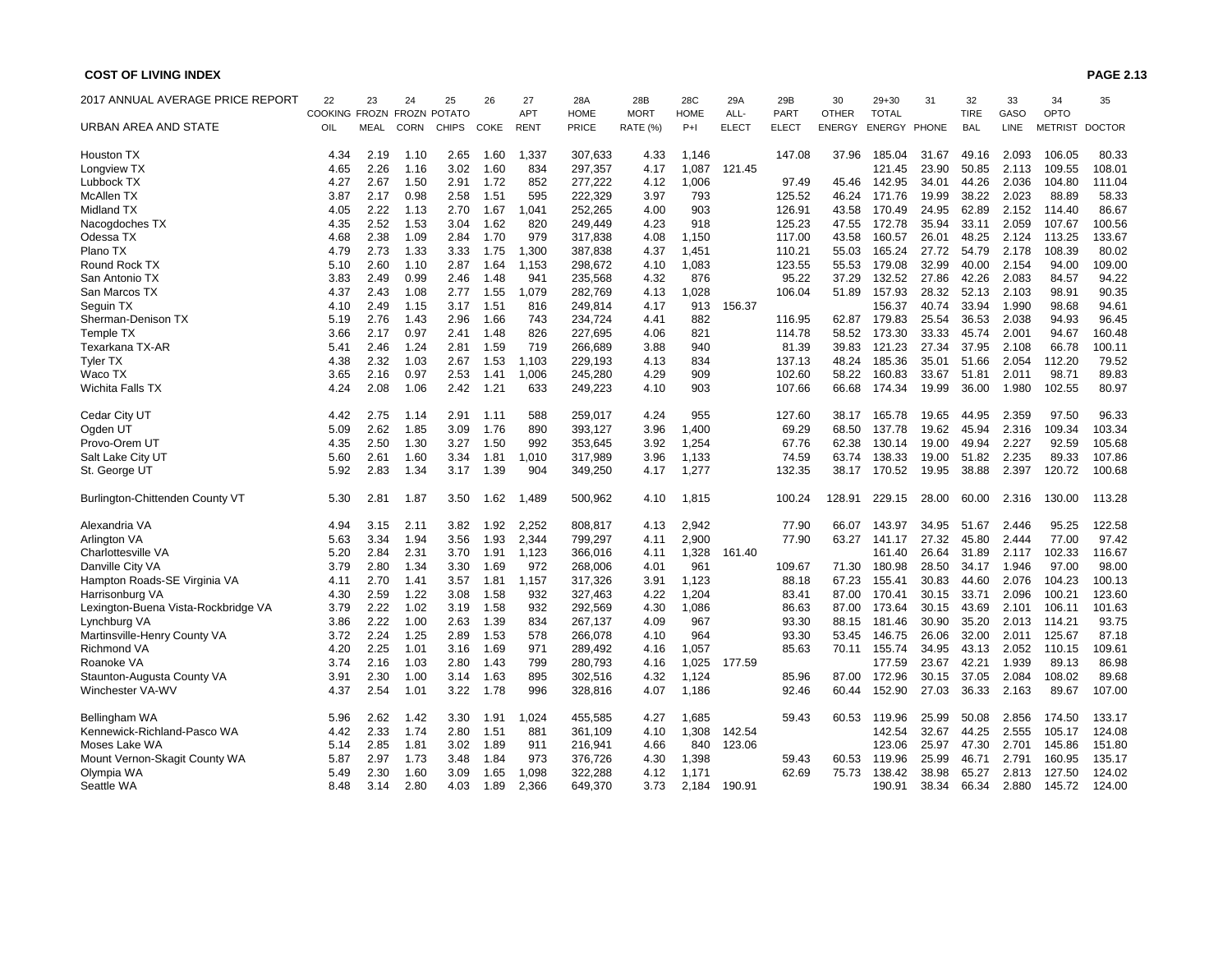| 2017 ANNUAL AVERAGE PRICE REPORT | 22                         | 23          | 24    | 25    | 26    | 27          | 28A         | 28B             | 28C         | 29A          | 29B          | 30            | $29 + 30$    | 31    | 32          | 33          | 34             | 35     |
|----------------------------------|----------------------------|-------------|-------|-------|-------|-------------|-------------|-----------------|-------------|--------------|--------------|---------------|--------------|-------|-------------|-------------|----------------|--------|
|                                  | COOKING FROZN FROZN POTATO |             |       |       |       | <b>APT</b>  | <b>HOME</b> | <b>MORT</b>     | <b>HOME</b> | ALL-         | <b>PART</b>  | <b>OTHER</b>  | <b>TOTAL</b> |       | <b>TIRE</b> | GASO        | OPTO           |        |
| URBAN AREA AND STATE             | OIL                        | <b>MEAL</b> | CORN  | CHIPS | COKE  | <b>RENT</b> | PRICE       | <b>RATE (%)</b> | $P+1$       | <b>ELECT</b> | <b>ELECT</b> | <b>ENERGY</b> | ENERGY PHONE |       | <b>BAL</b>  | <b>LINE</b> | METRIST DOCTOR |        |
| Spokane WA                       | 4.70                       | 2.24        | 1.26  | 3.25  | 1.68  | 829         | 329,581     | 4.13            | 1,198       |              | 58.20        | 75.94         | 134.14       | 20.11 | 45.24       | 2.684       | 122.86         | 128.43 |
| Tacoma WA                        | 6.33                       | 2.64        | 1.48  | 3.19  | 1.83  | 1,035       | 322,852     | 4.15            | 1.176       |              | 58.46        | 75.82         | 134.28       | 44.00 | 23.82       | 2.687       | 147.57         | 155.37 |
| Yakima WA                        | 5.75                       | 2.55        | 0.98  | 3.05  | 1.67  | 685         | 284,356     | 4.21            | 1,044       |              | 56.45        | 63.54         | 120.00       | 26.66 | 49.77       | 2.679       | 132.78         | 127.88 |
| Morgantown WV                    | 4.69                       | 2.92        | 1.41  | 3.28  | 2.15  | 785         | 311,942     | 4.11            | 1,131       |              | 74.32        | 58.69         | 133.01       | 28.31 | 36.03       | 2.414       | 94.75          | 91.50  |
| Eau Claire WI                    | 5.14                       | 2.59        | 1.11  | 3.28  | 1.69  | 714         | 282,699     | 4.11            | 1,026       |              | 95.41        | 82.14         | 177.55       | 29.33 | 52.40       | 2.390       | 118.33         | 152.26 |
| Fond du Lac WI                   | 5.34                       | 2.43        | 1.49  | 3.34  | 1.82  | 716         | 292,837     | 4.09            | 1,060       |              | 89.88        | 75.46         | 165.34       | 26.66 | 41.33       | 2.294       | 69.33          | 180.22 |
| Green Bay WI                     | 4.85                       | 2.54        | 1.03  | 2.77  | 1.61  | 879         | 277,549     | 4.16            | 1,012       |              | 80.48        | 69.93         | 150.41       | 35.86 | 45.78       | 2.205       | 57.56          | 138.84 |
| <b>Madison WI</b>                | 6.19                       | 2.49        | 1.56  | 3.78  | 1.87  | 1,048       | 388,298     | 3.96            | 1,384       |              | 105.90       | 70.78         | 176.68       | 29.99 | 58.00       | 2.214       | 60.83          | 182.00 |
| Marshfield WI                    | 5.14                       | 2.56        | 1.03  | 2.86  | 1.58  | 742         | 299,433     | 4.09            | 1,084       |              | 69.08        | 71.95         | 141.03       | 27.90 | 34.34       | 2.349       | 125.40         | 157.40 |
| Laramie WY                       | 6.45                       | 2.33        | 1.55  | 3.47  | 1.71  | 858         | 276,055     | 4.07            | 997         |              | 65.31        | 66.99         | 132.30       | 41.62 | 42.30       | 2.163       | 140.76         | 104.92 |
| San Juan PR                      | 4.50                       | 3.47        | 1.81  | 3.88  | 1.05  | 841         | 312,750     | 3.98            | 1.117       | 379.39       |              |               | 379.39       | 22.33 | 33.18       | 2.485       | 51.86          | 30.39  |
|                                  |                            |             |       |       |       |             |             |                 |             |              |              |               |              |       |             |             |                |        |
| <b>NUMBER OF CITIES</b>          | 269                        | 269         | 269   | 269   | 269   | 269         | 269         | 269             | 269         | 48           | 221          | 221           | 269          | 269   | 269         | 269         | 269            | 269    |
| <b>MINIMUM</b>                   | 3.51                       | 1.83        | 0.82  | 1.80  | 1.05  | 491         | 199,017     | 3.53            | 720         | 109.48       | 49.33        | 35.44         | 107.74       | 15.95 | 15.76       | 1.822       | 49.75          | 30.39  |
| <b>MAXIMUM</b>                   | 8.48                       | 3.99        | 2.80  | 5.27  | 2.52  | 4,559       | ,739,087    | 4.66            | 6,356       | 432.62       | 219.32       | 353.33        | 490.93       | 44.55 | 80.00       | 3.083       | 229.28         | 193.50 |
| <b>MEDIAN</b>                    | 4.88                       | 2.54        | 1.29  | 3.09  | 1.65  | 895         | 288,260     | 4.12            | 1,051       | 157.51       | 92.46        | 64.21         | 158.14       | 28.01 | 45.39       | 2.207       | 99.16          | 101.67 |
| <b>MEAN</b>                      | 4.94                       | 2.56        | 1.35  | 3.13  | 1.68  | 1,044       | 336,448     | 4.10            | 1.219       | 170.55       | 97.00        | 67.74         | 165.77       | 28.61 | 46.31       | 2.248       | 102.02         | 107.26 |
| <b>STANDARD DEVIATION</b>        | 0.78                       | 0.33        | 0.33  | 0.47  | 0.21  | 523         | 168,924     | 0.13            | 612         | 57.91        | 24.98        | 28.45         | 42.53        | 6.03  | 8.55        | 0.245       | 26.47          | 24.94  |
| RELATIVE STANDARD DEVIATION      | 0.159                      | 0.128       | 0.245 | 0.151 | 0.128 | 0.501       | 0.502       | 0.031           | 0.502       | 0.340        | 0.258        | 0.420         | 0.257        | 0.211 | 0.185       | 0.109       | 0.259          | 0.232  |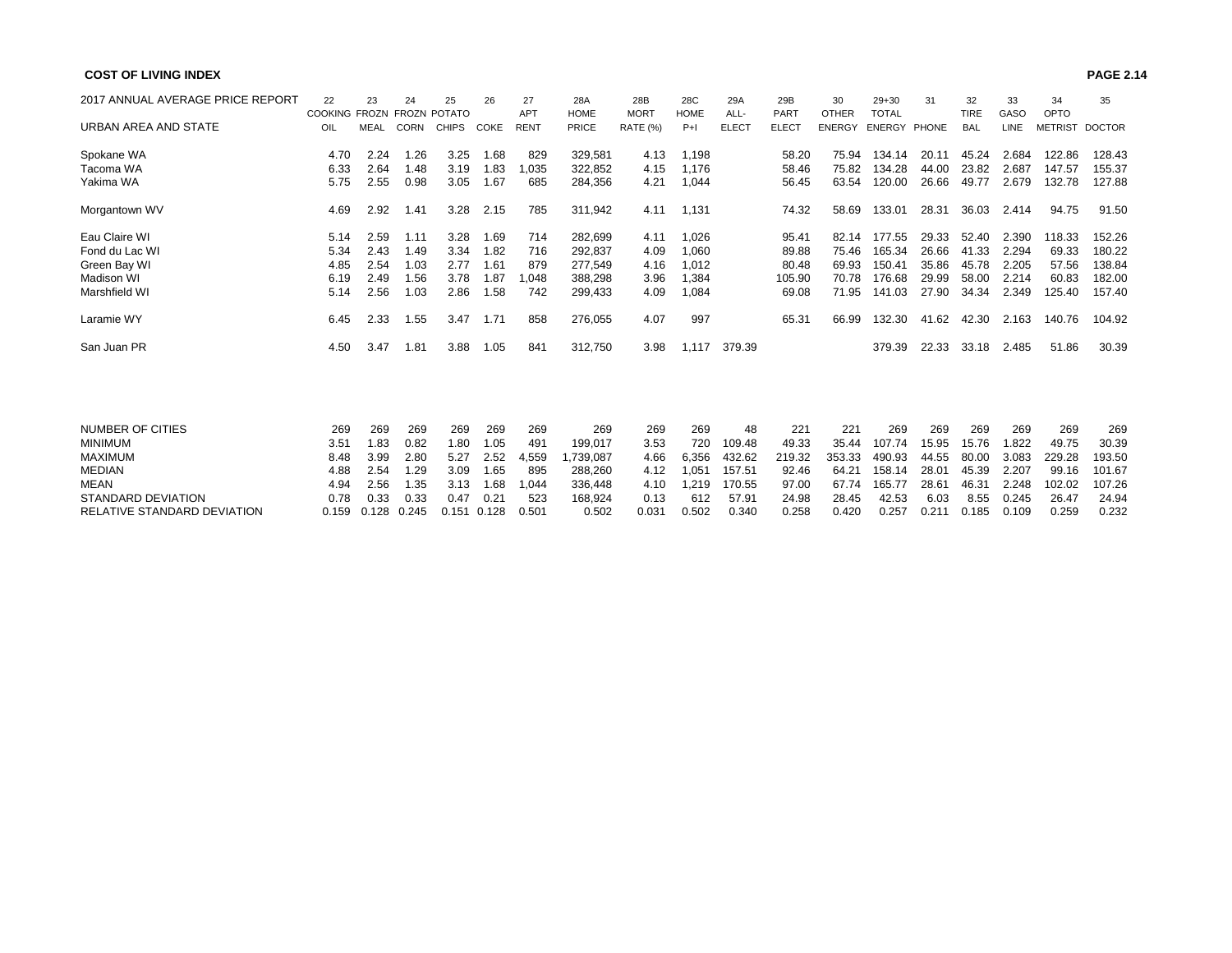| <b>COST OF LIVING INDEX</b>      |             |            |                              |      |            |              |             |              |            |      |              |              |              |               |             |             |              |             |              |                    | <b>PAGE 2.15</b>  |            |
|----------------------------------|-------------|------------|------------------------------|------|------------|--------------|-------------|--------------|------------|------|--------------|--------------|--------------|---------------|-------------|-------------|--------------|-------------|--------------|--------------------|-------------------|------------|
| 2017 ANNUAL AVERAGE PRICE REPORT | 36          | 37         | 38                           | 39   | 40         | 41           | 42          | 43           | 44         | 45   | 46           | 47           | 48           | 49            | 50          | 51          | 52           | 53          | 54           | 55                 | 56                | 57         |
|                                  | <b>DEN</b>  |            | <b>IBUPRO PRESCRIP HMBGR</b> |      |            | 2-PC         | <b>HAIR</b> | <b>BEAUT</b> | TOOTH SHAM |      | <b>DRY</b>   | <b>MEN'S</b> | BOY'S        | WOMEN'S WASHR |             | <b>NEWS</b> |              | <b>BOWL</b> | <b>TENNS</b> | <b>VET</b>         |                   |            |
| URBAN AREA AND STATE             | <b>TIST</b> | <b>FEN</b> | <b>TION DRUG</b>             | SAND | PIZZA      | <b>CHICK</b> | <b>CUT</b>  | SALON        | PASTE      | POO  | <b>CLEAN</b> | <b>SHIRT</b> | <b>JEANS</b> | <b>SLACKS</b> | <b>REPR</b> | PAPER       | <b>MOVIE</b> | <b>ING</b>  | <b>BALLS</b> | SERVICES BEER WINE |                   |            |
| Anniston-Calhoun County AL       | 71.41       | 9.17       | 388.16                       | 3.78 | 9.98       |              | 3.97 13.88  | 30.38        | 2.09       | 0.94 | 10.01        | 31.00        | 17.35        | 29.25         | 71.09       | 15.39       | 9.21         | 4.52        | 1.97         | 45.76              | 7.99              | 8.06       |
| Auburn-Opelika AL                | 62.67       | 10.00      | 419.90                       | 3.79 | 11.17      |              | 4.67 12.44  | 42.33        | 2.60       | 0.91 | 9.41         | 37.36        | 25.28        | 29.45         | 62.00       | 14.63       | 10.61        | 6.52        | 2.46         | 48.91              | 8.64              | 8.29       |
| Birmingham AL                    | 71.22       | 5.96       | 432.03                       | 3.90 | 8.49       | 1.29         | 15.33       | 34.18        | 3.52       | 0.84 | 13.88        | 41.00        | 28.33        | 30.35         | 85.81       | 13.00       | 10.49        | 5.28        | 2.69         | 50.77              | 8.14              | 6.66       |
| Decatur-Hartselle AL             | 81.11       | 8.73       | 435.44                       | 3.92 | 9.07       |              | 4.40 11.28  | 42.14        | 1.80       | 0.92 | 10.35        | 38.29        | 22.10        | 31.21         | 62.22       | 16.68       | 9.89         | 4.38        | 2.33         | 42.78              | 8.31              | 8.88       |
| Dothan AL                        | 66.84       | 12.82      | 450.67                       |      | 3.70 10.00 |              | 4.00 12.08  | 21.51        | 1.75       | 0.93 | 10.55        | 33.26        | 25.57        | 24.77         | 76.87       | 16.78       | 7.94         | 4.23        | 1.95         | 42.95              | 8.77              | 7.73       |
| Florence AL                      | 69.28       | 8.45       | 431.19                       | 3.84 | 9.08       |              | 4.86 14.32  | 31.67        | 1.84       | 1.01 | 11.03        | 24.76        | 19.81        | 26.27         | 76.13       | 17.33       | 11.14        | 4.96        | 2.39         | 40.75              | 8.42              | 9.30       |
| Huntsville AL                    | 94.44       | 8.07       | 432.26                       |      | 4.19 11.99 |              | 5.48 19.64  | 41.22        | 2.11       | 0.89 | 10.58        | 29.69        | 23.55        | 30.77         | 79.26       | 13.32       | 10.65        | 4.65        | 1.96         | 58.20              | 8.21              | 7.28       |
| Mobile AL                        | 78.64       | 9.44       | 444.98                       | 3.86 | 8.98       |              | 4.11 14.27  | 41.08        | 2.00       | 0.95 | 11.41        | 29.17        | 21.24        | 32.17         | 76.52       | 18.75       | 11.58        | 4.89        | 2.21         | 46.38              | 8.72              | 8.12       |
| Montgomery AL                    | 63.22       | 10.47      | 438.40                       | 3.79 | 8.99       |              | 3.87 15.20  | 37.73        | 2.05       | 0.94 | 12.54        | 35.75        | 20.08        | 32.28         | 64.58       | 22.73       | 8.40         | 4.32        | 1.98         | 54.45              | 9.06              | 8.01       |
| Anchorage AK                     | 137.60      | 9.73       | 436.72                       |      | 4.87 13.66 |              | 4.02 21.34  | 47.65        | 3.45       | 1.27 | 15.97        | 41.44        | 32.61        | 42.67         | 80.66       | 18.72       | 11.91        | 4.97        | 3.70         | 65.73              | 10.62 12.52       |            |
| Fairbanks AK                     | 150.43      | 9.98       | 444.56                       | 5.26 | 12.66      | 5.96         | 14.31       | 47.15        | 2.97       | 1.09 | 16.22        | 32.44        | 22.21        | 25.55         | 100.00      | 19.24       | 13.17        | 5.00        | 3.40         | 47.38              | 10.06             | 9.82       |
| Juneau AK                        | 151.00      | 11.07      | 441.86                       |      | 5.29 13.27 |              | 3.49 20.33  | 35.78        | 3.76       | 1.46 | 14.00        | 45.33        | 33.33        | 36.65         | 55.00       | 15.50       | 11.75        | 5.25        | 3.99         |                    | 66.64 10.58 14.03 |            |
| Kodiak AK                        | 125.67      | 10.63      | 442.34                       |      | 4.80 11.17 |              | 6.17 27.07  | 45.87        | 4.43       | 1.53 | 12.25        | 17.50        | 17.58        | 18.91         | 91.67       | 10.00       | 9.00         | 4.00        | 2.21         |                    | 76.00 10.94 12.99 |            |
| <b>Bullhead City AZ</b>          | 93.56       | 10.09      | 434.63                       | 4.49 | 8.49       |              | 3.69 12.11  | 33.45        | 1.98       | 0.85 | 13.67        | 28.66        | 22.10        | 28.95         | 63.32       | 10.36       | 7.88         | 5.25        | 2.71         | 46.00              | 9.19              | 6.66       |
| Lake Havasu City AZ              | 88.99       | 10.00      | 441.65                       |      | 3.78 11.47 |              | 5.48 15.74  | 39.32        | 2.85       | 0.86 | 14.61        | 29.71        | 20.94        | 25.01         | 78.74       | 7.52        | 8.13         | 5.57        | 1.97         | 58.69              | 9.33              | 6.62       |
| Phoenix AZ                       | 99.17       | 7.25       | 449.51                       |      | 3.49 10.99 |              | 3.67 14.92  | 35.00        | 2.33       | 0.99 | 8.12         | 25.43        | 17.86        | 20.04         | 67.17       | 25.40       | 9.55         | 8.01        | 1.90         | 52.83              | 8.70              | 5.29       |
| Sierra Vista AZ                  | 88.52       | 10.02      | 430.47                       |      | 3.85 10.09 |              | 3.76 11.58  | 28.75        | 1.91       | 0.85 | 12.21        | 28.66        | 24.41        | 25.90         | 72.11       | 18.20       | 7.83         | 3.75        | 2.53         | 62.83              | 8.69              | 6.14       |
| Tucson AZ                        | 92.14       | 9.71       | 428.34                       |      | 4.12 11.53 |              | 3.70 16.18  | 47.43        | 2.28       | 0.94 | 14.05        | 42.77        | 23.92        | 33.58         | 64.82       | 24.00       | 8.93         | 4.08        | 2.68         | 48.33              | 9.02              | 7.22       |
| Yuma AZ                          | 87.20       | 10.15      | 423.75                       |      | 4.54 11.26 |              | 3.47 12.33  | 30.82        | 2.32       | 1.01 | 12.77        | 25.57        | 25.41        | 26.63         | 59.83       | 15.50       | 8.67         | 3.58        | 2.43         | 51.70              | 9.47              | 7.72       |
| Conway AR                        | 66.00       | 7.97       | 410.50                       | 3.79 | 8.99       |              | 2.33 13.50  | 30.00        | 1.59       | 0.78 | 8.71         | 23.42        | 26.10        | 26.11         | 51.11       | 21.65       | 9.25         | 3.99        | 1.97         | 37.00              | 8.51              | 9.65       |
| <b>Fayetteville AR</b>           | 78.83       | 7.97       | 432.03                       |      | 4.14 10.39 |              | 5.44 15.94  | 24.78        | 2.45       | 0.99 | 9.85         | 18.40        | 15.44        | 15.93         | 71.81       | 28.00       | 9.89         | 6.50        | 2.00         | 46.56              | 8.62              | 8.83       |
| Hot Springs AR                   | 76.17       | 8.24       | 431.67                       | 4.25 | 9.55       |              | 2.00 17.33  | 27.88        | 1.83       | 0.87 | 8.39         | 47.17        | 18.46        | 31.33         | 86.50       | 21.00       | 8.93         | 3.72        | 1.97         | 43.66              |                   | 9.03 11.88 |
| Jonesboro AR                     | 69.56       | 8.23       | 412.86                       | 4.19 | 9.43       |              | 2.90 15.56  | 22.78        | 1.67       | 0.80 | 12.65        | 20.94        | 14.52        | 22.44         | 66.34       | 17.26       | 9.50         | 4.25        | 1.95         | 55.84              |                   | 9.00 10.20 |
| Little Rock-North Little Rock AR | 70.44       | 8.25       | 440.56                       | 4.10 | 8.32       |              | 2.92 14.93  | 41.20        | 1.63       | 0.85 | 10.18        | 37.52        | 21.99        | 40.15         | 69.00       | 34.00       | 10.82        | 4.08        | 3.80         | 46.58              |                   | 9.36 12.10 |
| <b>Bakersfield CA</b>            | 94.21       | 12.09      | 424.78                       | 4.18 | 8.48       |              | 2.72 16.23  | 57.60        | 3.06       | 1.17 | 16.62        | 50.46        | 23.62        | 34.82         | 79.80       | 18.63       | 9.89         | 6.41        | 2.29         | 51.62              | 8.70              | 10.40      |
| Los Angeles-Long Beach CA        | 106.80      | 12.77      | 410.11                       |      | 4.66 10.99 |              | 4.01 19.60  | 61.20        | 2.33       | 1.29 | 13.15        | 33.89        | 29.36        | 30.21         | 52.64       | 43.33       | 14.88        | 6.68        | 1.98         | 58.00              | 9.88              | 5.92       |
| Oakland CA                       | 122.57      | 11.92      | 416.12                       |      | 5.03 12.11 |              | 4.60 21.86  | 69.62        | 3.23       | 1.20 | 14.40        | 39.77        | 28.91        | 44.41         | 65.80       | 38.78       | 11.67        | 6.78        | 3.39         | 59.18              | 9.55              | 7.43       |
| Orange County CA                 | 106.60      | 12.77      | 409.56                       |      | 4.72 10.99 |              | 3.85 20.43  | 60.87        | 2.55       | 1.29 | 13.10        | 39.89        | 28.36        | 33.26         | 54.24       | 24.40       | 13.65        | 6.68        | 1.98         | 57.73              | 9.88              | 6.14       |
| Sacramento CA                    | 96.52       | 11.90      | 437.10                       |      | 4.58 14.69 |              | 4.06 19.61  | 51.92        | 2.87       | 1.23 | 16.16        | 32.88        | 26.46        | 26.82         | 56.40       | 16.37       | 13.35        | 6.27        | 2.53         | 48.62              | 8.77              | 5.82       |
| San Diego CA                     | 104.33      | 12.77      | 409.84                       | 4.76 | 9.96       |              | 4.41 19.00  | 57.00        | 2.66       | 1.29 | 12.12        | 29.46        | 23.92        | 31.92         | 49.71       | 25.96       | 13.78        | 5.07        | 1.98         | 53.09              | 9.88              | 6.24       |
| San Francisco CA                 | 122.05      | 11.97      | 421.85                       |      | 5.41 11.98 |              | 4.61 25.90  | 77.35        | 3.27       | 1.26 | 15.07        | 43.06        | 29.75        | 53.34         | 69.92       | 26.00       | 13.12        | 7.52        | 3.34         | 64.62              | 9.48              | 7.02       |
| Stockton CA                      | 95.76       | 11.85      | 429.19                       |      | 4.19 14.94 |              | 4.27 15.70  | 39.09        | 2.53       | 1.21 | 13.17        | 26.49        | 20.85        | 28.83         | 76.55       | 24.84       | 11.22        | 4.54        | 2.29         | 37.35              | 8.98              | 6.34       |
| Colorado Springs CO              | 96.76       | 9.04       | 425.47                       | 4.15 | 8.68       |              | 4.12 13.75  | 42.52        | 2.48       | 0.99 | 10.20        | 24.66        | 19.51        | 24.67         | 72.19       | 15.56       | 10.21        | 3.29        | 2.97         | 54.55              | 8.95              | 7.22       |
| Denver CO                        | 91.02       | 9.01       | 427.16                       | 4.45 | 9.26       |              | 4.43 19.24  | 37.83        | 2.32       | 1.00 | 16.17        | 29.14        | 19.86        | 25.24         | 77.47       | 30.33       | 12.42        | 6.12        | 3.75         | 55.25              | 8.48              | 6.77       |
| Glenwood Springs CO              | 107.50      | 9.59       | 448.00                       | 4.56 | 9.50       |              | 4.36 21.33  | 51.33        | 2.94       | 0.99 | 16.50        | 32.66        | 29.33        | 27.99         | 83.33       | 23.83       | 10.50        | 4.50        | 2.38         | 63.63              |                   | 8.41 10.66 |
| <b>Grand Junction CO</b>         | 95.10       | 9.33       | 356.69                       | 3.78 | 10.81      |              | 3.53 13.20  | 30.67        | 1.82       | 0.87 | 11.05        | 15.70        | 25.72        | 21.23         | 56.61       | 18.93       | 12.01        | 4.91        | 1.97         | 47.09              | 8.04              | 8.28       |
| Pueblo CO                        | 96.89       | 9.39       | 449.92                       | 4.69 | 8.82       |              | 4.41 14.00  | 31.97        | 1.76       | 0.98 | 11.26        | 23.99        | 25.41        | 25.86         | 74.92       | 14.67       | 9.85         | 3.34        | 2.55         | 47.47              |                   | 9.66 12.37 |
| Hartford CT                      | 123.03      | 8.66       | 356.99                       |      | 4.36 10.32 |              | 5.29 20.50  | 51.67        | 2.49       | 0.88 | 12.24        | 32.49        | 20.99        | 37.49         | 93.41       | 17.29       | 10.63        | 6.46        | 3.11         | 69.49              | 9.82              | 9.32       |
| New Haven CT                     | 114.44      | 8.30       | 422.42                       | 4.14 | 10.96      |              | 4.64 19.99  | 55.01        | 1.98       | 0.91 | 13.44        | 35.75        | 29.76        | 39.30         | 90.14       | 17.19       | 11.97        | 7.26        | 3.77         | 74.60              | 9.96              | 8.98       |
| Stamford CT                      | 112.48      | 10.51      | 413.06                       |      | 4.18 9.98  |              | 4.08 19.87  | 64.81        | 3.03       | 0.99 | 13.10        | 39.16        | 29.84        | 39.78         | 91.40       | 27.69       | 12.69        | 7.03        | 3.40         |                    | 82.58 10.01 10.96 |            |
| Dover DE                         | 84.61       | 9.74       | 405.33                       |      | 4.06 10.24 |              | 4.11 13.22  | 36.17        | 2.82       | 1.07 | 13.17        | 33.37        | 28.66        | 35.00         | 70.00       | 25.50       | 11.75        | 4.69        | 3.22         | 37.75              |                   | 8.99 12.38 |
| <b>Wilmington DE</b>             | 107.42      | 9.69       | 403.75                       |      | 4.06 10.24 |              | 4.11 14.17  | 38.67        | 3.37       | 1.11 | 13.50        | 37.67        | 31.60        | 36.17         | 78.17       | 25.50       | 11.50        | 4.75        | 3.63         | 62.00              |                   | 9.99 12.77 |
| Washington DC                    | 95.67       | 10.22      | 474.34                       |      | 4.54 10.99 |              | 4.16 24.11  | 73.39        | 3.52       |      | 1.12 13.50   | 41.17        | 25.83        | 41.00         | 79.67       | 41.05       | 13.33        | 5.45        | 3.41         | 78.50              | 9.82              | 8.66       |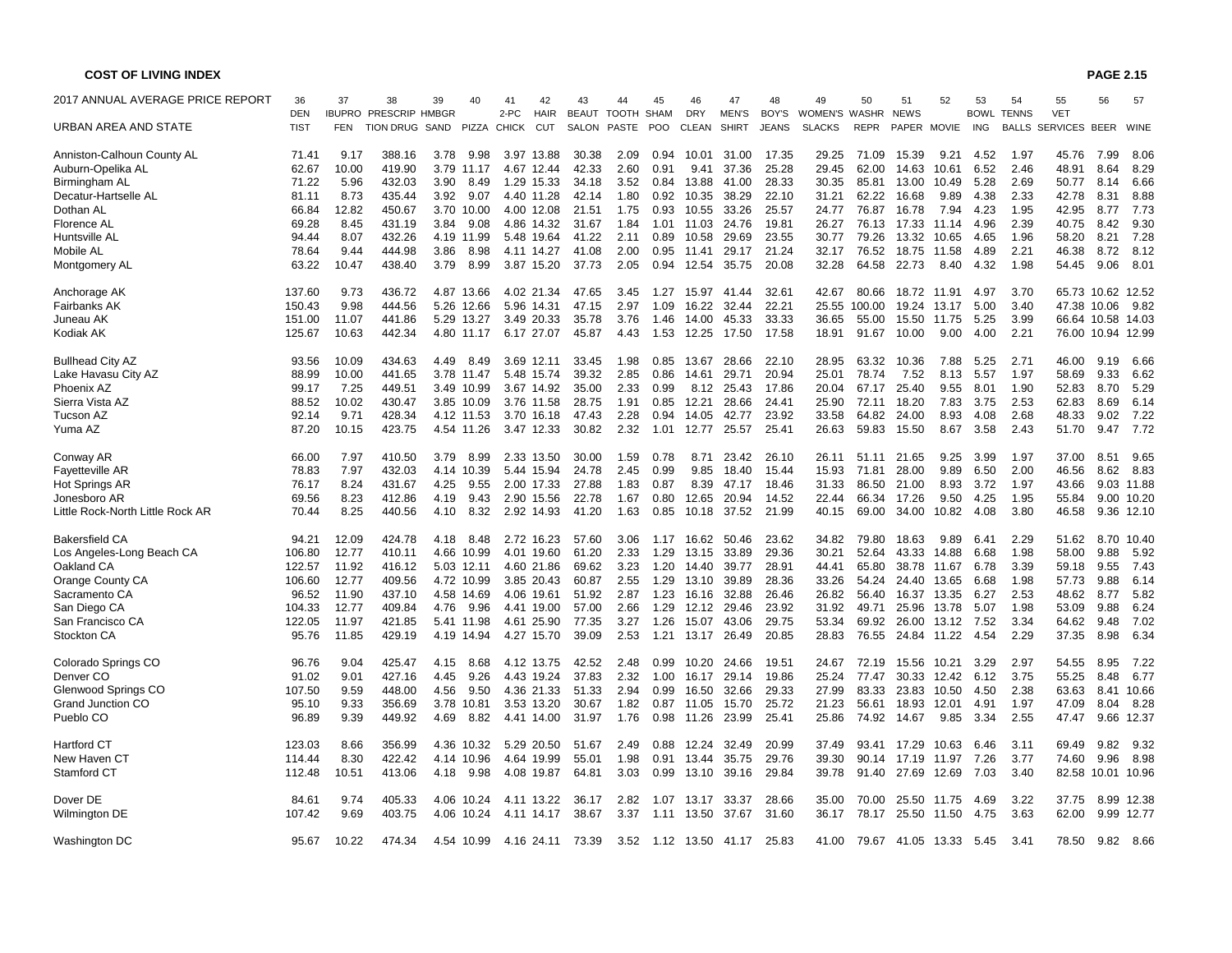| 2017 ANNUAL AVERAGE PRICE REPORT | 36                        | 37         | 38                                               | 39           | 40          | 41   | 42                        | 43                        | 44           | 45         | 46                  | 47                    | 48                    | 49                             | 50    | 51                         | 52    | 53          | 54                                | 55                               | 56        | 57            |
|----------------------------------|---------------------------|------------|--------------------------------------------------|--------------|-------------|------|---------------------------|---------------------------|--------------|------------|---------------------|-----------------------|-----------------------|--------------------------------|-------|----------------------------|-------|-------------|-----------------------------------|----------------------------------|-----------|---------------|
| URBAN AREA AND STATE             | <b>DEN</b><br><b>TIST</b> | <b>FEN</b> | <b>IBUPRO PRESCRIP HMBGR</b><br><b>TION DRUG</b> | SAND         | PIZZA CHICK | 2-PC | <b>HAIR</b><br><b>CUT</b> | BEAUT TOOTH SHAM<br>SALON | PASTE        | <b>POO</b> | <b>DRY</b><br>CLEAN | <b>MEN'S</b><br>SHIRT | BOY'S<br><b>JEANS</b> | WOMEN'S WASHR<br><b>SLACKS</b> | REPR  | <b>NEWS</b><br>PAPER MOVIE |       | ING         | <b>BOWL TENNS</b><br><b>BALLS</b> | <b>VET</b><br>SERVICES BEER WINE |           |               |
| Cape Coral-Fort Myers FL         | 98.87                     | 10.97      | 432.83                                           | 4.40         | 10.01       | 2.84 | 18.00                     | 22.67                     | 3.74         | 0.98       | 13.97               | 24.66                 | 31.66                 | 15.82                          | 85.00 | 22.66                      | 7.26  | 4.79        | 2.12                              | 52.48                            | 9.25      | 9.73          |
| Daytona Beach FL                 | 84.36                     | 8.53       | 430.83                                           | 4.20         | 9.06        | 4.18 | 15.00                     | 30.07                     | 2.37         | 0.91       | 12.24               | 36.00                 | 27.65                 | 34.17                          | 73.92 | 25.17                      | 9.60  | 4.31        | 1.96                              | 47.18                            | 8.69      | 8.32          |
| Fort Lauderdale FL               | 97.89                     | 11.35      | 405.35                                           | 4.12         | 8.99        |      | 4.50 16.15                | 61.89                     | 2.40         | 1.00       | 17.25               | 26.39                 | 21.62                 | 18.76                          | 57.11 | 19.34                      | 11.36 | 8.74        | 2.88                              | 49.20                            | 9.39      | 7.23          |
| Gainesville FL                   | 94.68                     | 9.19       | 410.12                                           | 3.90         | 8.00        |      | 3.76 14.98                | 38.00                     | 3.55         | 0.99       | 12.02               | 30.14                 | 25.90                 | 27.39                          | 72.86 | 24.75                      | 11.30 | 4.85        | 2.63                              | 48.22                            | 8.41      | 6.08          |
| Jacksonville FL                  | 93.21                     | 9.31       | 405.16                                           | 3.75         | 8.72        | 3.75 | 14.24                     | 53.33                     | 2.44         | 0.94       | 9.54                | 25.00                 | 16.37                 | 34.30                          | 67.67 | 48.51                      | 11.02 | 4.52        | 2.11                              | 57.03                            | 9.13      | 9.02          |
| Miami-Dade County FL             | 95.60                     | 11.09      | 411.52                                           | 4.22         | 8.99        |      | 4.89 14.23                | 72.00                     | 2.23         | 1.00       | 17.56               | 26.81                 | 21.50                 | 19.67                          | 51.32 | 15.31                      | 12.60 | 6.09        | 2.74                              | 46.72                            | 9.62      | 7.27          |
| Orlando FL                       | 79.99                     | 10.31      | 449.88                                           | 3.83         | 8.59        |      | 4.74 14.78                | 41.60                     | 2.49         | 0.93       | 10.60               | 19.86                 | 15.66                 | 26.51                          | 68.26 | 17.49                      | 10.59 | 5.28        | 1.98                              | 50.09                            | 10.34     | 5.78          |
| Palm Coast-Flagler County FL     | 93.42                     | 10.18      | 423.94                                           | 3.81         | 9.74        |      | 3.99 13.25                | 34.50                     | 2.46         | 0.96       | 11.52               | 19.36                 | 19.86                 | 29.88                          | 68.45 | 29.88                      | 10.08 | 2.92        | 2.64                              | 51.14                            | 9.10      | 8.94          |
| Tallahassee FL                   | 96.10                     | 10.91      | 431.18                                           | 3.89         | 8.96        |      | 5.00 13.13                | 36.20                     | 3.05         | 0.93       | 11.98               | 27.87                 | 22.91                 | 28.96                          | 73.80 | 35.67                      | 11.22 | 4.75        | 1.99                              | 47.30                            | 9.35      | 8.45          |
| Tampa FL                         | 92.29                     | 9.14       | 394.89                                           | 3.92         | 9.19        |      | 4.72 13.87                | 34.72                     | 2.71         | 1.01       | 11.42               | 22.92                 | 19.81                 | 27.33                          | 59.01 | 7.22                       | 11.59 | 6.14        | 2.64                              | 50.22                            | 9.42      | 7.91          |
| Vero Beach-Indian River FL       | 95.56                     | 10.96      | 414.78                                           | 3.88         | 9.99        |      | 4.46 15.78                | 44.67                     | 3.27         | 1.00       | 14.77               | 30.77                 | 20.33                 | 32.04                          | 76.33 | 33.68                      | 6.63  | 4.71        | 2.24                              | 49.83                            | 9.32      | 7.50          |
| Albany GA                        | 105.00                    | 9.37       | 423.63                                           | 3.99         | 9.32        |      | 2.33 14.33                | 28.00                     | 2.38         | 0.91       | 11.87               | 37.47                 | 28.55                 | 45.20                          | 69.62 | 15.25                      | 11.32 | 4.25        | 1.97                              | 47.21                            | 8.97      | 7.77          |
| Atlanta GA                       | 114.97                    | 9.38       | 414.55                                           | 3.75         | 9.29        | 4.09 | 19.63                     | 46.88                     | 2.87         | 0.94       | 9.80                | 32.61                 | 33.76                 | 29.64                          | 65.23 | 32.65                      | 14.93 | 4.96        | 2.25                              | 54.36                            | 9.07      | 9.21          |
| Augusta-Aiken GA-SC              | 76.95                     | 8.74       | 437.92                                           | 3.79         | 10.46       |      | 5.49 17.32                | 33.79                     | 3.37         | 0.85       | 11.56               | 32.74                 | 20.86                 | 27.94                          | 68.11 | 16.90                      | 11.97 | 6.96        | 1.97                              | 48.74                            | 8.90      | 9.84          |
| Dalton GA                        | 82.72                     | 7.63       | 454.95                                           | 4.12         | 9.37        |      | 3.29 13.33                | 29.25                     | 2.56         | 0.86       | 9.48                | 22.83                 | 22.83                 | 32.82                          | 77.00 | 14.99                      | 10.60 | 4.50        | 1.94                              | 60.16                            | 8.86      | 10.45         |
| LaGrange-Troup County GA         | 78.43                     | 9.00       | 404.39                                           | 3.78         | 8.66        | 2.57 | 9.85                      | 40.32                     | 2.62         | 1.67       | 11.76               | 41.61                 | 37.17                 | 45.69                          | 74.92 | 6.04                       | 10.78 | 4.12        | 2.30                              | 47.53                            | 8.35      | 8.03          |
| Savannah GA                      | 90.53                     | 7.83       | 440.80                                           | 3.54         | 8.42        | 4.15 | 15.76                     | 33.04                     | 2.14         | 0.85       | 14.53               | 34.24                 | 24.93                 | 30.92                          | 74.47 | 26.88                      | 10.32 | 5.42        | 2.41                              | 50.29                            | 8.79      | 8.11          |
| Statesboro-Bulloch County GA     | 74.50                     | 8.87       | 418.09                                           | 3.89         | 6.99        |      | 4.51 16.70                | 33.75                     | 1.96         | 0.96       | 11.23               | 27.62                 | 20.73                 | 31.03                          | 50.00 | 12.86                      | 10.85 | 5.58        | 1.97                              | 33.83                            | 8.88      | 10.18         |
| Valdosta GA                      | 83.00                     | 10.18      | 437.49                                           | 3.92         | 8.66        |      | 3.31 14.00                | 38.28                     | 2.50         | 0.91       | 11.07               | 33.00                 | 21.59                 | 36.12                          | 64.17 | 18.83                      | 10.50 | 4.25        | 2.78                              | 44.94                            | 8.85      | 9.44          |
| Honolulu HI                      | 94.84                     | 14.28      | 477.64                                           |              | 5.04 18.49  |      | 5.32 16.60                | 62.58                     | 3.18         | 1.70       | 18.16               | 47.88                 | 31.25                 | 48.68                          | 76.78 | 19.95                      | 12.01 | 3.69        | 2.31                              | 62.80                            | 8.62      | 8.68          |
| Boise ID                         | 86.44                     | 9.72       | 419.27                                           | 3.99         | 9.16        |      | 4.21 14.60                | 27.62                     | 2.45         | 0.96       | 13.70               | 20.02                 | 24.57                 | 26.85                          | 81.50 | 12.81                      | 10.30 | 3.86        | 2.32                              | 47.19                            | 8.<br>.41 | 5.00          |
| Twin Falls ID                    | 89.32                     | 9.17       | 368.74                                           | 4.18         | 9.64        |      | 4.43 11.93                | 26.86                     | 2.80         | 0.89       | 12.17               | 24.79                 | 21.82                 | 26.84                          | 82.40 | 15.88                      | 9.95  | 4.40        | 3.20                              | 46.44                            | 8.20      | 8.13          |
| Champaign-Urbana IL              | 95.67                     | 11.14      | 424.61                                           |              | 4.19 10.74  |      | 3.38 21.25                | 36.72                     | 2.98         | 1.02       | 12.64               | 22.64                 | 17.87                 | 22.41                          | 55.50 | 16.91                      | 10.00 | 5.50        | 2.56                              | 46.80                            | 8.37      | 7.70          |
| Chicago IL                       | 102.33                    | 9.87       | 414.41                                           | 4.20         | 9.99        |      | 3.50 20.00                | 69.87                     | 2.80         | 0.98       | 14.59               | 42.99                 | 29.99                 | 45.00                          | 72.50 | 12.96                      | 13.72 | 8.00        | 2.99                              | 59.00                            | 8.49      | 10.49         |
| Danville IL                      | 84.78                     | 8.66       | 429.83                                           |              | 3.89 10.16  |      | 4.32 10.44                | 27.50                     | 2.42         | 0.93       | 12.43               | 46.67                 | 35.66                 | 36.50                          | 79.11 | 16.85                      | 6.99  | 4.13        | 2.38                              | 50.39                            | 8.34      | 9.38          |
| Decatur IL                       | 71.67                     | 8.21       | 430.91                                           | 4.06         | 9.16        |      | 4.39 15.33                | 30.89                     | 2.00         | 0.83       | 15.17               | 24.49                 | 20.61                 | 31.88                          | 52.00 | 25.95                      | 9.32  | 4.38        | 1.93                              | 55.21                            | 8.42      | 8.13          |
| Joliet-Will County IL            | 91.90                     | 9.16       | 401.68                                           | 4.13         | 9.86        |      | 3.93 17.59                | 36.33                     | 3.19         | 0.98       | 10.09               | 30.13                 | 26.78                 | 29.85                          | 67.82 | 12.96                      | 9.91  | 3.81        | 2.69                              | 44.18                            | 8.51      | 9.52          |
| Peoria IL                        | 89.18                     | 7.95       | 430.93                                           |              | 3.79 12.88  |      | 5.82 15.44                | 39.47                     | 2.32         | 0.94       | 13.42               | 24.07                 | 20.64                 | 23.82                          | 80.00 | 25.00                      | 9.44  | 4.60        | 2.54                              | 55.99                            | 8.32      | 8.08          |
| Rockford IL                      | 98.89                     | 9.81       | 435.08                                           | 4.14         | 9.00        |      | 4.15 14.57                | 30.09                     | 1.87         | 0.95       | 10.58               | 29.46                 | 25.12                 | 30.60                          | 73.50 | 22.24                      | 10.86 | 4.00        | 2.45                              | 44.60                            | 7.97      | 6.57          |
| Springfield IL                   | 89.33                     | 9.21       | 431.02                                           |              | 4.34 12.73  |      | 5.76 10.71                | 32.39                     | 2.21         | 0.89       | 12.71               | 24.55                 | 20.98                 | 26.77                          | 37.67 | 32.12                      | 11.99 | 6.40        | 2.79                              | 54.18                            | 8.22      | 7.55          |
| <b>Bloomington IN</b>            | 81.51                     | 8.93       | 436.30                                           |              | 3.88 10.00  |      | 4.50 17.11                | 39.32                     | 2.64         | 0.94       | 12.03               | 29.65                 | 15.08                 | 40.22                          | 80.63 | 18.24                      | 10.54 | 4.98        | 3.00                              | 42.79                            | 8.40      | 10.32         |
| Elkhart-Goshen IN                | 107.67                    | 8.40       | 420.99                                           | 4.57         | 9.77        |      | 4.63 12.75                | 31.08                     | 2.45         | 0.92       | 11.90               | 28.49                 | 18.72                 | 25.29                          | 75.56 | 15.68                      | 9.75  | 8.29        | 2.32                              | 72.21                            | 8.71      | 7.52          |
| Evansville IN                    | 83.05                     | 8.18       | 437.26                                           | 4.09         | 10.00       |      | 4.28 17.91                | 37.78                     | 1.92         | 0.86       | 13.20               | 26.44                 | 21.32                 | 26.67                          | 76.80 | 29.55                      | 9.20  | 3.63        | 1.92                              | 51.17                            | 7.95      | 7.52          |
| Fort Wayne-Allen County IN       | 91.49                     | 8.20       | 354.99                                           | 3.83         | 9.00        | 3.89 | 16.34                     | 28.33                     | 2.72         | 1.08       | 12.73               | 54.89                 | 41.78                 | 42.11                          | 52.83 | 22.24                      | 10.74 | 3.29        | 2.62                              | 74.56                            | 8.93      | 8.65          |
| Indianapolis IN                  | 91.22                     | 8.75       | 443.70                                           |              | 3.85 10.66  |      | 4.17 17.73                | 36.97                     | 2.28         | 0.99       | 13.20               | 39.13                 | 21.76                 | 33.54                          | 60.15 | 27.33                      | 10.92 | 4.26        | 2.90                              | 49.62                            | 8.62      | 3.68          |
| Lafayette IN                     | 90.00                     | 8.34       | 436.79                                           |              | 3.53 11.00  |      | 3.63 16.18                | 30.01                     | 2.65         | 1.02       | 15.12               | 36.66                 | 25.32                 | 26.66                          | 72.55 | 12.53                      | 9.50  | 3.75        | 2.38                              | 49.00                            | 8.35      | 10.10         |
| <b>Richmond IN</b>               | 70.01                     | 8.66       | 415.83                                           | 3.80         | 8.00        | 3.99 | 11.07                     | 25.07                     | 1.93         | 0.87       | 11.71               | 25.15                 | 22.45                 | 28.79                          | 42.05 | 22.84                      | 6.02  | 3.49        | 2.30                              | 29.66                            | 8.29      | 7.79          |
| South Bend IN                    | 89.94                     | 8.27       | 428.46                                           | 4.19         | 9.82        |      | 4.27 14.66                | 31.33                     | 2.01         | 0.79       | 11.80               | 34.19                 | 25.77                 | 29.27                          | 75.12 | 16.27                      | 7.62  | 3.00        | 2.34                              | 56.38                            | 8.63      | 8.32          |
| Ames IA                          | 92.06                     | 9.31       | 440.68                                           | 3.96         | 8.71        |      | 4.86 16.11                | 32.70                     | 1.84         | 0.85       | 12.66               | 19.00                 | 11.84                 | 22.63                          | 68.67 | 16.58                      | 8.74  | 5.00        | 1.96                              | 37.36                            | 8.49      | 4.59          |
| <b>Burlington IA</b>             | 75.67                     | 9.57       | 480.82                                           | 3.92         | 7.66        |      | 4.12 11.00                | 22.00                     | 2.78         | 0.86       | 14.71               | 23.49                 | 23.15                 | 26.32                          | 63.33 | 12.25                      | 9.00  | 4.00        | 1.95                              | 46.67                            | 8.48      | 5.79          |
| Cedar Rapids IA                  | 82.63                     | 9.41       | 457.54                                           | 4.27         | 8.66        |      | 4.12 18.59                | 37.28                     | 2.24         | 0.85       | 12.52               | 21.54                 | 16.12                 | 23.99                          | 72.56 | 22.82                      | 10.00 | 3.61        | 1.95                              | 57.90                            | 8.74      | 8.24          |
| Davenport-Moline-Rock Is IA-IL   | 82.83                     | 9.82       | 462.51                                           | 3.89         | 10.72       |      | 2.73 17.89                | 29.97                     | 2.69         | 0.85       | 13.74               | 27.16                 | 16.37                 | 31.02                          | 85.17 | 25.08                      |       | 10.24 11.63 | 2.28                              | 46.57                            | 8.38      | 7.27          |
| Des Moines IA                    | 78.86                     | 8.72       | 430.12                                           | 4.13         | 9.16        |      | 4.02 14.97                | 31.92                     | 1.86         | 0.97       | 12.46               | 16.38                 | 11.20                 | 15.07                          | 77.62 | 27.00                      | 9.04  | 4.58        | 1.99                              | 35.59                            | 8.62      | 7.06          |
|                                  | 69.48                     | 9.40       | 450.20                                           |              | 8.31        |      | 4.99 17.62                | 32.90                     |              | 0.87       | 10.34               | 20.02                 | 22.52                 | 30.82                          | 83.10 |                            | 8.62  |             | 2.78                              | 50.13                            | 8.58      |               |
| Dubuque IA                       | 88.51                     | 7.56       | 420.23                                           | 3.95<br>3.76 |             |      |                           | 25.10                     | 2.79<br>1.90 |            |                     |                       | 24.88                 |                                |       | 23.16<br>25.84             | 8.98  | 2.78        | 2.11                              | 43.93                            | 8.75      | 13.61<br>8.64 |
| Mason City IA                    |                           |            |                                                  |              | 9.63        |      | 5.19 18.84                |                           |              | 0.89       | 15.27               | 17.40                 |                       | 26.69                          | 70.78 |                            |       | 3.15        |                                   |                                  |           |               |
| Waterloo-Cedar Falls IA          | 81.66                     | 8.43       | 359.57                                           | 5.29         | 9.16        |      | 5.66 12.50                | 27.50                     | 2.14         |            | 1.01 11.36          | 18.93                 | 17.94                 | 26.49                          | 96.33 | 29.33                      | 10.67 | 3.50        | 1.98                              | 39.00                            | 7.85      | 7.38          |

**PAGE 2.16**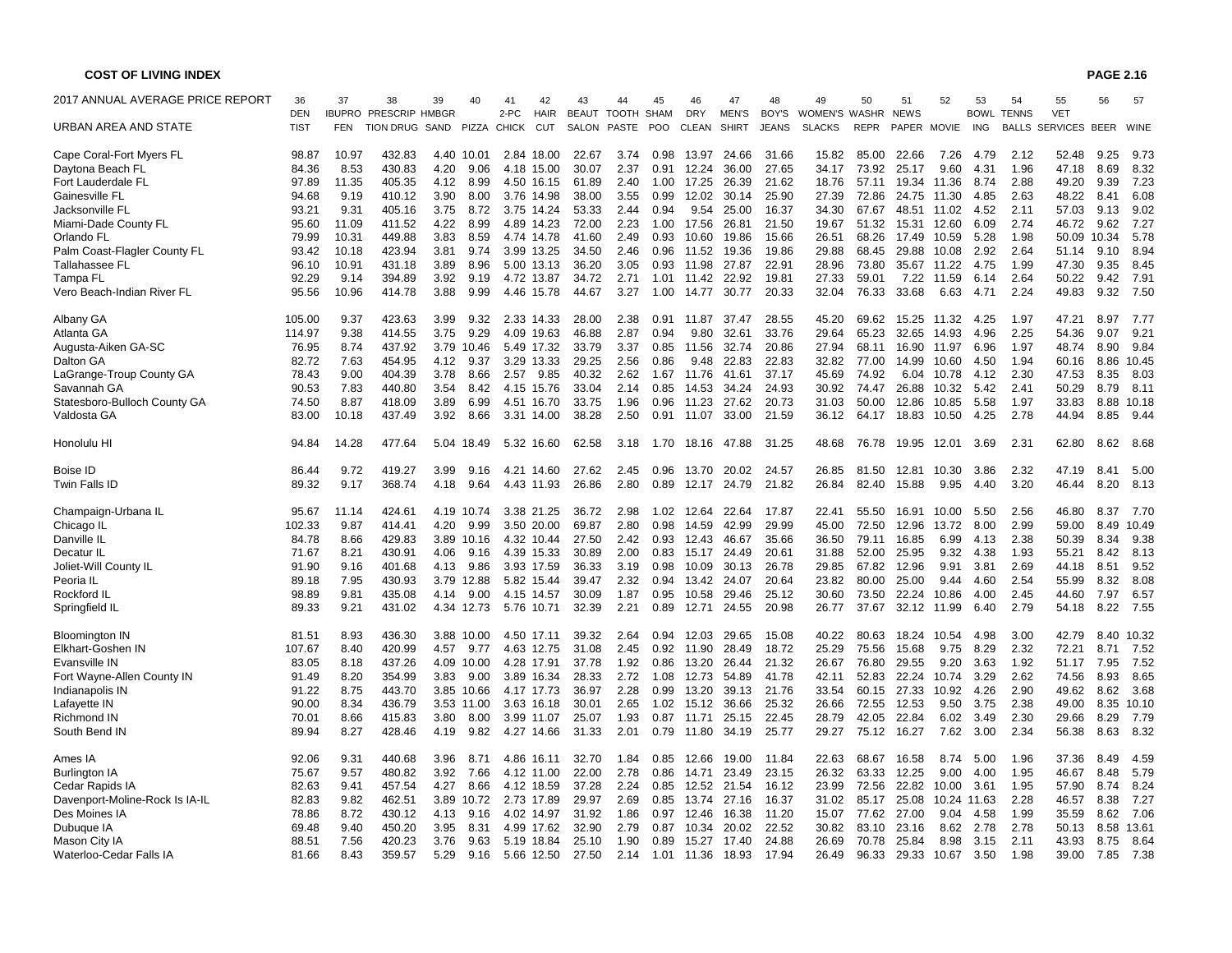| <b>COST OF LIVING INDEX</b>        |             |       |                              |      |            |             |                           |              |            |            |            |              |              |               |        |             |             |             |              |                                        | <b>PAGE 2.17</b>  |            |
|------------------------------------|-------------|-------|------------------------------|------|------------|-------------|---------------------------|--------------|------------|------------|------------|--------------|--------------|---------------|--------|-------------|-------------|-------------|--------------|----------------------------------------|-------------------|------------|
| 2017 ANNUAL AVERAGE PRICE REPORT   | 36          | 37    | 38                           | 39   | 40         | 41          | 42                        | 43           | 44         | 45         | 46         | 47           | 48           | 49            | 50     | 51          | 52          | 53          | 54           | 55                                     | 56                | 57         |
| URBAN AREA AND STATE               | <b>DEN</b>  |       | <b>IBUPRO PRESCRIP HMBGR</b> |      |            | 2-PC        | <b>HAIR</b><br><b>CUT</b> | <b>BEAUT</b> | TOOTH SHAM |            | <b>DRY</b> | <b>MEN'S</b> | BOY'S        | WOMEN'S WASHR |        | <b>NEWS</b> |             | <b>BOWL</b> | <b>TENNS</b> | <b>VET</b><br>BALLS SERVICES BEER WINE |                   |            |
|                                    | <b>TIST</b> | FEN   | TION DRUG SAND               |      |            | PIZZA CHICK |                           | SALON        | PASTE      | <b>POO</b> | CLEAN      | <b>SHIRT</b> | <b>JEANS</b> | <b>SLACKS</b> | REPR   | PAPER MOVIE |             | ING         |              |                                        |                   |            |
| Dodge City KS                      | 95.50       | 8.11  | 417.50                       | 4.29 | 9.49       |             | 5.00 15.35                | 39.22        | 2.27       | 0.88       | 9.59       | 30.00        | 21.46        | 34.33         | 63.32  | 13.53       | 9.55        | 3.50        | 1.92         | 37.50                                  | 8.19              | 8.21       |
| Hutchinson KS                      | 88.31       | 8.50  | 423.02                       | 4.26 | 8.82       |             | 2.92 15.25                | 27.77        | 1.81       | 0.88       | 13.13      | 37.67        | 21.33        | 36.83         | 69.50  | 20.58       | 9.55        | 7.30        | 2.90         | 44.76                                  | 8.29              | 7.11       |
| Manhattan KS                       | 85.44       | 8.55  | 428.09                       | 4.29 | 9.50       |             | 3.99 14.96                | 33.29        | 3.17       | 0.79       | 14.59      | 35.99        | 23.99        | 31.42         | 32.78  | 34.66       | 12.61       | 3.55        | 2.86         | 45.65                                  | 8.07              | 7.91       |
| Pittsburg KS                       | 83.09       | 8.41  | 414.07                       | 4.79 | 8.46       |             | 5.00 12.94                | 32.01        | 1.98       | 0.83       | 8.96       | 18.37        | 29.32        | 22.49         | 45.07  | 14.69       | 5.98        | 3.93        | 1.94         | 31.83                                  |                   | 8.53 11.31 |
| Salina KS                          | 71.61       | 8.11  | 435.88                       | 3.99 | 9.59       |             | 4.96 13.92                | 26.61        | 1.81       | 0.83       | 15.55      | 21.55        | 14.20        | 25.92         | 46.49  | 16.66       | 6.20        | 3.95        | 1.97         | 38.60                                  | 8.31              | 9.21       |
| Topeka KS                          | 86.87       | 8.56  | 443.22                       | 4.99 | 9.89       |             | 4.00 15.58                | 29.20        | 3.24       | 0.99       | 11.67      | 41.67        | 22.49        | 32.66         | 61.29  | 32.40       | 9.60        | 5.44        | 2.55         | 41.17                                  |                   | 8.05 13.43 |
| Wichita KS                         | 81.12       | 8.41  | 418.29                       | 4.09 | 8.81       |             | 4.05 17.73                | 39.10        | 2.03       | 0.88       | 14.39      | 47.44        | 29.63        | 46.37         | 65.46  | 33.75       | 9.16        | 3.18        | 2.55         | 47.46                                  | 8.45              | 7.43       |
| <b>Bowling Green KY</b>            | 85.29       | 7.22  | 409.70                       | 3.87 | 8.31       |             | 5.01 15.99                | 38.05        | 3.00       | 0.85       | 11.98      | 36.13        | 21.25        | 34.12         | 77.38  | 17.87       | 11.19       | 3.98        | 2.28         | 43.69                                  | 8.11              | 8.45       |
| Lexington KY                       | 81.04       | 8.13  | 459.87                       | 3.85 | 9.24       |             | 4.63 16.67                | 43.67        | 2.46       | 0.81       | 12.88      | 37.98        | 28.45        | 41.83         | 60.38  | 38.27       | 10.07       | 4.85        | 2.18         | 49.67                                  | 8.26              | 8.66       |
| Louisville KY                      | 92.97       | 8.88  | 371.95                       |      | 3.79 10.00 |             | 4.29 16.13                | 38.33        | 2.83       | 1.01       | 11.53      | 35.80        | 24.39        | 34.33         | 69.05  | 27.08       | 9.25        | 4.31        | 2.42         | 51.37                                  | 8.88              | 8.61       |
| Alexandria LA                      | 109.67      | 9.03  | 434.55                       |      | 3.82 12.66 |             | 2.99 13.00                | 28.67        | 1.97       | 0.93       | 12.17      | 25.66        | 21.82        | 25.66         | 83.00  | 13.97       | 8.75        | 4.96        | 2.15         |                                        | 57.00 10.72       | 9.16       |
| <b>Baton Rouge LA</b>              | 102.88      | 9.57  | 447.33                       | 4.13 | 8.50       |             | 3.95 16.77                | 45.13        | 2.86       | 1.00       | 13.32      | 42.04        | 36.51        | 40.54         | 76.75  | 21.80       | 9.90        | 3.97        | 1.95         | 49.28                                  | 8.51              | 10.02      |
| Hammond LA                         | 73.99       | 10.05 | 433.52                       |      | 4.22 10.48 |             | 3.93 15.40                | 34.36        | 2.22       | 1.02       | 10.14      | 37.43        | 25.02        | 32.47         | 86.58  | 22.32       | 9.94        | 3.97        | 1.97         | 37.86                                  | 8.62              | 8.06       |
| Lafayette LA                       | 82.27       | 9.20  | 435.24                       | 3.75 | 8.99       |             | 3.30 17.58                | 37.07        | 2.23       | 1.01       | 11.73      | 26.65        | 18.15        | 23.97         | 83.67  | 23.20       | 9.66        | 5.38        | 2.40         | 42.16                                  | 8.50              | 8.17       |
| Lake Charles LA                    | 94.78       | 10.35 | 438.81                       | 3.99 | 8.99       |             | 3.24 16.31                | 34.98        | 2.19       | 1.03       | 11.37      | 32.98        | 25.25        | 27.58         | 74.27  | 13.50       | 7.54        | 4.00        | 1.97         | 41.32                                  | 8.33              | 7.19       |
| Monroe LA                          | 79.52       | 8.41  | 424.21                       | 3.88 | 9.23       |             | 3.32 15.94                | 29.12        | 2.19       | 1.03       | 11.12      | 21.57        | 18.54        | 24.54         | 81.24  | 11.35       |             | 7.48 10.03  | 2.31         | 47.30                                  | 8.55              | 9.53       |
| New Orleans LA                     | 88.25       | 9.85  | 441.86                       | 4.10 | 7.49       |             | 1.57 16.45                | 41.22        | 2.19       | 1.02       | 12.66      | 25.55        | 22.73        | 27.22         | 82.78  | 16.95       |             | 10.64 12.34 | 2.39         | 56.48                                  | 8.77              | 9.88       |
| Shreveport-Bossier City LA         | 88.42       | 8.61  | 447.55                       |      | 3.62 10.99 |             | 2.99 15.51                | 54.81        | 2.13       | 1.02       | 13.06      | 27.28        | 25.64        | 31.75         | 74.44  | 17.08       | 9.63        | 4.96        | 2.38         | 47.50                                  | 8.05              | 8.53       |
| Slidell-St. Tammany Parish LA      | 89.32       | 9.38  | 427.85                       |      | 4.38 10.48 |             | 3.93 15.65                | 38.85        | 1.95       | 1.02       | 11.70      | 35.86        | 24.72        | 33.97         | 87.89  | 22.32       | 10.76       | 4.17        | 1.97         | 46.02                                  | 8.50              | 8.26       |
| <b>Portland ME</b>                 | 98.00       | 9.60  | 360.16                       | 4.32 | 8.91       |             | 4.36 19.83                | 52.89        | 3.46       | 1.01       | 13.67      | 30.82        | 19.83        | 35.83         | 87.99  | 26.00       | 10.85       | 4.38        | 3.82         | 58.00                                  | 9.32              | 9.66       |
| <b>Baltimore MD</b>                | 83.13       | 10.69 | 448.22                       |      | 3.89 10.50 |             | 3.42 19.44                | 54.28        | 3.43       | 1.12       | 12.44      | 31.89        | 22.16        | 37.44         | 57.21  | 19.48       | 12.83       | 5.54        | 3.24         |                                        | 59.23 10.49 10.57 |            |
| Bethesda-Gaithersburg-Frederick MD | 86.00       | 10.19 | 443.01                       |      | 3.69 11.99 |             | 3.50 20.00                | 55.00        | 2.42       | 1.06       | 13.50      | 40.00        | 30.00        | 39.00         | 75.00  |             | 37.54 15.17 | 6.00        | 2.83         | 50.00                                  |                   | 9.99 12.66 |
| Boston MA                          | 126.73      | 9.19  | 419.01                       |      | 4.87 10.62 |             | 4.68 21.98                | 51.87        | 2.26       | 1.05       | 16.25      | 54.03        | 28.59        | 38.82         | 99.51  |             | 69.94 13.47 | 8.95        | 3.07         | 61.33                                  |                   | 9.97 11.22 |
| Framingham-Natick MA               | 110.63      | 9.27  | 409.74                       |      | 4.84 11.30 |             | 5.34 16.68                | 50.37        | 2.75       | 1.02       | 15.49      | 59.13        | 18.97        | 48.44         | 107.44 |             | 61.72 12.55 | 5.61        | 2.31         | 67.12                                  | 9.60              | 9.81       |
| Pittsfield MA                      | 99.38       | 9.26  | 419.08                       | 4.79 | 8.49       |             | 4.21 12.85                | 34.18        | 2.47       | 1.00       | 17.50      | 30.33        | 16.54        | 31.58         | 82.17  |             | 23.11 10.13 | 4.40        | 2.64         | 53.36                                  |                   | 8.86 10.46 |
| <b>Benton Harbor MI</b>            | 91.75       | 9.07  | 428.54                       | 4.19 | 7.99       |             | 4.50 13.79                | 26.96        | 2.38       | 0.79       | 12.48      | 26.99        | 25.33        | 28.32         | 69.00  | 28.51       | 7.17        | 3.42        | 2.18         | 47.08                                  | 8.28              | 6.65       |
| Detroit MI                         | 91.17       | 8.27  | 430.75                       |      | 4.33 10.56 |             | 4.53 16.23                | 47.07        | 2.18       | 0.80       | 11.22      | 26.23        | 22.48        | 28.79         | 62.08  | 18.33       | 10.62       | 3.44        | 2.33         | 48.46                                  | 8.03              | 5.73       |
| <b>Grand Rapids MI</b>             | 88.11       | 8.56  | 448.91                       | 3.79 | 9.99       |             | 4.24 19.39                | 37.45        | 2.04       | 0.81       | 17.22      | 22.99        | 24.66        | 30.49         | 73.87  | 16.00       | 10.74       | 3.26        | 2.27         | 50.07                                  | 8.30              | 6.76       |
| Kalamazoo MI                       | 93.92       | 7.55  | 420.02                       | 3.79 | 8.83       |             | 4.38 15.21                | 16.11        | 1.83       | 0.79       |            | 13.02 12.10  | 15.32        | 12.54         | 76.43  | 14.77       | 8.13        | 3.45        | 2.13         | 46.65                                  | 7.81              | 7.13       |
| Mankato MN                         | 108.33      | 9.19  | 392.31                       | 3.92 | 9.82       |             | 5.22 21.33                | 30.11        | 2.64       | 0.94       | 13.57      | 26.13        | 19.46        | 26.85         | 107.67 | 23.99       | 10.03       | 4.83        | 1.99         | 47.04                                  | 8.21              | 6.66       |
| Minneapolis MN                     | 84.22       | 12.00 | 422.69                       |      | 3.87 11.04 |             | 3.79 23.99                | 34.28        | 3.38       | 1.06       | 14.48      | 34.59        | 30.26        | 38.77         | 76.50  | 14.08       | 10.13       | 4.01        | 3.30         | 61.87                                  | 8.98              | 9.22       |
| St. Cloud MN                       | 89.10       | 9.63  | 480.16                       | 4.15 | 9.99       |             | 4.35 17.00                | 32.17        | 2.93       | 1.53       | 14.55      | 41.34        | 36.61        | 41.75         | 70.05  | 12.97       | 9.25        | 4.07        | 2.69         | 41.69                                  | 9.79              | 8.53       |
| St. Paul MN                        | 84.21       | 11.98 | 423.18                       |      | 3.92 11.55 |             | 3.83 22.35                | 35.96        | 3.33       | 1.07       | 13.68      | 33.59        | 27.69        | 38.05         | 78.61  | 14.08       | 10.02       | 3.95        | 3.04         | 63.35                                  | 8.97              | 8.89       |
| Gulfport-Biloxi MS                 | 87.50       | 8.53  | 424.33                       |      | 3.85 10.43 |             | 3.71 14.78                | 31.68        | 2.56       | 1.21       | 9.97       | 35.15        | 23.87        | 37.09         | 88.55  | 18.69       | 10.23       | 3.98        | 2.32         | 45.47                                  | 8.00              | 7.26       |
| Hattiesburg MS                     | 88.99       | 10.04 | 389.81                       | 3.79 | 8.66       |             | 2.21 15.06                | 33.57        | 2.30       | 0.87       | 10.09      | 15.40        | 13.56        | 17.06         | 74.81  | 20.00       | 10.24       | 4.50        | 1.57         | 49.20                                  | 9.69              | 8.37       |
| <b>Jackson MS</b>                  | 86.63       | 7.97  | 390.75                       | 3.79 | 9.32       |             | 2.04 13.32                | 23.38        | 3.06       | 0.76       | 13.43      | 14.57        | 15.49        | 17.07         | 101.33 | 24.00       | 9.08        | 7.08        | 2.79         | 64.67                                  |                   | 9.72 10.92 |
| <b>Tupelo MS</b>                   | 91.50       | 8.18  | 437.11                       | 3.76 | 9.36       |             | 3.16 13.89                | 24.32        | 1.68       | 0.74       | 9.98       | 21.82        | 17.96        | 17.96         | 65.00  | 11.25       | 9.50        | 4.25        | 1.97         | 35.25                                  | 7.99              | 4.88       |
| Columbia MO                        | 80.51       | 8.77  | 459.88                       |      | 3.99 10.10 |             | 3.73 15.44                | 36.29        | 2.42       | 0.84       | 11.79      | 35.58        | 20.95        | 31.82         | 78.03  | 15.17       | 10.05       | 5.00        | 2.22         | 41.75                                  | 8.54              | 7.39       |
| Jefferson City MO                  | 88.71       | 9.76  | 468.32                       | 4.11 | 9.59       |             | 4.73 13.39                | 36.23        | 2.71       | 0.86       | 11.77      | 28.40        | 16.94        | 29.08         | 70.16  | 11.22       | 8.28        | 4.43        | 2.35         | 42.21                                  | 8.47              | 7.51       |
| Joplin MO                          | 77.40       | 7.27  | 424.61                       | 4.79 | 7.95       |             | 4.49 16.06                | 22.76        | 2.57       | 0.90       | 10.17      | 16.09        | 14.63        | 17.26         | 36.67  | 27.75       | 11.66       | 3.50        | 2.03         | 36.13                                  | 8.64              | 6.61       |
| Kansas City MO-KS                  | 97.70       | 9.17  | 417.55                       | 4.44 | 9.66       |             | 3.83 15.70                | 29.57        | 2.07       | 0.91       | 12.88      | 30.66        | 25.96        | 30.83         | 72.57  | 32.85       | 9.55        | 4.27        | 2.46         | 44.42                                  | 8.31              | 8.46       |
| Springfield MO                     | 87.87       | 9.25  | 431.24                       | 3.99 | 7.99       |             | 4.82 13.07                | 32.07        | 2.04       | 0.96       | 9.36       | 40.56        | 24.04        | 33.29         | 76.36  | 13.12       | 9.37        | 3.67        | 2.07         | 41.99                                  | 8.19              | 6.86       |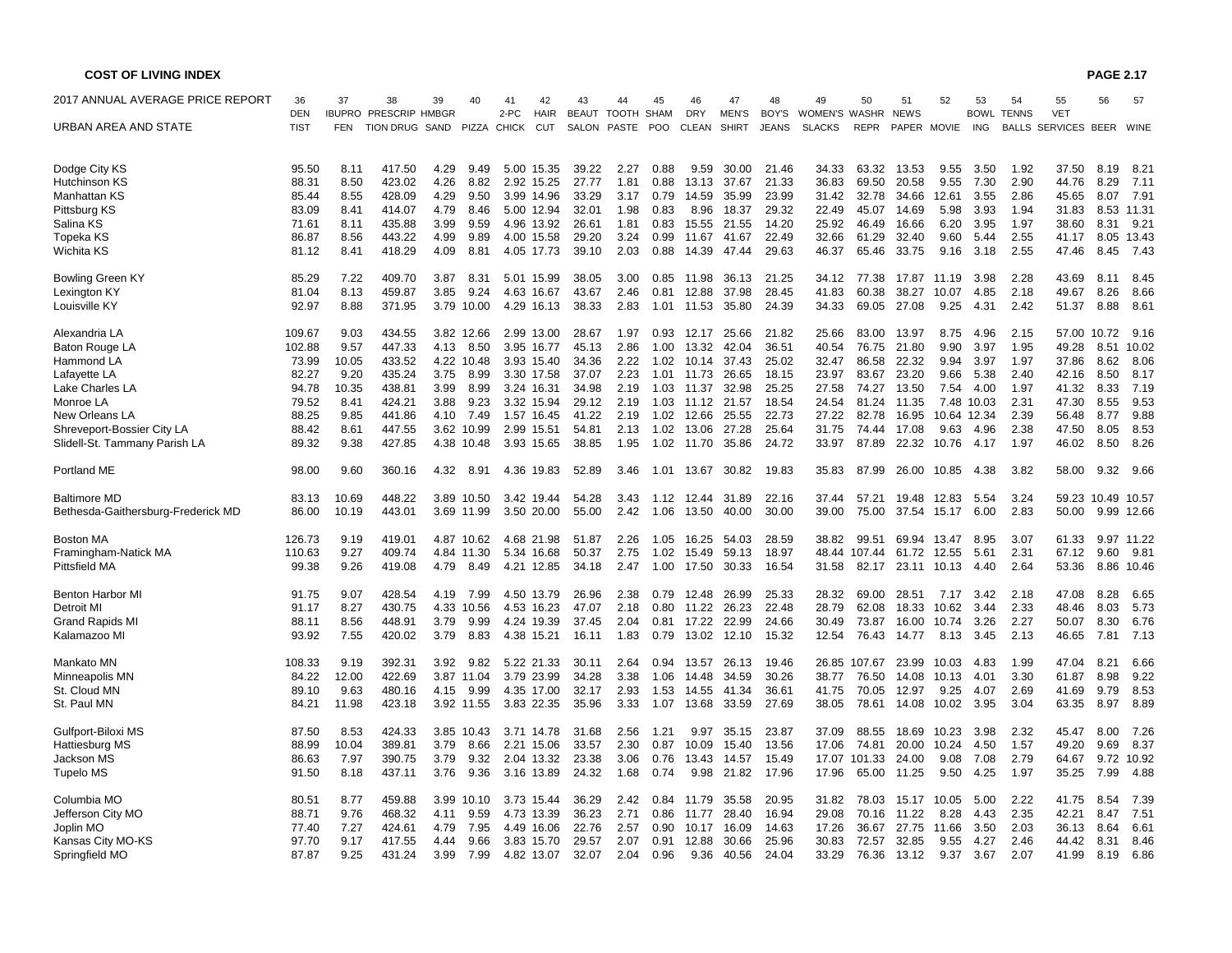| 2017 ANNUAL AVERAGE PRICE REPORT | 36                        | 37         | 38                                               | 39   | 40         | 41                   | 42                        | 43                           | 44                  | 45         | 46                         | 47                           | 48                    | 49                             | 50           | 51                         | 52               | 53         | 54                | 55                                       | 56   | 57          |
|----------------------------------|---------------------------|------------|--------------------------------------------------|------|------------|----------------------|---------------------------|------------------------------|---------------------|------------|----------------------------|------------------------------|-----------------------|--------------------------------|--------------|----------------------------|------------------|------------|-------------------|------------------------------------------|------|-------------|
| URBAN AREA AND STATE             | <b>DEN</b><br><b>TIST</b> | <b>FEN</b> | <b>IBUPRO PRESCRIP HMBGR</b><br><b>TION DRUG</b> | SAND | PIZZA      | 2-PC<br><b>CHICK</b> | <b>HAIR</b><br><b>CUT</b> | <b>BEAUT</b><br><b>SALON</b> | TOOTH SHAM<br>PASTE | <b>POO</b> | <b>DRY</b><br><b>CLEAN</b> | <b>MEN'S</b><br><b>SHIRT</b> | BOY'S<br><b>JEANS</b> | WOMEN'S WASHR<br><b>SLACKS</b> | <b>REPR</b>  | <b>NEWS</b><br>PAPER MOVIE |                  | <b>ING</b> | <b>BOWL TENNS</b> | <b>VET</b><br><b>BALLS SERVICES BEER</b> |      | WINE        |
| St. Louis MO-IL                  | 97.45                     | 11.27      | 432.37                                           | 4.17 | 9.21       |                      | 3.60 17.21                | 34.20                        | 2.34                | 1.13       |                            | 14.16 20.75                  | 20.38                 | 24.36                          | 65.77        | 17.29                      | 10.24            | 3.59       | 2.01              | 47.31                                    | 8.68 | 7.97        |
| Bozeman MT                       | 84.00                     | 9.71       | 433.64                                           |      | 4.99 10.00 |                      | 4.45 15.52                | 37.52                        | 2.57                |            | 0.97 17.54                 | 21.49                        | 19.55                 | 23.99                          | 83.14        | 17.77                      | 10.53            | 3.92       | 1.96              | 47.97                                    | 8.68 | 8.01        |
| Hastings NE                      | 80.57                     | 9.77       | 456.38                                           |      | 3.90 10.67 |                      | 1.99 11.74                | 25.40                        | 2.54                | 1.02       | 16.38                      | 36.76                        | 29.23                 | 23.40                          | 72.34        | 8.69                       | 8.32             | 4.97       | 2.05              | 45.54                                    | 7.93 | 8.80        |
| Lincoln NE                       | 81.88                     | 9.14       | 454.66                                           |      | 4.09 10.01 |                      | 4.05 19.37                | 36.72                        | 2.19                | 0.82       | 14.27                      | 41.55                        | 26.93                 | 43.14                          | 62.50        | 40.58                      | 10.33            | 4.56       | 2.09              | 48.56                                    |      | 8.00 10.19  |
| Omaha NE                         | 74.14                     | 9.25       | 431.14                                           | 4.17 | 9.49       |                      | 3.53 17.00                | 32.86                        | 1.95                | 0.84       | 15.21                      | 27.45                        | 24.10                 | 32.21                          | 75.08        | 24.24                      | 9.59             | 3.70       | 1.99              | 42.61                                    | 8.26 | 7.69        |
| Las Vegas NV                     | 98.00                     | 9.83       | 424.38                                           |      | 4.15 9.99  |                      | 2.88 17.73                | 47.47                        | 2.19                | 0.88       | 13.52                      | 42.83                        | 26.79                 | 38.20                          | 60.56        |                            | 9.44 11.85       | 4.38       | 2.85              | 51.93                                    | 8.78 | 8.59        |
| Reno-Sparks NV                   | 99.33                     | 10.44      | 385.41                                           |      | 3.81 13.32 |                      | 4.99 17.55                | 46.47                        | 3.68                | 1.02       | 15.44                      | 34.11                        | 27.94                 | 31.60                          | 91.92        | 22.89                      | 10.33            | 4.57       | 3.07              | 56.00                                    | 8.19 | 8.37        |
| Manchester NH                    | 106.67                    | 9.66       | 409.35                                           |      | 4.59 11.66 |                      | 4.89 20.00                | 39.33                        | 4.29                | 1.02       |                            | 13.00 31.66                  | 25.00                 | 35.00                          | 89.67        |                            | 15.17 11.00      | 5.00       | 3.66              | 65.00                                    |      | 9.32 11.32  |
| Bergen-Passaic NJ                | 103.28                    | 8.72       | 474.34                                           | 4.36 | 8.63       |                      | 4.02 20.53                | 34.60                        | 2.08                | 0.98       | 12.15                      | 35.09                        | 34.06                 |                                | 35.59 100.00 |                            | 31.62 11.22      | 4.94       | 3.11              | 60.80                                    | 9.39 | 8.99        |
| Middlesex-Monmouth NJ            | 115.62                    | 8.39       | 465.46                                           | 4.44 | 8.59       |                      | 3.85 19.00                | 36.33                        | 2.12                | 1.06       | 12.11                      | 38.93                        | 35.53                 |                                | 36.58 101.00 |                            | 31.62 11.68      | 4.98       | 3.12              | 63.07                                    | 9.46 | 9.32        |
| Newark-Elizabeth NJ              | 99.80                     | 8.79       | 484.38                                           | 4.47 | 8.59       |                      | 3.93 22.60                | 37.53                        | 2.07                | 0.99       | 12.36                      | 38.16                        | 35.80                 |                                | 37.73 100.00 |                            | 31.62 11.68      | 4.90       | 3.07              | 68.60                                    | 8.92 | 8.99        |
| Albuquerque NM                   | 100.33                    | 8.48       | 422.06                                           | 4.19 | 9.32       |                      | 1.89 19.33                | 45.00                        | 3.47                | 0.82       | 12.00                      | 30.00                        | 31.00                 | 42.50                          | 72.00        | 16.25                      | 11.72            | 6.25       | 2.08              | 45.00                                    | 7.99 | 9.99        |
| Albany NY                        | 93.90                     | 9.41       | 425.19                                           | 4.25 | 8.59       |                      | 4.25 19.11                | 30.79                        | 2.86                | 1.14       | 16.48                      | 28.31                        | 23.62                 | 31.25                          | 85.07        | 25.10                      | 12.14            | 4.11       | 2.64              | 54.10                                    |      | 9.86 11.63  |
| <b>Buffalo NY</b>                | 78.97                     | 8.50       | 418.39                                           |      | 4.78 10.66 |                      | 5.16 15.88                | 37.27                        | 1.68                | 0.89       | 14.30                      | 17.38                        | 15.45                 | 20.13                          | 54.03        | 19.50                      | 10.92            | 3.71       | 2.04              | 52.56                                    |      | 8.86 8.77   |
| Ithaca NY                        | 89.33                     | 8.66       | 423.86                                           |      | 4.92 11.50 |                      | 3.84 16.50                | 31.03                        | 2.17                | 1.55       | 14.33                      | 30.36                        | 19.81                 | 21.44                          | 66.73        | 15.41                      | 12.56            | 4.00       | 1.96              | 49.89                                    |      | 8.91 12.93  |
| New York (Brooklyn) NY           | 115.00                    | 9.99       | 430.00                                           |      | 4.66 11.99 |                      | 4.65 25.00                | 76.67                        | 4.49                | 1.29       | 13.99                      | 50.00                        | 29.00                 | 39.00                          | 75.00        | 25.39                      | 13.67 10.00      |            | 3.36              | 75.00                                    |      | 11.33 13.32 |
| New York (Manhattan) NY          | 125.00                    | 11.99      | 435.07                                           |      | 5.02 12.04 |                      | 5.35 23.67                | 65.00                        | 4.49                | 1.69       | 14.50                      | 32.67                        | 30.00                 | 45.00                          | 120.00       | 27.51                      | 15.46 13.00      |            | 4.08              | 94.00                                    |      | 12.32 11.99 |
| Rochester NY                     | 94.93                     | 7.08       | 395.68                                           |      | 4.40 10.49 |                      | 4.79 15.27                | 38.00                        | 1.76                | 0.96       | 13.42                      | 29.43                        | 26.46                 | 33.16                          | 64.66        | 18.03                      | 10.95            | 5.73       | 2.31              | 49.16                                    |      | 8.75 10.85  |
| Utica-Rome NY                    | 85.27                     | 9.23       | 417.53                                           |      | 4.22 10.85 |                      | 4.56 12.07                | 25.73                        | 1.86                | 1.00       | 14.06                      | 22.39                        | 18.55                 | 20.90                          | 83.00        | 24.62                      | 10.67            | 3.99       | 2.33              | 45.80                                    |      | 9.30 9.37   |
| Asheville NC                     | 113.79                    | 7.75       | 394.01                                           |      | 3.95 11.26 |                      | 3.56 18.68                | 36.55                        | 2.18                | 0.98       | 14.21                      | 23.29                        | 13.15                 | 22.22                          | 80.87        | 18.87                      | 10.65            | 5.08       | 1.98              | 45.78                                    | 8.51 | 8.46        |
| <b>Burlington NC</b>             | 87.14                     | 9.07       | 437.66                                           | 3.49 | 8.30       |                      | 4.58 13.32                | 40.57                        | 2.09                | 1.03       | 14.41                      | 29.90                        | 22.25                 | 30.95                          | 78.46        | 34.98                      | 9.35             | 4.48       | 1.94              | 40.24                                    | 8.55 | 8.31        |
| Chapel Hill NC                   | 105.00                    | 8.57       | 441.08                                           | 3.94 | 8.49       |                      | 3.29 12.50                | 33.50                        | 1.75                | 0.90       | 7.67                       | 11.33                        | 10.90                 | 20.38                          | 98.00        | 8.25                       | 13.04            | 4.66       | 1.98              | 50.00                                    | 8.77 | 8.36        |
| Charlotte NC                     | 113.63                    | 7.03       | 418.61                                           | 4.17 | 8.52       |                      | 3.54 17.75                | 33.80                        | 3.18                | 1.17       | 10.05                      | 36.82                        | 21.46                 | 33.79                          | 78.00        | 9.16                       | 10.91            | 5.78       | 2.71              | 63.52                                    | 8.92 | 7.87        |
| Dare County NC                   | 113.78                    | 8.99       | 432.03                                           | 3.79 | 8.99       |                      | 5.70 12.00                | 35.00                        | 2.47                | 0.98       | 14.44                      | 34.58                        | 29.88                 | 31.70                          | 81.00        | 13.00                      | 11.00            | 6.25       | 1.94              | 89.67                                    | 8.63 | 8.07        |
| Durham NC                        | 86.20                     | 8.70       | 421.43                                           | 3.82 | 9.32       |                      | 3.63 15.37                | 43.85                        | 2.90                | 1.40       | 12.64                      | 20.46                        | 22.23                 | 24.61                          | 68.74        | 22.50                      | 9.95             | 4.33       | 2.41              | 53.35                                    | 8.21 | 8.68        |
| Raleigh NC                       | 98.93                     | 8.66       | 444.08                                           |      | 3.82 10.82 |                      | 3.56 19.49                | 51.86                        | 2.65                | 1.03       | 12.63                      | 23.44                        | 21.34                 | 31.86                          | 78.84        | 9.91                       | 9.93             | 5.64       | 2.24              | 50.51                                    |      | 9.11 10.97  |
| Thomasville-Lexington NC         | 99.12                     | 9.22       | 431.91                                           |      | 3.19 11.99 |                      | 5.44 11.50                | 29.33                        | 1.90                | 0.95       | 9.19                       | 22.67                        | 20.82                 | 21.32                          | 80.00        | 13.17                      | 6.00             | 2.25       | 2.27              | 54.72                                    |      | 8.29 14.24  |
| <b>Wilmington NC</b>             | 114.73                    | 9.26       | 438.48                                           | 3.79 | 9.83       |                      | 3.42 14.50                | 44.31                        | 3.24                | 1.13       | 9.60                       | 38.00                        | 29.00                 | 31.22                          | 82.28        | 21.23                      | 11.63            | 3.91       | 2.39              | 45.25                                    | 8.36 | 7.88        |
| Winston-Salem NC                 | 113.03                    | 9.01       | 420.49                                           | 3.76 | 9.06       |                      | 4.41 21.09                | 42.13                        | 2.46                | 1.33       | 12.40                      | 29.39                        | 27.07                 | 25.10                          | 75.83        | 17.64                      | 10.48            | 4.87       | 2.35              | 45.39                                    | 8.65 | 7.80        |
| Bismarck-Mandan ND               | 97.58                     | 9.34       | 446.56                                           |      | 4.18 11.25 |                      | 4.18 18.03                | 28.12                        | 2.30                | 0.98       | 11.88                      | 30.63                        | 26.71                 | 33.28                          | 60.48        | 27.53                      | 9.76             | 4.75       | 1.93              | 51.18                                    |      | 9.28 12.51  |
| Fargo-Moorhead ND-MN             | 95.33                     | 10.28      | 428.78                                           | 4.22 | 8.77       |                      | 4.45 18.03                | 34.13                        | 2.36                | 1.26       | 14.53                      | 28.47                        | 22.35                 | 27.92                          | 95.26        | 18.75                      | 11.00            | 4.03       | 1.97              | 43.36                                    | 9.04 | 8.42        |
| <b>Grand Forks ND</b>            | 92.77                     | 9.55       | 453.49                                           | 4.38 | 9.66       |                      | 5.00 15.85                | 32.49                        | 2.13                | 1.24       | 10.53                      | 23.33                        | 24.32                 | 33.55                          | 81.58        | 17.25                      | 7.50             | 3.63       | 2.77              | 47.92                                    | 9.49 | 6.85        |
| Minot ND                         | 84.67                     | 12.65      | 493.89                                           |      | 4.59 13.33 |                      | 5.52 15.66                | 28.34                        | 2.91                | 1.20       | 14.99                      | 32.66                        | 25.44                 | 27.21                          | 70.00        | 18.39                      | 11.62            | 4.25       | 2.27              | 39.00                                    | 8.33 | 7.02        |
| Akron OH                         | 72.51                     | 9.36       | 452.74                                           | 2.92 | 8.96       |                      | 3.09 14.59                | 32.54                        | 3.00                | 1.04       | 12.08                      | 22.55                        | 14.83                 | 22.09                          | 51.88        | 22.37                      | 10.53            | 3.45       | 3.02              | 44.50                                    | 8.34 | 8.84        |
| Ashland OH                       | 69.25                     | 8.85       | 454.34                                           | 4.23 | 8.99       |                      | 3.98 13.00                | 26.62                        | 2.41                | 0.97       | 12.66                      | 17.82                        | 15.74                 | 23.80                          | 60.78        | 10.82                      | 8.84             | 4.25       | 2.29              | 42.67                                    | 8.24 | 8.46        |
| Cincinnati OH                    | 95.10                     | 8.30       | 439.61                                           | 3.88 | 8.62       |                      | 4.19 16.34                | 38.07                        | 2.91                | 0.79       | 13.12                      | 39.56                        | 22.85                 | 37.56                          | 84.74        | 24.21                      | 10.85            | 4.32       | 3.07              | 42.96                                    | 8.35 | 8.62        |
| Cleveland OH                     | 90.67                     | 10.33      | 460.86                                           |      | 3.94 10.49 |                      | 5.33 17.33                | 36.88                        | 2.63                | 0.99       | 11.88                      | 33.63                        | 21.05                 | 46.50                          | 62.38        | 15.17                      | 10.63            | 4.78       | 2.57              | 53.82                                    | 8.16 | 8.10        |
| Columbus OH                      | 86.52                     | 8.83       | 420.60                                           | 3.79 | 8.99       |                      | 5.39 14.03                | 33.40                        | 1.77                | 0.87       | 13.34                      | 29.68                        | 25.72                 | 27.92                          | 64.97        | 21.20                      | 9.83             | 5.23       | 2.52              | 37.26                                    | 8.29 | 9.06        |
| Dayton OH                        | 82.00                     | 8.37       | 406.80                                           | 4.12 | 9.92       |                      | 5.00 23.36                | 34.33                        | 2.87                | 0.81       | 9.71                       | 33.18                        | 29.81                 | 28.35                          | 71.91        | 44.01                      | 10.99            | 7.02       | 2.17              | 58.12                                    | 8.20 | 5.46        |
| <b>Findlay OH</b>                | 106.56                    | 9.38       | 437.97                                           |      | 3.80 11.70 |                      | 6.03 16.25                | 33.05                        | 2.06                | 0.87       | 15.65                      | 40.61                        | 26.88                 | 40.61                          | 60.17        | 12.50                      | 10.06            | 5.59       | 2.48              | 59.97                                    |      | 8.17 12.37  |
| Lima OH                          | 123.83                    | 10.89      | 404.54                                           | 3.99 | 9.10       |                      | 3.65 11.65                | 29.06                        | 1.95                |            | 0.91 11.49                 | 35.57                        | 24.65                 | 49.33                          | 74.76        |                            | 18.66 12.05 3.78 |            | 2.14              | 37.11                                    | 8.16 | 9.72        |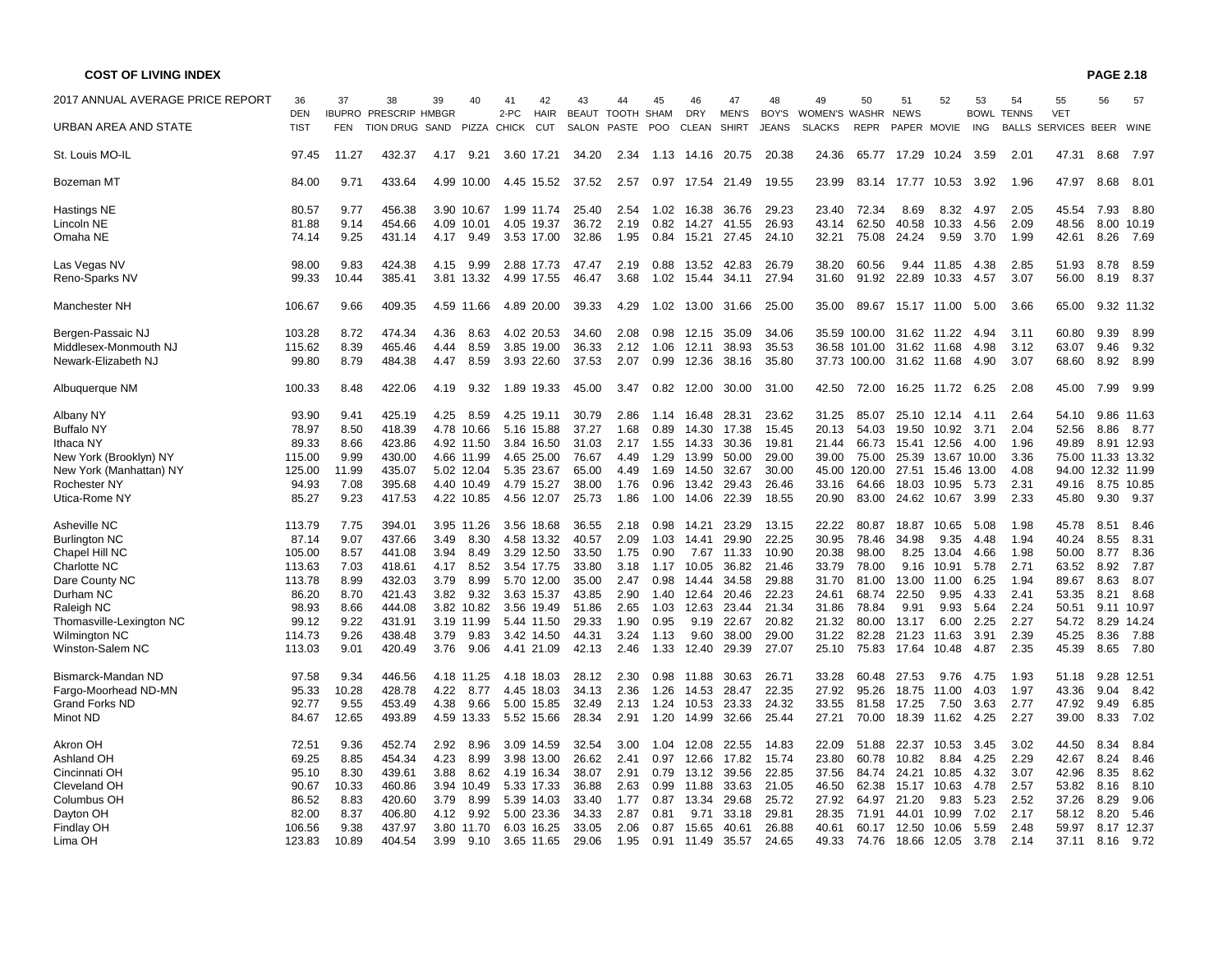| <b>COST OF LIVING INDEX</b>                |                |              |                              |      |                    |             |                          |                  |              |              |                |                |                |                |                |             |                      |              |                   |                    | <b>PAGE 2.19</b>  |               |
|--------------------------------------------|----------------|--------------|------------------------------|------|--------------------|-------------|--------------------------|------------------|--------------|--------------|----------------|----------------|----------------|----------------|----------------|-------------|----------------------|--------------|-------------------|--------------------|-------------------|---------------|
| 2017 ANNUAL AVERAGE PRICE REPORT           | 36             | 37           | 38                           | 39   | 40                 | 41          | 42                       | 43               | 44           | 45           | 46             | 47             | 48             | 49             | 50             | 51          | 52                   | 53           | 54                | 55                 | 56                | 57            |
|                                            | <b>DEN</b>     |              | <b>IBUPRO PRESCRIP HMBGR</b> |      |                    | 2-PC        | HAIR                     | BEAUT TOOTH SHAM |              |              | <b>DRY</b>     | <b>MEN'S</b>   | BOY'S          | WOMEN'S WASHR  |                | <b>NEWS</b> |                      |              | <b>BOWL TENNS</b> | <b>VET</b>         |                   |               |
| URBAN AREA AND STATE                       | <b>TIST</b>    | <b>FEN</b>   | TION DRUG SAND               |      |                    | PIZZA CHICK | CUT                      | SALON            | PASTE        | <b>POO</b>   | <b>CLEAN</b>   | <b>SHIRT</b>   | <b>JEANS</b>   | <b>SLACKS</b>  | <b>REPR</b>    | PAPER MOVIE |                      | ING          | <b>BALLS</b>      | SERVICES BEER WINE |                   |               |
| Ardmore OK                                 | 91.68          | 11.46        | 432.64                       | 4.00 | 8.50               |             | 5.01 10.06               | 40.12            | 2.33         | 1.04         | 9.43           | 43.45          | 26.64          | 24.62          | 65.07          | 13.13       | 10.72                | 3.98         | 1.97              | 43.73              | 7.40              | 7.81          |
| <b>Edmond OK</b>                           | 82.67          | 8.82         | 413.13                       |      | 4.43 10.33         |             | 3.80 13.18               | 31.85            | 1.98         | 0.88         | 10.26          | 24.00          | 16.54          | 29.99          | 51.28          | 14.11       | 9.50                 | 5.49         | 1.98              | 48.25              | 7.80              | $7.9^{\circ}$ |
| Enid OK                                    | 74.97          | 9.01         | 402.61                       | 3.72 | 9.83               |             | 4.49 13.56               | 29.89            | 2.37         | 0.94         | 11.23          | 25.30          | 18.77          | 33.24          | 75.83          | 18.05       | 6.49                 | 5.17         | 2.24              | 45.03              |                   | 8.77 10.30    |
| Muskogee OK                                | 75.78          | 9.53         | 407.45                       | 4.26 | 9.33               |             | 4.41 13.82               | 23.75            | 1.85         | 1.05         | 11.41          | 35.50          | 24.54          | 21.94          | 43.33          | 19.99       | 9.31                 | 3.50         | 2.69              | 33.33              | 7.60              | 8.63          |
| Norman OK                                  | 78.25          | 8.93         | 397.26                       | 4.30 | 9.99               |             | 4.78 17.37               | 27.37            | 2.09         | 0.93         | 12.22          | 19.79          | 18.53          | 17.41          | 63.33          | 14.24       |                      | 9.92 11.92   | 2.21              | 37.81              | 8.17              | 8.42          |
| Oklahoma City OK                           | 84.33          | 9.37         | 421.04                       | 4.64 | 9.73               |             | 3.77 14.66               | 37.20            | 1.74         | 0.86         | 11.58          | 21.16          | 20.78          | 24.54          | 62.30          | 12.00       | 9.49                 | 4.24         | 2.03              | 40.80              | 7.62              | 8.59          |
| Ponca City OK                              | 104.75         | 9.15         | 414.69                       | 4.59 | 9.45               | 4.86        | 9.56                     | 30.75            | 1.79         | 0.92         | 12.80          | 32.67          | 22.91          | 28.50          | 84.72          | 7.00        | 8.83                 | 3.09         | 2.09              | 36.67              | 8.48              | 8.41          |
| Tulsa OK                                   | 73.03          | 9.11         | 414.67                       | 4.07 | 8.49               |             | 4.42 13.22               | 30.72            | 1.97         | 0.95         | 12.83          | 26.66          | 23.30          | 23.55          | 87.11          | 21.51       | 10.26 12.05          |              | 1.97              | 48.07              | 8.90              | 7.57          |
| Portland OR                                | 102.69         | 10.60        | 432.61                       |      | 4.93 11.66         |             | 4.55 28.83               | 48.67            | 3.31         | 1.10         | 13.81          | 33.62          | 25.56          | 36.76          | 80.87          |             | 22.54 10.90          | 5.23         | 2.86              | 57.17              |                   | 9.82 13.72    |
| Allentown PA                               | 105.22         | 9.31         | 412.77                       | 4.58 | 8.76               |             | 4.62 17.45               | 38.21            | 2.13         | 0.98         | 11.27          | 29.58          | 23.13          | 30.74          | 61.60          | 30.62       | 10.90                | 4.04         | 2.59              | 54.51              |                   | 9.61 10.64    |
| Harrisburg PA                              | 82.49          | 9.65         | 421.47                       | 4.21 | 8.98               |             | 4.99 16.50               | 23.12            | 2.51         | 0.88         | 12.78          | 21.84          | 26.36          | 30.19          | 71.52          | 11.91       | 9.90                 | 3.77         | 2.50              |                    | 54.41 10.01       | 9.79          |
| Philadelphia PA                            | 96.14          | 9.55         | 387.28                       |      | 3.96 10.33         |             | 4.22 18.39               | 56.27            | 2.19         | 0.99         | 12.97          | 31.77          | 25.82          | 34.69          | 63.05          | 30.42       | 12.27                | 5.21         | 2.69              | 66.06              | 8.63              | 8.99          |
| Pittsburgh PA                              | 86.30          | 9.43         | 415.17                       | 4.36 | 9.99               |             | 2.53 17.53               | 32.20            | 2.41         | 1.02         | 10.23          | 26.61          | 17.18          | 25.89          | 92.67          | 27.08       | 9.93                 | 4.13         | 2.41              |                    | 53.85 10.08 11.32 |               |
| Scranton PA                                | 83.00          | 8.84         | 446.59                       | 4.29 | 9.09               |             | 3.32 14.89               | 33.89            | 2.16         | 0.82         | 14.29          | 38.27          | 27.55          | 37.77          | 87.33          | 22.53       | 10.58                | 4.95         | 2.27              | 44.75              |                   | 9.87 10.32    |
| Wilkes-Barre PA                            | 67.81          | 9.31         | 418.18                       | 4.29 | 9.02               |             | 3.50 15.44               | 27.71            | 2.21         | 0.87         | 12.46          | 36.20          | 26.30          | 28.02          | 81.28          | 15.96       | 10.39                | 3.60         | 2.27              | 49.00              |                   | 9.53 10.32    |
| <b>York County PA</b>                      | 73.48          | 8.80         | 414.47                       | 4.20 | 7.99               |             | 5.33 12.93               | 32.94            | 2.35         | 0.90         | 11.34          | 31.16          | 20.64          | 33.66          | 80.98          | 11.92       | 9.49                 | 4.39         | 2.26              |                    | 48.86 10.66       | 8.99          |
| Providence RI                              | 91.00          | 9.76         | 395.65                       | 4.33 | 9.66               |             | 4.39 17.68               | 55.55            | 3.46         | 1.02         | 13.47          | 33.33          | 27.00          | 36.83          | 102.03         | 21.80       | 11.42                | 5.67         | 3.59              |                    | 80.80 10.16 10.66 |               |
| Anderson SC                                | 87.50          | 11.15        | 456.76                       |      | 3.69 10.00         |             | 4.24 15.22               | 30.00            | 2.33         | 1.03         | 13.40          | 42.98          | 28.33          | 35.73          | 79.00          |             | 4.92 10.05           | 3.50         | 2.09              | 47.53              |                   | 8.78 10.45    |
| Charleston-N Charleston SC                 | 96.39          | 9.86         | 420.45                       | 3.96 | 9.26               |             | 6.73 16.17               | 44.38            | 2.88         | 0.91         | 14.25          | 35.38          | 27.58          | 35.69          | 82.26          | 23.75       | 7.84                 | 3.69         | 2.48              | 54.19              | 8.48              | 8.50          |
| Columbia SC                                | 94.00          | 9.72         | 367.31                       |      | 3.76 11.66         |             | 5.18 13.55               | 55.72            | 3.26         | 0.94         | 15.20          | 26.63          | 21.38          | 29.66          | 82.45          | 20.54       | 11.54                | 4.28         | 2.00              | 50.89              | 8.89              | 10.25         |
| Greenville SC                              | 108.99         | 9.26         | 433.94                       |      | 3.81 10.12         |             | 4.73 17.67               | 47.43            | 2.14         | 0.96         | 12.06          | 32.26          | 23.43          | 33.64          | 77.91          |             | 25.33 11.67          | 4.13         | 1.97              | 55.15              | 8.51              | 8.33          |
| Hilton Head Island SC                      | 95.33          | 8.85         | 411.15                       | 3.92 | 9.99               |             | 3.86 22.00               | 60.00            | 2.06         | 0.94         | 14.67          | 34.21          | 22.32          | 37.09          | 100.58         | 21.81       | 10.06                | 4.99         | 3.32              | 60.50              | 8.44              | 9.84          |
| Pierre SD                                  | 84.56          | 10.35        | 407.90                       | 4.39 | 8.33               |             | 3.54 15.75               | 21.59            | 2.32         | 0.92         | 11.72          | 19.98          | 19.26          | 29.44          | 82.50          | 12.67       | 8.75                 | 4.50         | 1.97              | 45.08              | 9.62              | 9.41          |
| Chattanooga TN                             | 87.33          | 9.38         | 448.19                       | 3.87 | 8.99               |             | 4.18 14.13               | 44.67            | 2.26         | 0.90         |                | 11.73 26.72    | 16.36          | 25.79          | 61.00          |             | 21.50 11.29          | 5.34         | 1.98              | 56.33              | 8.88              | 9.27          |
| <b>Cleveland TN</b>                        | 75.06          | 9.48         | 419.13                       | 3.99 | 8.99               |             | 3.46 15.67               | 21.89            | 2.38         | 0.91         | 9.52           | 30.96          | 31.44          | 33.42          | 49.28          | 21.42       | 10.92                | 4.00         | 2.03              | 40.11              | 9.15              | 8.84          |
| Columbia-Maury County TN                   | 70.33          | 8.50         | 430.59                       | 3.90 | 8.49               |             | 2.63 13.25               | 25.90            | 2.24         | 0.98         | 12.82          | 43.00          | 40.67          | 41.89          | 66.53          | 28.00       | 10.13                | 4.56         | 2.80              | 41.54              | 8.85              | 12.82         |
| Cookeville TN                              | 72.57          | 8.72         | 415.26                       | 3.80 | 9.39               |             | 5.17 14.31               | 21.67            | 1.68         | 0.84         | 13.62          | 27.23          | 16.94          | 22.37          | 74.27          | 7.86        | 10.55                | 3.83         | 2.30              | 87.33              | 9.28              | 5.99          |
| Jackson-Madison County TN                  | 73.13          | 6.74         | 436.93                       | 3.82 | 8.91               |             | 5.96 12.00               | 39.48            | 1.50         | 1.05         | 11.89          | 21.33          | 21.16          | 27.75          | 76.25          | 18.38       | 10.67                | 7.67         | 2.24              | 103.47 13.66       |                   | 9.73          |
| Knoxville TN                               | 82.40          | 8.03         | 435.26                       | 3.86 | 8.99               |             | 3.00 14.00               | 36.80            | 1.55         | 0.83         | 12.69          | 21.59          | 15.93          | 26.59          | 58.78          | 18.90       | 9.78                 | 4.30         | 1.95              | 38.20              | 8.96              | 8.08          |
| Memphis TN                                 | 87.60          | 8.16         | 427.38                       | 4.24 | 9.16               |             | 2.79 13.96               | 29.50            | 1.89         | 0.79         | 8.67           | 25.17          | 22.72          | 23.65          | 64.80          | 22.58       | 10.03                | 3.39         | 2.20              | 44.68              | 9.14              | 8.37          |
| Morristown TN<br>Nashville-Murfreesboro TN | 76.67<br>71.60 | 9.46<br>8.39 | 414.84<br>399.17             | 3.79 | 3.69 10.24<br>9.89 |             | 4.75 11.70<br>4.76 16.07 | 27.50<br>46.12   | 2.79<br>2.54 | 0.96<br>1.16 | 10.83<br>12.43 | 44.12<br>32.33 | 25.65<br>19.83 | 31.87<br>29.11 | 60.00<br>74.00 | 21.00       | 17.07 11.15<br>11.36 | 3.50<br>4.37 | 1.96<br>2.30      | 64.46<br>63.40     | 9.52<br>9.09      | 8.24<br>9.24  |
| Allen TX                                   | 93.66          | 8.79         | 431.28                       | 3.58 | 8.98               |             | 1.46 16.89               | 31.13            | 1.95         | 0.85         | 8.60           | 22.04          | 19.80          | 22.47          | 74.42          | 26.14       | 9.60                 | 5.16         | 2.39              | 49.57              | 8.98              | 6.13          |
| Amarillo TX                                | 88.96          | 8.71         | 437.84                       |      | 4.59 10.00         |             | 2.42 17.61               | 29.76            | 1.95         | 0.86         | 9.94           | 37.08          | 25.24          | 36.21          | 62.10          | 23.45       | 9.58                 | 4.23         | 1.96              | 42.76              | 9.08              | 6.90          |
| Austin TX                                  | 99.00          | 8.56         | 417.08                       |      | 3.99 11.33         |             | 4.21 23.78               | 46.34            | 2.14         | 0.82         | 10.74          | 29.05          | 24.92          | 30.38          | 62.56          | 29.31       | 11.09                | 4.23         | 2.40              | 48.40              | 8.77              | 6.39          |
| <b>Beaumont TX</b>                         | 87.34          | 8.29         | 424.78                       | 4.32 | 8.46               |             | 3.53 16.54               | 39.01            | 1.99         | 0.82         | 13.27          | 26.64          | 22.85          | 25.71          | 80.24          | 27.70       | 9.85                 | 4.67         | 2.17              | 59.42              | 9.07              | 8.52          |
| <b>Brazoria County TX</b>                  | 96.61          | 8.11         | 431.50                       | 3.85 | 8.32               |             | 2.53 15.40               | 33.50            | 1.86         | 0.78         | 9.14           | 37.83          | 22.32          | 28.39          | 66.50          | 21.67       | 7.69                 | 3.92         | 1.98              | 49.72              | 8.77              | 6.69          |
| <b>Brownsville TX</b>                      | 86.26          | 8.71         | 462.77                       | 3.99 | 8.85               |             | 2.76 14.12               | 42.68            | 2.24         | 0.78         | 11.81          | 26.47          | 17.89          | 23.63          | 46.74          | 13.79       | 10.47                | 4.23         | 2.23              | 42.51              | 8.38              | 6.25          |
| Conroe TX                                  | 102.05         | 9.27         | 431.49                       | 3.99 | 8.68               |             | 2.96 17.17               | 40.50            | 3.40         | 0.89         | 8.61           | 45.32          | 25.99          | 42.00          | 69.42          | 34.28       | 10.72                | 8.32         | 2.46              | 45.61              | 8.68              | 6.61          |
| Corpus Christi TX                          | 73.92          | 7.97         | 434.01                       | 4.35 | 8.99               |             | 3.83 14.94               | 44.50            | 1.67         | 0.78         | 10.12          | 31.51          | 32.44          | 31.36          | 66.21          | 20.86       | 8.67                 | 6.72         | 1.95              | 38.33              | 8.28              | 6.73          |
| Dallas TX                                  | 96.42          | 8.87         | 428.97                       | 4.30 | 9.15               |             | 3.96 24.91               | 44.84            | 2.36         | 1.27         | 10.03          | 31.68          | 26.69          | 29.85          | 61.64          | 31.97       | 10.58                | 6.63         | 2.27              | 54.81              | 8.73              | 7.77          |
| El Paso TX                                 | 103.26         | 9.34         | 420.38                       | 3.68 | 9.34               |             | 4.33 14.66               | 34.84            | 1.93         | 1.33         | 10.49          | 23.98          | 22.98          | 23.24          | 58.04          | 14.36       | 10.25                | 4.01         | 1.97              | 48.86              | 9.30              | 6.60          |
| Harlingen TX                               | 78.28          | 7.97         | 434.17                       | 3.95 | 9.00               | 2.99        | 6.00                     | 18.33            | 1.49         | 0.81         | 9.35           | 11.20          | 9.71           | 17.96          | 48.33          | 15.60       | 10.25                | 3.75         | 1.91              |                    | 35.00 14.01       | 5.65          |
|                                            |                |              |                              |      |                    |             |                          |                  |              |              |                |                |                |                |                |             |                      |              |                   |                    |                   |               |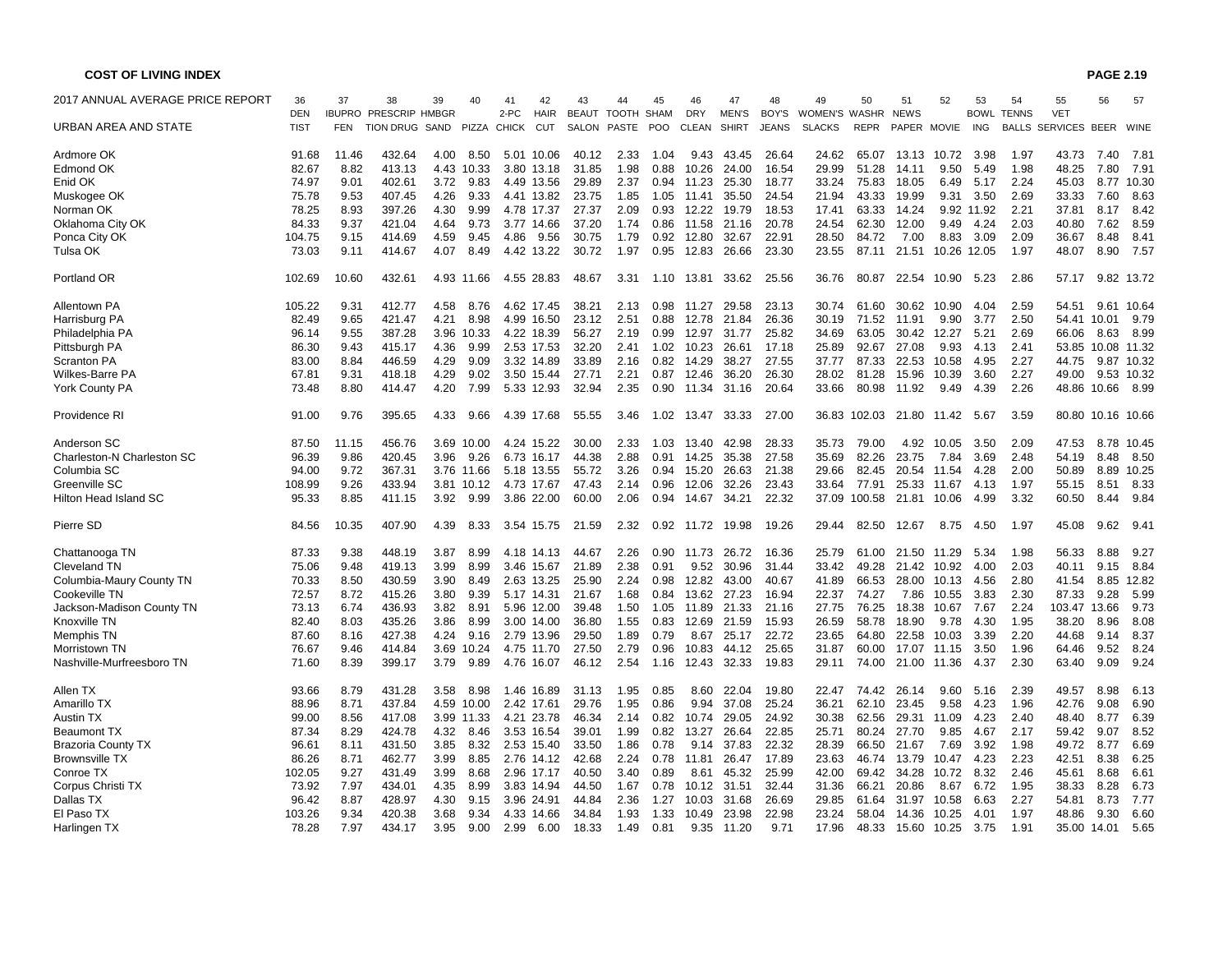| <b>COST OF LIVING INDEX</b>         |             |       |                              |      |            |        |             |              |              |            |            |              |              |               |             |             |             |             |              |                          | <b>PAGE 2.20</b>  |            |
|-------------------------------------|-------------|-------|------------------------------|------|------------|--------|-------------|--------------|--------------|------------|------------|--------------|--------------|---------------|-------------|-------------|-------------|-------------|--------------|--------------------------|-------------------|------------|
| 2017 ANNUAL AVERAGE PRICE REPORT    | 36          | 37    | 38                           | 39   | 40         | 41     | 42          | 43           | 44           | 45         | 46         | 47           | 48           | 49            | 50          | 51          | 52          | 53          | 54           | 55                       | 56                | 57         |
|                                     | <b>DEN</b>  |       | <b>IBUPRO PRESCRIP HMBGR</b> |      |            | $2-PC$ | <b>HAIR</b> | <b>BEAUT</b> | <b>TOOTH</b> | SHAM       | <b>DRY</b> | <b>MEN'S</b> | BOY'S        | WOMEN'S       | WASHR       | <b>NEWS</b> |             | <b>BOWL</b> | <b>TENNS</b> | <b>VET</b>               |                   |            |
| URBAN AREA AND STATE                | <b>TIST</b> | FEN   | TION DRUG SAND               |      | PIZZA      | CHICK  | <b>CUT</b>  | SALON        | <b>PASTE</b> | <b>POO</b> | CLEAN      | <b>SHIRT</b> | <b>JEANS</b> | <b>SLACKS</b> | <b>REPR</b> | PAPER MOVIE |             | ING         |              | BALLS SERVICES BEER WINE |                   |            |
| Houston TX                          | 92.07       | 8.55  | 410.51                       | 4.13 | 8.36       |        | 2.77 18.56  | 49.70        | 2.24         | 0.79       | 9.54       | 25.00        | 22.70        | 23.79         | 77.58       |             | 29.64 11.17 | 5.97        | 2.20         | 52.23                    | 8.78              | 7.28       |
| Longview TX                         | 94.46       | 9.18  | 403.73                       | 4.03 | 8.45       | 3.54   | 13.26       | 37.61        | 2.40         | 1.02       | 11.15      | 38.40        | 23.59        | 24.32         | 70.27       | 16.58       | 10.13       | 4.36        | 2.00         | 67.58                    | 9.26              | 8.04       |
| Lubbock TX                          | 88.09       | 8.98  | 427.17                       | 4.06 | 8.00       |        | 3.11 13.78  | 43.13        | 2.09         | 0.91       | 12.04      | 38.43        | 25.46        | 34.46         | 57.98       | 23.47       | 9.13        | 5.89        | 2.43         | 47.63                    | 9.33              | 8.08       |
| McAllen TX                          | 63.67       | 7.97  | 434.01                       | 3.79 | 8.17       | 3.40   | 8.50        | 31.83        | 1.82         | 0.81       | 6.83       | 19.66        | 20.49        | 22.74         | 45.83       | 13.58       | 10.55       | 4.35        | 1.98         | 32.59                    | 8.54              | 5.54       |
| Midland TX                          | 85.56       | 8.64  | 451.31                       |      | 4.24 11.74 |        | 5.00 16.56  | 36.33        | 1.60         | 0.84       | 13.54      | 19.99        | 20.77        | 26.39         | 85.66       | 25.22       | 10.27       | 7.75        | 2.96         | 45.78                    | 8.89              | 7.63       |
| Nacogdoches TX                      | 83.00       | 8.34  | 426.15                       | 3.89 | 9.66       |        | 4.26 15.28  | 34.33        | 2.19         | 0.78       | 9.76       | 39.11        | 28.99        | 35.32         | 76.38       | 15.41       | 10.74       | 5.00        | 1.95         | 69.89                    | 8.81              | 7.74       |
| Odessa TX                           | 84.00       | 8.53  | 431.92                       |      | 4.69 10.09 |        | 3.24 14.50  | 33.75        | 2.18         | 0.88       | 13.70      | 29.29        | 21.63        | 27.44         | 77.66       | 13.00       | 10.62       | 4.75        | 2.11         | 41.75                    | 9.04              | 6.47       |
| Plano TX                            | 73.81       | 9.67  | 406.07                       | 4.02 | 7.48       |        | 3.59 15.31  | 48.10        | 2.41         | 1.92       | 8.56       | 29.06        | 28.70        | 29.47         | 51.77       | 33.56       | 10.56       | 14.36       | 2.20         | 61.22                    |                   | 9.51 11.61 |
| Round Rock TX                       | 94.50       | 8.31  | 433.31                       | 3.79 | 8.99       |        | 2.99 22.33  | 50.37        | 2.05         | 0.98       | 13.40      | 29.99        | 12.92        | 29.99         | 74.67       | 11.34       | 10.75       | 4.99        | 2.30         | 40.95                    | 8.72              | 6.99       |
| San Antonio TX                      | 76.01       | 7.96  | 436.91                       |      | 3.79 10.00 |        | 3.29 16.23  | 39.12        | 1.93         | 0.78       | 12.50      | 22.61        | 27.15        | 30.69         | 74.28       | 25.82       | 11.20       | 6.07        | 2.09         | 49.33                    | 8.15              | 7.01       |
| San Marcos TX                       | 161.94      | 7.97  | 420.66                       | 3.65 | 9.90       |        | 2.90 17.52  | 45.82        | 2.25         | 0.78       | 12.87      | 28.54        | 21.31        | 28.90         | 61.17       | 8.50        | 9.00        | 3.88        | 1.96         | 45.05                    | 8.68              | 7.66       |
| Seguin TX                           | 85.54       | 8.57  | 419.48                       |      | 4.08 10.26 | 2.81   | 14.13       | 26.70        | 2.41         | 0.96       | 11.18      | 26.28        | 16.51        | 20.43         | 67.93       | 23.20       | 7.46        | 4.85        | 1.98         | 65.55                    | 8.78              | 7.27       |
| Sherman-Denison TX                  | 81.23       | 9.01  | 404.50                       | 3.87 | 8.92       |        | 1.46 12.26  | 27.36        | 2.52         | 0.93       | 9.40       | 30.17        | 29.23        | 28.75         | 79.87       | 12.72       | 7.60        | 5.21        | 2.14         | 53.00                    | 9.55              | 6.47       |
| Temple TX                           | 79.75       | 7.97  | 434.17                       | 3.82 | 9.99       |        | 3.50 14.23  | 39.97        | 1.92         | 0.78       | 11.82      | 25.66        | 21.91        | 27.67         | 70.14       | 11.46       | 8.33        | 5.60        | 1.95         | 45.41                    | 8.60              | 6.21       |
| Texarkana TX-AR                     | 93.71       | 8.77  | 420.00                       |      | 4.11 10.19 |        | 2.77 11.97  | 31.36        | 2.57         | 0.84       | 11.08      | 21.20        | 20.77        | 27.62         | 68.66       | 25.00       | 7.39        | 3.79        | 1.97         | 55.50                    | 9.03              | 8.53       |
| <b>Tyler TX</b>                     | 87.44       | 8.49  | 420.03                       | 3.99 | 9.16       |        | 3.49 15.33  | 42.08        | 1.95         | 0.92       | 11.31      | 30.41        | 24.57        | 21.66         | 77.09       | 21.33       | 8.96        | 4.61        | 2.04         | 46.33                    | 9.18              | 7.73       |
| Waco TX                             | 89.05       | 7.97  | 434.16                       | 3.59 | 9.62       |        | 3.47 14.79  | 35.33        | 1.79         | 0.78       | 10.60      | 33.45        | 24.39        | 31.82         | 73.93       | 19.41       | 7.69        | 6.69        | 2.93         | 44.81                    | 8.37              | 6.45       |
| Wichita Falls TX                    | 83.56       | 8.38  | 427.56                       | 4.06 | 9.19       |        | 3.78 13.32  | 18.28        | 1.72         | 0.76       | 10.76      | 18.53        | 21.71        | 20.83         | 75.00       | 19.99       | 10.55       | 3.65        | 1.92         | 45.50                    | 8.23              | 3.27       |
| Cedar City UT                       | 71.25       | 6.26  | 423.70                       |      | 3.99 10.00 |        | 3.89 14.00  | 21.55        | 2.01         | 0.86       | 10.38      | 27.88        | 14.49        | 19.32         | 60.00       | 20.88       | 9.08        | 3.88        | 2.34         | 49.75                    | 8.74              | 7.82       |
| Ogden UT                            | 124.99      | 9.67  | 450.03                       |      | 3.90 10.12 |        | 4.50 14.19  | 30.34        | 3.00         | 0.88       | 14.99      | 26.97        | 24.60        | 27.25         | 76.29       | 33.14       | 9.73        | 3.76        | 2.48         | 51.15                    | 7.64              | 9.40       |
| Provo-Orem UT                       | 119.67      | 9.70  | 449.39                       |      | 4.17 10.34 |        | 3.96 18.07  | 33.57        | 2.46         | 0.89       | 14.31      | 31.19        | 22.67        | 27.62         | 69.89       | 33.33       | 10.01       | 3.85        | 2.54         | 48.26                    | 7.66              | 12.15      |
| Salt Lake City UT                   | 86.24       | 9.29  | 465.56                       |      | 4.32 10.09 |        | 3.93 14.93  | 31.67        | 2.79         | 0.91       | 14.61      | 27.18        | 20.10        | 24.84         | 75.24       | 33.33       | 9.58        | 3.49        | 2.50         | 53.84                    |                   | 8.20 13.33 |
| St. George UT                       | 71.56       | 9.31  | 450.24                       |      | 3.99 10.11 |        | 4.02 13.50  | 22.19        | 2.61         | 0.92       | 13.34      | 29.80        | 25.66        | 32.10         | 72.32       | 17.22       | 9.00        | 3.83        | 2.92         | 52.00                    | 8.88              | 8.77       |
| Burlington-Chittenden County VT     | 94.00       | 9.39  | 441.77                       |      | 4.34 11.32 |        | 3.92 23.00  | 49.11        | 2.44         | 1.13       | 18.43      | 29.00        | 30.87        | 37.12         | 63.16       | 13.00       | 9.79        | 3.92        | 3.60         | 53.00                    | 8.66              | 9.21       |
| Alexandria VA                       | 98.00       | 9.83  | 432.66                       |      | 3.92 10.49 |        | 3.55 18.11  | 62.00        | 3.17         | 1.27       | 12.44      | 35.11        | 22.11        | 35.92         | 64.00       | 30.92       | 12.63       | 5.45        | 2.91         |                          | 67.56 10.10       | 9.83       |
| Arlington VA                        | 95.33       | 9.41  | 445.67                       |      | 3.92 10.49 | 3.59   | 19.42       | 56.89        | 2.91         | 1.16       | 12.50      | 37.78        | 22.66        | 38.75         | 78.75       | 30.92       | 13.52       | 5.45        | 3.37         | 76.89                    | 10.10             | 11.00      |
| Charlottesville VA                  | 114.22      | 8.85  | 429.16                       | 3.96 | 9.66       |        | 5.00 15.00  | 45.83        | 3.29         | 1.06       | 13.00      | 52.11        | 39.22        | 42.24         | 95.50       | 17.95       | 13.06       | 6.39        | 1.97         | 64.32                    | 9.66              | 10.13      |
| Danville City VA                    | 90.25       | 8.51  | 418.51                       | 3.72 | 8.49       |        | 2.10 13.50  | 24.67        | 2.42         | 0.84       | 9.07       | 20.56        | 14.80        | 23.13         | 79.67       | 13.64       | 10.00       | 4.00        | 1.96         | 36.33                    | 8.53              | 8.12       |
| Hampton Roads-SE Virginia VA        | 98.78       | 9.52  | 421.58                       | 4.12 | 9.09       |        | 4.14 14.88  | 48.08        | 2.37         | 1.29       | 14.43      | 39.08        | 28.42        | 34.24         | 74.00       | 12.72       | 10.51       | 5.69        | 2.21         | 56.44                    | 9.19              | 10.99      |
| Harrisonburg VA                     | 89.79       | 7.95  | 450.37                       | 4.38 | 8.65       | 4.46   | 9.77        | 32.50        | 2.16         | 0.93       | 11.49      | 32.57        | 25.73        | 35.35         | 80.14       | 19.81       | 12.35       | 3.85        | 2.67         | 47.32                    | 8.96              | 9.34       |
| Lexington-Buena Vista-Rockbridge VA | 95.57       | 8.57  | 417.90                       | 4.48 | 10.64      | 4.81   | 16.78       | 34.89        | 1.94         | 0.85       | 11.38      | 56.93        | 21.51        | 32.29         | 73.48       | 19.81       | 7.96        | 4.02        | 1.97         | 41.59                    | 8.70              | 7.54       |
| Lynchburg VA                        | 81.21       | 8.41  | 409.20                       | 4.17 | 9.39       |        | 3.88 11.60  | 32.67        | 1.81         | 0.83       | 9.23       | 22.17        | 19.86        | 26.84         | 73.13       | 19.28       | 12.19       | 5.00        | 2.46         | 44.40                    | 8.52              | 7.61       |
| Martinsville-Henry County VA        | 73.18       | 8.43  | 419.08                       |      | 3.89 10.33 |        | 4.36 14.06  | 22.56        | 1.78         | 0.82       | 9.63       | 18.46        | 17.58        | 17.88         | 60.00       | 9.62        | 7.17        | 3.08        | 2.38         | 60.83                    | 8.81              | 8.12       |
| Richmond VA                         | 115.26      | 8.42  | 403.84                       |      | 4.10 10.52 |        | 4.22 18.75  | 42.38        | 1.81         | 0.85       | 11.60      | 24.63        | 22.57        | 27.16         | 72.51       | 19.84       | 10.98       | 6.07        | 2.39         | 48.47                    | 9.40              | 8.44       |
| Roanoke VA                          | 115.07      | 8.23  | 417.20                       | 3.80 | 8.66       |        | 4.10 14.20  | 29.07        | 1.77         | 0.81       | 11.45      | 15.34        | 17.46        | 25.17         | 72.31       | 16.93       | 9.84        | 3.92        | 1.97         | 54.78                    | 9.05              | 6.74       |
| Staunton-Augusta County VA          | 79.32       | 8.53  | 426.80                       | 4.08 | 8.65       |        | 4.33 14.61  | 30.51        | 1.87         | 0.89       | 10.27      | 34.80        | 23.60        | 28.78         | 69.46       | 19.81       | 10.22       | 4.02        | 2.12         | 48.28                    | 8.93              | 7.55       |
| Winchester VA-WV                    | 100.42      | 9.66  | 418.31                       |      | 4.19 10.50 |        | 4.58 10.25  | 30.92        | 2.94         | 1.28       | 10.81      | 29.90        | 25.11        | 32.83         | 110.83      | 15.19       | 9.75        | 5.00        | 1.99         | 52.18                    | 9.62              | 9.30       |
| Bellingham WA                       | 103.17      | 10.85 | 403.48                       |      | 4.76 10.89 |        | 4.56 17.96  | 41.25        | 3.02         | 1.43       | 13.95      | 40.25        | 24.38        | 34.13         | 99.98       | 36.95       | 12.29       | 5.08        | 2.65         | 52.82                    | 9.32              | 7.73       |
| Kennewick-Richland-Pasco WA         | 110.33      | 9.52  | 413.04                       | 3.99 | 8.61       |        | 3.86 12.03  | 34.93        | 2.15         | 0.96       | 12.67      | 21.00        | 18.37        | 17.42         | 67.52       | 16.21       | 11.33       | 4.35        | 2.28         | 51.69                    | 9.30              | 6.19       |
| Moses Lake WA                       | 109.67      | 9.81  | 448.53                       | 4.46 | 8.78       |        | 5.56 15.57  | 34.65        | 2.35         | 1.31       | 13.96      | 16.62        | 10.93        | 16.73         | 79.63       | 18.80       | 10.21       | 3.33        | 2.22         |                          | 49.90 10.88       | 7.77       |
| Mount Vernon-Skagit County WA       | 114.44      | 10.53 | 416.46                       |      | 4.69 13.45 |        | 3.57 21.36  | 37.36        | 3.27         | 1.80       | 17.56      | 31.99        | 26.57        | 26.93         | 99.95       | 39.10       | 10.84       | 4.08        | 2.27         | 46.89                    | 9.95              | 9.66       |
| Olympia WA                          | 121.56      | 10.10 | 427.42                       |      | 4.52 10.66 |        | 1.92 18.94  | 36.32        | 2.80         | 1.30       | 15.55      | 34.71        | 25.57        | 33.96         | 76.57       |             | 12.37 10.46 | 3.86        | 2.77         | 46.22                    | 9.79              | 6.26       |
| Seattle WA                          | 132.64      | 10.41 | 438.72                       |      | 5.75 11.36 |        | 5.14 32.71  | 43.43        | 3.23         | 1.31       |            | 19.45 45.00  | 34.33        | 46.00         | 95.47       |             | 35.33 12.53 | 5.74        | 4.29         |                          | 60.76 10.81 14.19 |            |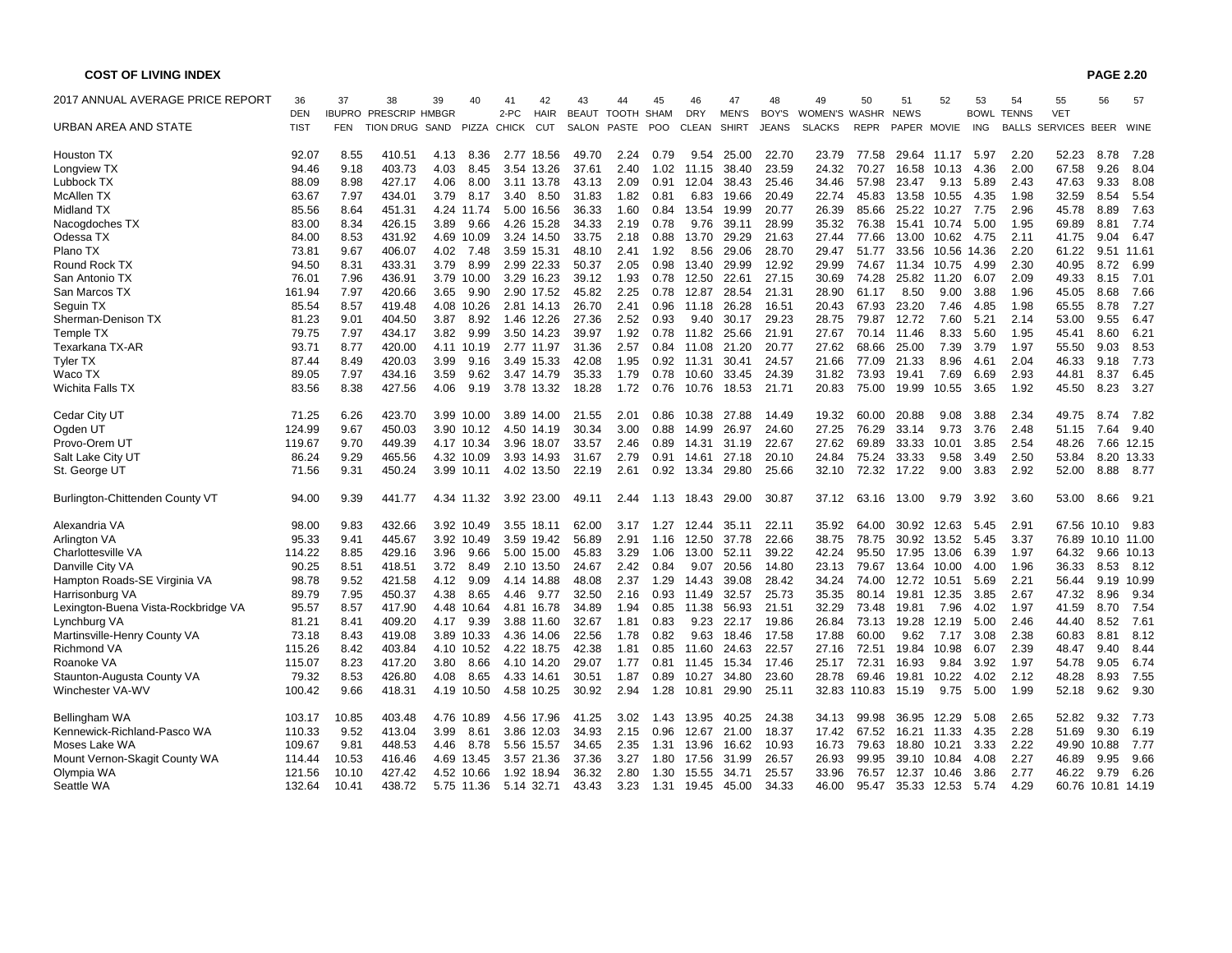| <b>COST OF LIVING INDEX</b>      |             |               |                       |        |            |        |             |              |                   |            |                |              |              |                      |              |             |                             |            |                   |                          | <b>PAGE 2.21</b> |               |
|----------------------------------|-------------|---------------|-----------------------|--------|------------|--------|-------------|--------------|-------------------|------------|----------------|--------------|--------------|----------------------|--------------|-------------|-----------------------------|------------|-------------------|--------------------------|------------------|---------------|
| 2017 ANNUAL AVERAGE PRICE REPORT | 36          | 37            | 38                    | 39     | 40         |        |             |              |                   |            |                | 47           |              | 49                   | 50           |             | 52                          | 53         | 54                | 55                       | 56               | -57           |
|                                  | <b>DEN</b>  | <b>IBUPRO</b> | <b>PRESCRIP HMBGR</b> |        |            | $2-PC$ | <b>HAIR</b> | <b>BEAUT</b> | <b>TOOTH SHAM</b> |            | <b>DRY</b>     | <b>MEN'S</b> | BOY'S        | <b>WOMEN'S WASHR</b> |              | <b>NEWS</b> |                             |            | <b>BOWL TENNS</b> | <b>VET</b>               |                  |               |
| URBAN AREA AND STATE             | <b>TIST</b> | FEN           | TION DRUG SAND        |        | PIZZA      | CHICK  | CUT         |              | SALON PASTE       | <b>POO</b> | CLEAN          | SHIRT        | <b>JEANS</b> | <b>SLACKS</b>        | <b>REPR</b>  | PAPER MOVIE |                             | <b>ING</b> |                   | BALLS SERVICES BEER WINE |                  |               |
| Spokane WA                       | 107.35      | 9.84          | 436.28                | 4.27   | 10.51      |        | 4.02 17.81  | 32.40        | 2.42              | 1.07       | 14.66          | 22.41        | 22.42        | 23.99                | 76.91        | 25.76       | 11.40                       | 4.82       | 2.49              | 38.14                    | 9.12 6.21        |               |
| Tacoma WA                        | 106.53      | 11.13         | 410.95                |        | 4.74 12.67 |        | 4.58 21.65  | 35.58        | 3.55              | 1.32       | 14.17          | 25.14        | 22.08        |                      | 26.78 116.79 | 51.58       | 12.41                       | 4.55       | 2.36              | 54.29                    | 9.77             | 7.30          |
| Yakima WA                        | 117.61      | 9.05          | 412.72                |        | 4.19 10.32 |        | 4.33 13.89  | 21.72        | 2.85              | 1.22       | 14.57          | 20.40        | 16.29        | 20.84                | 92.55        | 16.60       | 10.46                       | 3.69       | 2.73              | 44.28                    | 9.21             | 6.63          |
| Morgantown WV                    | 82.50       | 9.05          | 434.36                | 3.97   | 8.99       |        | 4.14 13.33  | 35.37        | 2.38              | 1.08       | 12.73          | 45.75        | 30.57        | 44.10                | 69.28        |             | 13.06 11.03                 | 3.82       | 2.35              | 53.50                    |                  | 8.82 10.12    |
| Eau Claire WI                    | 91.27       | 8.94          | 430.58                |        | 4.09 11.50 |        | 3.99 16.40  | 34.40        | 2.09              | 1.05       | 11.75          | 26.83        | 24.05        | 32.29                | 79.36        | 19.08       | 9.57                        | 3.56       | 2.18              | 50.00                    | 7.80             | 7.99          |
| Fond du Lac WI                   | 86.68       | 9.41          | 427.72                |        | 3.79 11.00 | 4.59   | 16.00       | 26.20        | 2.86              | 1.07       | 16.38          | 30.59        | 23.99        | 30.54                | 78.99        | 18.93       | 8.31                        | 3.50       | 2.81              | 51.52                    | 7.81             | 6.98          |
| Green Bay WI                     | 91.99       | 8.81          | 438.10                |        | 3.98 10.32 | 4.91   | 9.94        | 21.00        | 1.74              | 0.80       | 15.01          | 30.41        | 12.10        | 28.50                | 57.47        | 23.13       | 10.45                       | 2.57       | 1.95              | 46.09                    | 7.74             | 6.33          |
| <b>Madison WI</b>                | 101.89      | 10.54         | 429.85                | 4.25   | 9.77       |        | 5.00 18.22  | 41.66        | 2.58              | 1.01       | 14.88          | 33.66        | 20.44        | 32.10                | 72.44        | 14.78       | 11.41                       | 4.81       | 2.97              | 54.78                    | 8.13             | 8.00          |
| Marshfield WI                    | 86.00       | 9.16          | 429.60                | 4.06   | 9.00       |        | 4.52 13.87  | 20.81        | 1.79              | 0.93       | 17.06          | 26.73        | 16.29        | 21.63                | 62.94        | 29.00       | 9.00                        | 3.25       | 2.53              | 42.09                    |                  | 8.01 10.60    |
| Laramie WY                       | 86.92       | 9.32          | 412.86                |        | 3.76 10.16 |        | 2.32 16.00  | 30.00        | 2.72              | 0.95       | 14.63          | 50.83        | 40.00        | 44.00                | 74.83        | 31.78       | 9.73                        | 3.83       | 1.94              | 33.92                    |                  | 8.72 12.47    |
| San Juan PR                      | 60.00       | 9.62          | 433.97                |        | 3.58 11.73 |        | 3.21 14.73  | 52.44        | 2.59              | 1.32       | 9.46           | 25.96        | 20.98        | 30.52                | 56.47        | 13.52       |                             | 7.13 14.66 | 3.91              | 26.40                    |                  | 8.81 14.94    |
|                                  |             |               |                       |        |            |        |             |              |                   |            |                |              |              |                      |              |             |                             |            |                   |                          |                  |               |
| <b>NUMBER OF CITIES</b>          | 269         | 269           | 269                   | 269    | 269        | 269    | 269         | 269          | 269               | 269        | 269            | 269          | 269          | 269                  | 269          | 269         | 269                         | 269        | 269               | 269                      | 269              | 269           |
| <b>MINIMUM</b>                   | 60.00       | 5.96          | 354.99                | 2.92   | 6.99       | .29    | 6.00        | 16.11        | 1.49              | 0.74       | 6.83           | 11.20        | 9.71         | 12.54                | 32.78        | 4.92        | 5.98                        | 2.25       | 1.57              | 26.40                    | 7.40             | 3.27          |
| <b>MAXIMUM</b>                   | 161.94      | 14.28         | 493.89                |        | 5.75 18.49 |        | 6.73 32.71  | 77.35        | 4.49              | l.92       | 19.45          | 59.13        | 41.78        | 53.34                | 120.00       | 69.94       | 15.46 14.66                 |            | 4.29              | 103.47                   | 14.01 14.94      |               |
| <b>MEDIANI</b>                   | 0000        | 0.47          | 100.10                | $\sim$ | 0.00       |        |             | 25.00        | o or              |            | $\overline{A}$ | 0000         | 00.04        | oo oo                | 70.02        | 40.52       | $\lambda$ $\Omega$ $\Omega$ |            | 0.22              | 10.00                    |                  | $0.77$ $0.27$ |

| MEDIAN                      |             |            |  | 428.46  4.07  9.66  4.11  15.57  35.00  2.35  0.95  12.50  29.99  22.91  29.88  73.93  19.50  10.30  4.50  2.30  49.00  8.77  8.37 |  |  |  |  |  |  |                   |  |
|-----------------------------|-------------|------------|--|------------------------------------------------------------------------------------------------------------------------------------|--|--|--|--|--|--|-------------------|--|
| MEAN                        |             | 92.12 9.27 |  | 426.93 4.13 9.86 4.05 16.10 37.43 2.44 0.99 12.56 30.60 23.43 30.30 73.12 21.29 10.31 4.95 2.42 51.04 8.92 8.65                    |  |  |  |  |  |  |                   |  |
| STANDARD DEVIATION          |             |            |  | 15.44 1.16 21.18 0.38 1.38 0.91 3.49 10.92 0.56 0.19 2.18 8.59 5.55 7.20 13.74 8.82 1.62 1.79 0.50                                 |  |  |  |  |  |  | 10.75  0.83  2.00 |  |
| RELATIVE STANDARD DEVIATION | 0.168 0.125 |            |  | 0.050 0.093 0.140 0.224 0.217  0.292 0.230 0.188  0.173 0.281  0.237   0.238  0.188  0.415 0.157 0.362 0.205                       |  |  |  |  |  |  | 0.211 0.093 0.231 |  |